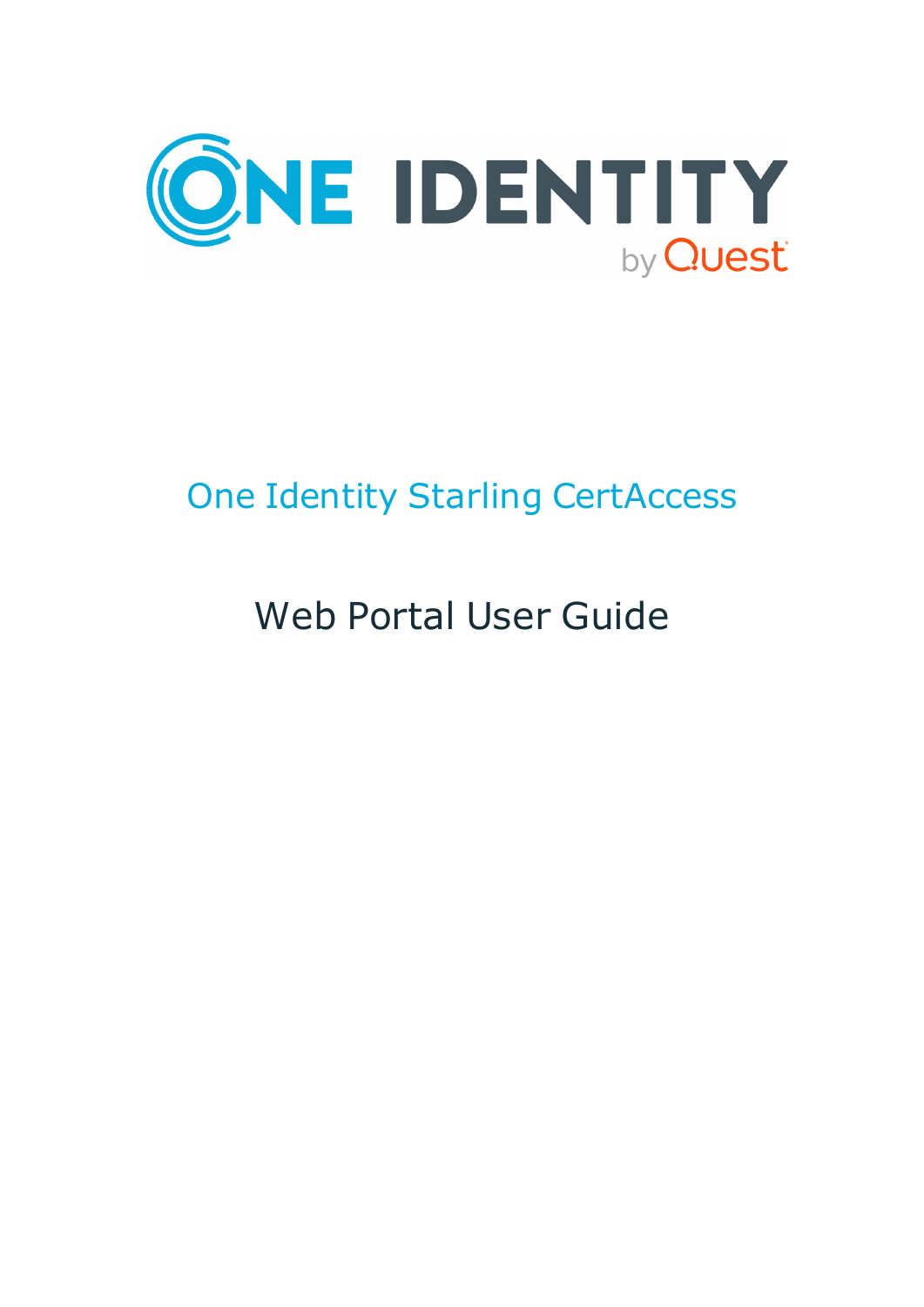#### **Copyright 2021 One Identity LLC.**

#### **ALL RIGHTS RESERVED.**

This guide contains proprietary information protected by copyright. The software described in this guide is furnished under a software license or nondisclosure agreement. This software may be used or copied only in accordance with the terms of the applicable agreement. No part of this guide may be reproduced or transmitted in any form or by any means, electronic or mechanical, including photocopying and recording for any purpose other than the purchaser's personal use without the written permission of One Identity LLC .

The information in this document is provided in connection with One Identity products. No license, express or implied, by estoppel or otherwise, to any intellectual property right is granted by this document or in connection with the sale of One Identity LLC products. EXCEPT AS SET FORTH IN THE TERMS AND CONDITIONS AS SPECIFIED IN THE LICENSE AGREEMENT FOR THIS PRODUCT, ONE IDENTITY ASSUMES NO LIABILITY WHATSOEVER AND DISCLAIMS ANY EXPRESS, IMPLIED OR STATUTORY WARRANTY RELATING TO ITS PRODUCTS INCLUDING, BUT NOT LIMITED TO, THE IMPLIED WARRANTY OF MERCHANTABILITY, FITNESS FOR A PARTICULAR PURPOSE, OR NON-INFRINGEMENT. IN NO EVENT SHALL ONE IDENTITY BE LIABLE FOR ANY DIRECT, INDIRECT, CONSEQUENTIAL, PUNITIVE, SPECIAL OR INCIDENTAL DAMAGES (INCLUDING, WITHOUT LIMITATION, DAMAGES FOR LOSS OF PROFITS, BUSINESS INTERRUPTION OR LOSS OF INFORMATION) ARISING OUT OF THE USE OR INABILITY TO USE THIS DOCUMENT, EVEN IF ONE IDENTITY HAS BEEN ADVISED OF THE POSSIBILITY OF SUCH DAMAGES. One Identity makes no representations or warranties with respect to the accuracy or completeness of the contents of this document and reserves the right to make changes to specifications and product descriptions at any time without notice. One Identity does not make any commitment to update the information contained in this document.

If you have any questions regarding your potential use of this material, contact:

One Identity LLC. Attn: LEGAL Dept 4 Polaris Way Aliso Viejo, CA 92656

Refer to our Web site ([http://www.OneIdentity.com](http://www.oneidentity.com/)) for regional and international office information.

#### **Patents**

One Identity is proud of our advanced technology. Patents and pending patents may apply to this product. For the most current information about applicable patents for this product, please visit our website at [http://www.OneIdentity.com/legal/patents.aspx](http://www.oneidentity.com/legal/patents.aspx).

#### **Trademarks**

One Identity and the One Identity logo are trademarks and registered trademarks of One Identity LLC. in the U.S.A. and other countries. For a complete list of One Identity trademarks, please visit our website at [www.OneIdentity.com/legal](http://www.oneidentity.com/legal). All other trademarks are the property of their respective owners.

#### **Legend**

**WARNING: A WARNING icon highlights a potential risk of bodily injury or property damage, for which industry-standard safety precautions are advised. This icon is often associated with electrical hazards related to hardware.**

**CAUTION: A CAUTION icon indicates potential damage to hardware or loss of data if** Δ **instructions are not followed.**

Starling CertAccess Web Portal User Guide Updated - 06 October 2021, 09:24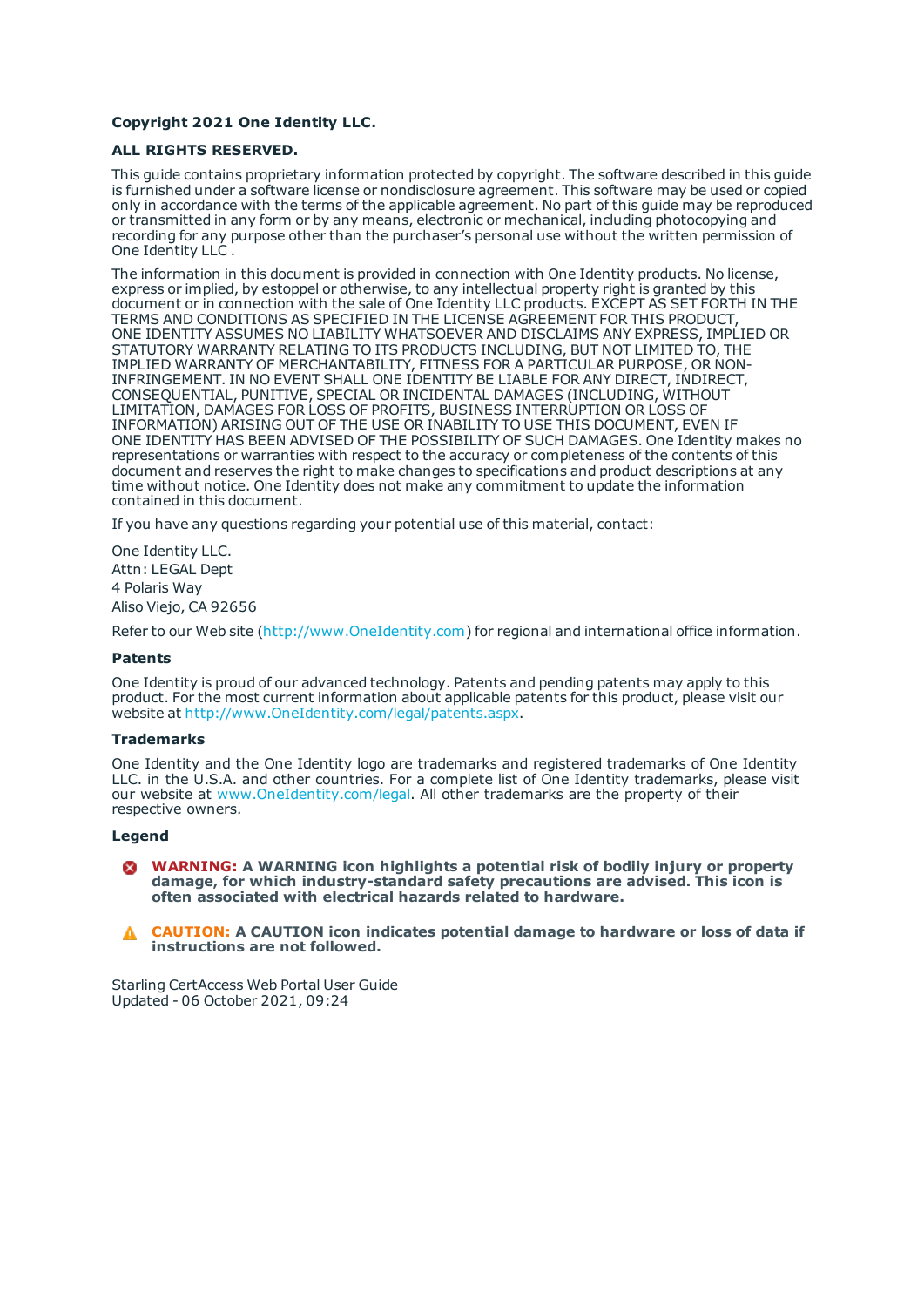## **Contents**

| Managing products in the shopping cart | .21 |
|----------------------------------------|-----|
|                                        |     |
|                                        |     |
|                                        |     |
|                                        |     |
|                                        |     |
|                                        |     |

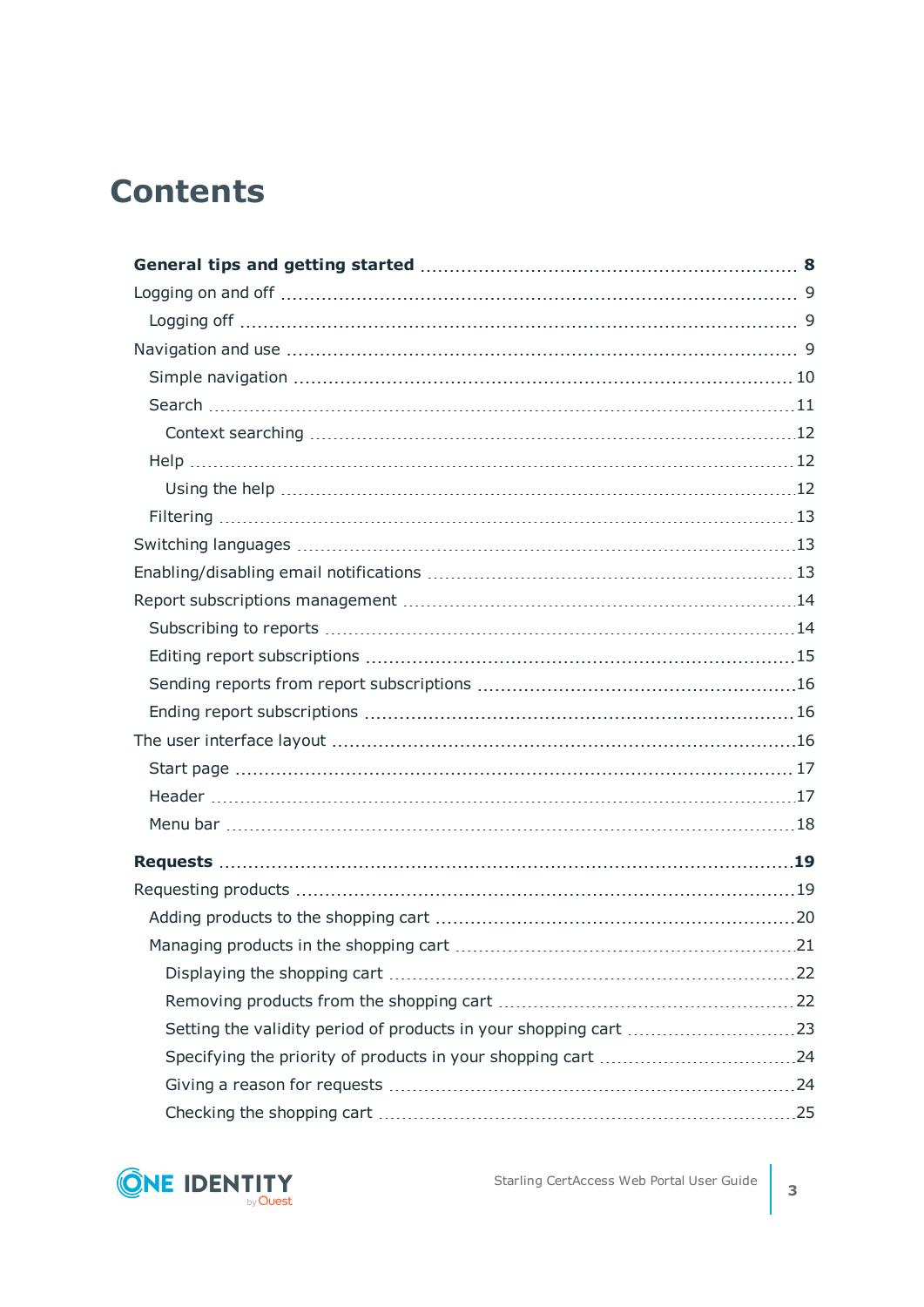| Requesting products in the shopping cart for multiple identities 26       |    |
|---------------------------------------------------------------------------|----|
|                                                                           |    |
|                                                                           |    |
|                                                                           |    |
|                                                                           |    |
|                                                                           |    |
|                                                                           |    |
|                                                                           |    |
|                                                                           |    |
|                                                                           |    |
|                                                                           |    |
|                                                                           |    |
|                                                                           |    |
|                                                                           |    |
|                                                                           |    |
|                                                                           |    |
|                                                                           |    |
|                                                                           |    |
|                                                                           |    |
|                                                                           |    |
|                                                                           |    |
|                                                                           |    |
|                                                                           |    |
|                                                                           |    |
| <b>Attestation</b>                                                        | 44 |
|                                                                           |    |
|                                                                           |    |
|                                                                           |    |
|                                                                           |    |
|                                                                           |    |
|                                                                           |    |
|                                                                           |    |
|                                                                           |    |
| Delegating approvals of pending attestation cases to other identities  51 |    |
|                                                                           |    |

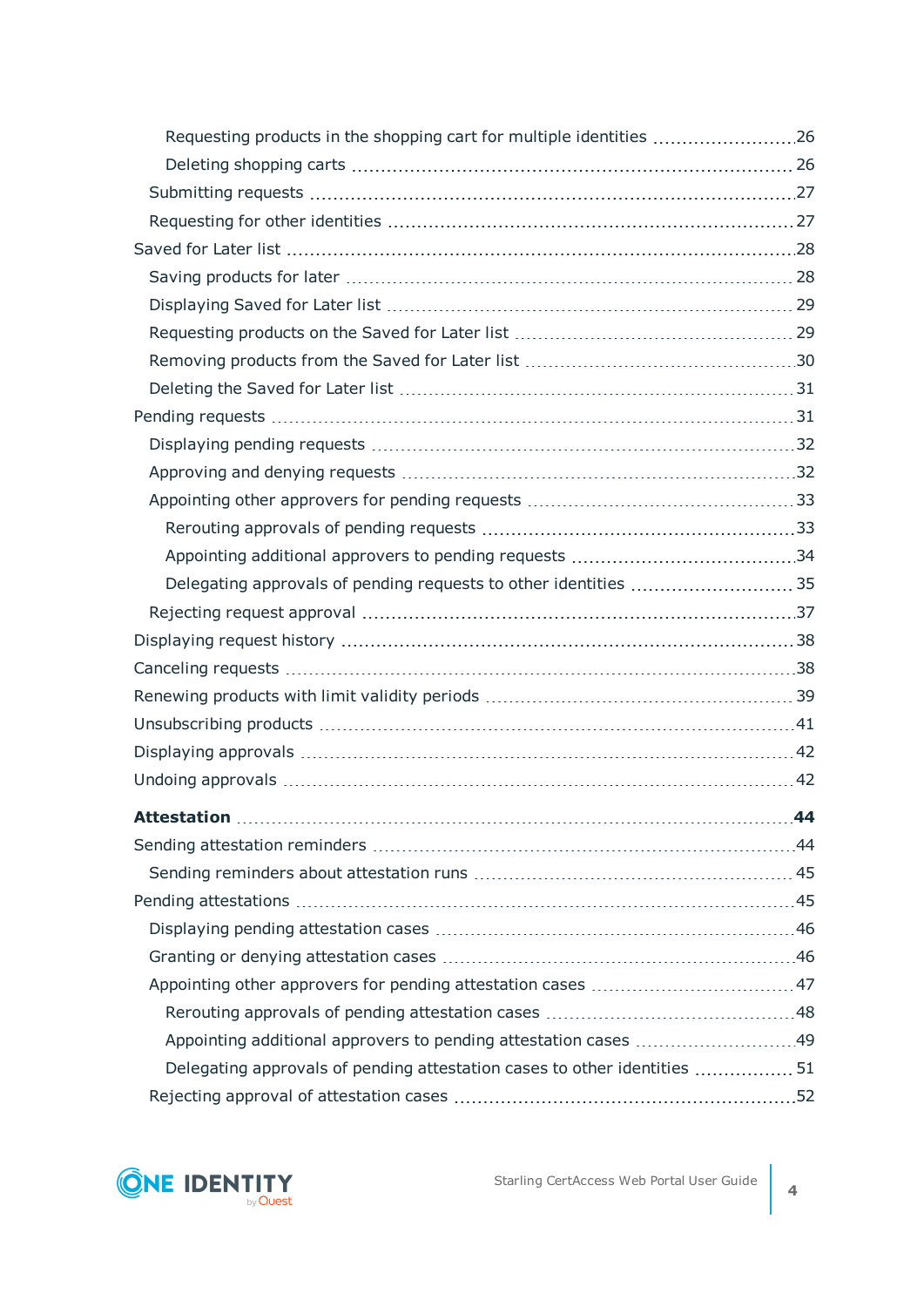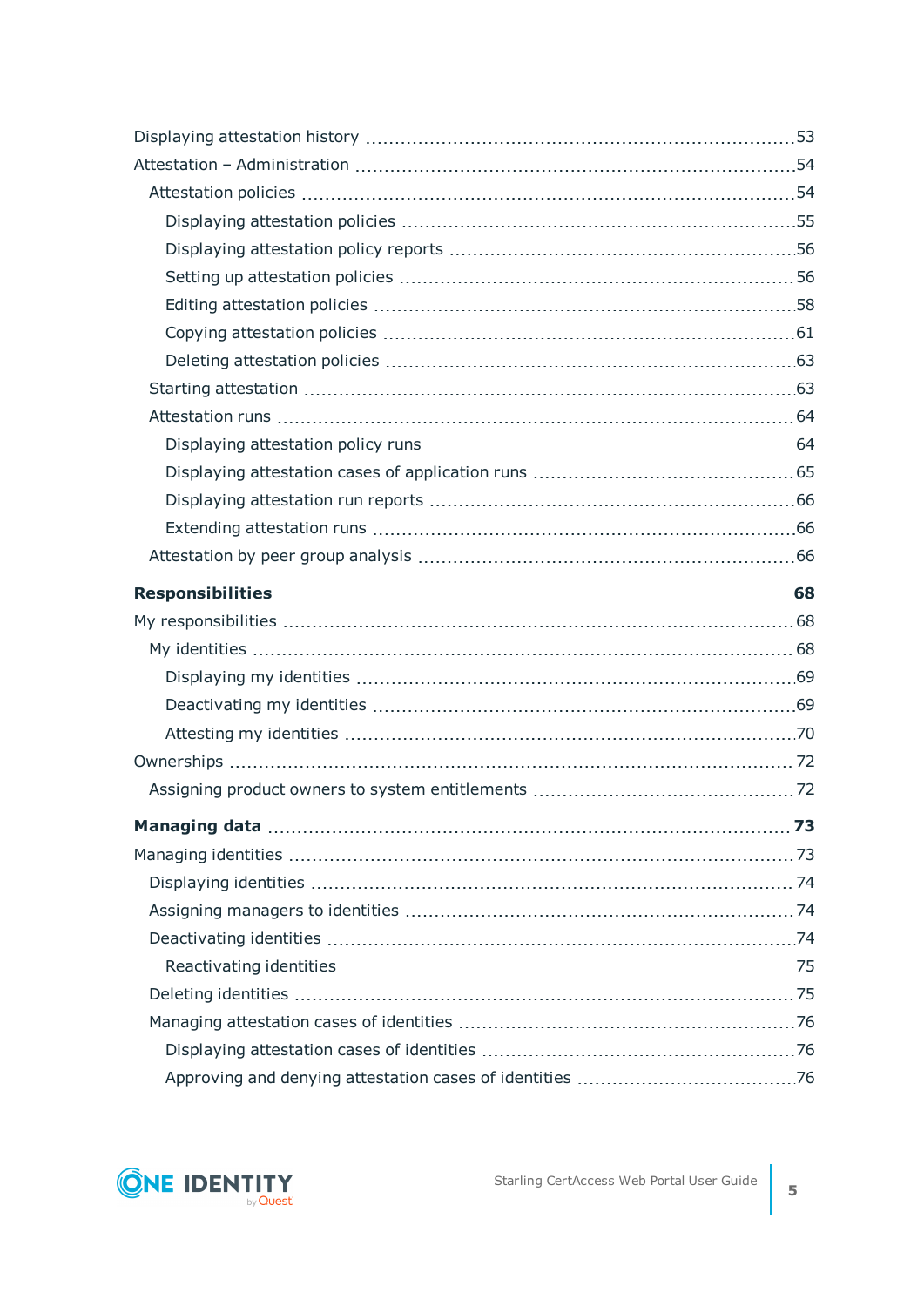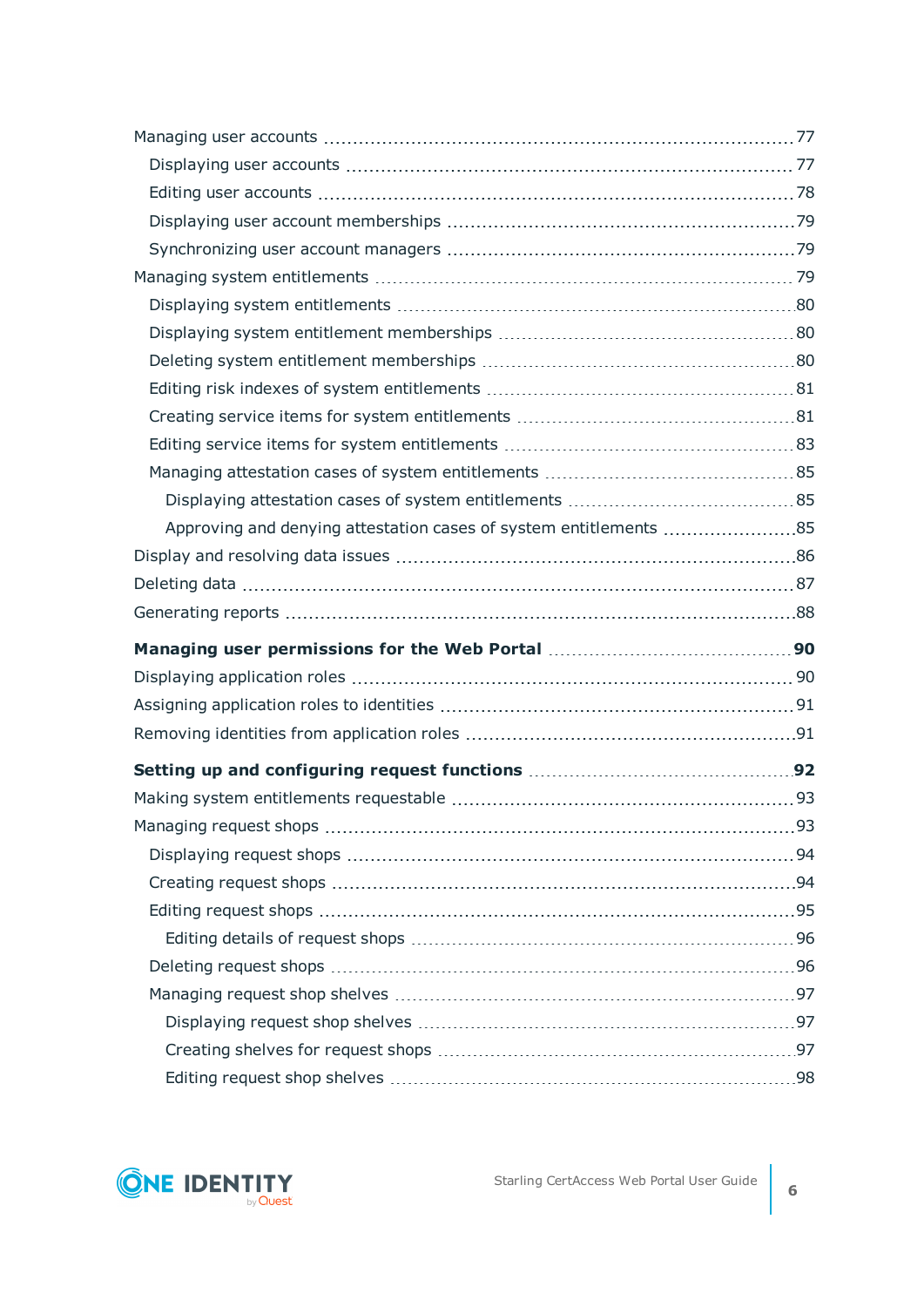| Managing access to requestable system entitlements in request shops  100 |  |
|--------------------------------------------------------------------------|--|
|                                                                          |  |
|                                                                          |  |
|                                                                          |  |
| Managing requestable system entitlements in request shops  101           |  |
|                                                                          |  |
|                                                                          |  |
|                                                                          |  |
|                                                                          |  |
|                                                                          |  |
|                                                                          |  |
|                                                                          |  |
|                                                                          |  |
|                                                                          |  |
| Appendix: Attestation conditions and approval policies from attestation  |  |
|                                                                          |  |
|                                                                          |  |
|                                                                          |  |
|                                                                          |  |
|                                                                          |  |
|                                                                          |  |
|                                                                          |  |
|                                                                          |  |
|                                                                          |  |
|                                                                          |  |
|                                                                          |  |

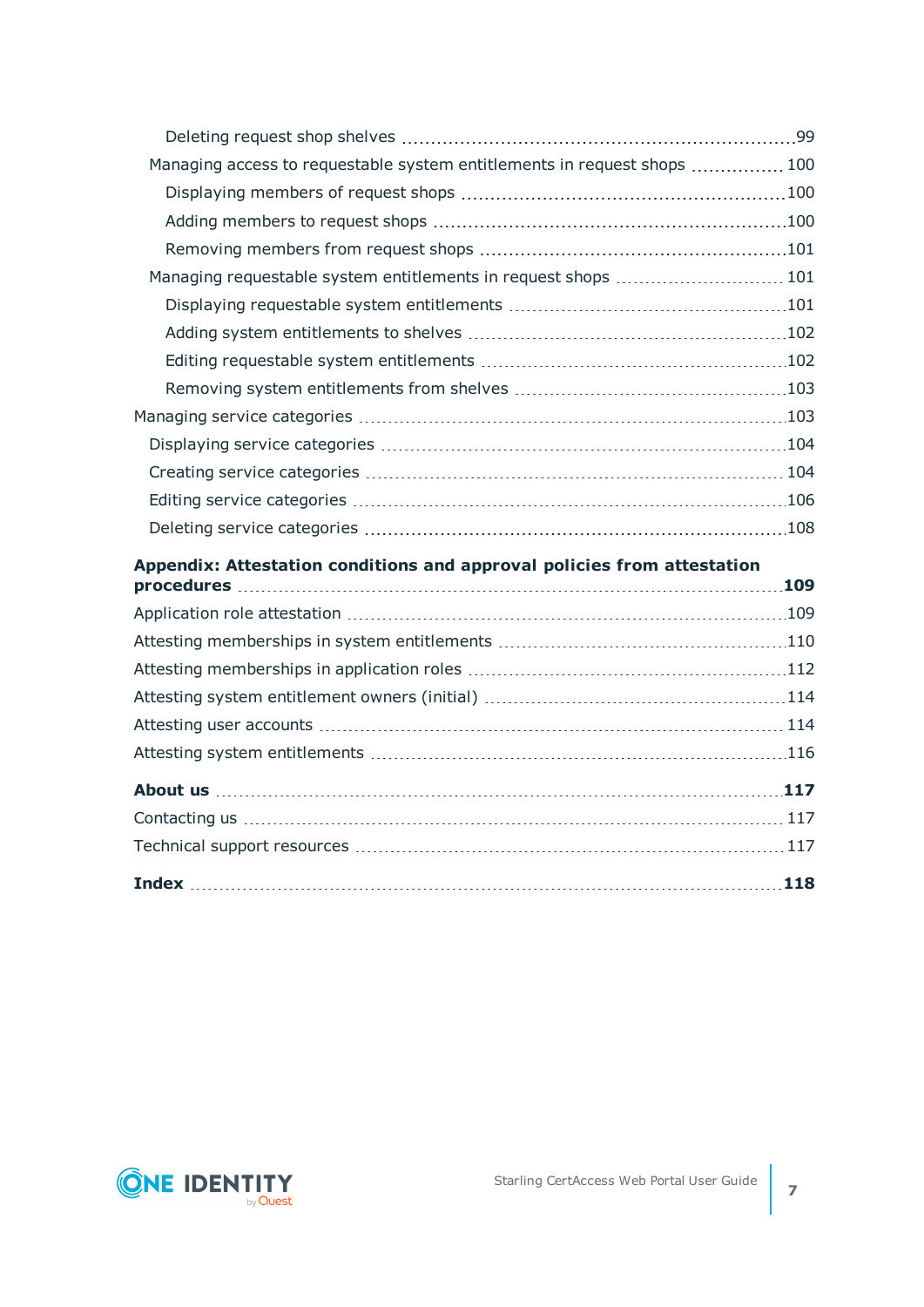## <span id="page-7-0"></span>**General tips and getting started**

You can use the Web Portal to request and cancel products, and to renew current requests with limited lifetimes. If you own the respective entitlements, you can also approve requests and cancellations, and perform attestation.

NOTE: This guide describes the Web Portal with its factory settings. Your version of the Web Portal may be different because your Web Portal may have been customized.

In addition, which Web Portal functionality is available to you is controlled by a role model in the database. This guide describes all the Web Portal functions. If you cannot find one of the functions described here in your Web Portal, it may be due to insufficient permissions. In this case, ask your administrator.

### **Tips for using the Web Portal**

- Enable JavaScript in your browser for the Web Portal to work.
- A minimum screen resolution of 1280x1024 pixels is recommended with at least 16bit color in order to optimize the user interface graphics. A display size of at least 9.7 inches is recommended for mobile displays, for example, when using a tablet.
- Supported browsers:
	- Internet Explorer 11 or later

NOTE: Starting February 1, 2022, One Identity Starling will no longer support Internet Explorer 11.

- Firefox (release channel)
- Chrome (release channel)
- Safari (current version)
- Microsoft Edge (release channel)

### **Detailed information about this topic**

- [Logging](#page-8-0) on and off on page 9
- [Navigation](#page-8-2) and use on page 9
- Switching [languages](#page-12-1) on page 13
- [Enabling/disabling](#page-12-2) email notifications on page 13



**8**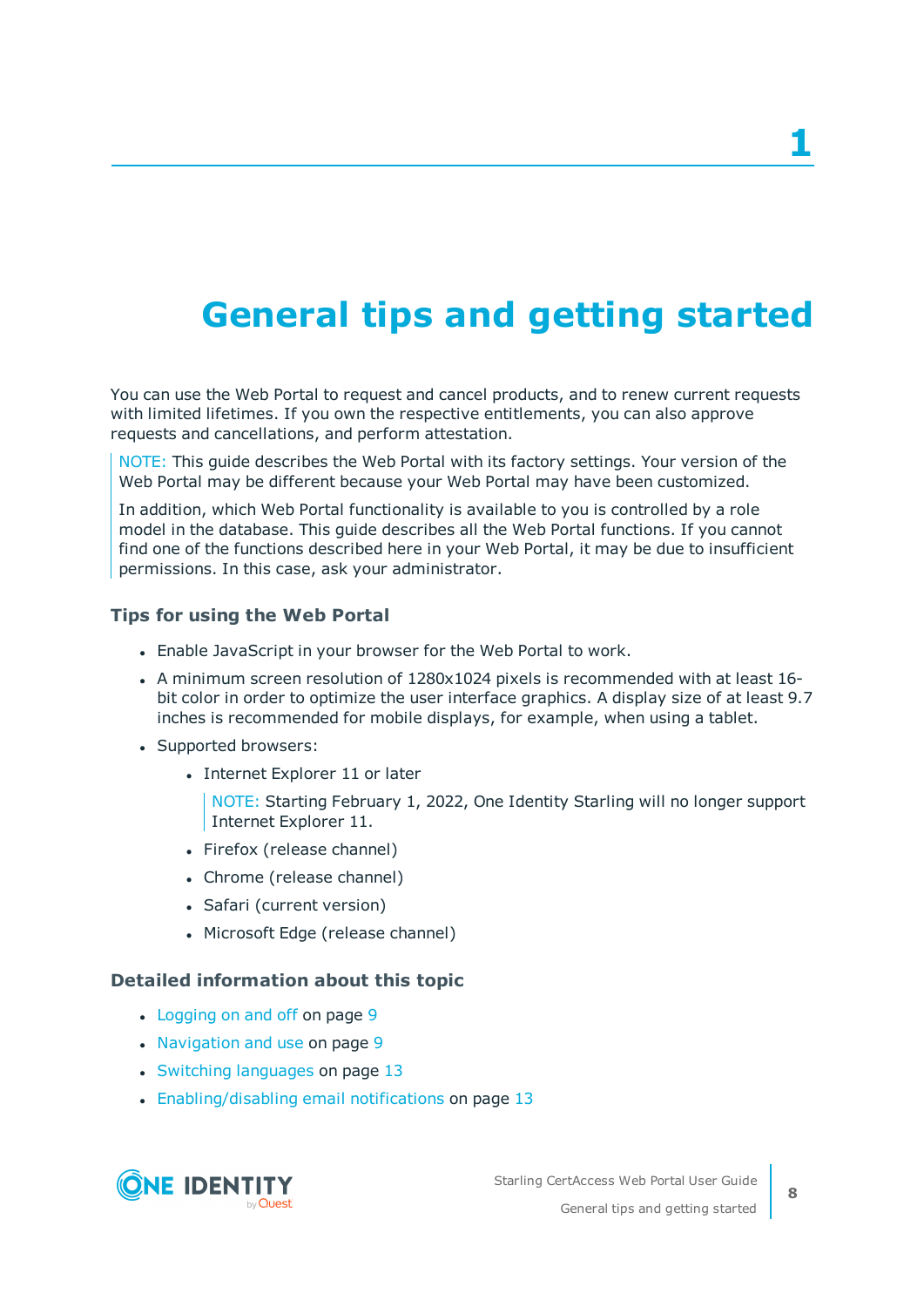- Report subscriptions [management](#page-13-0) on page 14
- The user [interface](#page-15-2) layout on page 16

## <span id="page-8-0"></span>**Logging on and off**

You must be logged onto the system to be able to work with the Web Portal. In order to login, you must know the URL of the Web Portal in your organization. Ask your system administrator for this information.

TIP: If you do not yet have an account, contact your manager.

### **Detailed information about this topic**

• [Logging](#page-8-1) off on page 9

## <span id="page-8-1"></span>**Logging off**

When you want to finish working with the Web Portal, log off from the system.

### *To log off from Web Portal*

<sup>l</sup> In the header, click (**Profile**) > **Sign out**.

## <span id="page-8-2"></span>**Navigation and use**

This chapter describes how you navigate through the Web Portal and how to utilize the Web Portal.

### **Detailed information about this topic**

- $\cdot$  Simple [navigation](#page-9-0) on page 10
- $\cdot$  [Search](#page-10-0) on page 11
- $\cdot$  Help on [page](#page-11-1) 12
- [Filtering](#page-12-0) on page 13

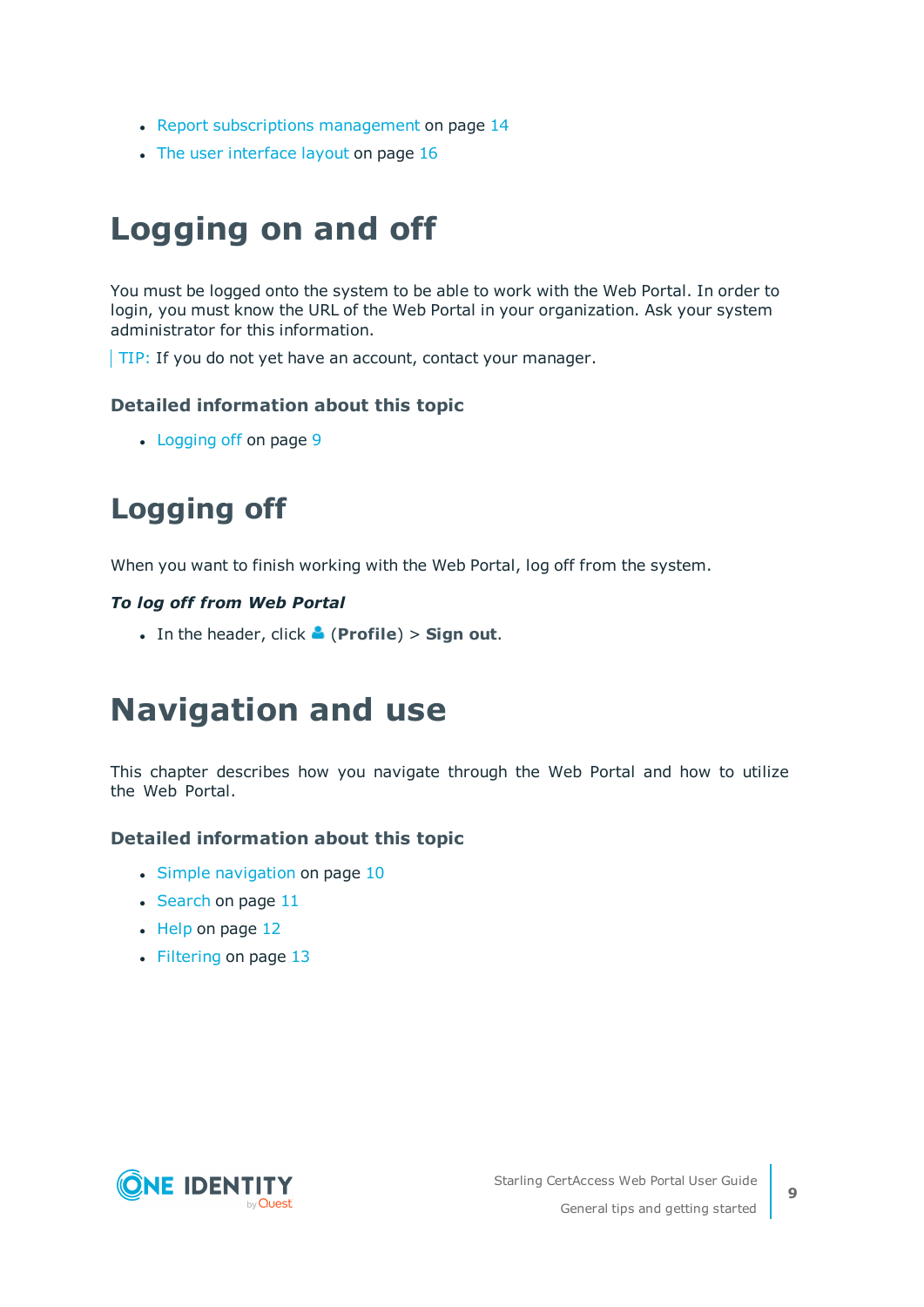## <span id="page-9-0"></span>**Simple navigation**

### **Simple commands**

### **Table 1: Overview of simple commands**

| Tab                                   | Navigate between single elements  |
|---------------------------------------|-----------------------------------|
| Enter or, if required, Space          | Confirm input                     |
| Backspace                             | Navigate to previous page         |
| Alt + Left arrow or Alt + Right arrow | Navigate to previous or next page |

NOTE: Take into account that not all browsers behave the same. The shortcuts described here were set up with the help of Internet Explorer 9.

### **Go to the start page**

### **Table 2: Overview of key combinations for navigating**

| Tab         | Navigate forward   |
|-------------|--------------------|
| Shift + Tab | Navigate backwards |
| Enter key   | Run an action      |

### **Simple elements**

### **Table 3: Overview of the controls used**

| <b>Button</b>    | Use the Tab key to navigate to the control and press Enter to run the action.                                                                                                                                                                                                              |
|------------------|--------------------------------------------------------------------------------------------------------------------------------------------------------------------------------------------------------------------------------------------------------------------------------------------|
| Link             | Navigate to the required link with Tab and press Enter to open a new page<br>or dialog.                                                                                                                                                                                                    |
| Dialog<br>window | Click the Esc key to leave the dialog window without taking any action. Click<br>Enter to run. If there is more than one action available, navigate to the<br>desired action with the Tab key and press the Enter key.                                                                     |
| Menu             | Navigate to the menu using Tab. The selected element changes its color.<br>Press Alt+ Move down or Move up to expand the entire menu. Use the<br>arrow keys to choose between the different elements. Use Tab to leave the<br>menu. You do not need to confirm by pressing Enter or Space. |
| Input field      | Navigate to the desired field. If text input is possible, the cursor blinks and<br>you can write in the field. Use Tab to exit the field. You do not need to<br>confirm by pressing Enter or Space.                                                                                        |
| <b>Tiles</b>     | Use the Tab key to navigate to the tile and press Enter to display the page's<br>content.                                                                                                                                                                                                  |

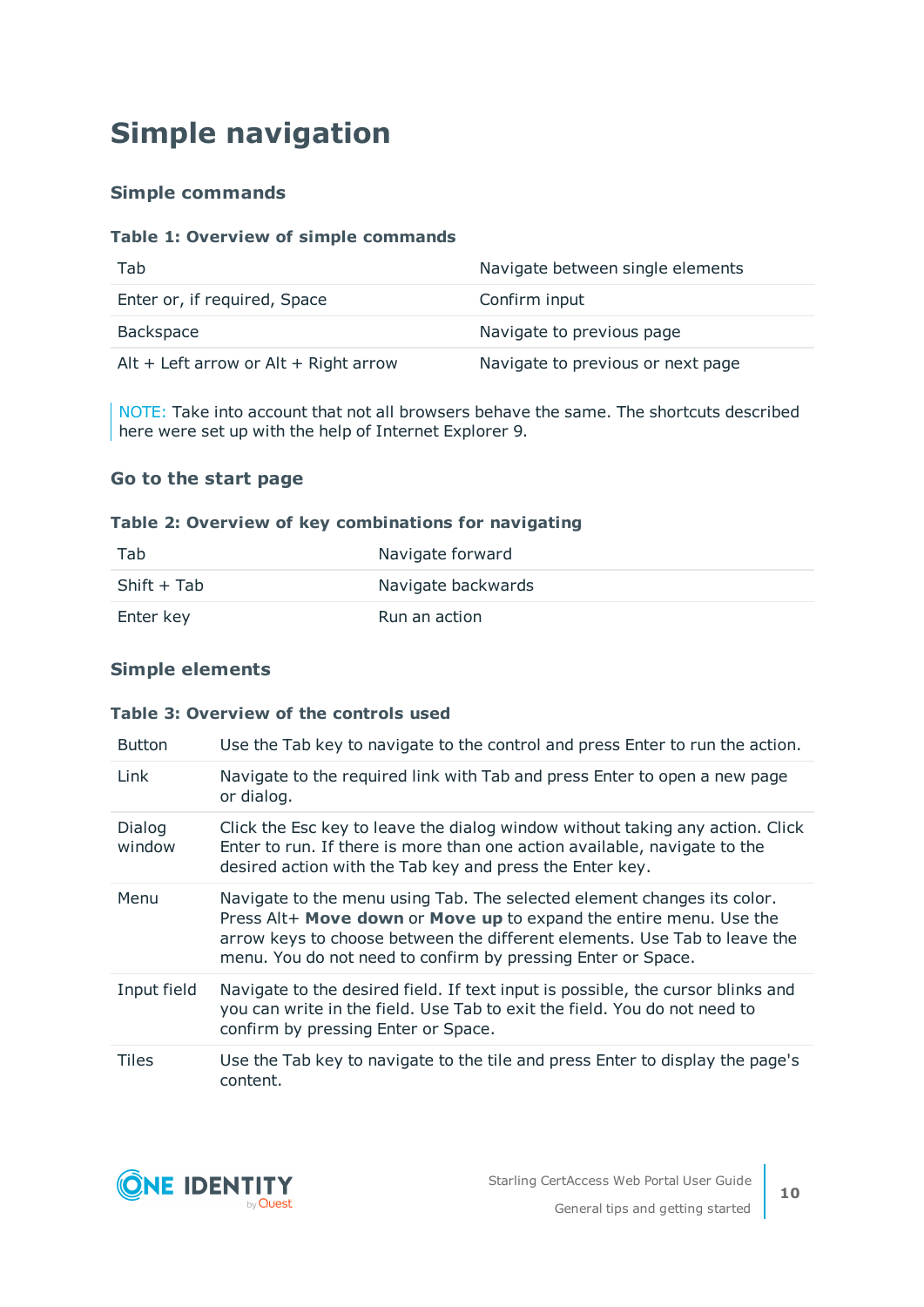- Checkbox Use the Tab key to navigate to the required checkbox and press Space to enable the checkbox.
- Option Use the Tab key to navigate to the required list of options. Use the arrow keys to choose between the different options. Use Tab to leave the list of options.

### **Installed controls**

#### **Table 4: Overview of other controls**

Tree Use Enter to expand or collapse a tree view. A plus sign next to the tree means it

view can be expanded by pressing Enter. A minus sign means the element can be collapsed by pressing Enter.

### <span id="page-10-0"></span>**Search**

Many of the pages provide a function to search for objects in context.

TIP: The search does not take upper and lower case into account.

There are certain rules that enable a successful global search in the Web Portal. These are described in the following table using examples.

| <b>Example</b>      | <b>Description</b>                                                                                                                             |
|---------------------|------------------------------------------------------------------------------------------------------------------------------------------------|
| Sam User            | Finds Sam User but not Sam Identity.                                                                                                           |
|                     | Search results must contain all of the separate terms in the query. A logical<br><b>AND</b> is used.                                           |
| Sam OR<br>Identity  | Finds Sam User and Pat Identity.                                                                                                               |
|                     | Placing OR between the search terms acts as a logical OR operator. The<br>results of this search contain at least one of the two search terms. |
| Sam NOT             | Finds Sam Identity but not Sam User.                                                                                                           |
| User                | The results of this search do not contain the term that comes after <b>NOT</b> .                                                               |
| $\mathsf{I}$ $\ast$ | Finds User1 and User2.                                                                                                                         |
|                     | The * functions as a wildcard for any number of characters to complete the<br>term.                                                            |
| Use?                | Finds User but not User1.                                                                                                                      |
|                     | The ? functions as a wildcard for a single character to complete the term.                                                                     |
| "Sam<br>User"       | Provides results in which the search terms <b>Sam</b> and <b>User</b> follow one<br>another.                                                   |

### **Table 5: Rules with examples for searching in the Web Portal**

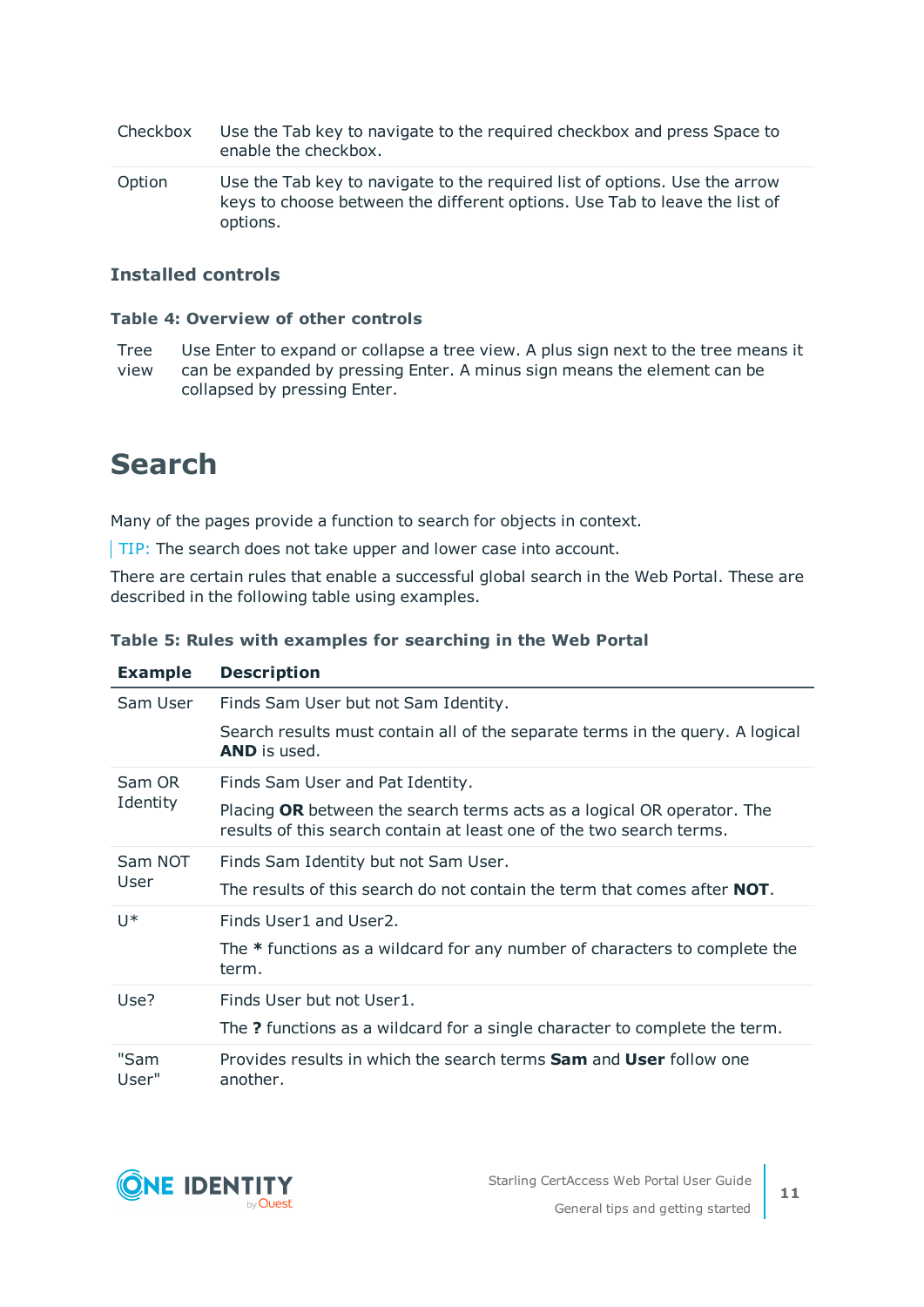### **Example Description**

Results of this search contain the string in quotes as phrase. Sam User~ Finds Sam User and also other similar results. A tilde **~** after the search term indicates that the search should also find similar results. This means that incorrectly spelled terms can be found, as well. You can specify the level of similarity by adding a number between **0** and **1** (with decimal point) after the tilde **~**. The higher the number, the more

### **Detailed information about this topic**

similar the results.

• Context [searching](#page-11-0) on page 12

### <span id="page-11-0"></span>**Context searching**

The context search is available to you where multiple items are listed.

### *To run a context search*

- 1. In the **Search** field, enter the search term. Any results matching your query are displayed.
- <span id="page-11-1"></span>2. (Optional) To clear the search, click **X** (**Reset filter**).

### **Help**

You can find the help menu in the header bar Several menu items are shown when you select this menu.

#### **Detailed information about this topic**

• [Using](#page-11-2) the help on page 12

### <span id="page-11-2"></span>**Using the help**

You can use the guide as well as online help to answer questions about the Web Portal.

#### *To call up help in the Web Portal*

**.** In the header, click  $\bullet$  (**Help**) > .

The Starling CertAccess Web Portal User Guide opens as online help.

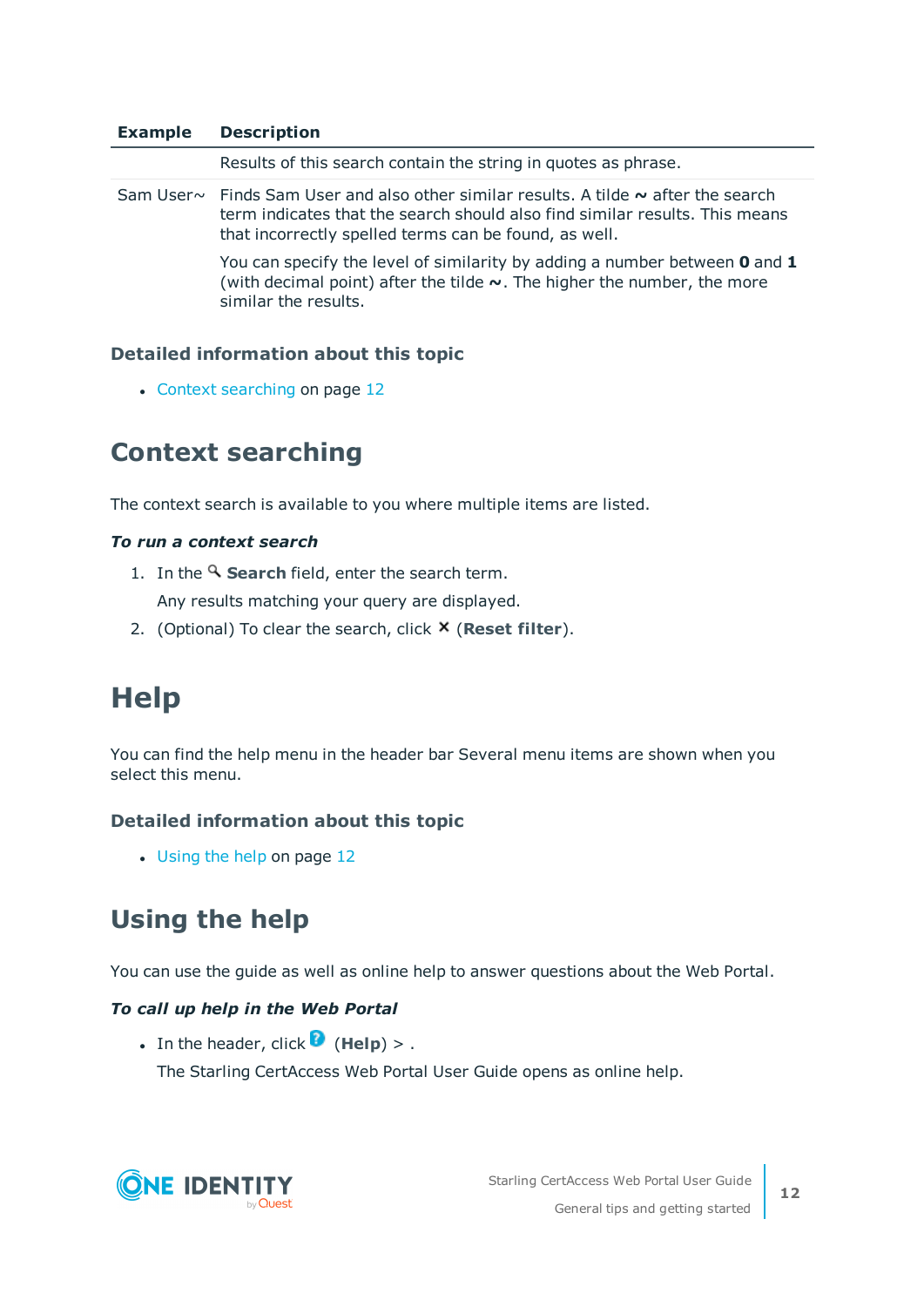## <span id="page-12-0"></span>**Filtering**

You can find the filter function represented by  $\blacktriangledown$  (**Filter**) on a lot of pages. It provides you with a selection of different filters.

NOTE: The contents of the filters vary depending on context.

MOBILE: This function is only available in the list view of the mobile interface.

### *To use a filter*

- 1. On the page with the filter function, click (**Filter**).
- 2. In the menu, enable the filter that you want to apply.
- <span id="page-12-1"></span>3. (Optional) To reset the filter, click (**Filter**) and then **Clear filters**.

## **Switching languages**

In the Web Portal, you can specify which language you want to use for the Web Portal.

NOTE: If you have not explicitly assigned a language in the Web Portal, the language used by your browser will be adopted.

### *To change the language of the Web Portal*

- 1. In the header, click  $\triangle$  (**Profile**) > My profile.
- 2. On the **Profile** page, in the **Language** dialog, select the language that you want to use for the Web Portal.
- 3. In the **Language for value formatting** menu, select the language you want to use for date and number formats.

For example, German dates are displayed in the format DD.MM.JJJJ (**24.12.2020**) and in English US format MM/DD/JJJJ (**12/24/2020**).

<span id="page-12-2"></span>4. Click **Save**.

## **Enabling/disabling email notifications**

You can define which events you would like to be notified about by email.

### *To enable/disable email notifications*

- 1. In the header, click  $\triangle$  (**Profile**) > My profile.
- 2. On the **Profile** page, click **Email notifications**
- 3. Perform one of the following tasks:

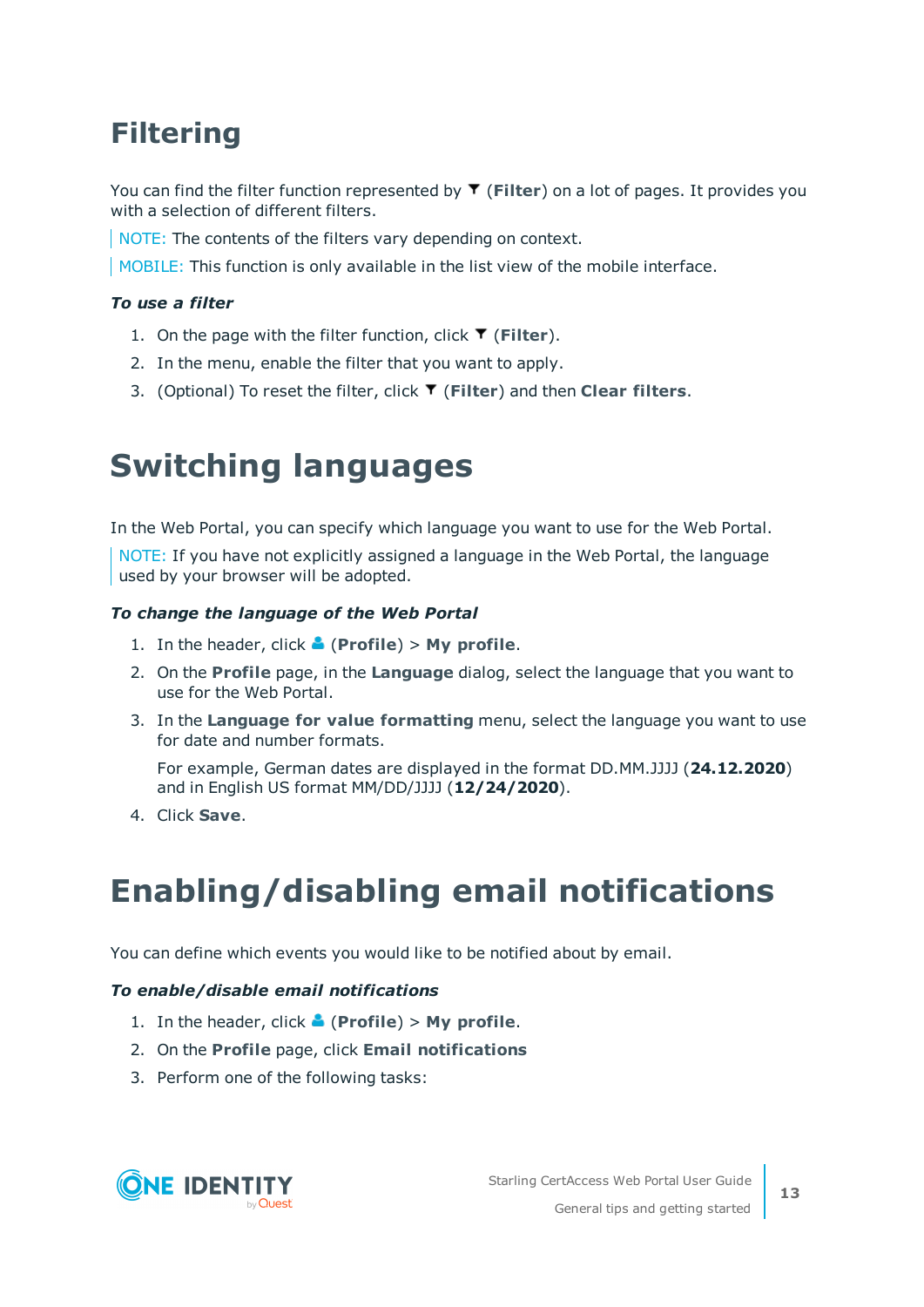- To enable notifications, select the check box next to the event that you want to notified about.
- To disable notifications, deselect the box next to the event that you do not want to notified about any longer.
- <span id="page-13-0"></span>4. Click **Save**.

## **Report subscriptions management**

Web Portal provides several reports that present information about objects and their relations to other objects in the database. Identification, analysis, and summaries of relevant data are supported with the help of these reports.

You can subscribe to reports in the Web Portal in order to receive them on a regular basis. These subscriptions can be managed by you.

### **Detailed information about this topic**

- [Subscribing](#page-13-1) to reports on page 14
- $\cdot$  Editing report [subscriptions](#page-14-0) on page 15
- Sending reports from report [subscriptions](#page-15-0) on page  $16$
- Ending report [subscriptions](#page-15-1) on page 16

### <span id="page-13-1"></span>**Subscribing to reports**

You can subscribe to reports. These reports are regularly sent by email to you and any other subscribers.

### *To add a subscription*

- 1. In the header, click  $\triangle$  (**Profile**) > My report subscriptions.
- 2. On the **Report Subscriptions** page, click **Add subscription**.
- 3. In the **Add Report Subscription** pane, in the list, click the report that you want to subscribe to.

TIP: To search for a specific report, in the **Search** field, enter the name of the report.

- 4. Click **Next**.
- 5. In the **Configure subscription** step, specify the following subscription settings:

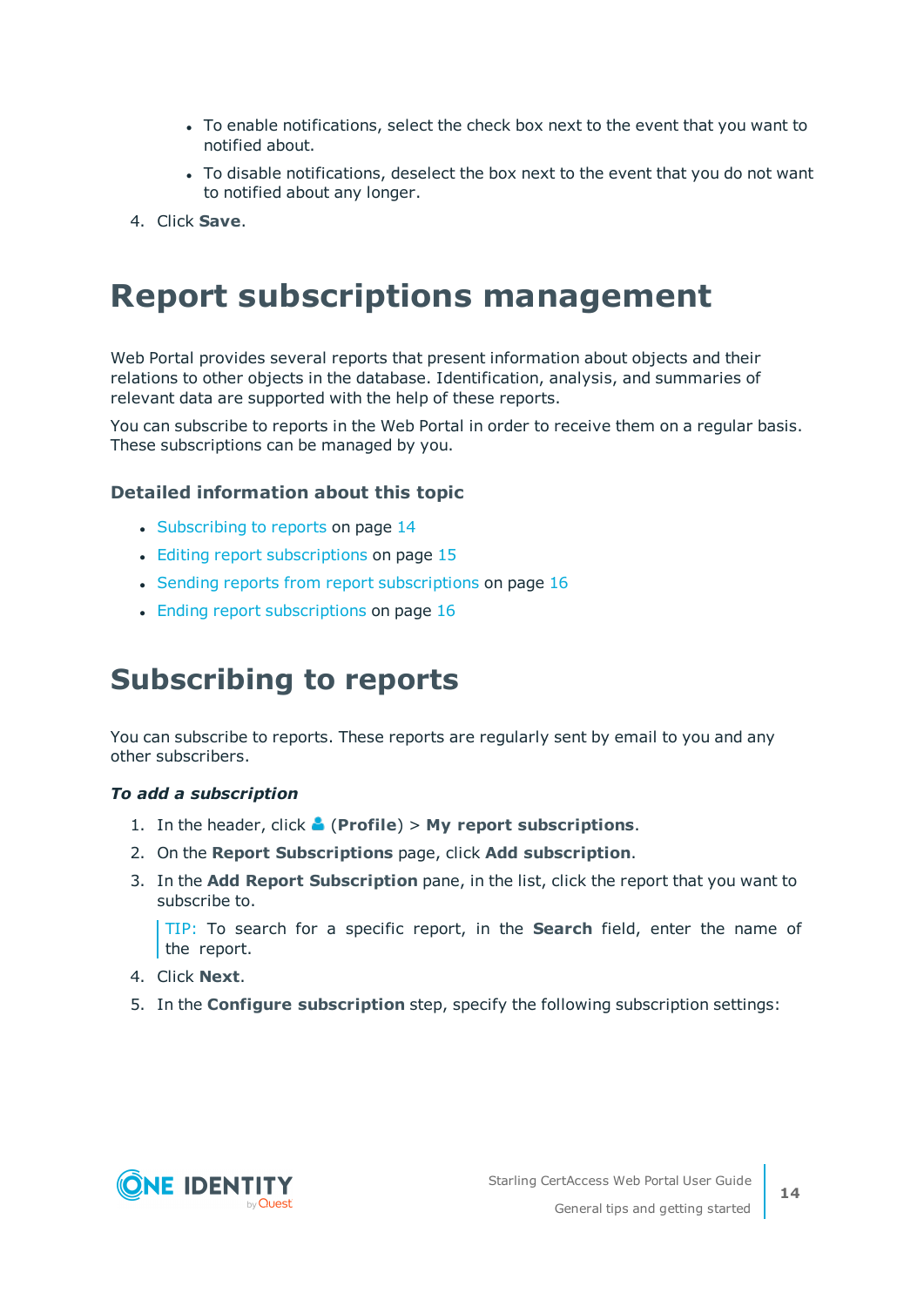- **. Subscription**: Enter the subscription's name.
- **Schedule**: Select how often you want to receive the report (once a week, for example).
- <sup>l</sup> **Format (email attachment)**: Select which format you want to receive the report in. The report is sent in this format as a file attachment in an email.
- **Parameter**: (Optional) Specify other report specific settings. These settings might vary depending on what report you use.
- 6. Click **Next**.
- 7. In the **Add additional subscribers** step, in the **Additional subscribers** list, click the identities that will also receive this report.

TIP: To search for a specific identity, in the **Search** field, enter the name of the identity.

TIP: To remove a subscriber, in the **Selected subscribers** list, click **×** (**Remove**) next to the corresponding identity. To remove all subscribers, in the **Selected subscribers** list, click **Remove all**.

- 8. Click **Next**.
- 9. In the **Check and create subscription** step, check your data and change them if necessary by clicking on the respective step.
- <span id="page-14-0"></span>10. Click **Create**.

### **Editing report subscriptions**

You can edit your existing report subscriptions.

#### *To edit a report subscription*

- 1. In the header, click  $\triangle$  (**Profile**) > My report subscriptions.
- 2. On the **Report Subscriptions** page, in the list, click **Edit** next to the report subscription that you want to edit.
- 3. In the details pane, under **Subscription Details**, edit the following report subscription settings:
	- **. Subscription**: Enter the report subscription's name.
	- **. Report:** Select the report that you want to subscribe to.
	- **Schedule**: Select how often you want to receive the report (once a week, for example).
	- <sup>l</sup> **Format (email attachment)**: Select which format you want to receive the report in. The report is sent in this format as a file attachment in an email.
	- <sup>l</sup> **Additional subscribers**: Click **Assign**/**Change**, select the check box next to the identity who will also receive this report and click **Apply**.

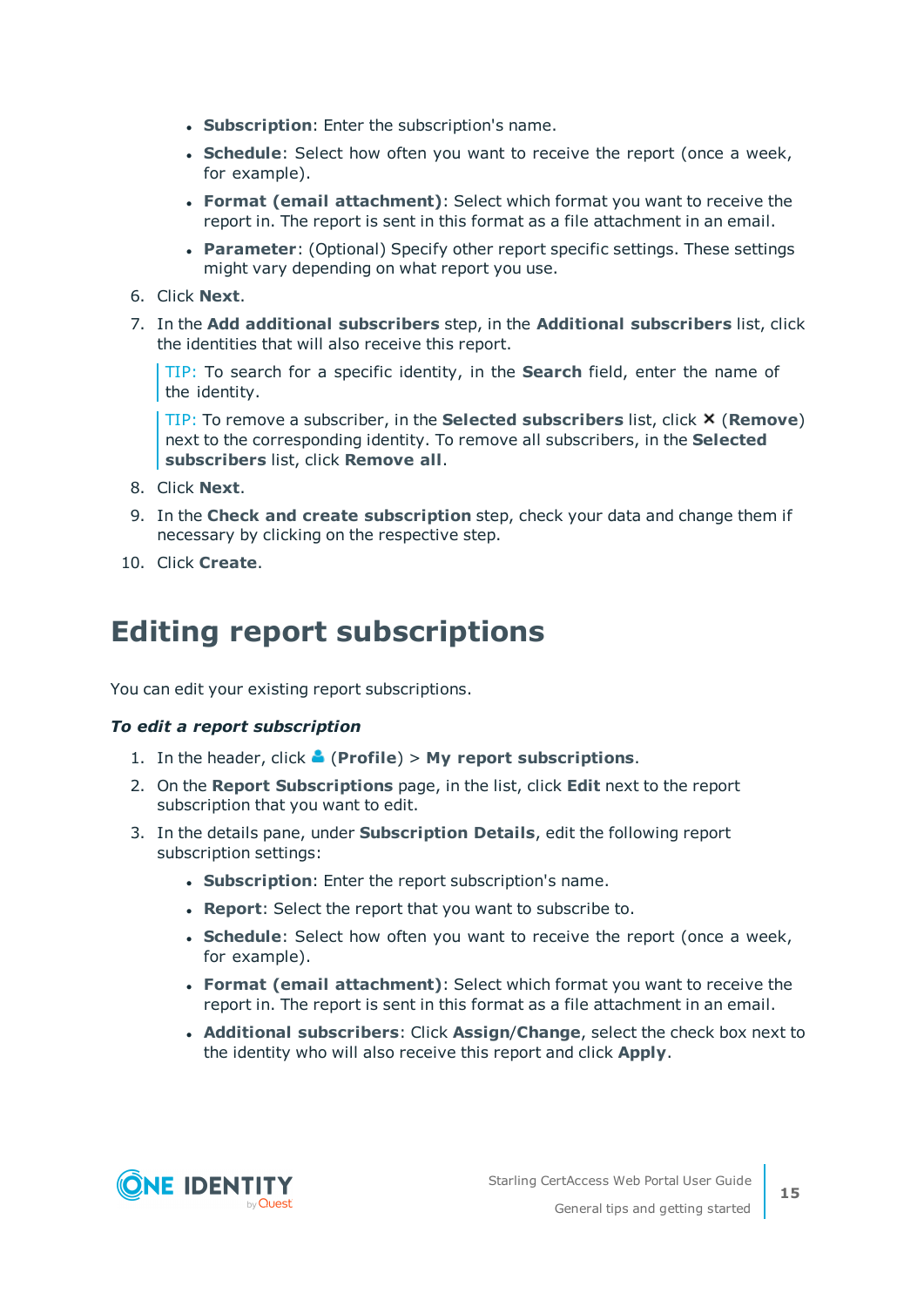TIP: To remove a subscription, deselect the box next to the corresponding identity. To remove all subscriptions, click **Clear selection**. Click **Apply**.

- 4. (Optional) In the details pane under **Parameter**, specify any other report specific settings. These settings might vary depending on what report you use.
- <span id="page-15-0"></span>5. Click **Save**.

### **Sending reports from report subscriptions**

Depending on how the schedule is configured, you can send reports to yourself and to others.

### *To send a report*

- 1. In the header, click  $\triangle$  (**Profile**) > My report subscriptions.
- 2. On the **Report Subscriptions** page, perform the following:
	- <sup>l</sup> To send the report, click (**Actions**) > **Send report to me** next to the subscription of the report that you want to send.
	- <sup>l</sup> To send the report to all subscribers, click (**Actions**) > **Send report to all subscribers** next to the subscription of the report you want to send.

### <span id="page-15-1"></span>**Ending report subscriptions**

You can unsubscribe from reports.

#### *To end a report subscription*

- 1. In the header, click  $\triangle$  (**Profile**) > My report subscriptions.
- 2. On the **Report Subscriptions** page, in the list, click (**Actions**) > **Unsubscribe** next to the report subscription that you want to end.
- <span id="page-15-2"></span>3. In the **Unsubscribe Report** dialog, confirm the prompt with **OK**.

## **The user interface layout**

The Web Portal user interface is divided into several sections:

### **Top - header**

The [header](#page-16-1) with the company logo is at the top of the screen. You can use different functions and reach different sections from here.

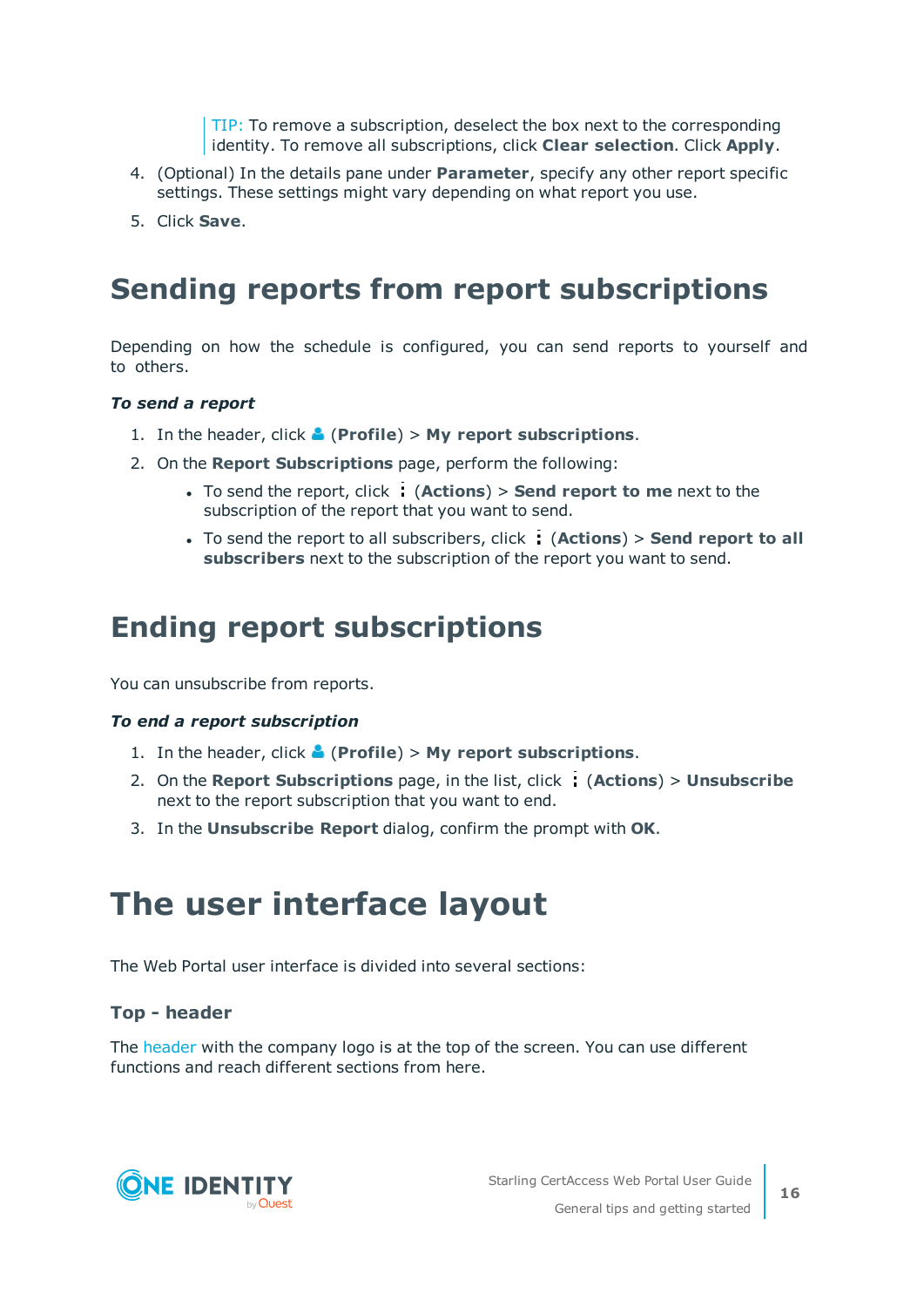### **Top – menu bar**

The [menu](#page-17-0) bar is displayed horizontally in the upper part of the screen and provides different menus and submenus.

### **Work area**

The work area changes depending on the menu you opened from the navigation.

### **Detailed information about this topic**

- [Start](#page-16-0) page on page 17
- $\cdot$  [Header](#page-16-1) on page 17
- $\cdot$  [Menu](#page-17-0) bar on page 18

## <span id="page-16-0"></span>**Start page**

Open the start page by clicking **Start page** in the menu bar.

Once you have logged in successfully, the start page appears. Displayed across the start page, there are tiles of different sizes that you can click on. The tiles allow you to access some frequently used menu items or important actions with one click.

Other tiles show statistics or heatmaps. You can also call up this information in full screen mode by clicking the relevant button.

## <span id="page-16-1"></span>**Header**

There are several buttons available to you in the Web Portal's header bar that make it easier and simpler to access functions and settings. The following table explains, which icons to select to reach the relevant functions and settings.

#### **Table 6: Functions in the header**

| А<br>Profile  | Use these menu items to:                                                                           |
|---------------|----------------------------------------------------------------------------------------------------|
|               | $\bullet$ Log off                                                                                  |
|               | • Change the language                                                                              |
|               | • Enable/disable email notifications                                                               |
|               | • Manage report subscriptions                                                                      |
| <b>D</b> Help | Here you can open the help. The help contains the entire contents of the Web<br>Portal User Guide. |
|               |                                                                                                    |

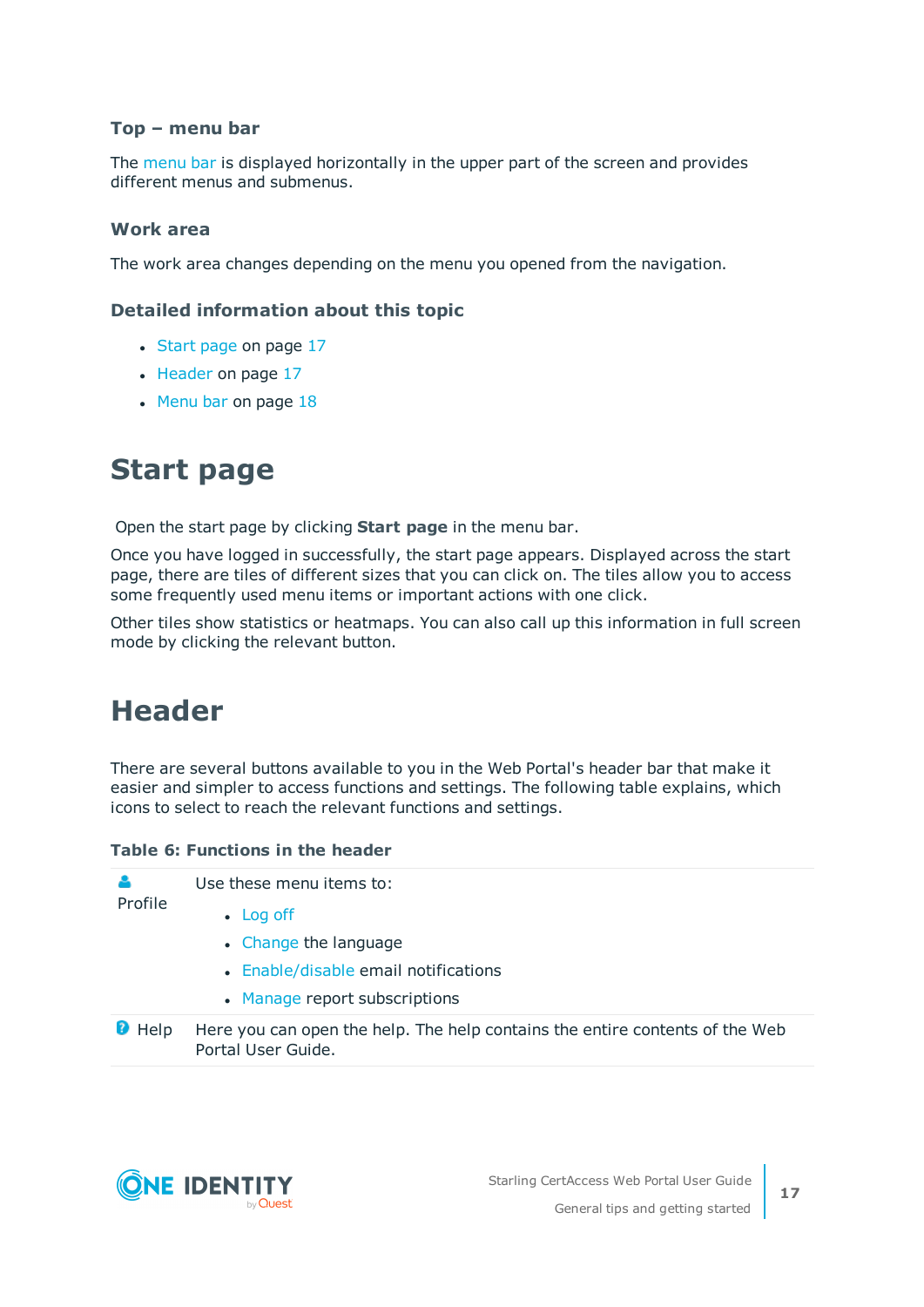## <span id="page-17-0"></span>**Menu bar**

The menu bar is displayed horizontally in the upper part of the screen and provides different menus and submenus.

Menus are structured by topic. Each menu corresponds to a topic and holds further menu items that are respective subtopics.

### *To open a menu*

1. Click a menu in the menu bar.

This expands the menu and shows more menu items.

2. Click a menu item.

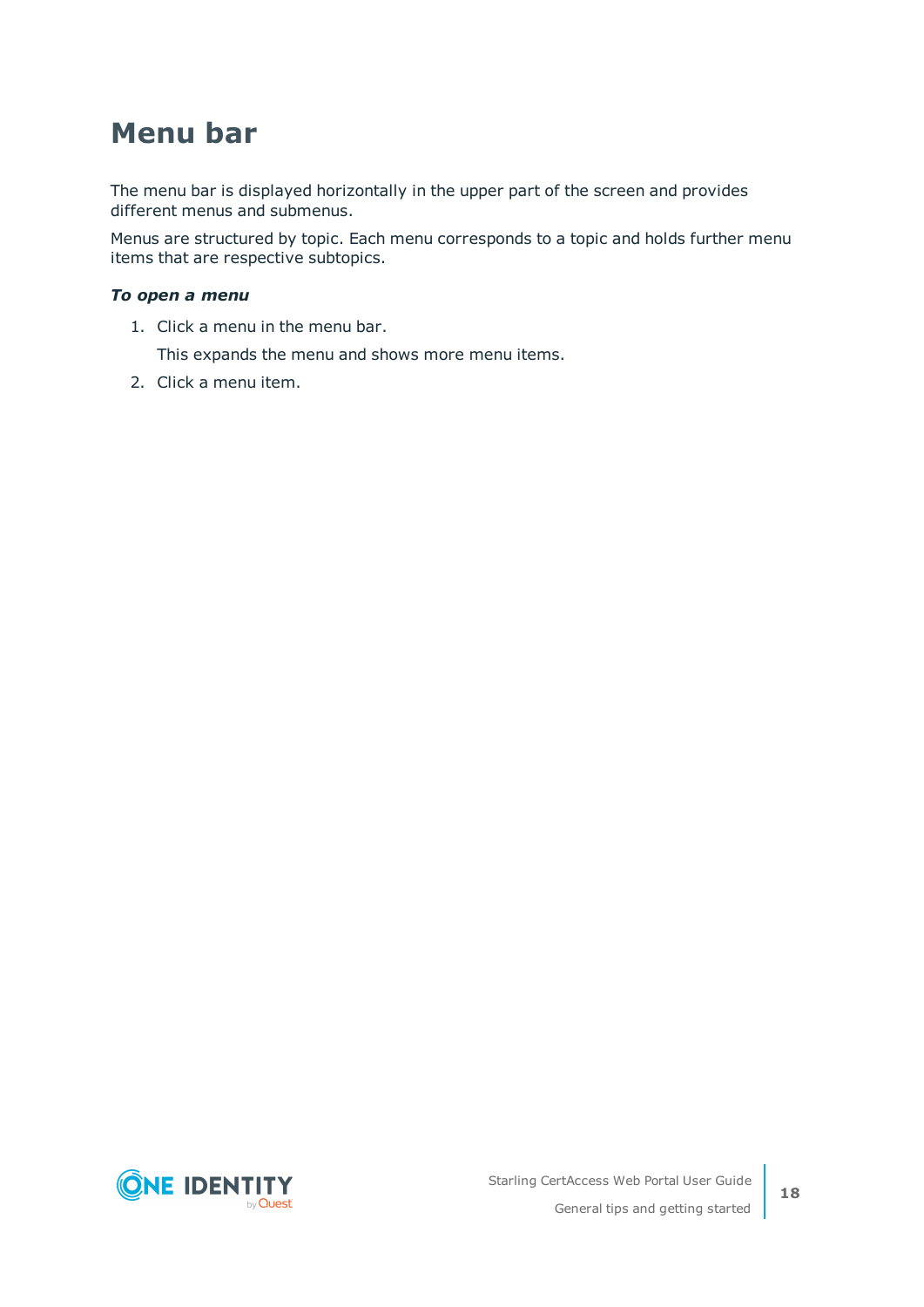## **Requests**

<span id="page-18-0"></span>Requests account for the core functionality of the Web Portal. For example, if you require access to a system entitlements, request them as though you were using a traditional web shop.

NOTE: You can request a variety of products depending on the entitlements assigned to you.

A predefined workflow is triggered when you make a request. Although the given workflow may be different, what generally applies is:

- Your request is forwarded to an identity for approval (see Pending [requests](#page-30-1) on [page](#page-30-1) 31).
- You are notified whether your request is granted or denied.

NOTE: Certain actions trigger a request in the Web Portal and are added to the cart. Theses actions are NOT, however, carried out over the **Requests** menu.

### **Detailed information about this topic**

- $\cdot$  [Requesting](#page-18-1) products on page 19
- [Saved](#page-27-0) for Later list on page 28
- $\cdot$  Pending [requests](#page-30-1) on page 31
- [Displaying](#page-37-0) request history on page 38
- [Canceling](#page-37-1) requests on page 38
- [Renewing](#page-38-0) products with limit validity periods on page 39
- $\cdot$  [Unsubscribing](#page-40-0) products on page 41

## <span id="page-18-1"></span>**Requesting products**

A request process is triggered when you request a product. Whether you are authorized to request a product depends on your role and your permissions. Managers or other authorized users can make a request for other identities in their name.

You can complete a request in three steps:

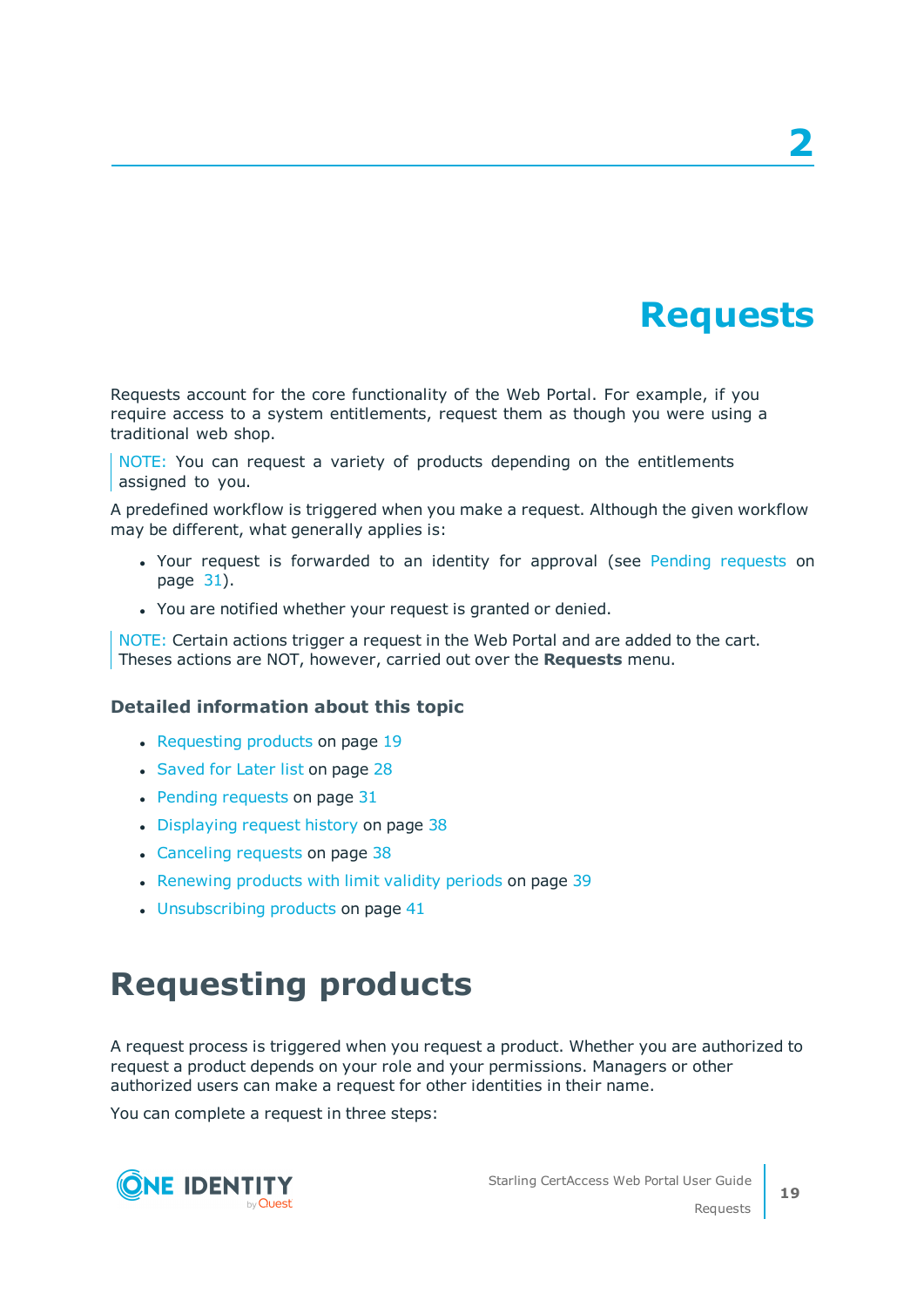- 1. Add the desired product to your shopping cart (see Adding products to the [shopping](#page-19-0) cart on [page](#page-19-0) 20).
- 2. Verify the shopping cart and amend the product requests as required (see [Managing](#page-20-0) products in the [shopping](#page-20-0) cart on page 21).
- 3. Submit the request (see [Submitting](#page-26-0) requests on page 27).

### **Detailed information about this topic**

- Adding products to the [shopping](#page-19-0) cart on page 20
- [Managing](#page-20-0) products in the shopping cart on page 21
- [Submitting](#page-26-0) requests on page 27
- [Requesting](#page-28-1) products on the Saved for Later list on page 29
- [Requesting](#page-26-1) for other identities on page 27

## <span id="page-19-0"></span>**Adding products to the shopping cart**

To request products, first you must select them and add them to your shopping cart.

### *To add products to the shopping cart*

1. In the menu bar, click **Requests** > **New request**.

This opens the **New Request** page and displays all the available products.

- 2. (Optional) To filter which products are displayed, perform one of the following actions:
	- In the search field, enter the name of a product you want to look for.
	- <sup>l</sup> Click **Show products from service category** and then select the service category containing the products you want to display.

The relevant products are displayed.

TIP: To change the service category you have selected, click (**Delete filter**) next to the selected service category and then select another service category using **Show products from service category**.

If the service category contains a child category, select the child category you want from the **Service items in the category** menu.

To summarize the main and child categories in a list, enable the **Include child categories** option.

- 3. Perform one of the following tasks:
	- $\cdot$  In the tile view ( $\mathbf{III}$ )
		- Add a product to the shopping cart: On the tile with the product you want to request, click **Add to cart**.

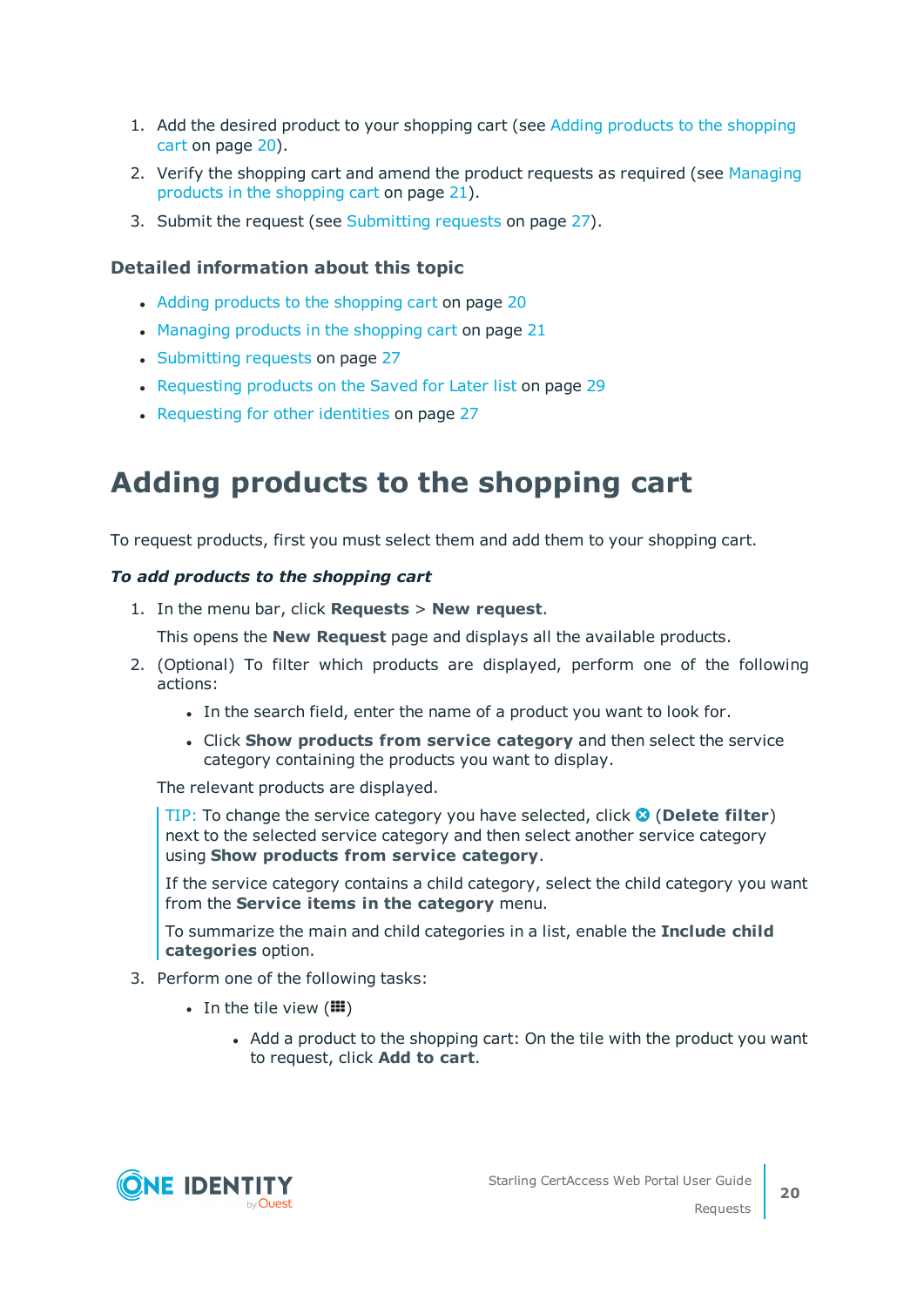• Add multiple products to the shopping cart: Click the tile with the products you want to request and click **Add to cart** below the list.

TIP: To select all the displayed products, next to **Selected products**, click **Select all on page**.

To remove the product selection, next to **Selected products**, click **Deselect all**.

- In the list view  $(E)$ 
	- Add a product to the shopping cart: Next to the product with the product you want to request, click **Add to cart**.
	- Add multiple products to the shopping cart: Select the check boxes next to the products you want to request and click **Add to cart** below the list.

TIP: If you select a product that has dependent products, a dialog opens that allows you to request these products as well.

NOTE: If you select a product that requires additional information, a corresponding dialog opens.

This opens the **Shopping Cart** page. Now, you can check the request and, if necessary, add to each product request (see [Managing](#page-20-0) products in the shopping cart on [page](#page-20-0) 21). Then send the request (see [Submitting](#page-26-0) requests on page 27).

Or you can continue working in the Web Portal to do things such as add more products.

### **Related topics**

- $\bullet$  [Managing](#page-20-0) products in the shopping cart on page 21
- [Submitting](#page-26-0) requests on page 27

## <span id="page-20-0"></span>**Managing products in the shopping cart**

After you have added products to your shopping cart (see Adding products to the [shopping](#page-19-0) cart on [page](#page-19-0) 20), you can delete individual product requests from the cart, add more details to them, or perform other actions.

#### *To manage products in the shopping cart*

- 1. In the menu bar, click **Requests** > **Shopping cart**.
- 2. On the **Shopping Cart** page, edit the shopping cart. You can perform the following actions:
	- Remove products from the shopping cart (see [Removing](#page-21-1) products from the [shopping](#page-21-1) cart on page 22)
	- Define the validity of the [products](#page-22-0) (see Setting the validity period of products in your [shopping](#page-22-0) cart on page 23)



Requests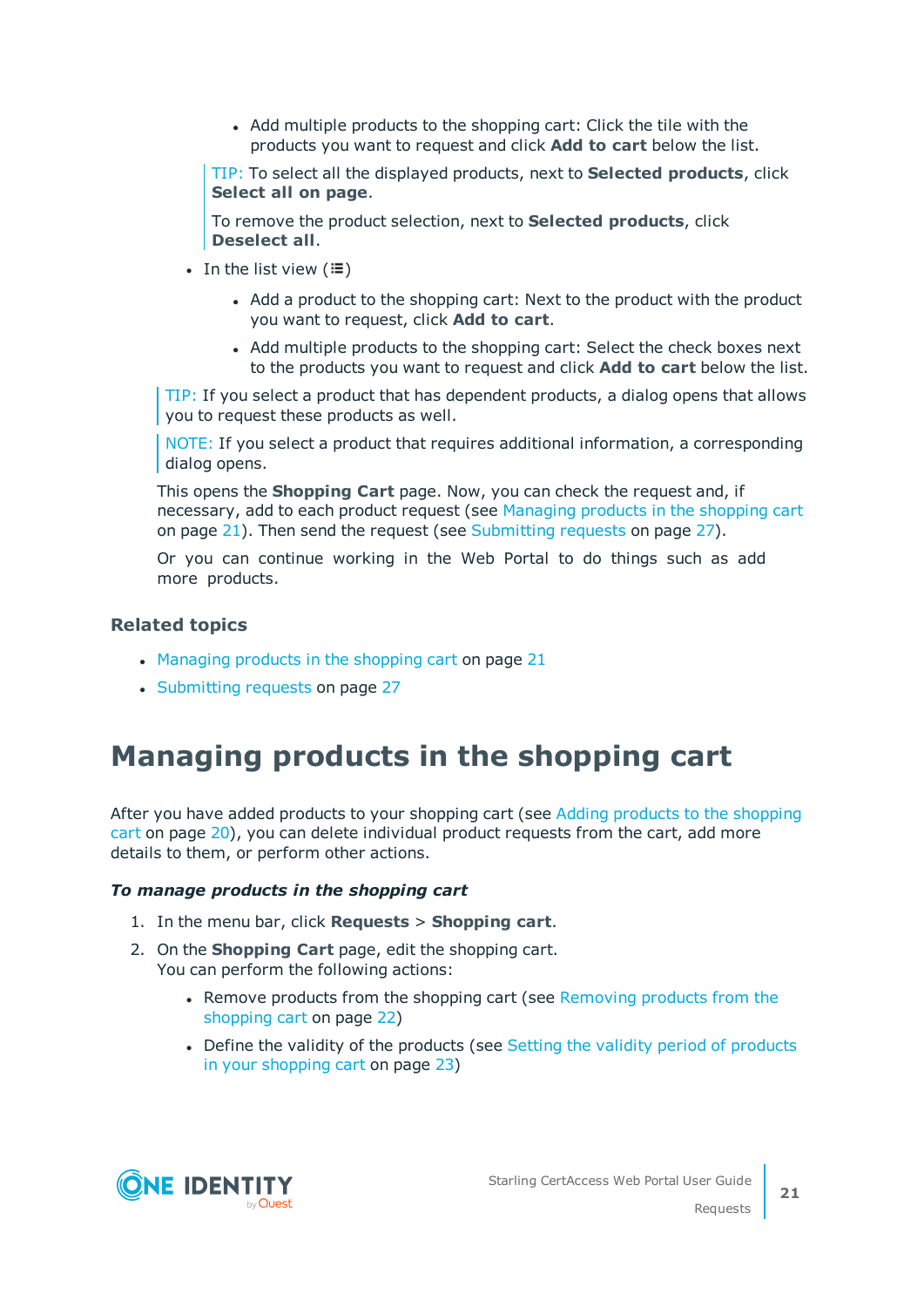- Change the priority of the requests (see [Specifying](#page-23-0) the priority of products in your [shopping](#page-23-0) cart on page 24)
- Enter reasons for the [requests](#page-23-1) (see Giving a reason for requests on page 24)
- Check the shopping cart for invalid products and remove them (see [Checking](#page-24-0) the [shopping](#page-24-0) cart on page 25)
- Request products for multiple identities (see [Requesting](#page-25-0) products in the shopping cart for multiple [identities](#page-25-0) on page 26)
- Place [products](#page-27-1) on the Saved for Later list (see Saving products for later on [page](#page-27-1) 28
- Show the Saved for Later list (see [Displaying](#page-28-0) Saved for Later list on page 29)
- 3. Ensure you only have requests that you really want to submit in your cart. Now you can send your request (see [Submitting](#page-26-0) requests on page 27).

### **Related topics**

- Adding products to the [shopping](#page-19-0) cart on page 20
- [Submitting](#page-26-0) requests on page 27
- [Saved](#page-27-0) for Later list on page 28

### <span id="page-21-0"></span>**Displaying the shopping cart**

After you have added products to your shopping cart (see Adding [products](#page-19-0) to the [shopping](#page-19-0) cart on page 20), you can view all the products in your shopping cart along with their details.

### *To display the products in your shopping cart*

1. In the menu bar, click **Requests** > **Shopping cart**.

This opens the **Shopping Cart** page.

Now you can [add](#page-19-0) more products to your shopping cart, [set](#page-20-0) additional options for products in the shopping cart, or [submit](#page-26-0) the request.

### **Related topics**

- Adding products to the [shopping](#page-19-0) cart on page 20
- [Submitting](#page-26-0) requests on page 27

### <span id="page-21-1"></span>**Removing products from the shopping cart**

After adding added products to your [shopping](#page-19-0) cart (see Adding products to the shopping cart on [page](#page-19-0) 20), you can remove them again.

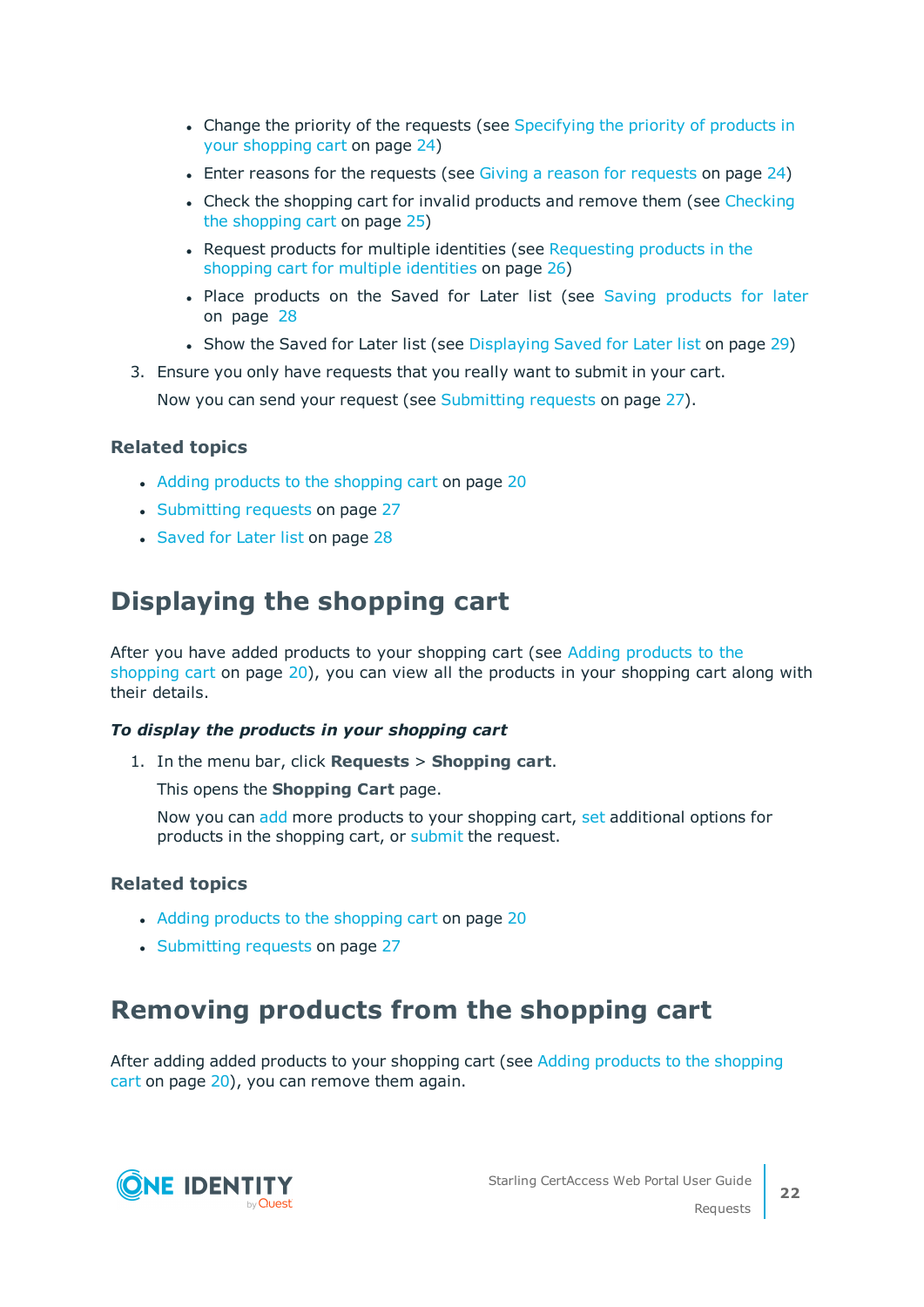### *To remove products from the shopping cart*

- 1. In the menu bar, click **Requests** > **Shopping cart**.
- 2. On the **Shopping Cart** page, click **Remove from cart** next to the product that you do not want to request anymore.
- 3. In the **Remove Product From Cart** dialog, confirm the prompt with **Yes**.

Now you can [add](#page-19-0) more products to your shopping cart, [set](#page-20-0) additional options for products in the shopping cart, or [submit](#page-26-0) the request.

#### *To remove multiple products from the shopping cart*

- 1. In the menu bar, click **Requests** > **Shopping cart**.
- 2. On the **Shopping Cart** page, in the list, select the check boxes next to the products that you do not want to request anymore.
- 3. Click (**Actions**) > **Remove selected**.
- 4. In the **Remove Selected Products From Cart** dialog, confirm the prompt with **Yes**.

Now you can [add](#page-19-0) more products to your shopping cart, [set](#page-20-0) additional options for products in the shopping cart, or [submit](#page-26-0) the request.

#### *To remove all products from the shopping cart*

• Delete the [shopping](#page-25-1) cart. For more information, see Deleting shopping carts on [page](#page-25-1) 26.

### **Related topics**

- Adding products to the [shopping](#page-19-0) cart on page 20
- [Submitting](#page-26-0) requests on page 27

### <span id="page-22-0"></span>**Setting the validity period of products in your shopping cart**

After you have added products to your shopping cart (see Adding products to the [shopping](#page-19-0) cart on [page](#page-19-0) 20), you can set their validity period. Once a product's validity period has expired, it can no longer be used.

NOTE: If you alter the validity period, the request's validity is determined by this information and not from the date of approval. An additional message is shown in the details pane of the respective product. If the request approval validity period has expired, the request is annulled.

TIP: You can renew the validity of a currently assigned product. For more information, see [Renewing](#page-38-0) products with limit validity periods on page 39.

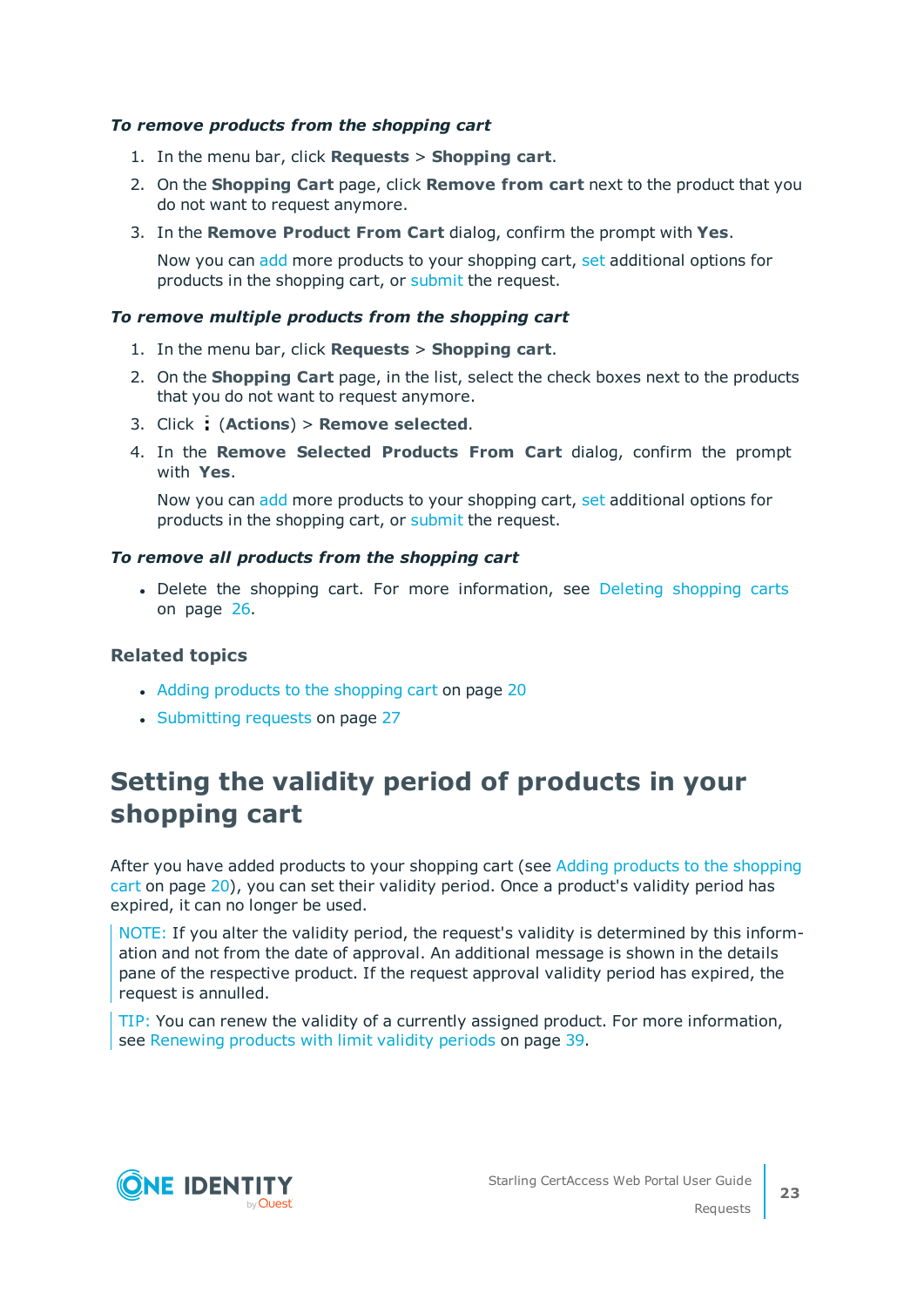### *To set the validity period of a product in the shopping cart*

- 1. In the menu bar, click **Requests** > **Shopping cart**.
- 2. On the **Shopping Cart** page, in the list, click **Edit** next to the product whose validity period you want define.
- 3. In the details pane, in the **Valid from** field, specify from when the product is valid.
- 4. In the **Valid until** field, specify until when the product is valid.
- 5. Click **Save**.

Now you can [add](#page-19-0) more products to your shopping cart, [set](#page-20-0) additional options for products in the shopping cart, or [submit](#page-26-0) the request.

### **Related topics**

- Adding products to the [shopping](#page-19-0) cart on page 20
- [Submitting](#page-26-0) requests on page 27

### <span id="page-23-0"></span>**Specifying the priority of products in your shopping cart**

After you have added products to your shopping cart (see Adding products to the [shopping](#page-19-0) cart on [page](#page-19-0) 20), you can specify their priority. The priority allows approvers to quickly identify how important a product request is.

### *To specify the priority of a product in the shopping cart*

- 1. In the menu bar, click **Requests** > **Shopping cart**.
- 2. On the **Shopping Cart** page, click **Edit** next to the product whose priority you want define.
- 3. In the details pane, in the **Priority** menu, select the priority.
- 4. Click **Save**.

Now you can [add](#page-19-0) more products to your shopping cart, [set](#page-20-0) additional options for products in the shopping cart, or [submit](#page-26-0) the request.

### **Related topics**

- Adding products to the [shopping](#page-19-0) cart on page 20
- [Submitting](#page-26-0) requests on page 27

### <span id="page-23-1"></span>**Giving a reason for requests**

After you have added products to your shopping cart (see Adding products to the [shopping](#page-19-0) cart on [page](#page-19-0) 20), you can give reasons for requesting them. A reason can help approvers

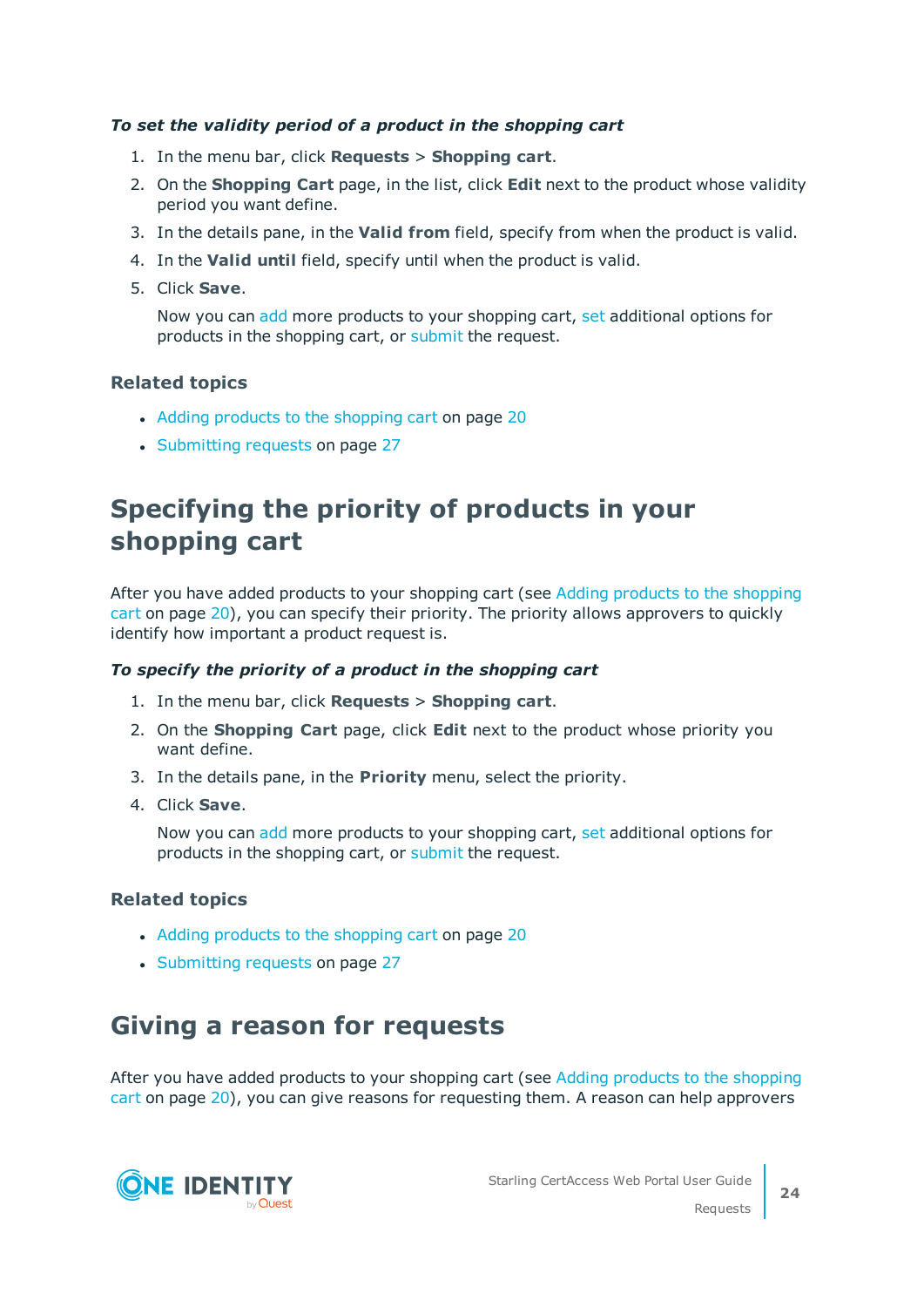make their approval decisions.

### *To give a reason for requesting a product from the shopping cart*

- 1. In the menu bar, click **Requests** > **Shopping cart**.
- 2. On the **Shopping Cart** page, click **Edit** next to the product with the request you want to justify.
- 3. In the details pane, in the **Reason** field, enter your reason for requesting this product.
- 4. Click **Save**.

Now you can [add](#page-19-0) more products to your shopping cart, [set](#page-20-0) additional options for products in the shopping cart, or [submit](#page-26-0) the request.

### **Related topics**

- Adding products to the [shopping](#page-19-0) cart on page 20
- [Submitting](#page-26-0) requests on page 27

### <span id="page-24-0"></span>**Checking the shopping cart**

When you send a request, it is automatically checked to see if it contains invalid products. You can also [run](#page-24-1) this check before you submit the request. If necessary, you will be shown why specific product requests are invalid.

### <span id="page-24-1"></span>*To check your shopping cart for invalid products*

- 1. In the menu bar, click **Requests** > **Shopping cart**.
- 2. On the **Shopping Cart** page, perform one of the following actions:
	- <sup>l</sup> Click (**Actions**) > **Check shopping cart**.
	- <sup>l</sup> Click **Submit**.

NOTE: If the check is successful, the request can be submitted.

If invalid products are found, an appropriate message appears in the **Check result** column next to the invalid product.

3. In the list, click **Error** next to the invalid product.

In the details pane, the relevant message is displayed that gives you precise information about why you cannot request the product.

### **Related topics**

- Adding products to the [shopping](#page-19-0) cart on page 20
- [Submitting](#page-26-0) requests on page 27

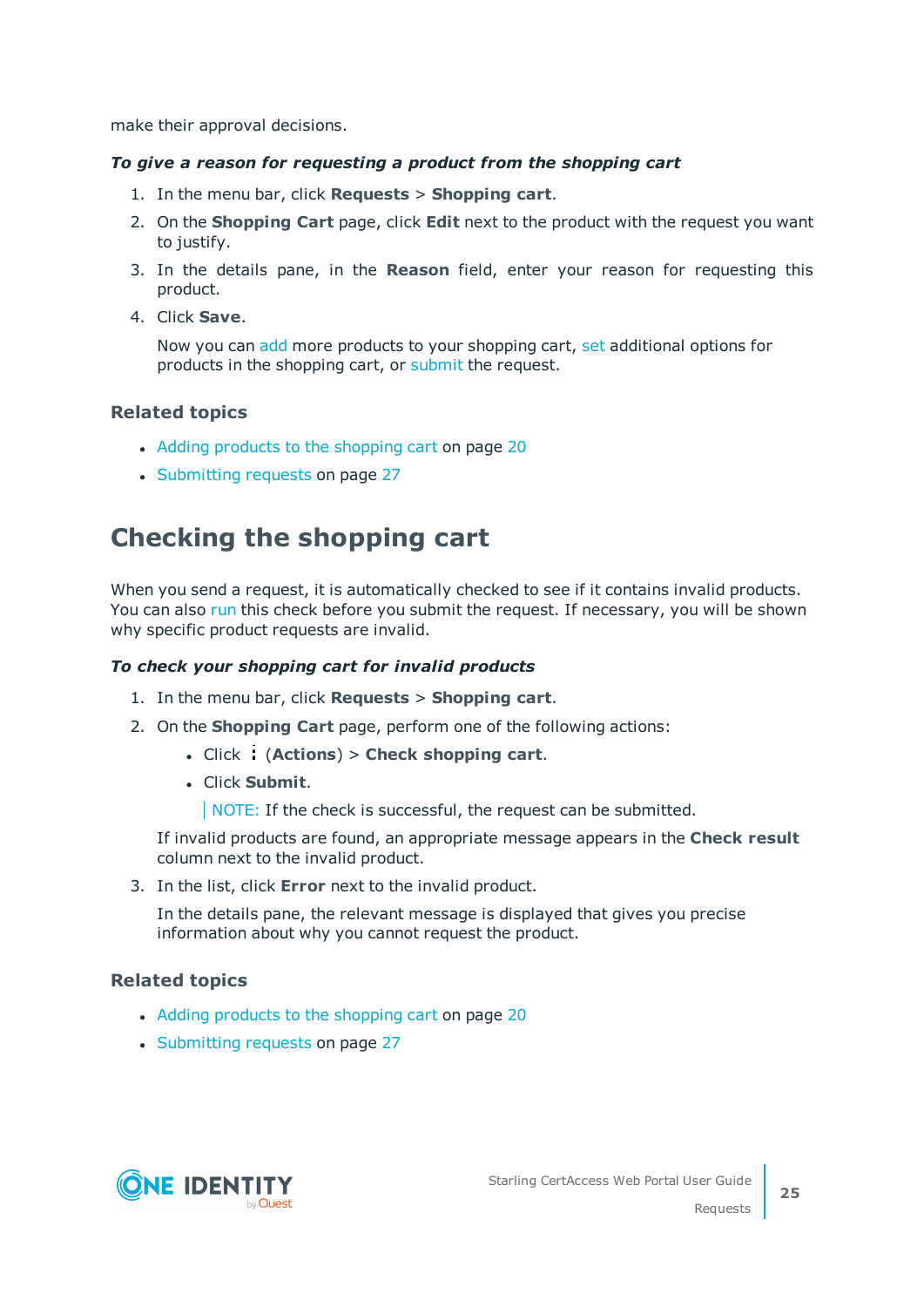### <span id="page-25-0"></span>**Requesting products in the shopping cart for multiple identities**

After you have added products to your shopping cart (see Adding [products](#page-19-0) to the [shopping](#page-19-0) cart on page 20), you can request the products in your shopping cart for other identities as well.

### *To request a product in the shopping cart for multiple identities*

- 1. In the menu bar, click **Requests** > **Shopping cart**.
- 2. On the **Shopping Cart** page, click **Edit** next to the product that you want to request for other identities.
- 3. In the details pane, click **Actions** > **Request for multiple identities**.
- 4. In the **Request for Multiple Identities** pane, select the check boxes next to the identities you want to request the product for.
- 5. Click **Apply**.
- 6. Close the details pane.

Now you can [add](#page-19-0) more products to your shopping cart, [set](#page-20-0) additional options for products in the shopping cart, or [submit](#page-26-0) the request.

### **Related topics**

- [Requesting](#page-26-1) for other identities on page 27
- Adding products to the [shopping](#page-19-0) cart on page 20
- [Submitting](#page-26-0) requests on page 27

### <span id="page-25-1"></span>**Deleting shopping carts**

You can clear your shopping cart at any time.

### *To delete your shopping cart*

- 1. In the menu bar, click **Requests** > **Shopping cart**.
- 2. On the **Shopping Cart** page, click (**Actions**) > **Delete shopping cart**.
- 3. In the **Delete Shopping Cart** dialog, confirm the prompt with **Yes**.

### **Related topics**

- [Removing](#page-21-1) products from the shopping cart on page 22
- Adding products to the [shopping](#page-19-0) cart on page 20

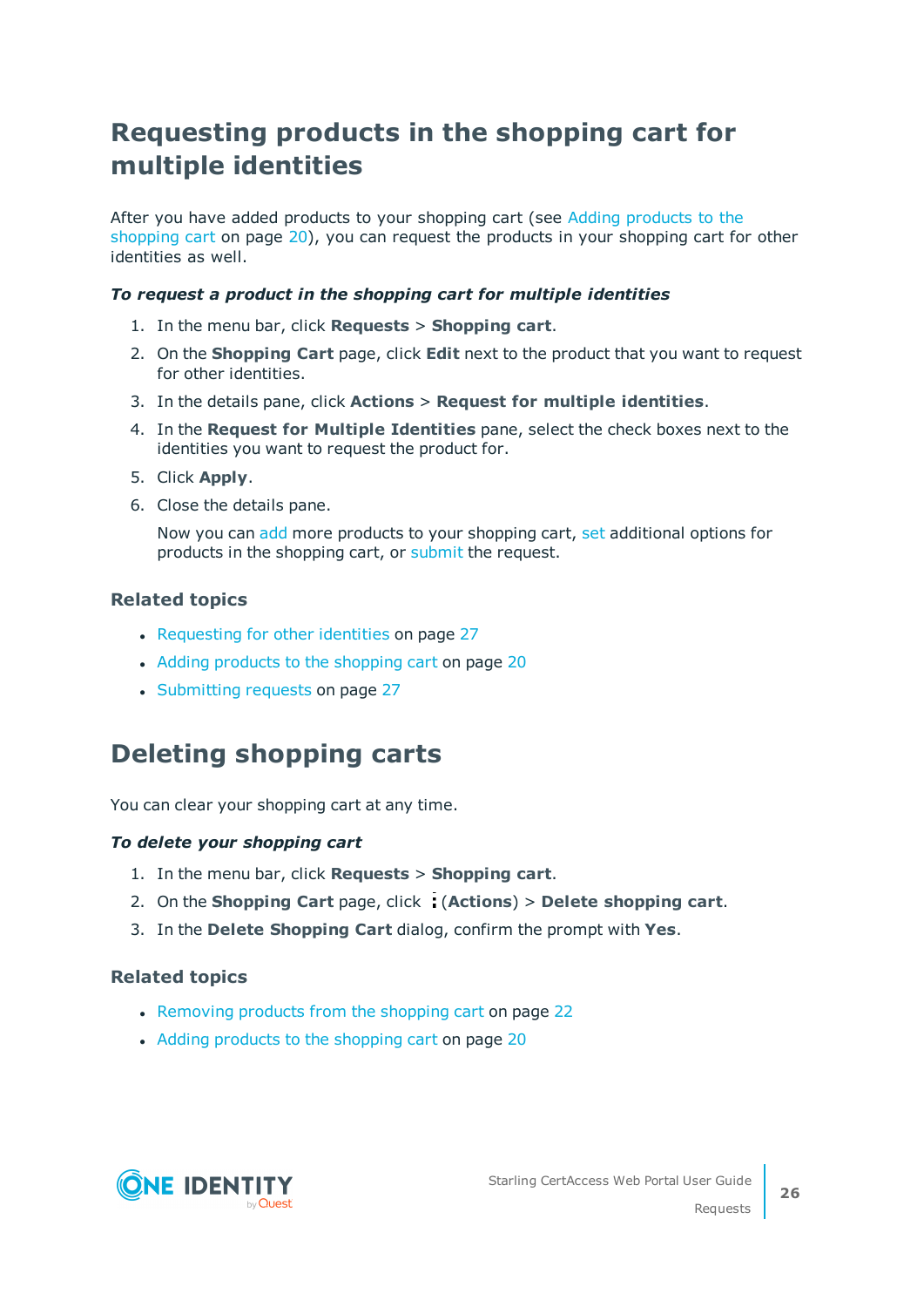## <span id="page-26-0"></span>**Submitting requests**

After you have added products to your shopping cart (see Adding products to the [shopping](#page-19-0) cart on [page](#page-19-0) 20), and edited and, if necessary, checked the request (see [Managing](#page-20-0) products in the [shopping](#page-20-0) cart on page 21), you can submit your shopping cart.

### *To submit your requests*

- 1. In the menu bar, click **Requests** > **Shopping cart**.
- 2. On the **Shopping Cart** page, click **Submit**.
- 3. In the **Submit Shopping Cart** dialog, confirm with **Yes**.

This checks, submits, and triggers the request workflow.

TIP: To check the request's validity before you submit the request, click (**Actions**) > **Check shopping cart**. You can solve most problems of invalid product requests in the shopping cart by removing the problem product from the shopping cart (see [Checking](#page-24-0) the shopping cart on page 25 and [Removing](#page-21-1) products from the [shopping](#page-21-1) cart on page 22).

NOTE: If a rule violation is found, the request continues to be processed but requires further approval from a manager.

### **Related topics**

- Adding products to the [shopping](#page-19-0) cart on page 20
- $\bullet$  [Managing](#page-20-0) products in the shopping cart on page 21
- [Checking](#page-24-0) the shopping cart on page 25
- [Removing](#page-21-1) products from the shopping cart on page 22

## <span id="page-26-1"></span>**Requesting for other identities**

You can make requests for other identities (such as department managers).

TIP: You can also request products for other identities directly from the shopping cart. For more information, see [Requesting](#page-25-0) products in the shopping cart for multiple identities on [page](#page-25-0) 26.

### *To request products for other identities*

- 1. In the menu bar, click **Requests** > **New request**.
- 2. On the **New Request** page, click **Change** next to the **Recipient** field.
- 3. In the **Employee** pane, in the list, select the check boxes next to the identities you want to request a product for.



Requests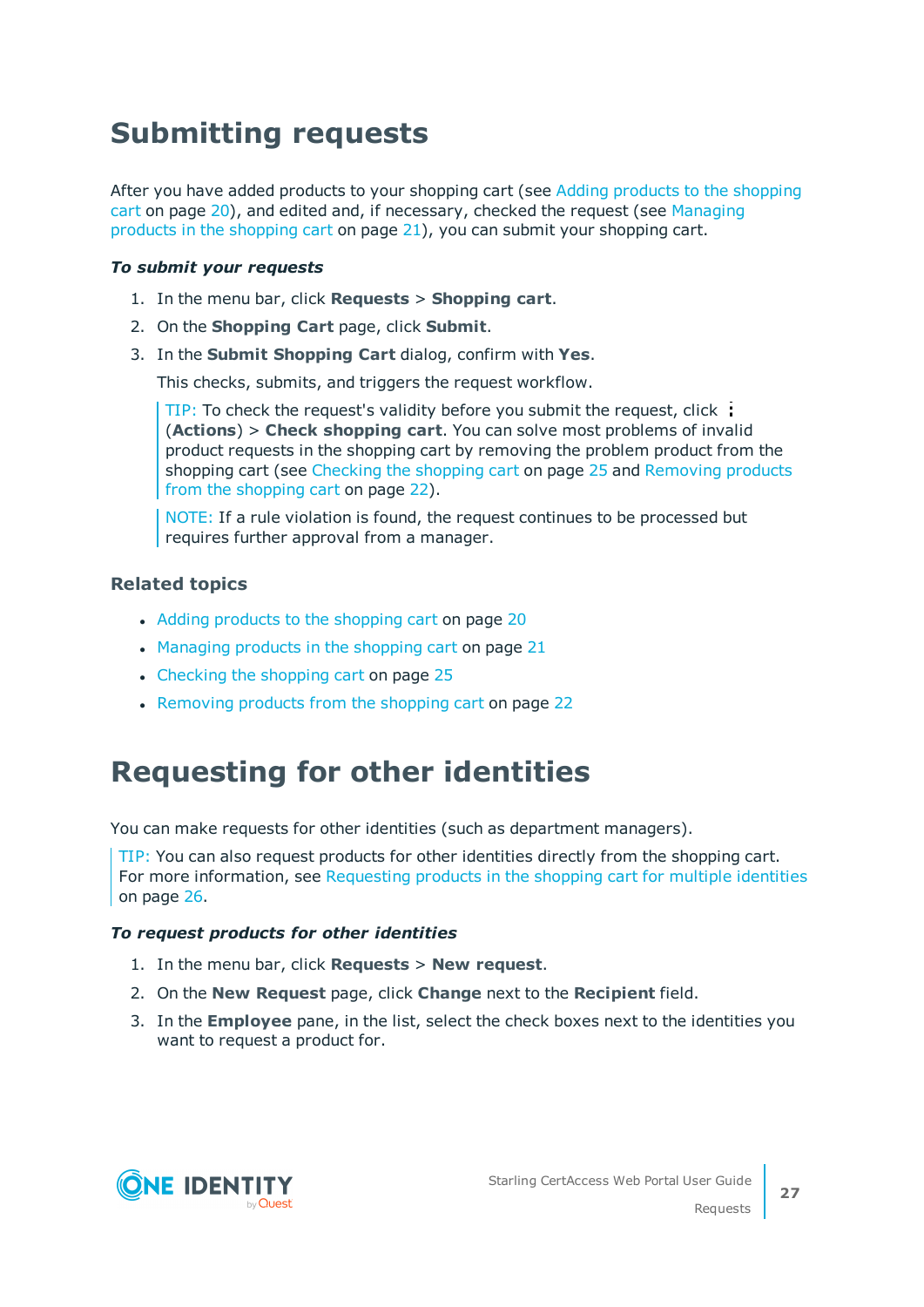TIP: To remove an identity from the recipient list, deselect the check box next to the identity.

- 4. Click **Apply**.
- 5. Add the products to the [shopping](#page-19-0) cart (see Adding products to the shopping cart on [page](#page-19-0) 20) that you want to request for the selected identities.
- 6. (Optional) Edit the shopping cart (see [Managing](#page-20-0) products in the shopping cart on [page](#page-20-0) 21).
- 7. Submit the request (see [Submitting](#page-26-0) requests on page 27).

### **Related topics**

<span id="page-27-0"></span>• [Requesting](#page-25-0) products in the shopping cart for multiple identities on page 26

## **Saved for Later list**

In your Saved for Later list you can save products that you want to request at a later date.

### **Detailed information about this topic**

- Saving [products](#page-27-1) for later on page 28
- [Displaying](#page-28-0) Saved for Later list on page 29
- [Requesting](#page-28-1) products on the Saved for Later list on page 29
- [Removing](#page-29-0) products from the Saved for Later list on page 30
- [Deleting](#page-30-0) the Saved for Later list on page 31

## <span id="page-27-1"></span>**Saving products for later**

If you do not want to request products immediately but at a later date, you can save the products on the Saved for Later list. You can access your Saved for Later list at any time, move products from it into your shopping cart, and request them (see [Requesting](#page-28-1) products on the [Saved](#page-28-1) for Later list on page 29).

### *To add products to your Saved for Later list.*

- 1. Add the products that you want to save for later, to the shopping cart (see [Adding](#page-19-0) products to the [shopping](#page-19-0) cart on page 20).
- 2. In the menu bar, click **Requests** > **Shopping cart**.
- 3. On the **Shopping Cart** page, in the list, select the check boxes next to the products that you want to save for later.

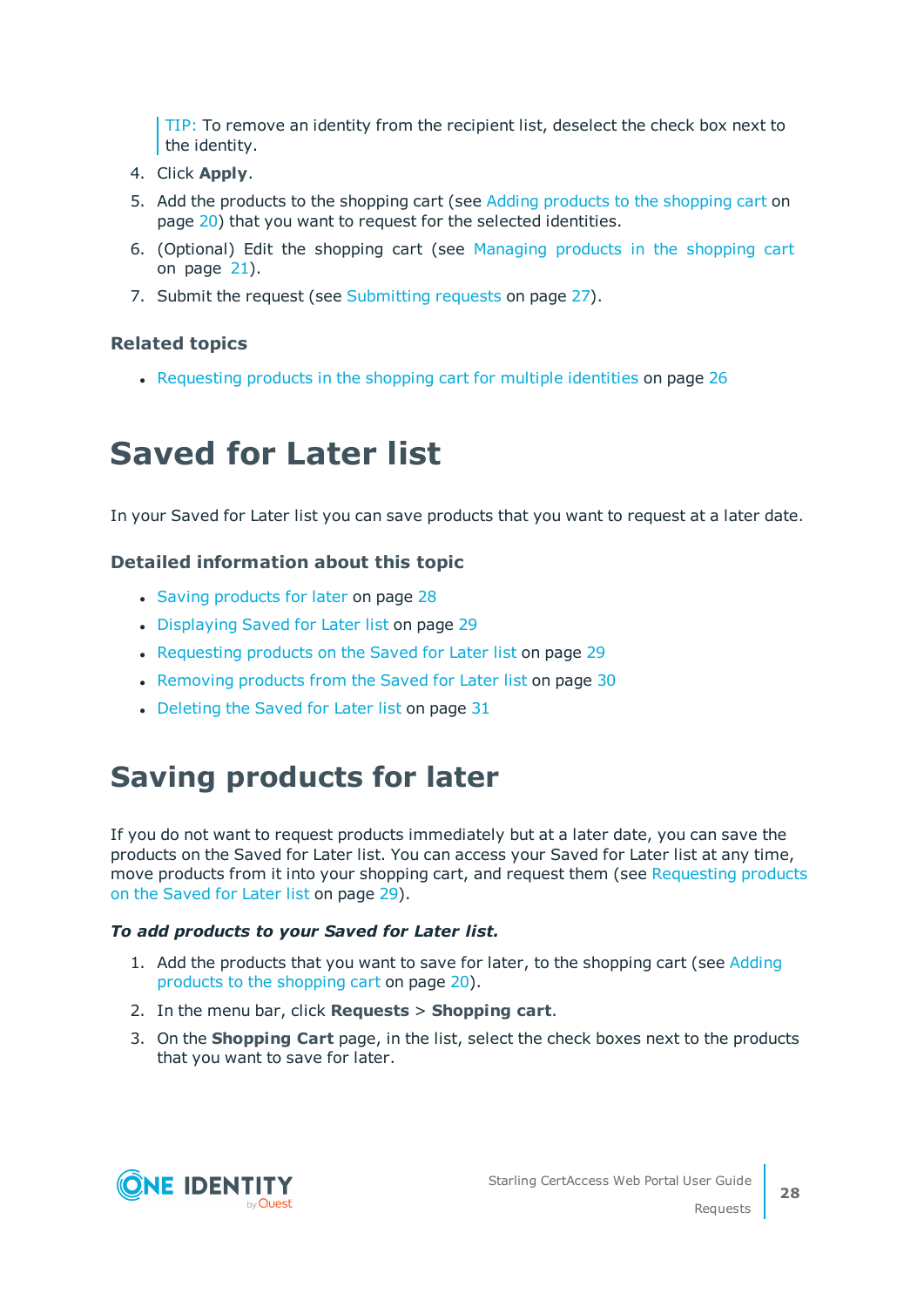### 4. Click (**Actions**) > **Move to Saved for Later list**.

The products are moved with all their settings to your shopping cart.

### **Related topics**

 $\cdot$  [Managing](#page-20-0) products in the shopping cart on page 21

## <span id="page-28-0"></span>**Displaying Saved for Later list**

After you have moved products to your Saved for Later list, you can display all the products saved there.

### *To display your Saved for Later list*

- 1. In the menu bar, click **Requests** > **Shopping cart**.
- 2. On the **Shopping Cart** page, perform one of the following actions:
	- <sup>l</sup> If there are products in the shopping cart, click (**Actions**) > **View Saved for Later**.
	- <sup>l</sup> If the shopping cart is empty, click **View Saved for Later list**.

This opens the **Saved For Later** page.

### **Related topics**

• [Managing](#page-20-0) products in the shopping cart on page 21

### <span id="page-28-1"></span>**Requesting products on the Saved for Later list**

To request products on your Saved for Later list, you must add the products to your shopping cart.

### *To move products from the Saved for Later list to the shopping cart and request them*

- 1. In the menu bar, click **Requests** > **Shopping cart**.
- 2. On the **Shopping Cart** page, perform one of the following actions:
	- <sup>l</sup> If there are products in the shopping cart, click (**Actions**) > **View Saved for Later**.
	- <sup>l</sup> If the shopping cart is empty, click **View Saved for Later list**.



Requests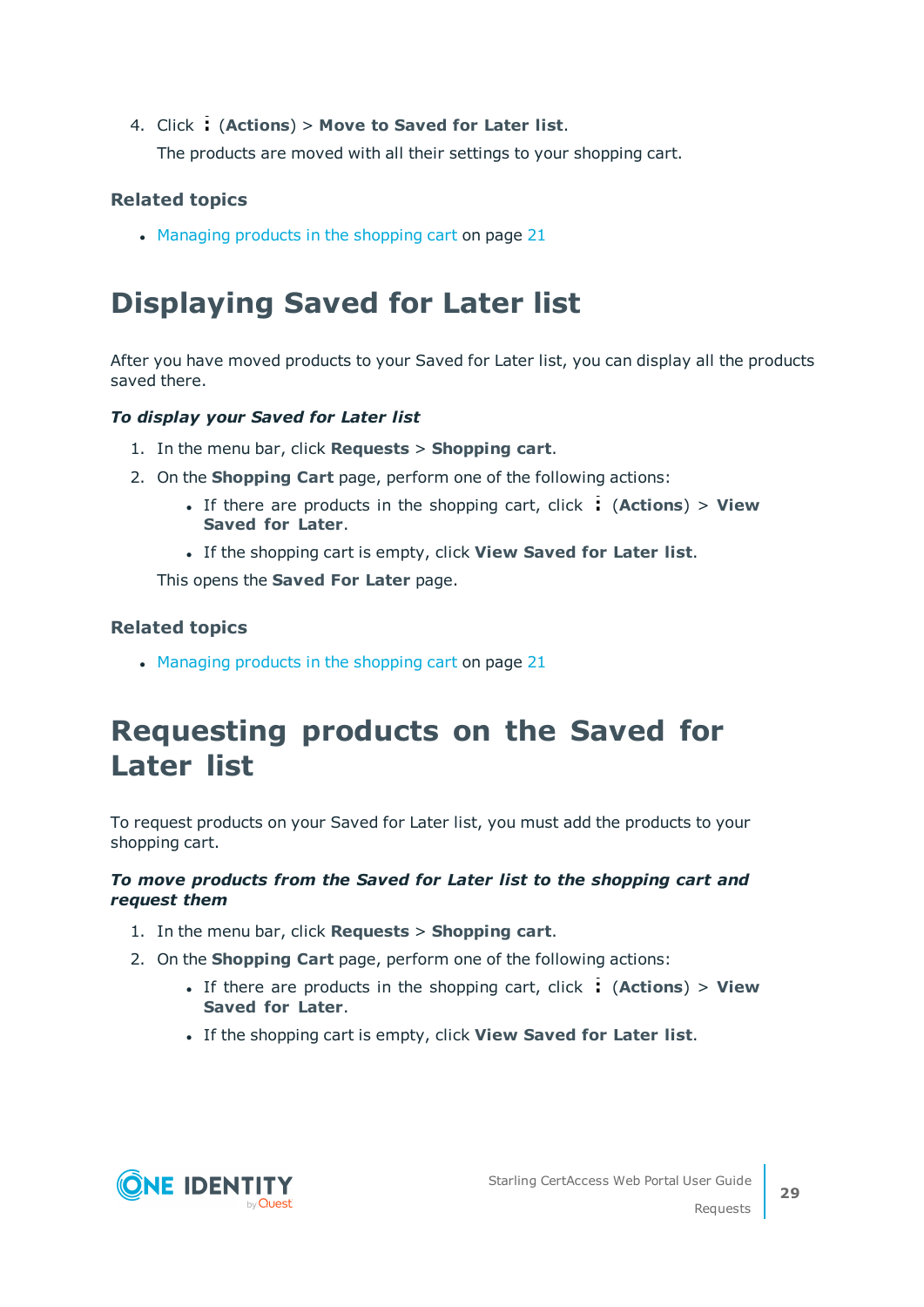- 3. On the **Saved for Later** page, select the check boxes in front of the products in the list that you want to request or add to the shopping cart.
- 4. Click (**Actions**) > **Move to shopping cart**.

This moves the products and all their settings to your shopping cart.

5. On the **Shopping Cart** page, click **Submit**.

TIP: You can also add more products to your shopping cart and configure various settings. For more information, see [Managing](#page-20-0) products in the shopping cart on [page](#page-20-0) 21.

6. In the **Submit Shopping Cart** dialog, confirm with **Yes**.

### **Related topics**

- $\bullet$  [Managing](#page-20-0) products in the shopping cart on page 21
- [Submitting](#page-26-0) requests on page 27

### <span id="page-29-0"></span>**Removing products from the Saved for Later list**

You can remove products from your Saved for Later list. To delete the entire Saved for Later list, see [Deleting](#page-30-0) the Saved for Later list on page 31.

### *To remove a product from your Saved for Later list*

- 1. In the menu bar, click **Requests** > **Shopping cart**.
- 2. On the **Shopping Cart** page, perform one of the following actions:
	- <sup>l</sup> If there are products in the shopping cart, click (**Actions**) > **View Saved for Later**.
	- <sup>l</sup> If the shopping cart is empty, click **View Saved for Later list**.
- 3. On the **Saved for Later** page, click **Remove from list** next to the product you want to remove from the Save for Later list.
- 4. In the **Remove Product From Saved For Later List** dialog, confirm the prompt with **Yes**.

#### *To remove multiple products from your Saved for Later list*

- 1. In the menu bar, click **Requests** > **Shopping cart**.
- 2. On the **Shopping Cart** page, perform one of the following actions:
	- <sup>l</sup> If there are products in the shopping cart, click (**Actions**) > **View Saved for Later**.
	- <sup>l</sup> If the shopping cart is empty, click **View Saved for Later list**.



**30**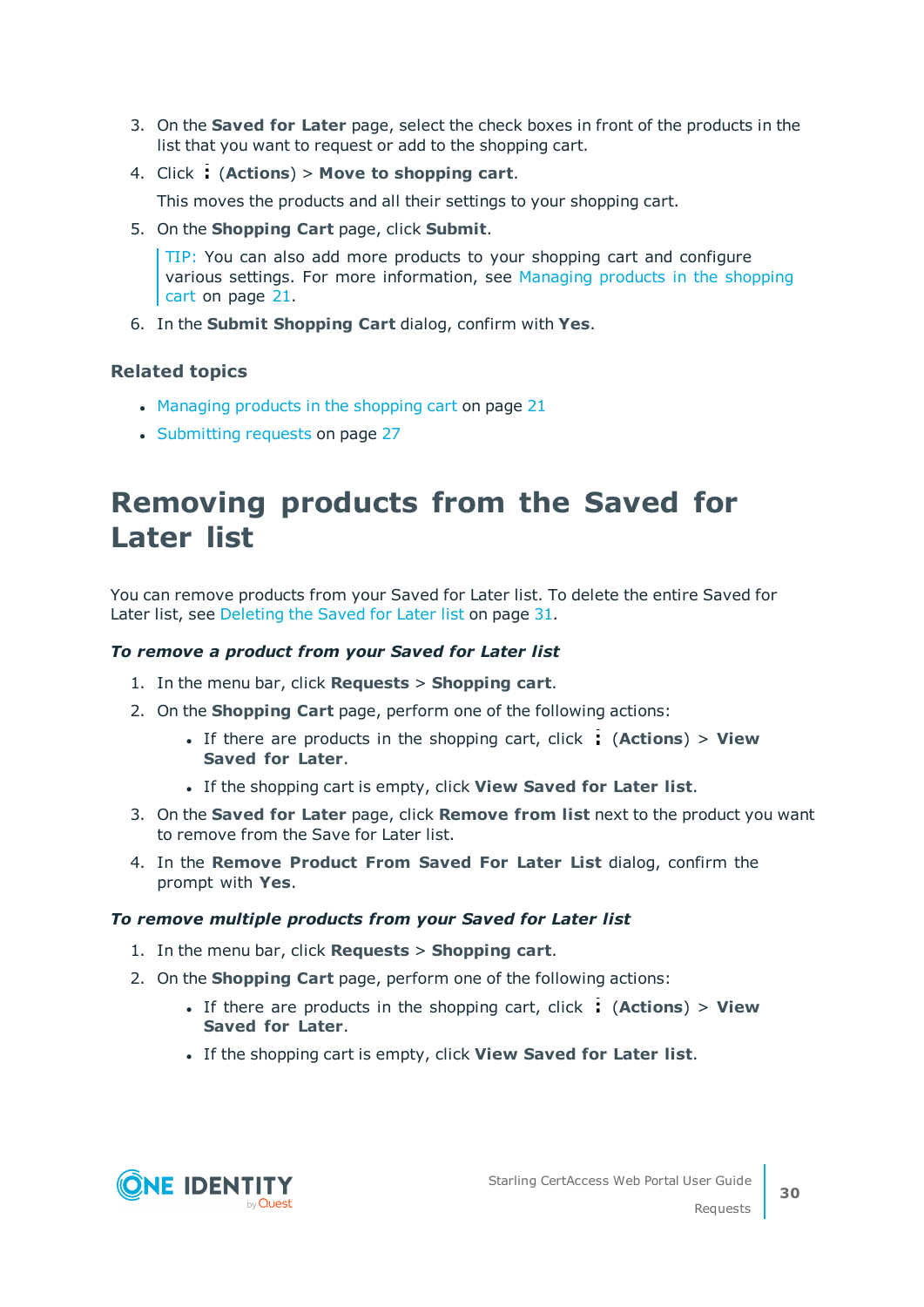- 3. On the **Shopping Cart** page, in the list, select the check boxes next to the products that you want to remove from the Save for Later list.
- 4. Click (**Actions**) > **Remove selected**.
- 5. In the **Remove Selected Products From Saved For Later List** dialog, confirm the prompt with **Yes**.

### **Related topics**

 $\bullet$  [Managing](#page-20-0) products in the shopping cart on page 21

## <span id="page-30-0"></span>**Deleting the Saved for Later list**

You can delete your Saved for Later list. For more information about removing individual products, see [Removing](#page-29-0) products from the Saved for Later list on page 30.

### *To delete your Saved for Later list*

- 1. In the menu bar, click **Requests** > **Shopping cart**.
- 2. On the **Shopping Cart** page, perform one of the following actions:
	- <sup>l</sup> If there are products in the shopping cart, click (**Actions**) > **View Saved for Later**.
	- <sup>l</sup> If the shopping cart is empty, click **View Saved for Later list**.
- 3. On the **Saved for Later** page, click **Delete Saved for Later list**.
- 4. In the **Delete Saved for Later List** dialog, confirm the prompt with **Yes**.

### **Related topics**

<span id="page-30-1"></span> $\bullet$  [Managing](#page-20-0) products in the shopping cart on page 21

## **Pending requests**

Many requests go through a manual approval process in order to ensure the correct assignment of products. If the request requires approving or denying, the request classifies as pending and as approver you can make the approval decision. If you need more information to make an approval decision, you can submit an inquiry, add more approvers, or reroute the request.

### **Detailed information about this topic**

- [Displaying](#page-31-0) pending requests on page 32
- [Approving](#page-31-1) and denying requests on page 32



Requests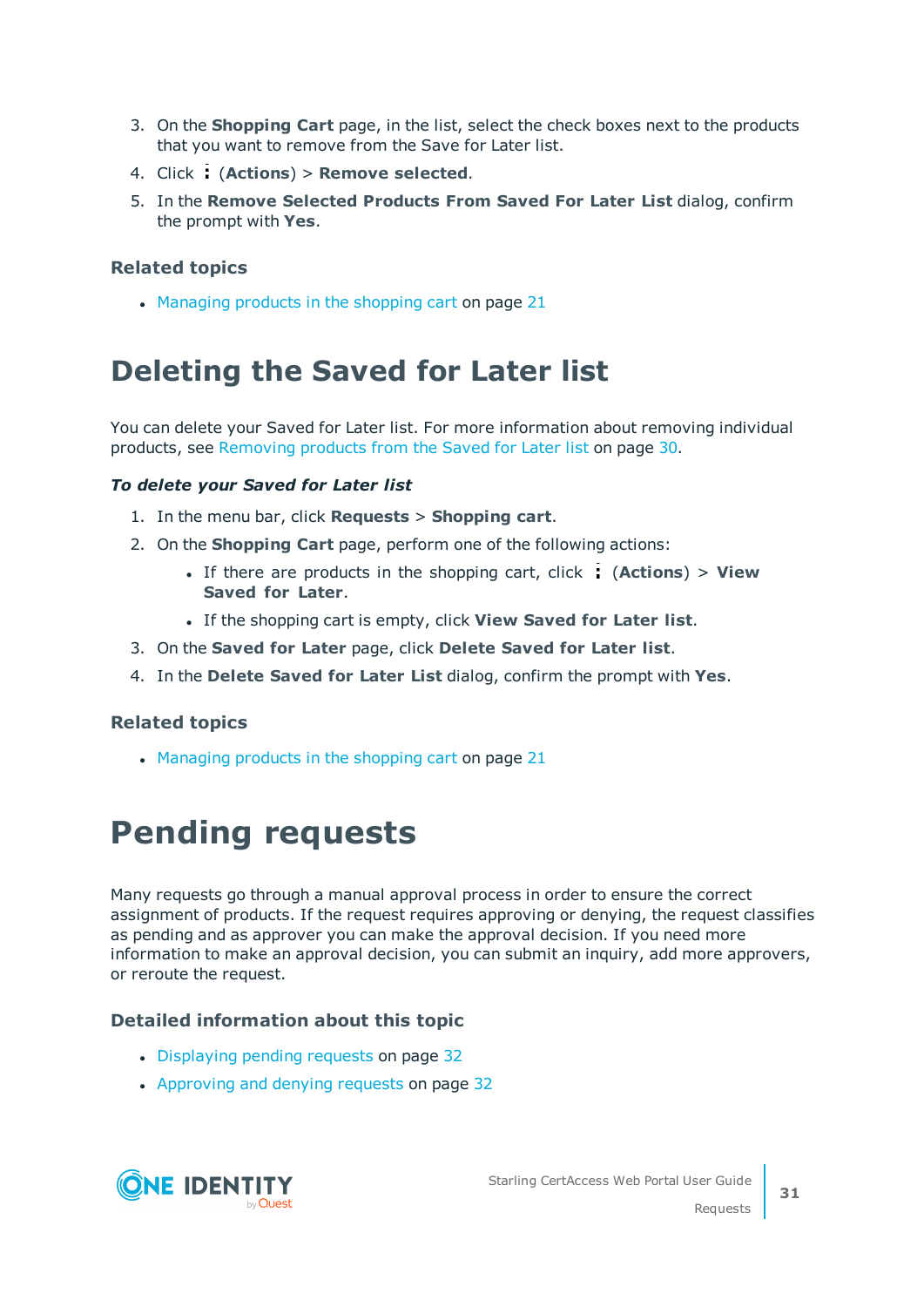- [Appointing](#page-32-0) other approvers for pending requests on page 33
- [Rejecting](#page-36-0) request approval on page 37

## <span id="page-31-0"></span>**Displaying pending requests**

If you are the approver of certain products and identities request these products, you can display the requests. Then you can make approval decisions about the pending requests (see [Approving](#page-31-1) and denying requests on page 32).

### *To display pending requests*

1. In the menu bar, click **Requests** > **Pending requests**.

This opens the **Pending Requests** page.

2. (Optional) To display details of a pending request, click **Details** next to the request whose details you want to see.

## <span id="page-31-1"></span>**Approving and denying requests**

If you are the approver of a particular product and an identity makes a request for this product, you can grant or deny approval for the request. If you approve a request, the product is available to the identity.

### *To make an approval decision about a pending request*

- 1. In the menu bar, click **Requests** > **Pending requests**.
- 2. On the **Pending Requests** page, perform one of the following actions:
	- **.** To approve a request, click **Approve** next to the request.
	- **.** To deny a request, click **Deny** next to the request.

TIP: To approve or deny multiple requests, in the table, select the check boxes next to the products and, below the table, click **Approve** or **Deny**.

- 3. (Optional) On the **Approve Request**/**Deny Request** page, perform the following actions:
	- a. In the **Reason for your decision** field, select a standard reason for your approval decision.
	- b. (Optional) In the **Additional comments about your decision** field, enter extra information about your approval decision.

TIP: By giving reasons, your approvals are more transparent and support the audit trail.

4. (Optional) To specify a validity period for the requested product, perform the following actions:

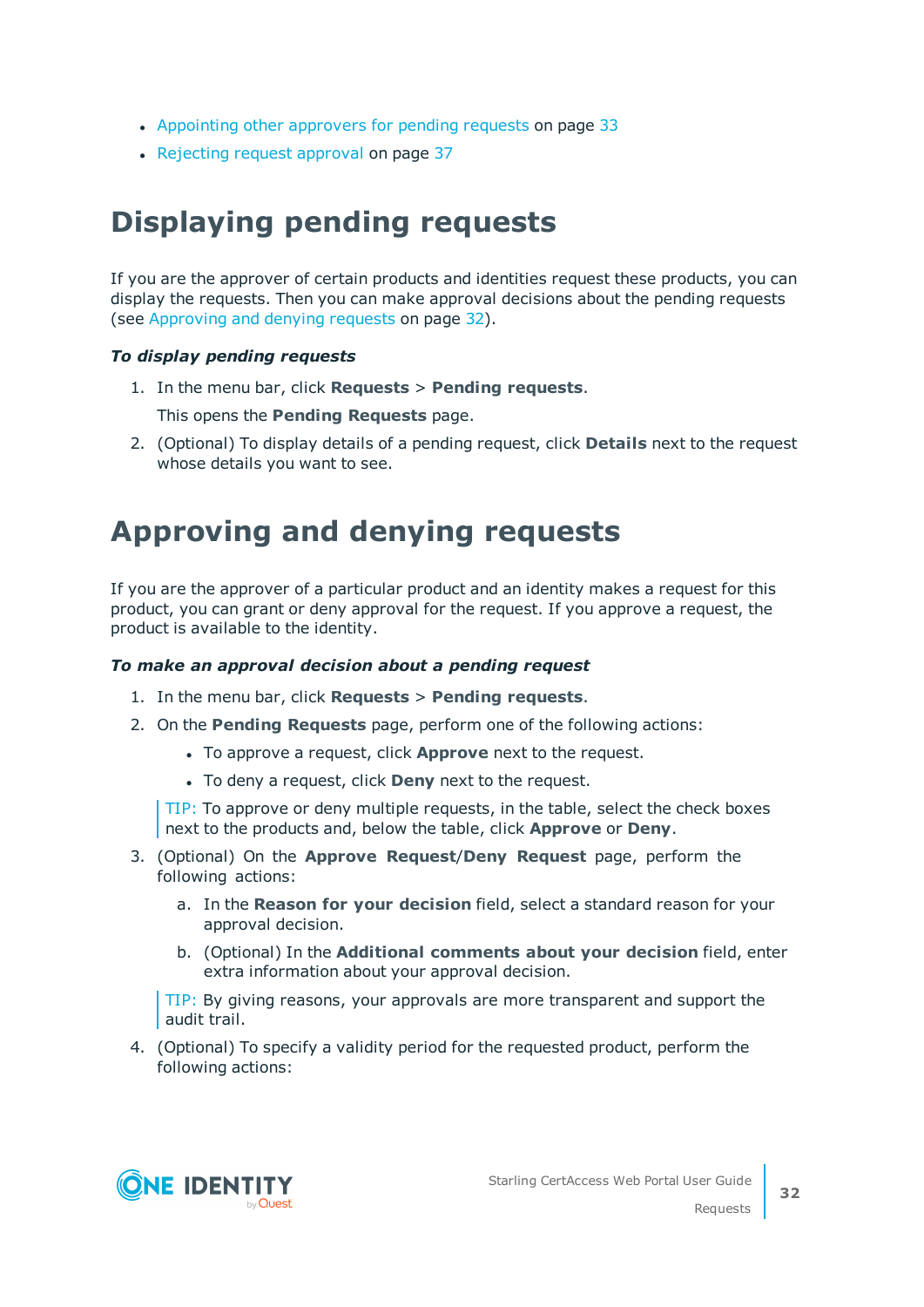- a. In the **Valid from** field, specify from when the products are is valid.
- b. In the **Valid until** field, specify until when the product is valid.
- <span id="page-32-0"></span>5. Click **Save**.

## **Appointing other approvers for pending requests**

You can give an another identity the task of approving a product request. To do this, you have the following options:

- Reroute approval You give the task of approving to another approval level (see Rerouting [approvals](#page-32-1) of pending [requests](#page-32-1) on page 33).
- Appoint additional approver You can give an another identity the task of approving (see [Appointing](#page-33-0) additional [approvers](#page-33-0) to pending requests on page 34). The additional approver must make an approval decision in addition to the other approvers. The additional approver can reject the approval and return it to you (see [Rejecting](#page-36-0) request [approval](#page-36-0) on page 37). You can withdraw an additional approver. For example, if the other approver is not available.
- Delegate approval

You delegate the task of approving to another approval level (see [Delegating](#page-34-0) [approvals](#page-34-0) of pending requests to other identities on page 35). This identity is added as approver in the current approval step and makes approval decisions on your behalf.

The new approver can reject the approval and return it to you (see [Rejecting](#page-36-0) request [approval](#page-36-0) on page 37).

You can withdraw a delegation and delegate another identity. For example, if the other approver is not available.

### <span id="page-32-1"></span>**Rerouting approvals of pending requests**

You can let another approval level of the approval workflow make the approval decision about a product. For example, if approval is required by a manager in a one-off case.

### *To reroute an approval*

- 1. In the menu bar, click **Requests** > **Pending requests**.
- 2. On the **Pending Requests** page, click **Details** next to the request whose approval you want to reroute.
- 3. In the **View Request Details** pane, click **Reroute approval**.

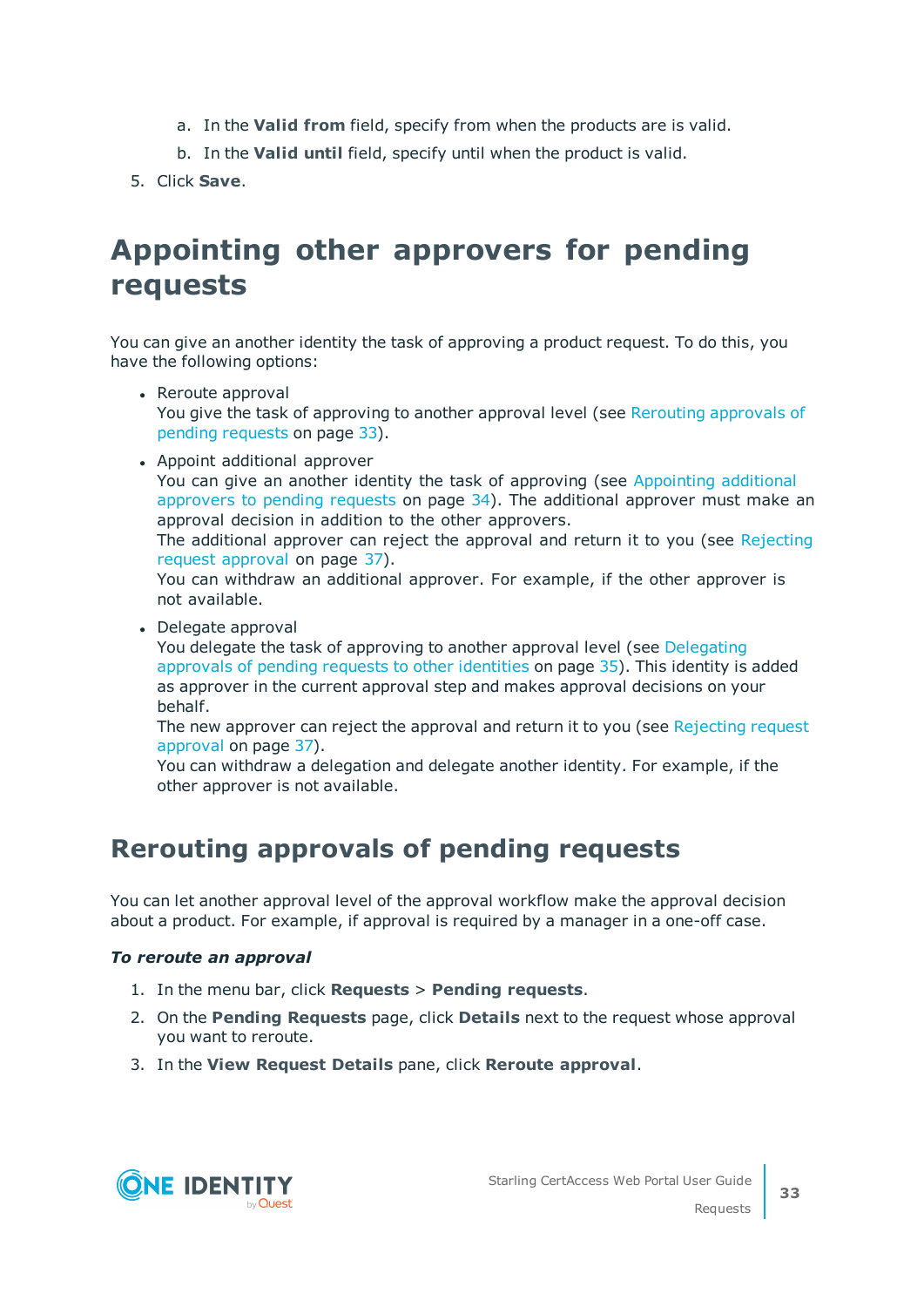- 4. In the **Reroute approval** pane, in the **Select approval level** menu, select the approval level you want to reroute to.
- 5. (Optional) In the **Reason for your decision** field, enter a reason for rerouting.
- 6. Click **Save**.

### *To reroute multiple approvals*

- 1. In the menu bar, click **Requests** > **Pending requests**.
- 2. On the **Pending Requests** page, in the list, select the check boxes next to the requests whose approvals you want to reroute.
- 3. Click (**Actions**) > **Reroute approval**.
- 4. In the **Reroute Approval** pane, in the **Select approval level** menu, select the respective approval level to reroute to.
- 5. (Optional) In the **Reason for your decision** field, enter a reason for rerouting.
- <span id="page-33-0"></span>6. Click **Save**.

### **Appointing additional approvers to pending requests**

You can give another identity the task of approving a product request. The additional approver must make an approval decision in addition to the other approvers.

#### *To add an additional approver*

- 1. In the menu bar, click **Requests** > **Pending requests**.
- 2. On the **Pending Requests** page, in the list, click **Details** next to the request to which you want to add an additional approver.
- 3. In the **View Request Details** pane, click **Add approver**.
- 4. In the **Add Additional Approver** pane, in the **Additional approver** menu, select the identity that you want to act as an additional approver.
- 5. In the **Reason for your decision** field, select a standard reason for adding an additional approver.
- 6. Click **Save**.

#### *To add an additional approver to multiple requests*

- 1. In the menu bar, click **Requests** > **Pending requests**.
- 2. On the **Pending Requests** page, in the list, select the check boxes next to the requests to which you want to add an additional approver.
- 3. Click (**Actions**) > **Add approver**.
- 4. In the **Add Additional Approver** pane, in the **Additional approver** menu, select the identity that you want to act as an additional approver.

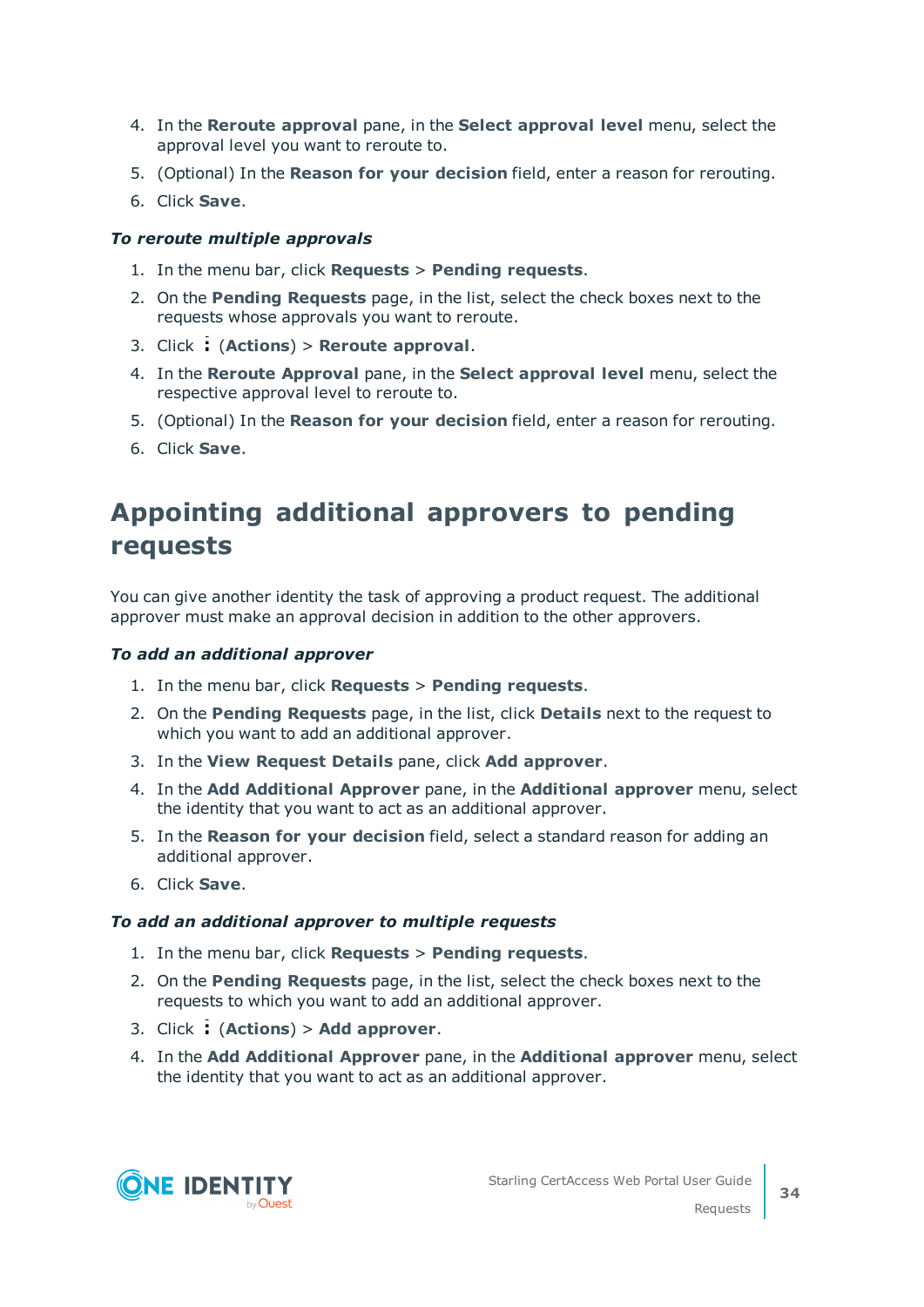- 5. In the **Reason for your decision** field, select a standard reason for adding an additional approver.
- 6. Click **Save**.

### **Related topics**

• Removing additional [approvers](#page-34-1) of pending requests on page 35

### <span id="page-34-1"></span>**Removing additional approvers of pending requests**

If you have given the task of approving a product request to another identity, you can remove this additional approver as long as the product has the status **Request**. Once the additional approver has been removed, the original approvers are the only approvers for this request and you can add a new additional approver.

### *To withdraw a request's additional approver*

- 1. In the menu bar, click **Requests** > **Pending requests**.
- 2. On the **Pending Requests** page, click **Details** next to the request to which you added an additional approver.
- 3. In the **View Request Details** pane, click **Withdraw additional approver**.
- 4. In the **Withdraw Additional Approver** pane, in the **Reason for your decision** pane, enter a reason for the withdrawal.
- 5. Click **Save**.

#### *To withdraw additional approver from multiple requests*

- 1. In the menu bar, click **Requests** > **Pending requests**.
- 2. On the **Pending Requests** page, in the list, select the check boxes next to the requests to which you added an additional approver.
- 3. Click (**Actions**) > **Withdraw additional approver**.
- 4. In the **Withdraw Additional Approver** pane, in the **Reason for your decision** pane, enter a reason for the withdrawal.
- 5. Click **Save**.

### **Related topics**

• [Appointing](#page-33-0) additional approvers to pending requests on page 34

### <span id="page-34-0"></span>**Delegating approvals of pending requests to other identities**

You can delegate an approval decision about a request to another identity.

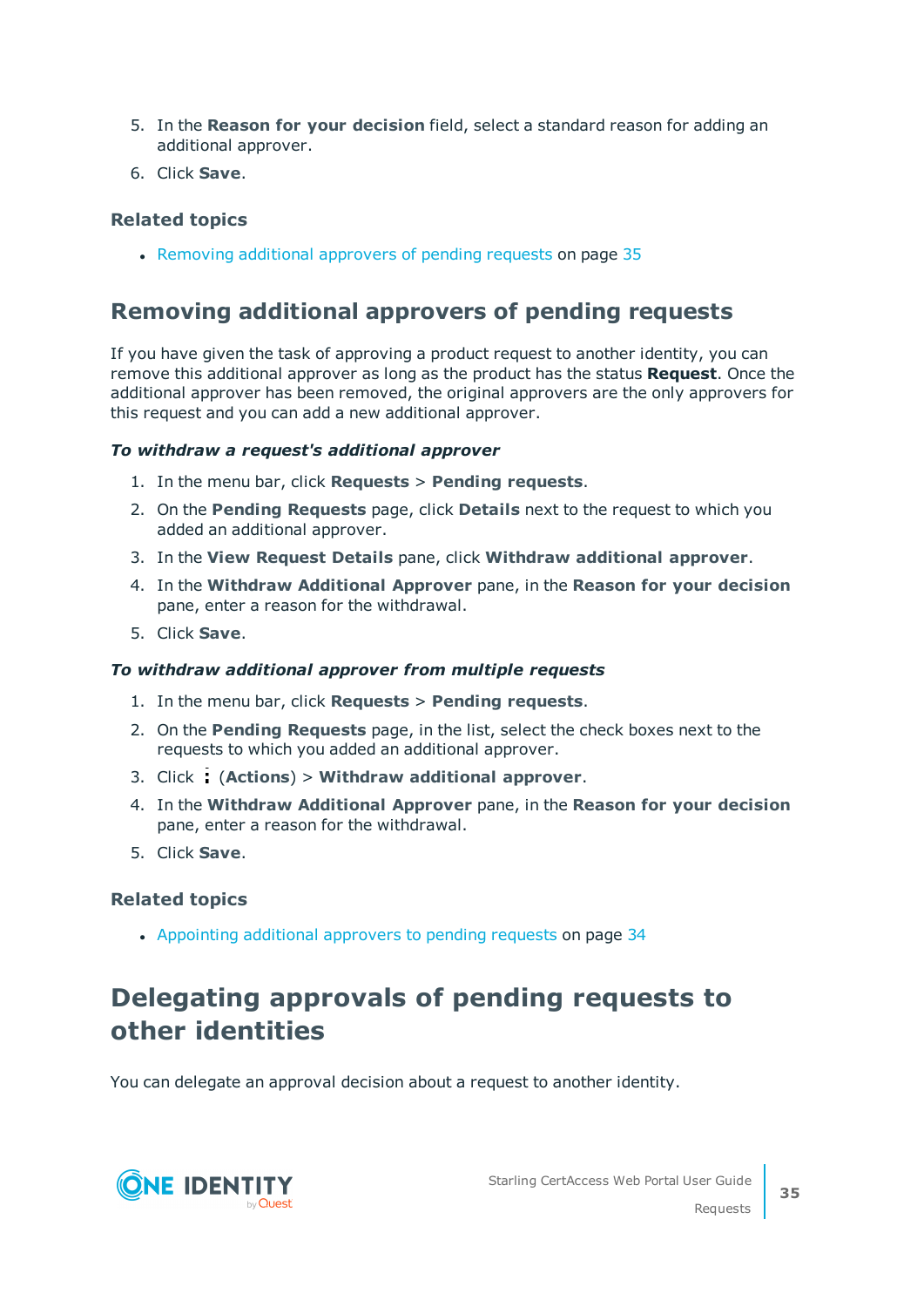### *To delegate an approval*

- 1. In the menu bar, click **Requests** > **Pending requests**.
- 2. On the **Pending Requests** page, click **Details** next to the request whose approval decision you want to delegate to another identity.
- 3. In the **View Request Details** pane, click **Delegate approval**.
- 4. In the **Delegate approval**, in the **Delegate to** menu, select the identity to which you want to delegate the approval.
- 5. In the **Reason for your decision** field, enter a reason for the delegation.
- 6. Click **Save**.

### *To delegate approval of multiple requests*

- 1. In the menu bar, click **Requests** > **Pending requests**.
- 2. On the **Pending Requests** page, in the list, select the check boxes next to the requests whose approval you want to delegate to another identity.
- 3. Click (**Actions**) > **Delegate approval**.
- 4. In the **Delegate approval**, in the **Delegate to** menu, select the identity to which you want to delegate the approval.
- 5. In the **Reason for your decision** field, enter a reason for the delegation.
- 6. Click **Save**.

### **Related topics**

. [Withdrawing](#page-35-0) delegations from pending requests on page 36

### <span id="page-35-0"></span>**Withdrawing delegations from pending requests**

If a request's approval has been delegated to another identity, you can withdraw the delegation.

#### *To withdraw an approval delegation*

- 1. In the menu bar, click **Requests** > **Request History**.
- 2. On the **Request History** page, click **Details** next to the request with the approval delegation you want to withdraw.
- 3. In the **View Request Details** pane, click **Withdraw delegation**.
- 4. In the **Withdraw Delegation** pane, in the **Reason for your decision** field, enter why you are withdrawing the approval delegation.
- 5. Click **Save**.

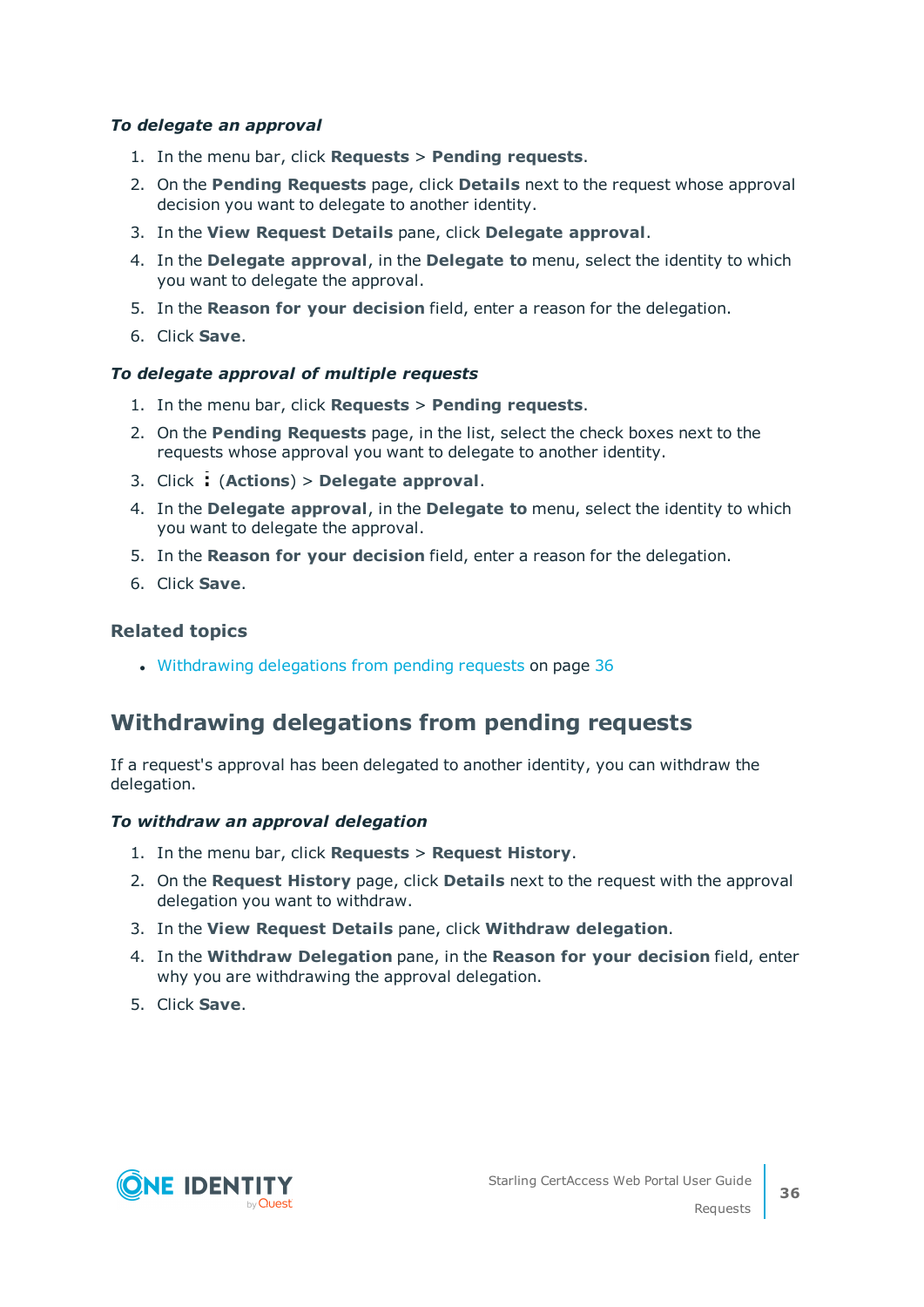## *To withdraw multiple delegations from approvals*

- 1. In the menu bar, click **Requests** > **Request History**.
- 2. On the **Request History** page, in the list, select the check boxes next to the requests whose approval delegations you want to withdraw.
- 3. Click (**Actions**) > **Withdraw delegation**.
- 4. In the **Withdraw Delegation** pane, in the **Reason for your decision** field, enter why you are withdrawing the approval delegations.
- 5. Click **Save**.

## **Related topics**

• [Delegating](#page-34-0) approvals of pending requests to other identities on page 35

# **Rejecting request approval**

If you have been added to a product request as an additional approver or the approval of the product request was passed to you, you can reject the approval and return the request to the original approver.

### *To reject an approval*

- 1. In the menu bar, click **Requests** > **Pending requests**.
- 2. On the **Pending Requests** page, click **Details** next to the request that you do not want to make an approval decision about.
- 3. In the **View Request Details** pane, click **Reject approval**.
- 4. In the **Reject Approval**, in the **Reason for your decision** pane, enter a reason for the rejecting.
- 5. Click **Save**.

## *To reject approval of multiple requests*

- 1. In the menu bar, click **Requests** > **Pending requests**.
- 2. On the **Pending Requests** page, in the list, select the check boxes next to the requests that you do not want to make an approval decision about.
- 3. Click (**Actions**) > **Reject approval**.
- 4. In the **Reject Approval**, in the **Reason for your decision** pane, enter a reason for the rejecting.
- 5. Click **Save**.
- [Appointing](#page-33-0) additional approvers to pending requests on page 34

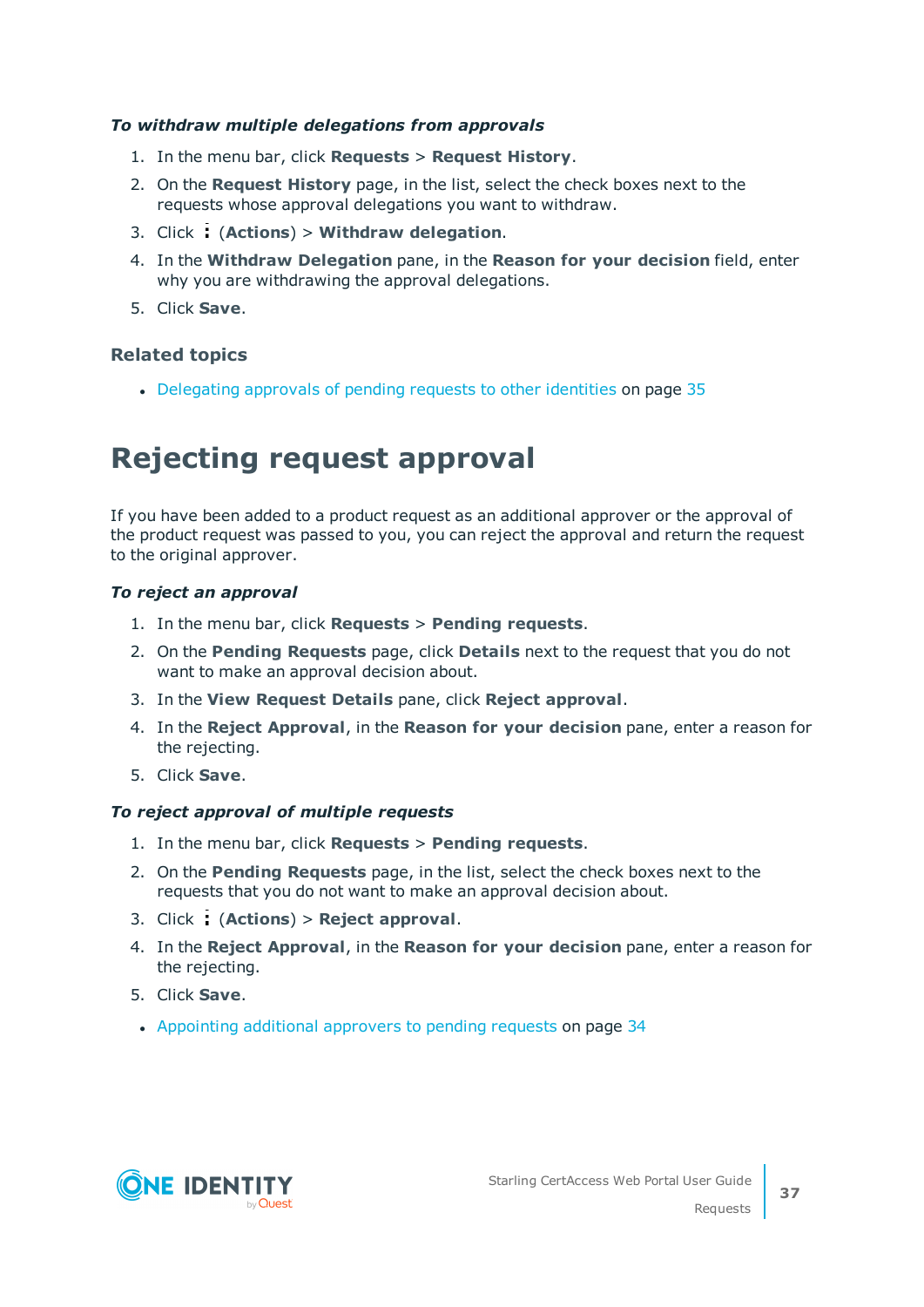# <span id="page-37-1"></span>**Displaying request history**

You can display the request history to obtain an overview of all the products that you have requested for yourself or other identities, or to see the status of a current request.

## *To display the request history*

1. In the menu bar, click **Requests** > **Request History**.

This opens the **Request History** page.

- 2. (Optional) To control which requests are displayed, click (**Filter**) (see [Filtering](#page-12-0) on [page](#page-12-0) 13). For example, this allows you to show just pending requests (no approval decision yet made).
- 3. (Optional) To display details of a request, click **Details** next to the request whose details you want to see.

## **Related topics**

- [Canceling](#page-37-0) requests on page 38
- [Renewing](#page-38-0) products with limit validity periods on page 39
- <span id="page-37-0"></span>• [Unsubscribing](#page-40-0) products on page 41

# **Canceling requests**

You can cancel requests for individual products that are not (yet) assigned and have not yet been through a complete request workflow.

You can cancel your own requests or those of other identities that report to you.

#### *To cancel a request*

- 1. In the menu bar, click **Requests** > **Request History**.
- 2. On the **Request History** page, click (**Filter**).
- 3. In the filter context menu, check the **Pending** box.
- 4. (Optional) To control which requests are displayed, click **T** (Filter) (see [Filtering](#page-12-0) on [page](#page-12-0) 13). For example, this allows you to show just requests that you have carried out for other identities.
- 5. (Optional) If you want to cancel a request of another identity, in the **Search** field, enter the identity's name.
- 6. Click **Details** next to the request you want to cancel.
- 7. In the **View Request Details** pane, click **Cancel request**.
- 8. In the **Cancel Request** pane, perform the following actions:

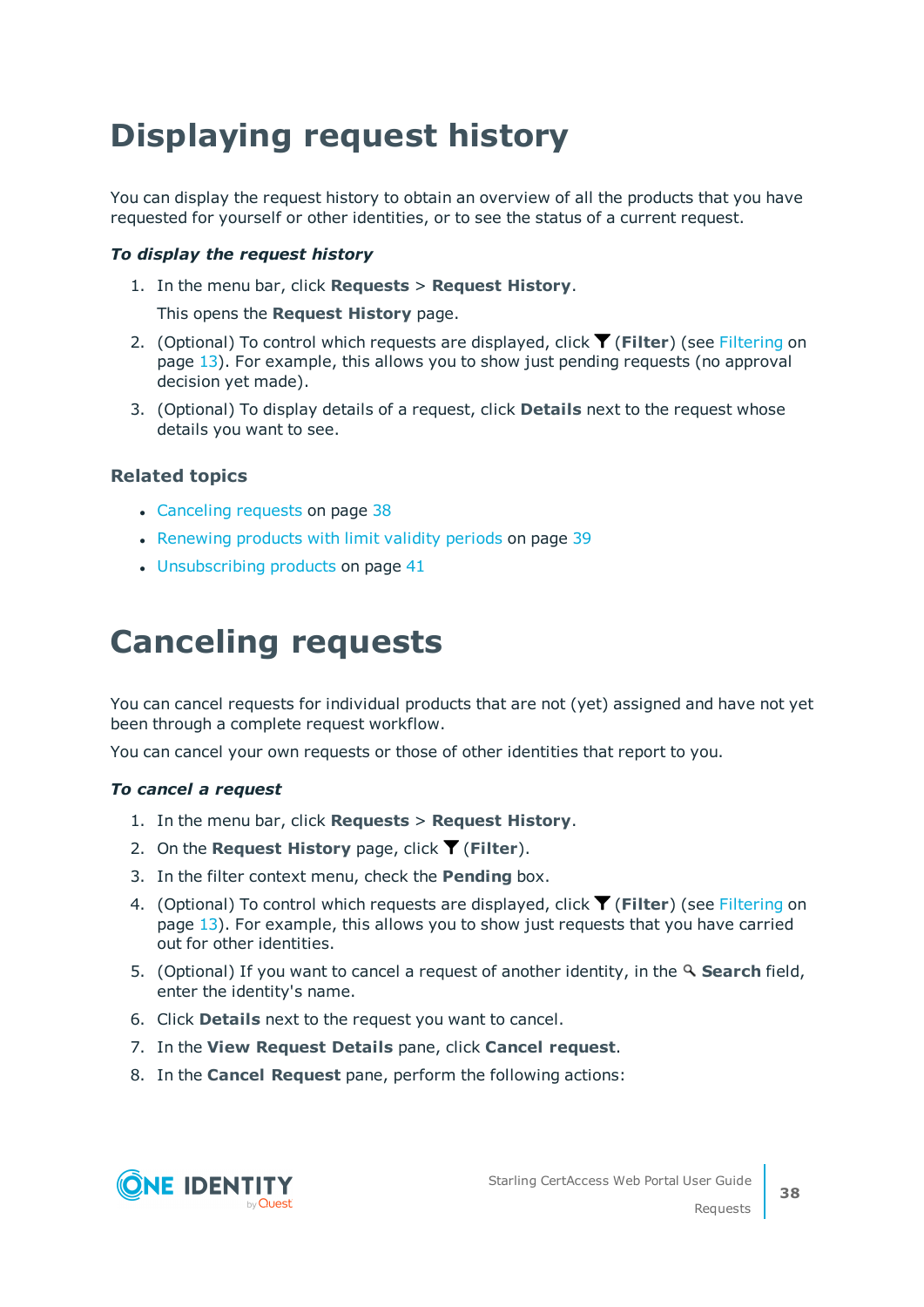- a. In the **Reason for your decision** field, enter a reason for the cancellation.
- b. Click **Save**.

## *To cancel multiple requests*

- 1. In the menu bar, click **Requests** > **Request History**.
- 2. On the **Request History** page, click  $\overline{\mathbf{Y}}$  (**Filter**).
- 3. In the filter context menu, check the **Pending** box.
- 4. (Optional) To control which requests are displayed, click **T** (Filter) (see [Filtering](#page-12-0) on [page](#page-12-0) 13). For example, this allows you to show just requests that you have carried out for other identities.
- 5. (Optional) If you want to cancel requests belonging to another identity, in the  $\mathcal{L}$ **Search** field, enter the identity's name.
- 6. Select the check boxes next to the requests you want to cancel.
- 7. Click (**Actions**) > **Cancel request**.
- 8. In the **Cancel Request** pane, perform the following actions:
	- a. In the **Reason for your decision** field, enter a reason for the cancelation.
	- b. Click **Save**.

## **Related topics**

- [Requesting](#page-18-0) products on page 19
- [Displaying](#page-37-1) request history on page 38
- [Renewing](#page-38-0) products with limit validity periods on page 39
- $\cdot$  [Unsubscribing](#page-40-0) products on page 41

# <span id="page-38-0"></span>**Renewing products with limit validity periods**

Some products are only valid for a limited period. You can renew products with a limited validity period that have already been assigned.

You can renew products for yourself or for other identities that you manage.

NOTE: You are notified 14 days before your limited period products expire. You can renew the product after receiving this message. The products are automatically unsubscribed once they have expired.

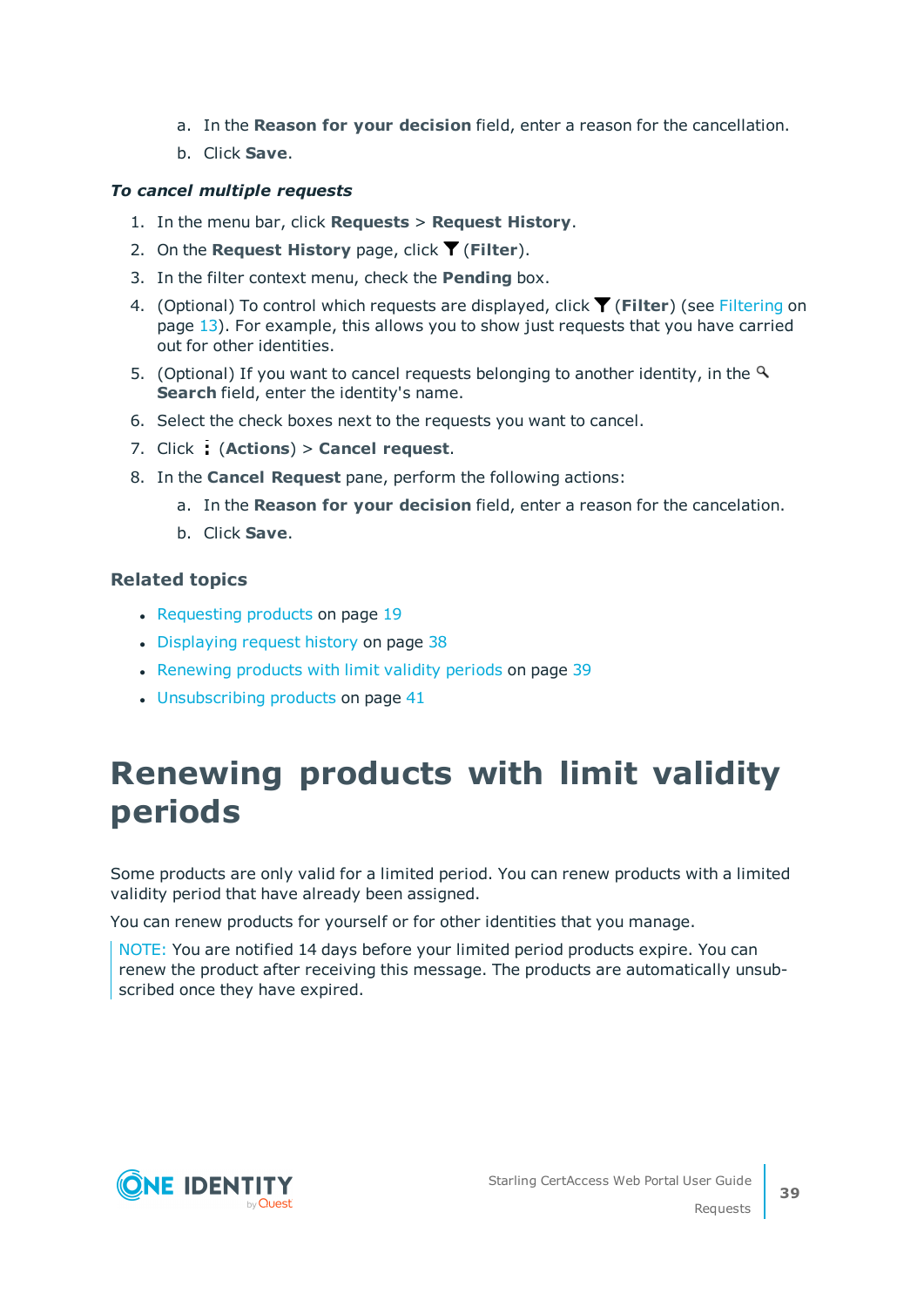## *To renew a product's validity period*

- 1. In the menu bar, click **Requests** > **Request History**.
- 2. On the **Request History** page, click  $\blacktriangledown$  (**Filter**).
- 3. In the filter context menu, check the **Active** box.
- 4. (Optional) To control which requests are displayed, click (**Filter**) (see [Filtering](#page-12-0) on [page](#page-12-0) 13). For example, this allows you to show just requests that you have carried out for other identities.
- 5. (Optional) If you want to renew a product of another identity, in the **Search** field, enter the identity's name.
- 6. Next to the product that you want to renew, click **Details**.
- 7. In the **View Request Details** pane, click **Renew product**.
- 8. In the **Renew Product** pane, perform the following actions:
	- a. In the **Renewal date** field, enter the renewal date for the product. If the field is empty the product has unlimited availability.
	- b. In the **Reason for your decision** field, enter a reason for the renewal.
	- c. Click **Save**.

### *To renew the validity period of multiple products*

- 1. In the menu bar, click **Requests** > **Request History**.
- 2. On the **Request History** page, click  $\overline{\mathbf{T}}$  (**Filter**).
- 3. In the filter context menu, check the **Active** box.
- 4. (Optional) To control which requests are displayed, click **T** (**Filter**) (see [Filtering](#page-12-0) on [page](#page-12-0) 13). For example, this allows you to show just requests that you have carried out for other identities.
- 5. (Optional) If you want to renew products of another identity, in the **Search** field, enter the identity's name.
- 6. Select the check boxes next to the products you want to renew.
- 7. Click (**Actions**) > **Renew product**.
- 8. In the **Renew Product** pane, perform the following actions:
	- a. In the **Renewal date** field, enter the renewal date for the products. If the field is empty the products have unlimited availability.
	- b. In the **Reason for your decision** field, enter a reason for the renewal.
	- c. Click **Save**.

## **Related topics**

- Setting the validity period of products in your [shopping](#page-22-0) cart on page 23
- [Canceling](#page-37-0) requests on page 38
- $\cdot$  [Unsubscribing](#page-40-0) products on page 41



**40**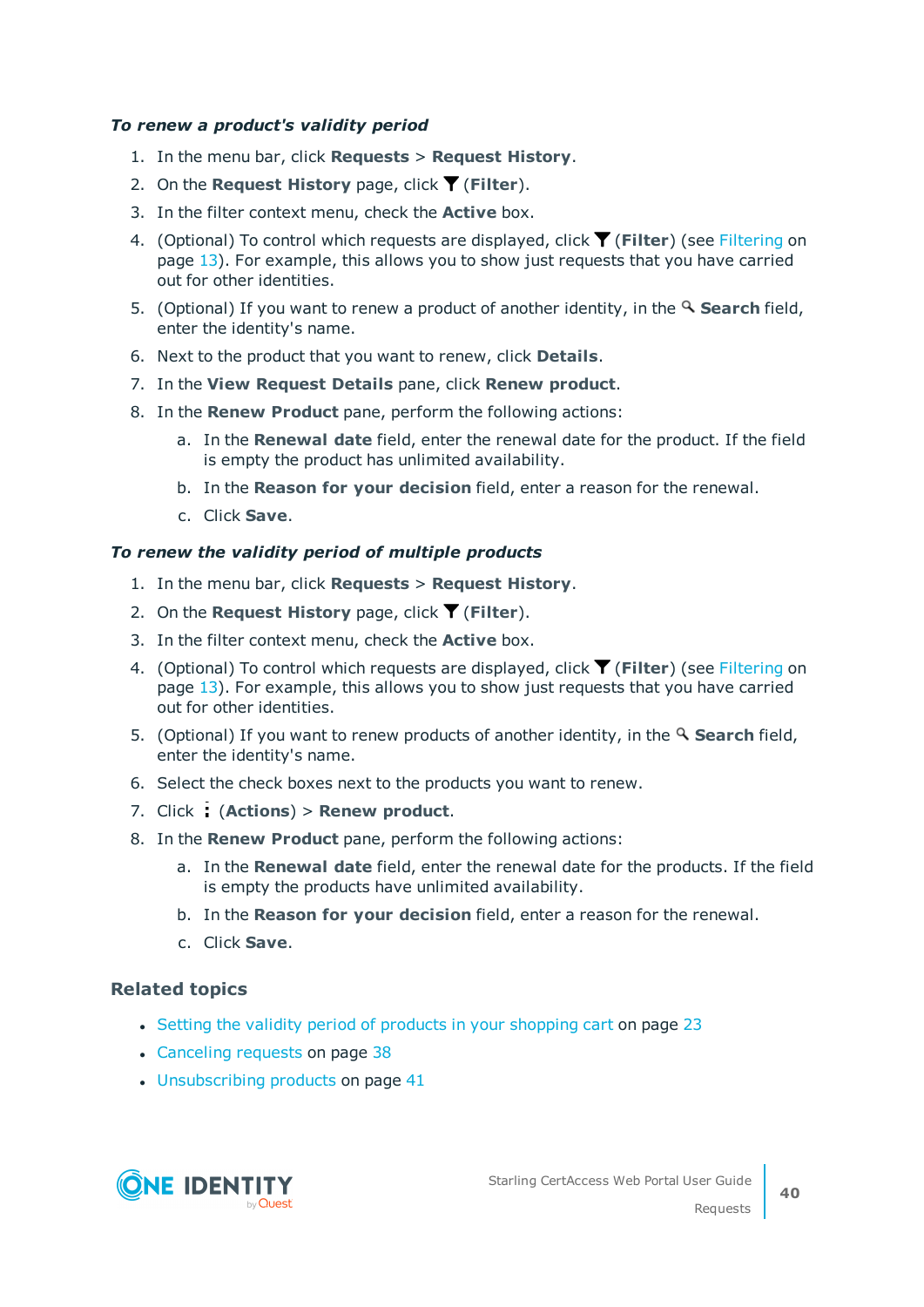# <span id="page-40-0"></span>**Unsubscribing products**

You can unsubscribe from products that are already assigned if they are not longer required. Products that can be unsubscribed have the **Assigned** status.

You can unsubscribe your own products or those belonging to other identities that you manage.

### *To unsubscribe a product*

- 1. In the menu bar, click **Requests** > **Request History**.
- 2. On the **Request History** page, click  $\overline{\mathbf{T}}$  (**Filter**).
- 3. In the filter context menu, check the **Active** box.
- 4. (Optional) To control which requests are displayed, click (**Filter**) (see [Filtering](#page-12-0) on [page](#page-12-0) 13). For example, this allows you to show just requests that you have carried out for other identities.
- 5. (Optional) If you want to unsubscribe a product of another identity, in the **Search** field, enter the identity's name.
- 6. In the list, click **Details** next to the product that you want to unsubscribe.
- 7. In the **View Request Details** pane, click **Unsubscribe product**.
- 8. In the **Unsubscribe Product** pane, perform the following actions:
	- a. In the **Unsubscribed as from** field, enter the date for unsubscribing the product. If you leave this field empty, the product is unsubscribed once you have clicked **Saved**.
	- b. In the **Reason for your decision** field, enter a reason for unsubscribing.
	- c. In the **Additional comments about your decision** field, enter extra information about unsubscribing.
	- d. Click **Save**.

## *To unsubscribe multiple products*

- 1. In the menu bar, click **Requests** > **Request History**.
- 2. On the **Request History** page, click (**Filter**).
- 3. In the filter context menu, check the **Active** box.
- 4. (Optional) To control which requests are displayed, click **T** (Filter) (see [Filtering](#page-12-0) on [page](#page-12-0) 13). For example, this allows you to show just requests that you have carried out for other identities.
- 5. (Optional) If you want to unsubscribe products of another identity, in the **Search** field, enter the identity's name.
- 6. In the list, select the check boxes next to the products you want to unsubscribe.
- 7. Click (**Actions**) > **Unsubscribe product**.
- 8. In the **Unsubscribe Product** pane, perform the following actions:



Requests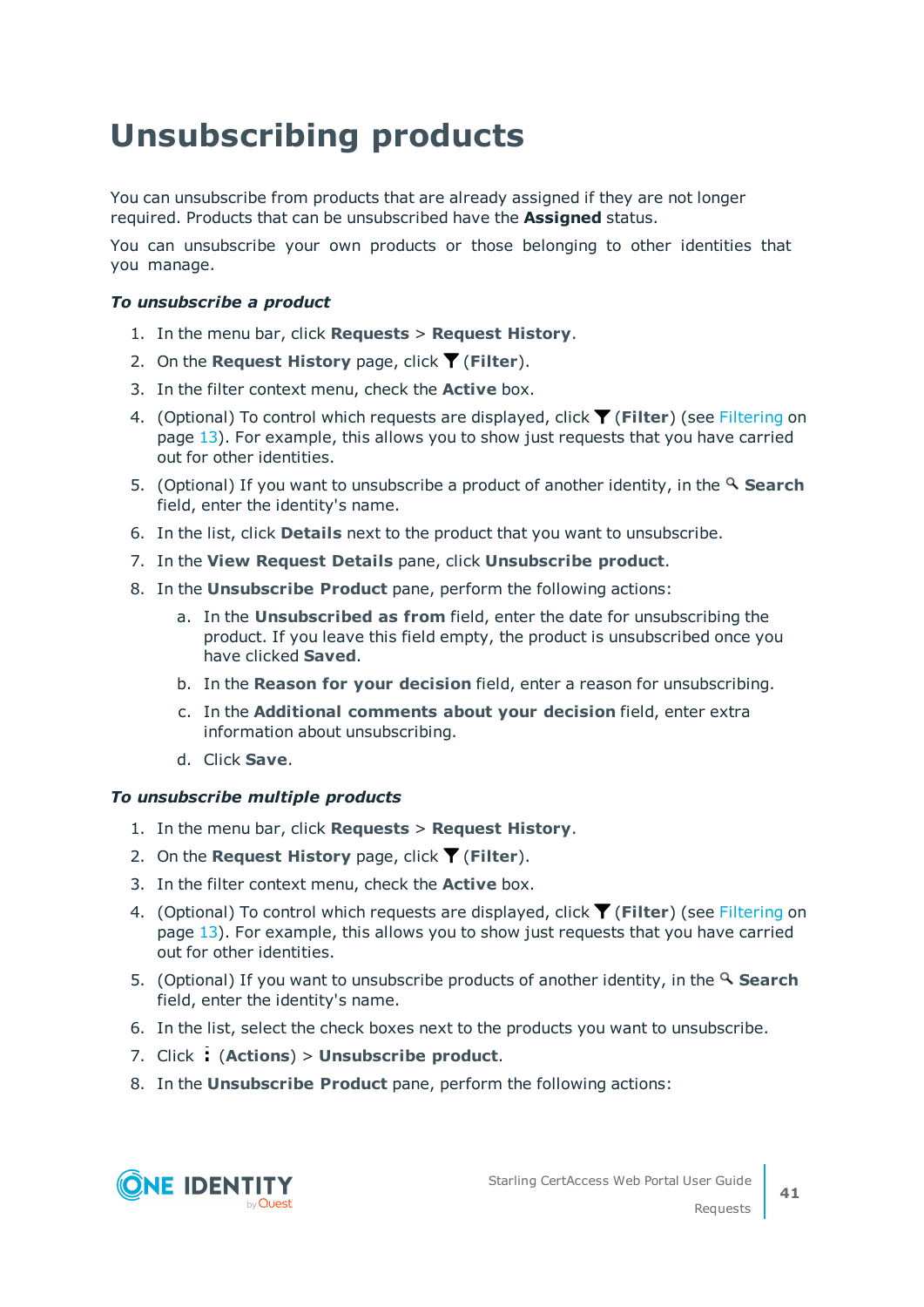- a. In the **Unsubscribed as from** field, enter the date for unsubscribing the products. If you leave this field empty, the products are unsubscribed once you have clicked **Saved**.
- b. In the **Reason for your decision** field, enter a reason for unsubscribing.
- c. In the **Additional comments about your decision** field, enter extra information about unsubscribing.
- d. Click **Save**.

- [Displaying](#page-37-1) request history on page 38
- [Renewing](#page-38-0) products with limit validity periods on page 39
- [Canceling](#page-37-0) requests on page 38

# <span id="page-41-1"></span>**Displaying approvals**

You can display all approvals of product requests that you decided upon.

## *To display approvals*

- 1. In the menu bar, click **Requests** > **Request History**.
- 2. On the **Request History** page, click (**Filter**).
- 3. In the filter context menu, check the **My approvals** box.
- 4. (Optional) To display request details (for example, the approval workflow or who can make approval decisions about the request), click **Details** next to the request.

## **Related topics**

- . [Withdrawing](#page-35-0) delegations from pending requests on page 36
- Removing additional [approvers](#page-34-1) of pending requests on page 35
- [Approving](#page-31-0) and denying requests on page 32
- $\cdot$  Undoing [approvals](#page-41-0) on page 42

# <span id="page-41-0"></span>**Undoing approvals**

If you have made an approval decision about a request, you can undo the approval. To do this, the following prerequisites must be met:

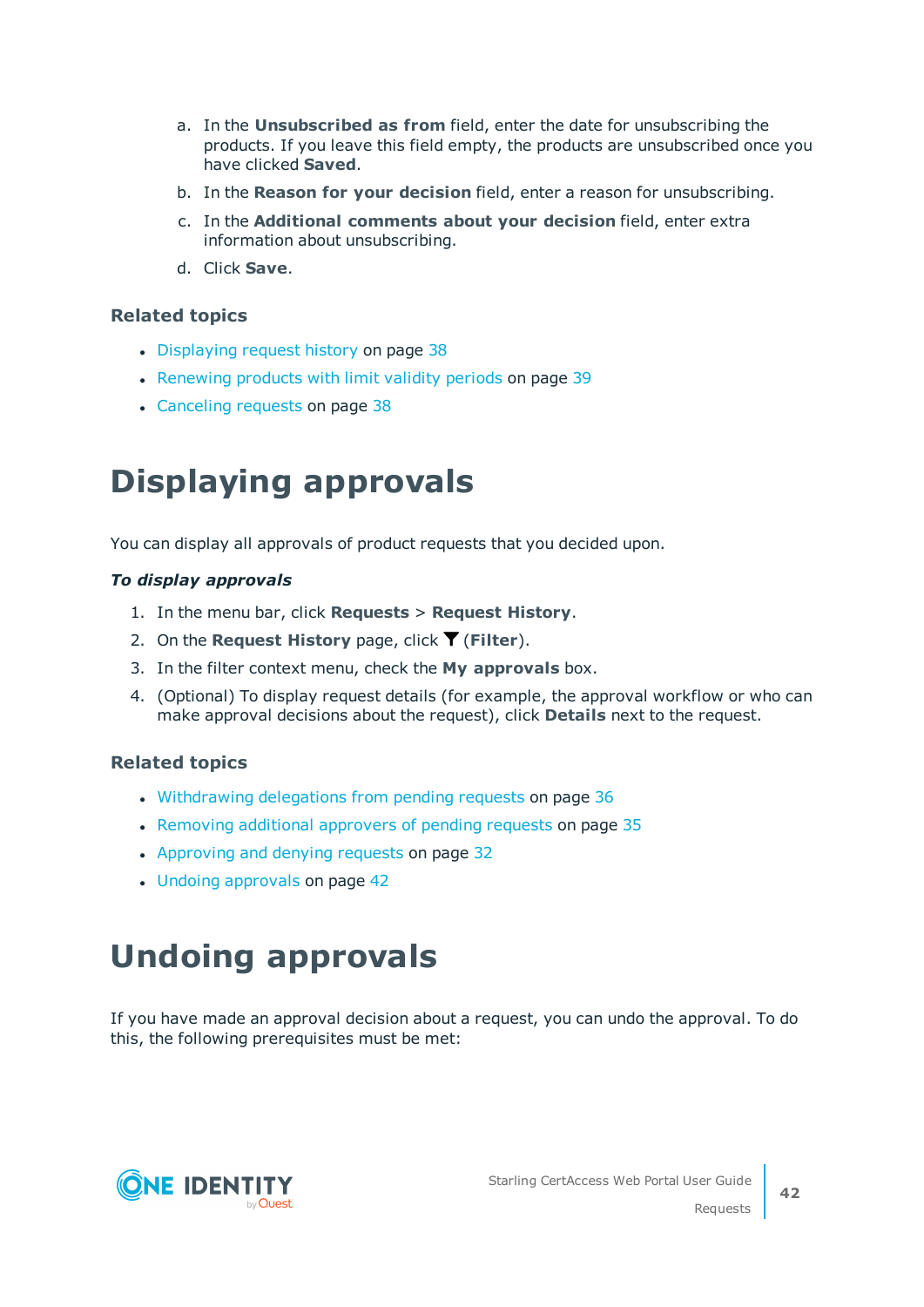- You made the last approval decision about the request.
- The last approval decision about the request was made at another approval level.
- There are no parallel approval steps at the current approval level.

### *To undo an approval*

- 1. In the menu bar, click **Requests** > **Request History**.
- 2. (Optional) To control which requests are displayed on the **Request History** page, click (**Filter**) (see [Filtering](#page-12-0) on page 13). For example, this allows you to show just pending requests (no approval decision yet made).
- 3. In the list, click **Details** next to the request whose the approval that you want to undo.
- 4. In the **View Request Details** pane, click **Undo approval decision**.
- 5. In the **Undo Approval Decision** dialog, perform the following actions:
	- a. In the **Reason for your decision**, enter why you want to undo the approval.
	- b. Click **Save**.

## **Related topics**

 $\cdot$  [Displaying](#page-41-1) approvals on page 42

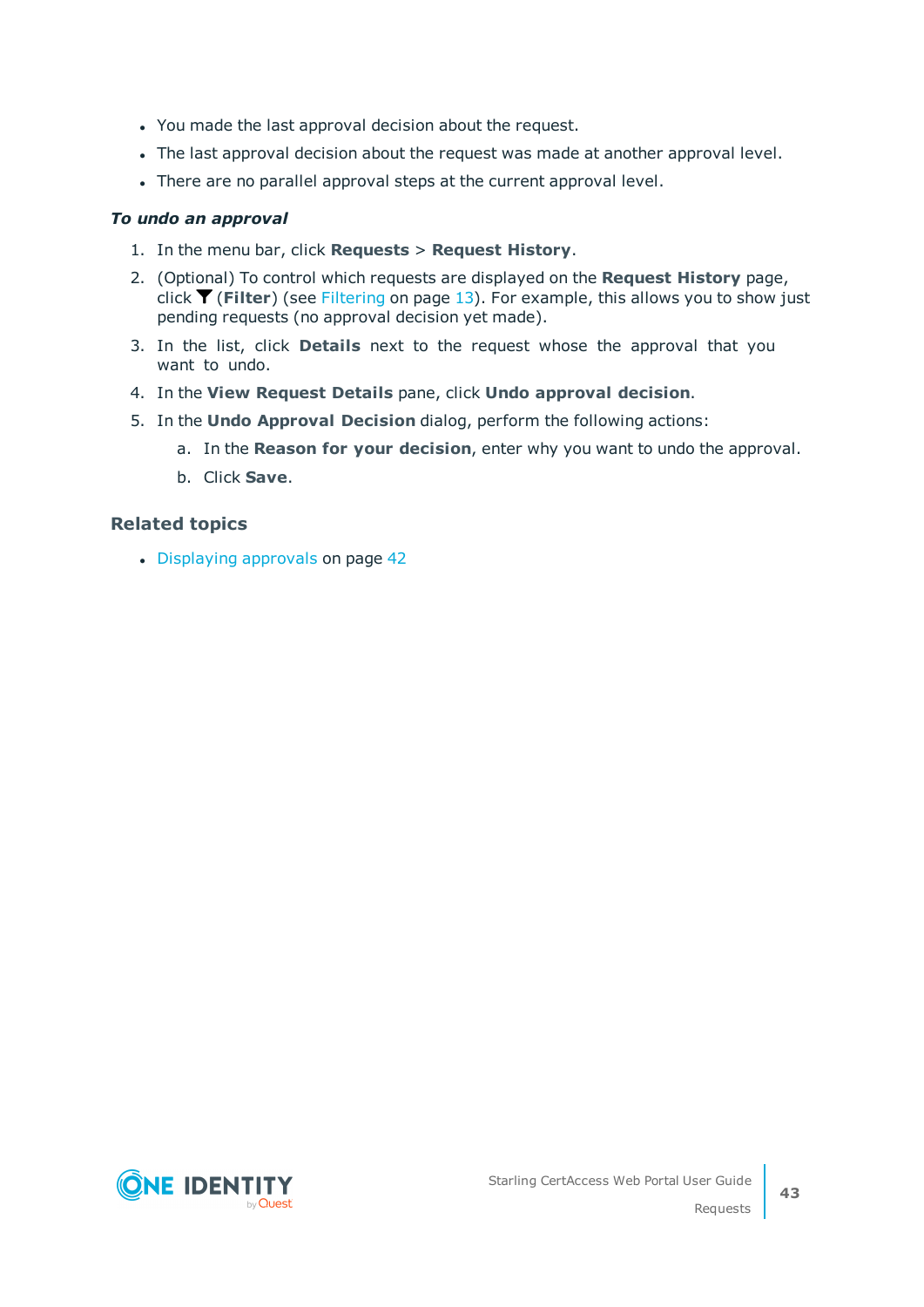# **Attestation**

<span id="page-43-0"></span>You can use attestation to test the balance between security and compliance within your company. Managers or others responsible for compliance can use attestation functionality to certify correctness of permissions, requests, or exception approvals either scheduled or on demand. Recertification is the term generally used to describe regular certification of permissions. The same workflow is used for attestation and recertification.

There are attestation policies defined for carrying out attestations. Attestation policies specify which objects are attested when, how often, and by whom. Once attestation starts, attestation cases are created that contain all the necessary information about the attestation objects and the attestor. The attestor checks the attestation objects. They verify the correctness of the data and initiate any changes that need to be made if the data conflicts with internal rules.

Attestation cases record the entire attestation sequence. Each attestation step in an attestation case can be audit-proof reconstructed. Attestations are run regularly using scheduled tasks. You can also trigger single attestations manually.

Attestation is complete when the attestation case has been granted or denied approval. You specify how to deal with granted or denied attestations on a company basis.

## **Detailed information about this topic**

- Pending [attestations](#page-44-0) on page 45
- Displaying [attestation](#page-52-0) history on page 53
- Attestation [Administration](#page-53-0) on page  $54$

# **Sending attestation reminders**

If attestors have not yet processed an attestation case, you can send a reminder email to them to remind them about approving it.

• You can send reminders to attestors of attestation cases that belong to certain attestation runs (see Sending reminders about [attestation](#page-44-1) runs on page 45).

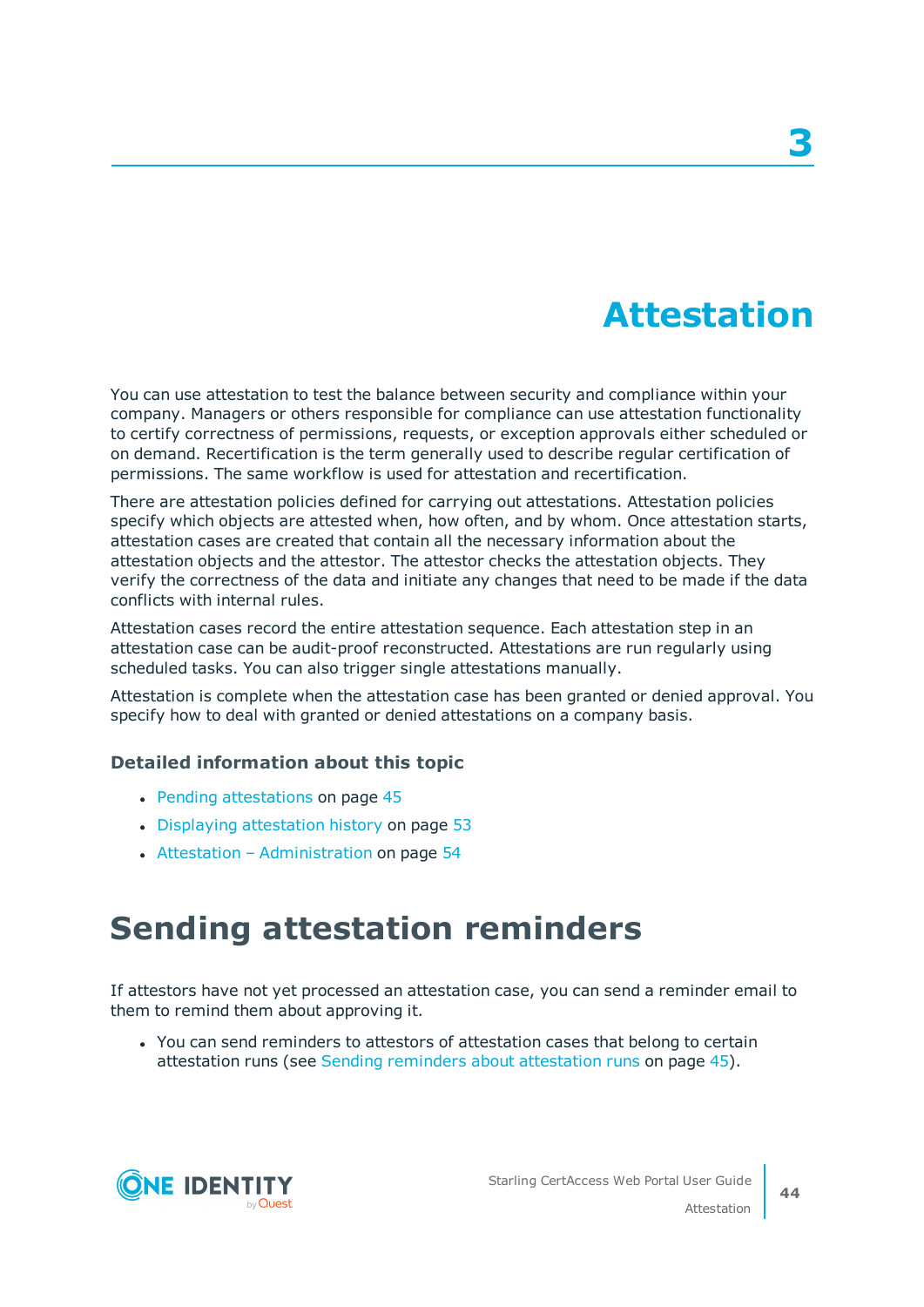# <span id="page-44-1"></span>**Sending reminders about attestation runs**

If attestors have not yet processed an attestation case, you can send a reminder email to them to remind them about approving it.

#### *To send a reminder to all attestors of all attestation runs*

- 1. In the menu bar, click **Attestation** > **Attestation runs**.
- 2. On the **Attestation Policy Runs** page, click **Send reminders for displayed runs**.
- 3. (Optional) In the **Send Reminder** pane, in the **Message** field, enter the message for the attestor. This message is added to the reminder.
- 4. Click **Send reminder**.

#### *To send a reminder to attestors of a selected attestation run*

- 1. In the menu bar, click **Attestation** > **Attestation runs**.
- 2. On the **Attestation Policy Runs** page, click **Details** next to the attestation run that has the attestors you want to remind.
- 3. Perform one of the following actions:
	- <sup>l</sup> To send a reminder to all attestors of the attestation run, in the **View Attestation Run Details** pane, click **Send reminder to all attestors**.
	- <sup>l</sup> To send a reminder to specific attestors of the attestation run, in the **View Attestation Run Details** pane, click the **Attestors** tab, select the check boxes in front of the corresponding attestors and click **Send reminder**.
- 4. (Optional) In the **Send Reminder** pane, in the **Message** field, enter the message for the attestor. This message is added to the reminder.
- <span id="page-44-0"></span>5. Click **Send reminder**.

# **Pending attestations**

Attestation policies are run on a schedule and generate attestation cases. As attestor, you can verify attestation cases and make approval decisions. Verifying attestations requires reading reports or manually checking objects that are being attested.

## **Detailed information about this topic**

- $\bullet$  Displaying pending [attestation](#page-45-0) cases on page 46
- Granting or denying [attestation](#page-45-1) cases on page 46
- Appointing other approvers for pending [attestation](#page-46-0) cases on page 47
- Rejecting approval of [attestation](#page-51-0) cases on page 52

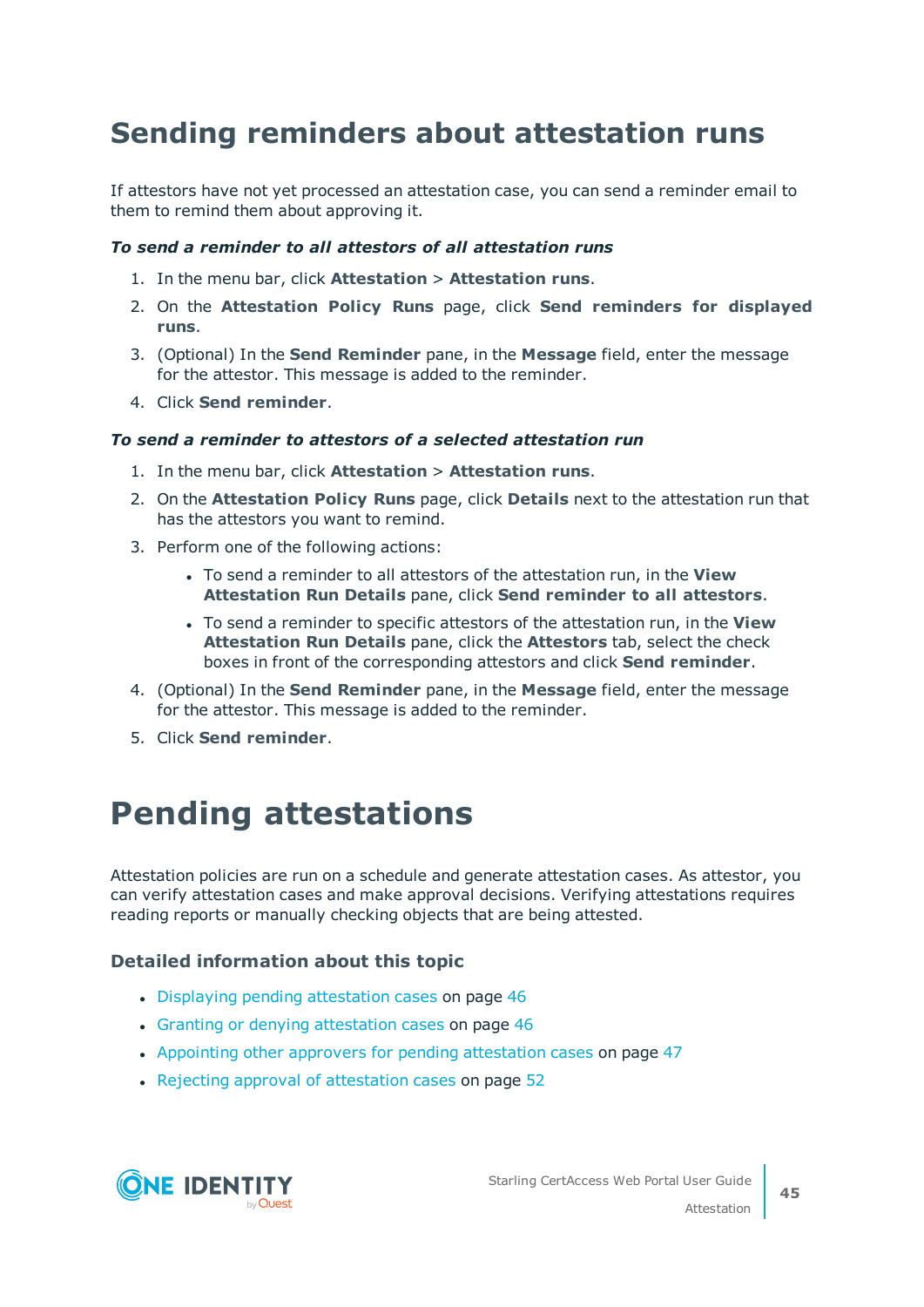# <span id="page-45-0"></span>**Displaying pending attestation cases**

As attestor, you can display the attestation cases that still require approval. In addition, you can obtain more information about the attestation cases.

## *To display pending attestation cases*

1. In the menu bar, click **Attestation** > **Pending Attestations**.

This opens the **Pending Attestations** page.

- 2. On the **Pending Attestations** page, perform one of the following actions:
	- To display attestation cases of a specific object, click  $\blacktriangledown$  (**Filter**) and in the context menu, select the corresponding object under **Object type**.
	- To display attestation cases of a specific attestation policy, click  $\blacktriangledown$  (**Filter**) and in the context menu, select the corresponding object under **Attestation policy**.
- 3. (Optional) To show more details of an attestation case, click **Details** next to the attestation case.

## **Related topics**

• Displaying attestation cases of [application](#page-64-0) runs on page 65

# <span id="page-45-1"></span>**Granting or denying attestation cases**

As attestor, you can grant or deny approval for attestation cases under your supervision.

#### *To approve an attestation case*

- 1. In the menu bar, click **Attestation** > **Pending Attestations**.
- 2. On the **Pending Attestations** page, perform one of the following actions:
	- **•** To display attestation cases of a specific object, click **T** (Filter) and in the context menu, select the corresponding object under **Object type**.
	- To display attestation cases of a specific attestation policy, click  $\blacktriangledown$  (**Filter**) and in the context menu, select the corresponding object under **Attestation policy**.
- 3. Perform one of the following actions:
	- <sup>l</sup> To approve an attestation case, click **Approve** next to the attestation case.
	- <sup>l</sup> To deny an attestation case, click **Deny** next to the attestation case.

TIP: To approve or deny multiple attestation cases, in the list, select the check boxes next to the attestation cases and click **Approve** or **Deny** below the list.



Attestation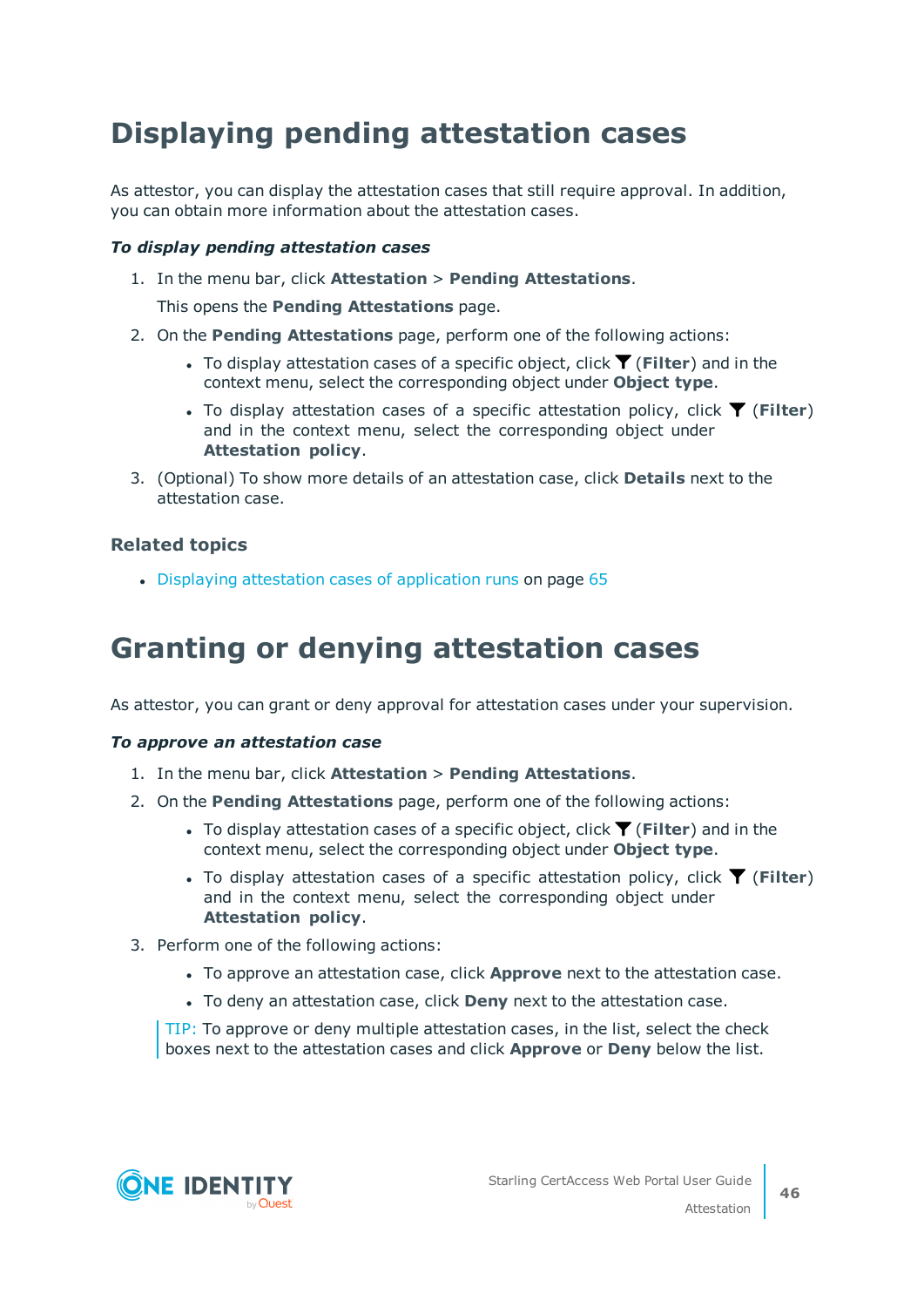- 4. (Optional) In the **Approve Attestation Case**/**Deny Attestation Case** pane, perform the following actions:
	- a. In the **Reason for your decision** field, enter a reason for your approval decision.
	- b. (Optional) In the **Additional comments about your decision** field, enter extra information about your approval decision.

TIP: By giving reasons, your approvals are more transparent and support the audit trail.

5. Click **Save**.

## **Related topics**

- Displaying attestation cases of [application](#page-64-0) runs on page  $65$ 

# <span id="page-46-0"></span>**Appointing other approvers for pending attestation cases**

You can give an additional identity the task of approving an attestation case. To do this, you have the following options:

- Reroute approval You give the task of approving to another approval level (see Rerouting [approvals](#page-47-0) of pending [attestation](#page-47-0) cases on page 48).
- Appoint additional approver You can give an another identity the task of approving [Appointing](#page-48-0) additional approvers to pending [attestation](#page-48-0) cases on page 49). The additional approver must make an approval decision in addition to the other approvers. The additional approver can reject the approval and return it to you (see [Rejecting](#page-51-0) approval of [attestation](#page-51-0) cases on page 52). You can withdraw an additional approver. For example, if the other approver is not available. • Delegate approval You delegate the task of approving to another approval level (see [Delegating](#page-50-0) approvals of pending [attestation](#page-50-0) cases to other identities on page 51). This identity is

added as approver in the current approval step and makes approval decisions on your behalf.

The new approver can reject the approval and return it to you (see [Rejecting](#page-51-0) approval of [attestation](#page-51-0) cases on page 52).

You can withdraw a delegation and delegate another identity. For example, if the other approver is not available.

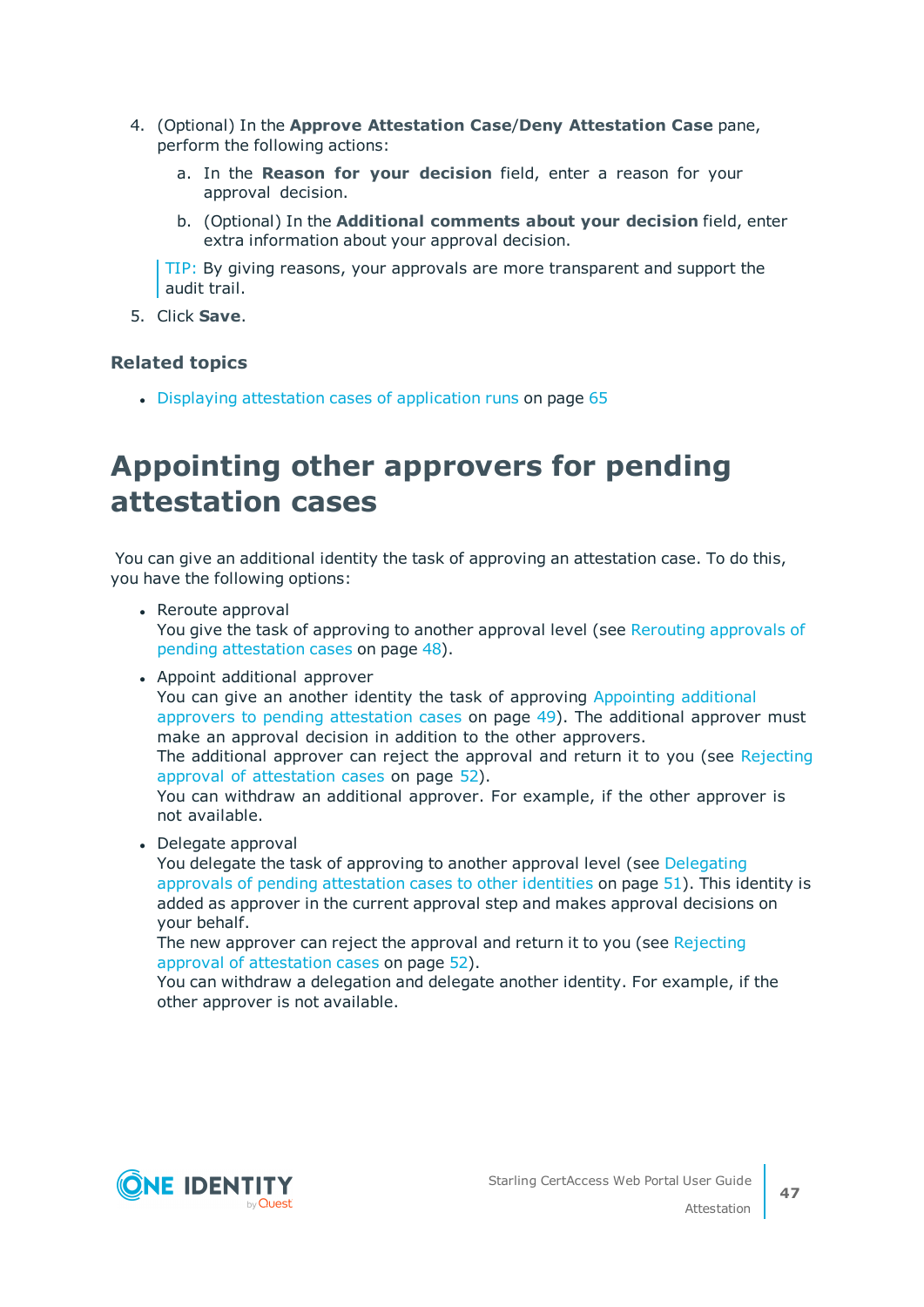## <span id="page-47-0"></span>**Rerouting approvals of pending attestation cases**

You can let another approval level of the approval workflow make the approval decision about an attestation case. For example, if approval is required by a manager in a one-off case.

## *To reroute an approval*

- 1. In the menu bar, click **Attestation** > **Pending Attestations**.
- 2. On the **Pending Attestations** page, perform one of the following actions:
	- <sup>l</sup> To display attestation cases of a specific object, click (**Filter**) and in the context menu, select the corresponding object under **Object type**.
	- To display attestation cases of a specific attestation policy, click  $\blacktriangledown$  (**Filter**) and in the context menu, select the corresponding object under **Attestation policy**.
- 3. On the **Pending Attestations** page, click **Details** next to the attestation case whose approval you want to reroute.
- 4. In the **View Attestation Case Details** pane, click **Reroute approval**.
- 5. In the **Reroute approval** pane, in the **Select approval level** menu, select the approval level you want to reroute to.
- 6. (Optional) In the **Reason for your decision** field, enter a reason for rerouting.
- 7. Click **Save**.

#### *To reroute multiple approvals*

- 1. In the menu bar, click **Attestation** > **Pending Attestations**.
- 2. On the **Pending Attestations** page, perform one of the following actions:
	- **•** To display attestation cases of a specific object, click **T** (Filter) and in the context menu, select the corresponding object under **Object type**.
	- To display attestation cases of a specific attestation policy, click  $\blacktriangledown$  (**Filter**) and in the context menu, select the corresponding object under **Attestation policy**.
- 3. On the **Pending Attestations** page, in the list, select the check boxes next to the attestation cases whose approvals you want to reroute.
- 4. Click (**Actions**) > **Reroute approval**.
- 5. In the **Reroute Approval** pane, in the **Select approval level** menu, select the respective approval level to reroute to.
- 6. (Optional) In the **Reason for your decision** field, enter a reason for rerouting.
- 7. Click **Save**.

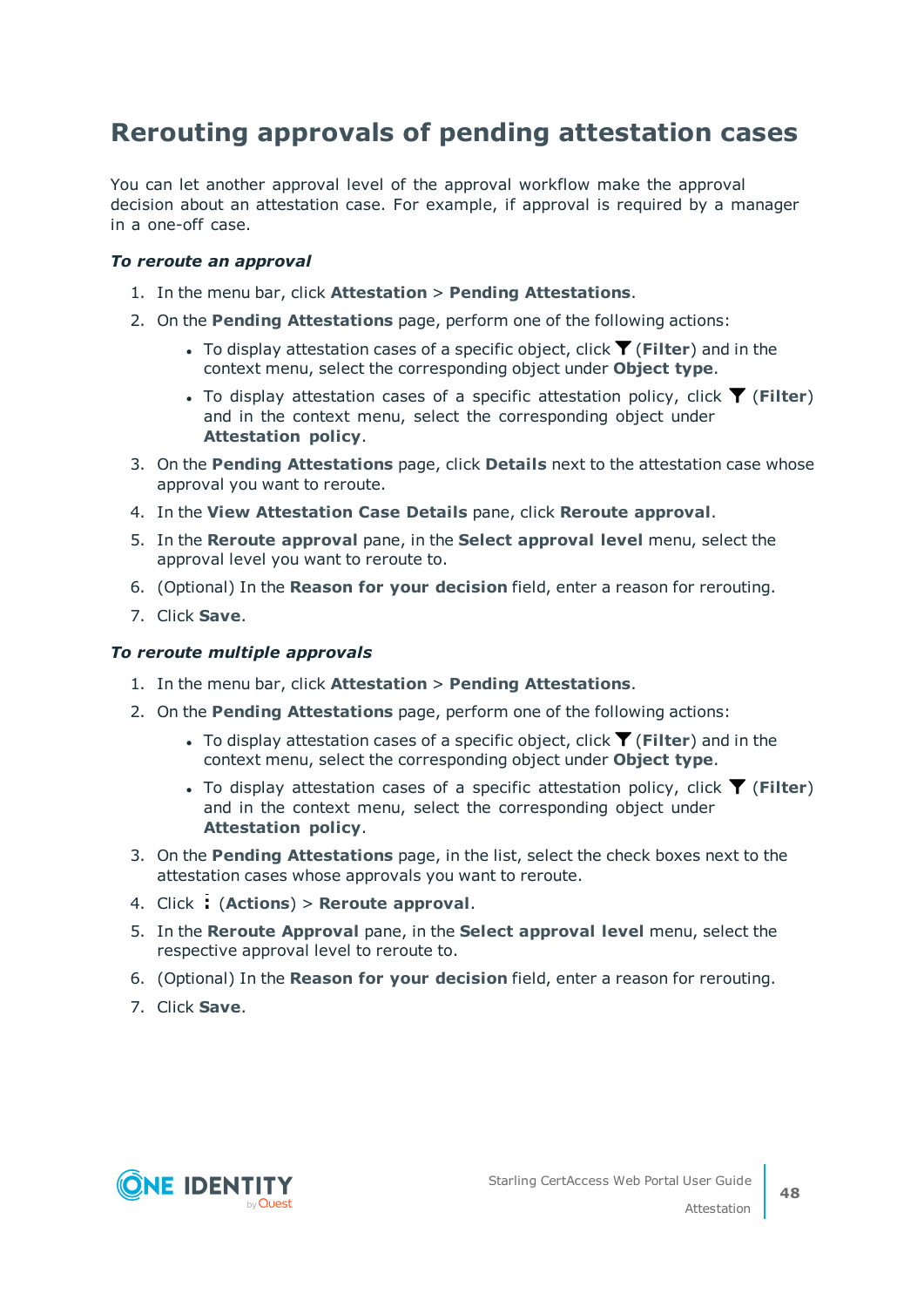## <span id="page-48-0"></span>**Appointing additional approvers to pending attestation cases**

You can give an another identity the task of approving an attestation case. The additional approver must make an approval decision in addition to the other approvers.

## *To add an additional approver*

- 1. In the menu bar, click **Attestation** > **Pending Attestations**.
- 2. On the **Pending Attestations** page, perform one of the following actions:
	- To display attestation cases of a specific object, click  $\blacktriangledown$  (**Filter**) and in the context menu, select the corresponding object under **Object type**.
	- To display attestation cases of a specific attestation policy, click  $\overline{\mathsf{T}}$  (**Filter**) and in the context menu, select the corresponding object under **Attestation policy**.
- 3. On the **Pending Attestations** page, in the list, click **Details** next to the attestation case to which you want to add an additional approver.
- 4. In the **View Attestation Case Details** pane, click **Add attestor**.
- 5. In the **Add Additional Attestor** pane, in the **Additional approver** menu, select the identity that you want to act as an additional approver.
- 6. In the **Reason for your decision** field, select a standard reason for adding an additional approver.
- 7. Click **Save**.

## *To add an additional approver to multiple attestation cases*

- 1. In the menu bar, click **Attestation** > **Pending Attestations**.
- 2. On the **Pending Attestations** page, perform one of the following actions:
	- $\bullet$  To display attestation cases of a specific object, click  $\blacktriangledown$  (Filter) and in the context menu, select the corresponding object under **Object type**.
	- To display attestation cases of a specific attestation policy, click  $\blacktriangledown$  (**Filter**) and in the context menu, select the corresponding object under **Attestation policy**.
- 3. On the **Pending Attestations** page, in the list, select the check boxes next to the attestation cases to which you want to add an additional approver.
- 4. Click (**Actions**) > **Add attestor**.
- 5. In the **Add Additional Attestor** pane, in the **Additional approver** menu, select the identity that you want to act as an additional approver.
- 6. In the **Reason for your decision** field, select a standard reason for adding an additional approver.
- 7. Click **Save**.



Attestation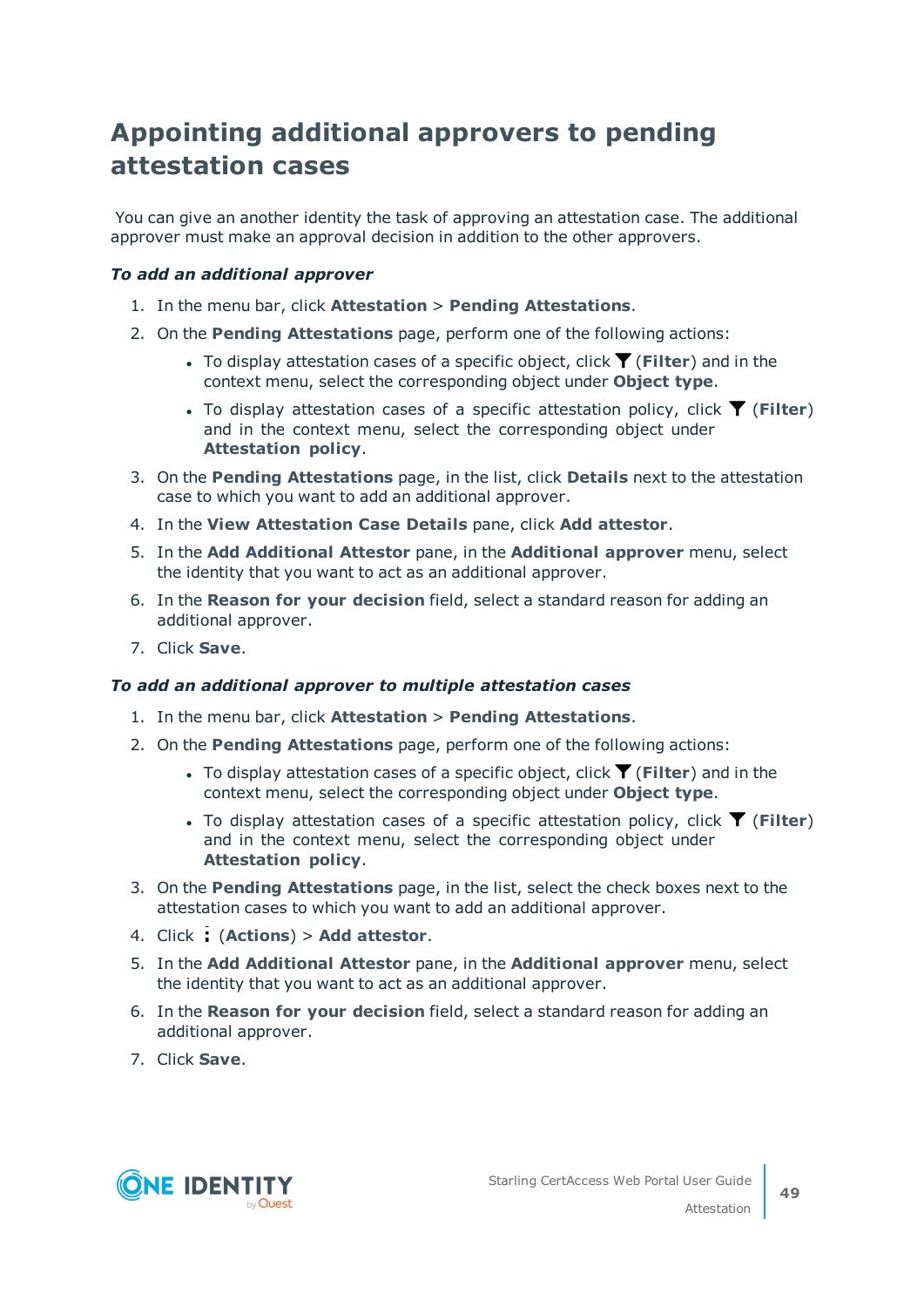• Removing additional approvers from pending [attestation](#page-49-0) cases on page 50

## <span id="page-49-0"></span>**Removing additional approvers from pending attestation cases**

If you have given the task of approving an attestation case to another identity, you can remove this additional approver as long as the attestation case has **pending** status. Once the additional approver has been removed, the original approvers are the only approvers for this attestation case and you can add a new additional approver.

### *To withdraw an attestation case's additional approver*

- 1. In the menu bar, click **Attestation** > **Pending Attestations**.
- 2. On the **Pending Attestations** page, perform one of the following actions:
	- To display attestation cases of a specific object, click  $\overline{\mathsf{T}}$  (**Filter**) and in the context menu, select the corresponding object under **Object type**.
	- $\bullet$  To display attestation cases of a specific attestation policy, click  $\blacktriangledown$  (**Filter**) and in the context menu, select the corresponding object under **Attestation policy**.
- 3. On the **Pending Attestations** page, click **Details** next to the attestation case to which you added an additional approver.
- 4. In the **View Attestation Case Details** pane, click **Withdraw additional attestor**.
- 5. In the **Withdraw Additional Attestor** pane, in the **Reason for your decision** pane, enter a reason for the withdrawal.
- 6. Click **Save**.

#### *To withdraw an additional approver from multiple attestation cases*

- 1. In the menu bar, click **Attestation** > **Pending Attestations**.
- 2. On the **Pending Attestations** page, perform one of the following actions:
	- **•** To display attestation cases of a specific object, click **T** (Filter) and in the context menu, select the corresponding object under **Object type**.
	- To display attestation cases of a specific attestation policy, click  $\blacktriangledown$  (**Filter**) and in the context menu, select the corresponding object under **Attestation policy**.
- 3. On the **Pending Attestations** page, in the list, select the check boxes next to the attestation cases to which you added an additional approver.
- 4. Click (**Actions**) > **Withdraw additional attestor**.
- 5. In the **Withdraw Additional Attestor** pane, in the **Reason for your decision** pane, enter a reason for the withdrawal.
- 6. Click **Save**.

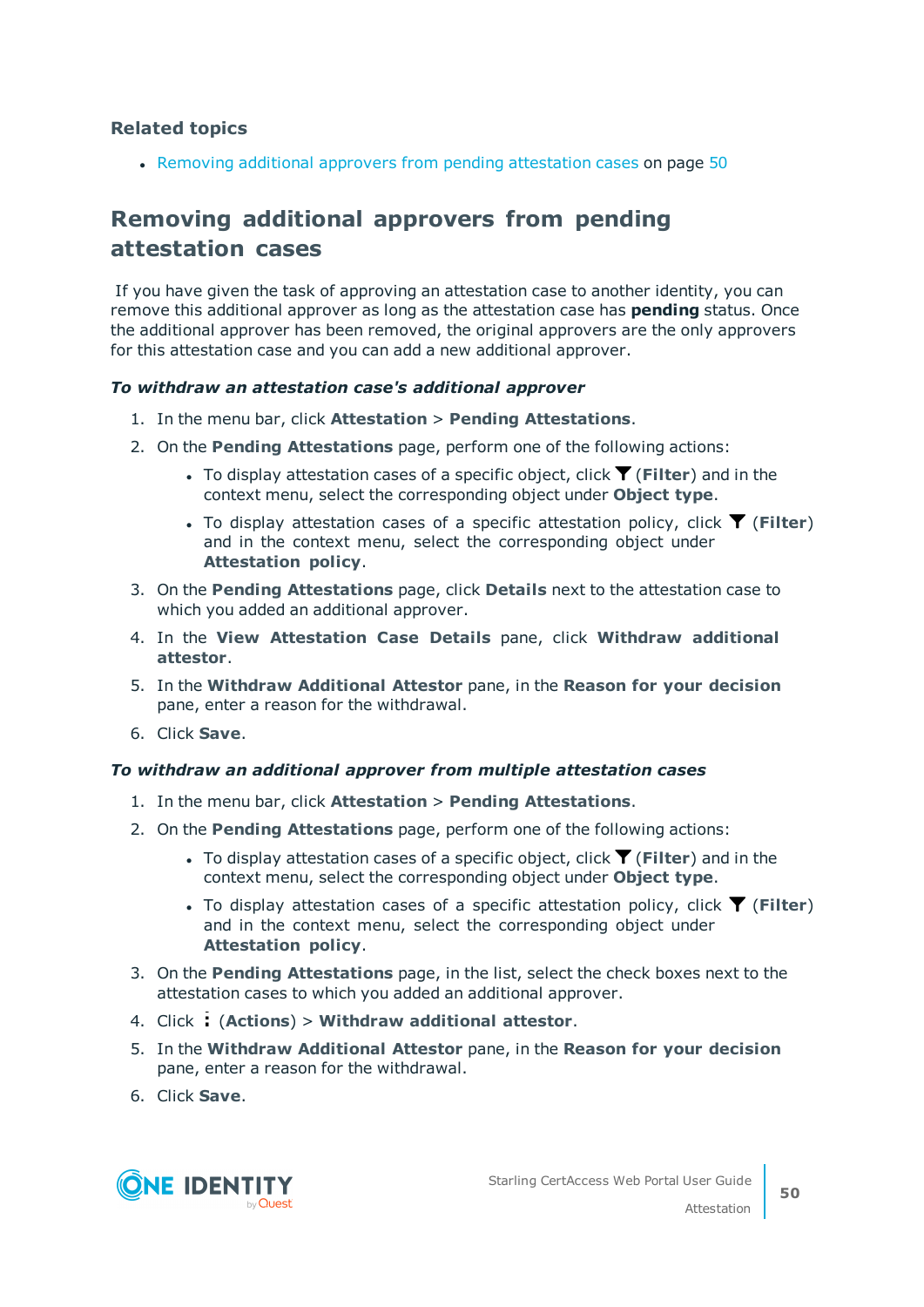• Appointing additional approvers to pending [attestation](#page-48-0) cases on page 49

## <span id="page-50-0"></span>**Delegating approvals of pending attestation cases to other identities**

You can delegate an approval decision about an attestation case to another identity.

### *To delegate an approval*

- 1. In the menu bar, click **Attestation** > **Pending Attestations**.
- 2. On the **Pending Attestations** page, perform one of the following actions:
	- To display attestation cases of a specific object, click  $\overline{Y}$  (**Filter**) and in the context menu, select the corresponding object under **Object type**.
	- To display attestation cases of a specific attestation policy, click  $\blacktriangledown$  (**Filter**) and in the context menu, select the corresponding object under **Attestation policy**.
- 3. On the **Pending Attestations** page, click **Details** next to the attestation case whose approval decision you want to delegate to another identity.
- 4. In the **View Attestation Case Details** pane, click **Delegate approval**.
- 5. In the **Delegate approval**, in the **Delegate to** menu, select the identity to which you want to delegate the approval.
- 6. In the **Reason for your decision** field, enter a reason for the delegation.
- 7. Click **Save**.

#### *To delegate approval of multiple attestation cases*

- 1. In the menu bar, click **Attestation** > **Pending Attestations**.
- 2. On the **Pending Attestations** page, perform one of the following actions:
	- <sup>l</sup> To display attestation cases of a specific object, click (**Filter**) and in the context menu, select the corresponding object under **Object type**.
	- To display attestation cases of a specific attestation policy, click  $\blacktriangledown$  (**Filter**) and in the context menu, select the corresponding object under **Attestation policy**.
- 3. On the **Pending Attestations** page, in the list, select the check boxes next to the attestation cases whose approval you want to delegate to another identity.
- 4. Click (**Actions**) > **Delegate approval**.
- 5. In the **Delegate approval**, in the **Delegate to** menu, select the identity to which you want to delegate the approval.
- 6. In the **Reason for your decision** field, enter a reason for the delegation.
- 7. Click **Save**.



**51**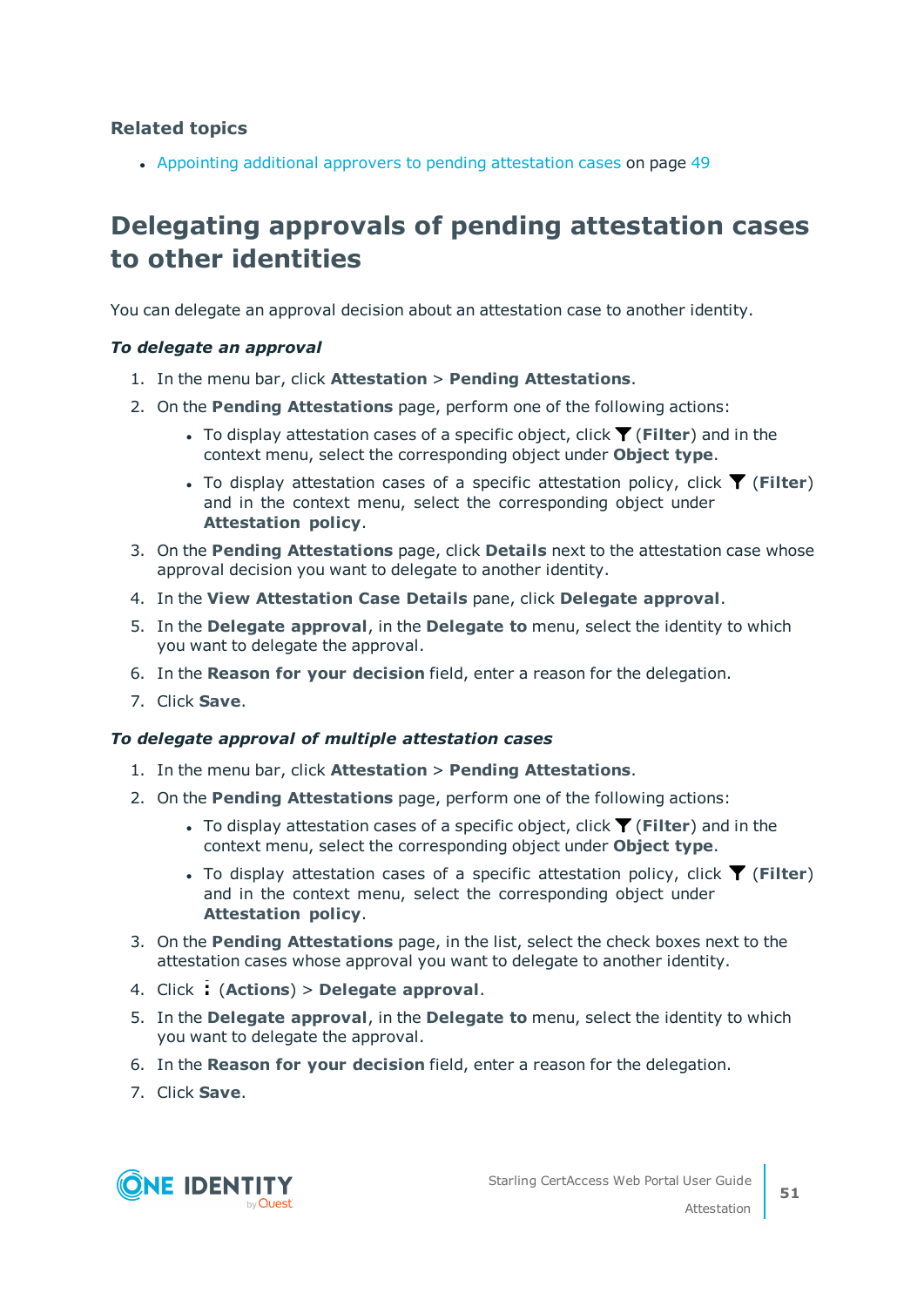• [Withdrawing](#page-51-1) delegations from pending attestation case approvals on page 52

## <span id="page-51-1"></span>**Withdrawing delegations from pending attestation case approvals**

If an attestation's approval has been delegated to another identity, you can withdraw the delegation.

### *To withdraw an approval delegation*

- 1. In the menu bar, click **Attestation** > **Attestation history**.
- 2. On the **Attestation History** page, click **Details** next to the request whose approval delegation you want to withdraw.
- 3. In the **View Attestation Case Details** pane, click **Withdraw delegation**.
- 4. In the **Withdraw Delegation** pane, in the **Reason for your decision** field, enter why you are withdrawing the approval delegation.
- 5. Click **Save**.

### *To withdraw multiple delegations from approvals*

- 1. In the menu bar, click **Attestation** > **Attestation history**.
- 2. On the **Attestation History** page, in the list, select the check boxes next to the attestation cases whose approval delegations you want to withdraw.
- 3. Click (**Actions**) > **Withdraw delegation**.
- 4. In the **Withdraw Delegation** pane, in the **Reason for your decision** field, enter why you are withdrawing the approval delegations.
- 5. Click **Save**.

## **Related topics**

• Delegating approvals of pending [attestation](#page-50-0) cases to other identities on page 51

# <span id="page-51-0"></span>**Rejecting approval of attestation cases**

If you have been added to an attestation case as an additional approver the approval of the attestation case was passed to you, you can reject the approval and return the attestation case to the original approver.

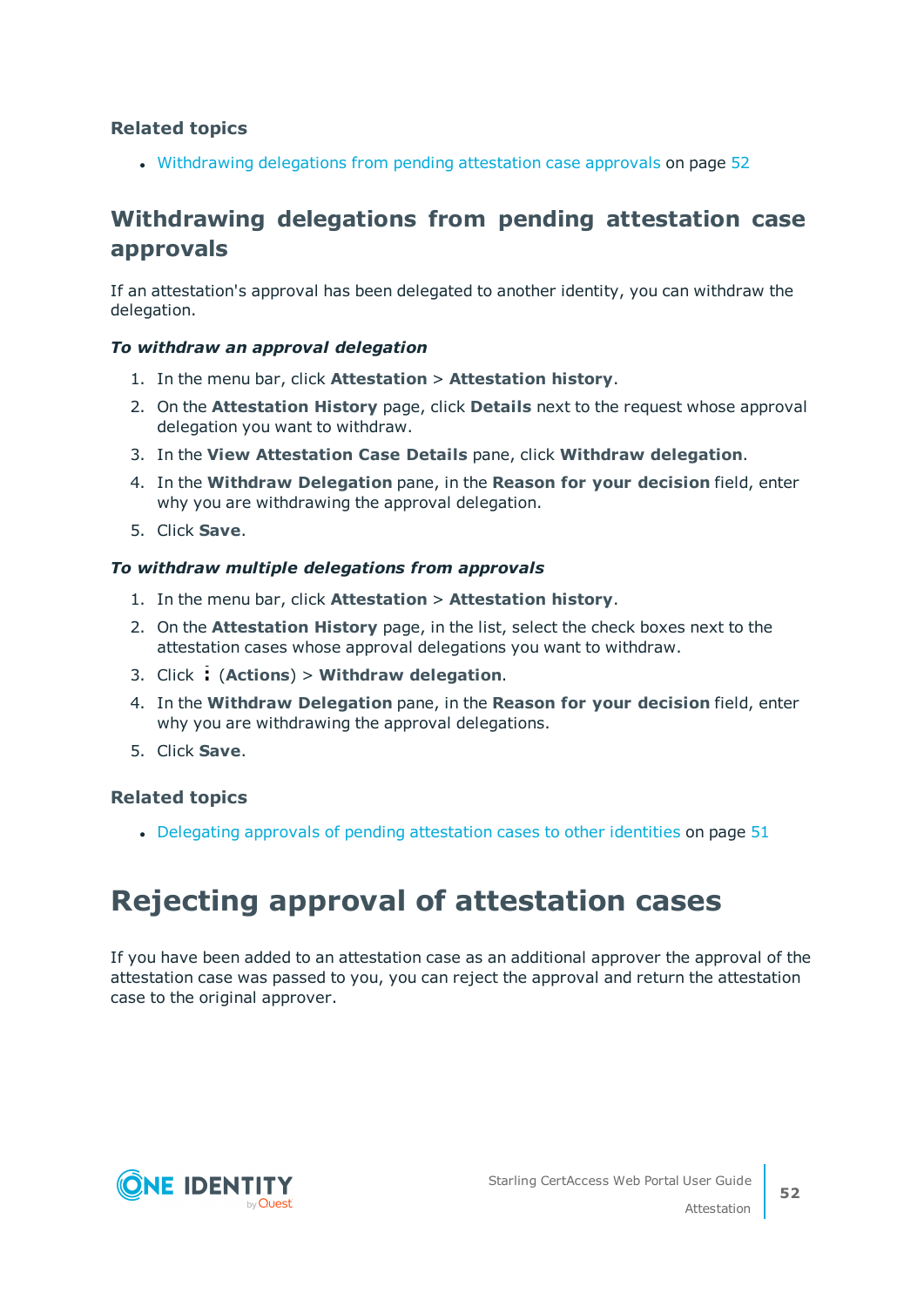## *To reject an approval*

- 1. In the menu bar, click **Attestation** > **Pending Attestations**.
- 2. On the **Pending Attestations** page, perform one of the following actions:
	- **•** To display attestation cases of a specific object, click **T** (Filter) and in the context menu, select the corresponding object under **Object type**.
	- To display attestation cases of a specific attestation policy, click  $\blacktriangledown$  (**Filter**) and in the context menu, select the corresponding object under **Attestation policy**.
- 3. On the **Pending Attestations** page, click **Details** next to the attestation case that you do not want to make an approval decision about.
- 4. In the **View Attestation Case Details** pane, click **Reject approval**.
- 5. In the **Reject Approval**, in the **Reason for your decision** pane, enter a reason for the rejecting.
- 6. Click **Save**.

### *To reject approval of multiple attestation cases*

- 1. In the menu bar, click **Attestation** > **Pending Attestations**.
- 2. On the **Pending Attestations** page, perform one of the following actions:
	- <sup>l</sup> To display attestation cases of a specific object, click (**Filter**) and in the context menu, select the corresponding object under **Object type**.
	- To display attestation cases of a specific attestation policy, click  $\blacktriangledown$  (**Filter**) and in the context menu, select the corresponding object under **Attestation policy**.
- 3. On the **Pending Attestations** page, in the list, select the check boxes next to the attestation cases that you do not want to make an approval decision about.
- 4. Click (**Actions**) > **Reject approval**.
- 5. In the **Reject Approval**, in the **Reason for your decision** pane, enter a reason for the rejecting.
- <span id="page-52-0"></span>6. Click **Save**.

# **Displaying attestation history**

You can obtain an overview of all the attestation cases relevant to you or identities that report to you, by displaying the attestation history.

## *To display the attestation history*

1. In the menu bar, click **Attestation** > **Attestation history**. This opens the **Attestation History** page.

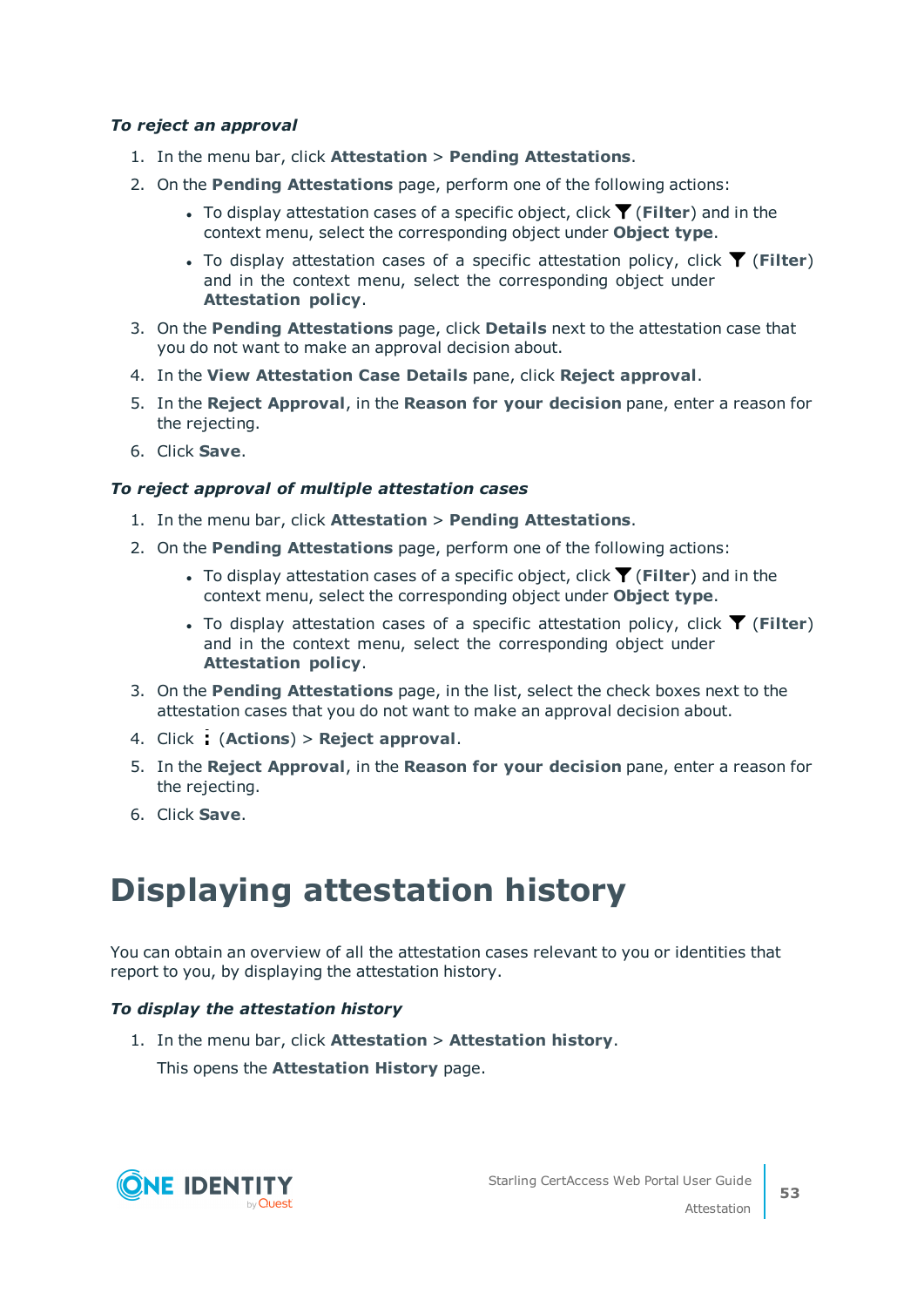- 2. Perform one of the following actions:
	- **•** To display attestation cases of a specific object, click  $\blacktriangledown$  (Filter) and in the context menu, select the corresponding object under **object type**.
	- To display attestation cases of a specific attestation policy, click  $\blacktriangledown$  (**Filter**) and in the context menu, select the corresponding object under **Attestation policy**.
- 3. (Optional) To control which attestation cases are displayed, click (**Filter**) (see [Filtering](#page-12-0) on page 13). For example, this allows you to show just pending attestation cases (no approval decision yet made).
- 4. (Optional) To display details of an attestation case, click **Details** next to the attestation case whose details you want to display.

• [Withdrawing](#page-51-1) delegations from pending attestation case approvals on page 52

# <span id="page-53-0"></span>**Attestation – Administration**

You can define attestation policies for carrying out attestations. Attestation policies specify which objects are attested when, how often, and by whom. Once attestation is started, attestation cases are created that contain all the necessary information about the attestation objects and the attestor. The attestor checks the attestation objects. They verify the correctness of the data and initiate any changes that need to be made if the data conflicts with internal rules.

## **Detailed information about this topic**

- [Attestation](#page-53-1) policies on page 54
- $\cdot$  Starting [attestation](#page-62-0) on page 63
- $\bullet$  [Attestation](#page-65-0) by peer group analysis on page 66

# <span id="page-53-1"></span>**Attestation policies**

You can define attestation policies for carrying out attestations. Attestation policies specify which objects are attested when, how often, and by whom.

## **Detailed information about this topic**

- Displaying [attestation](#page-54-0) policies on page 55
- Setting up [attestation](#page-55-0) policies on page 56

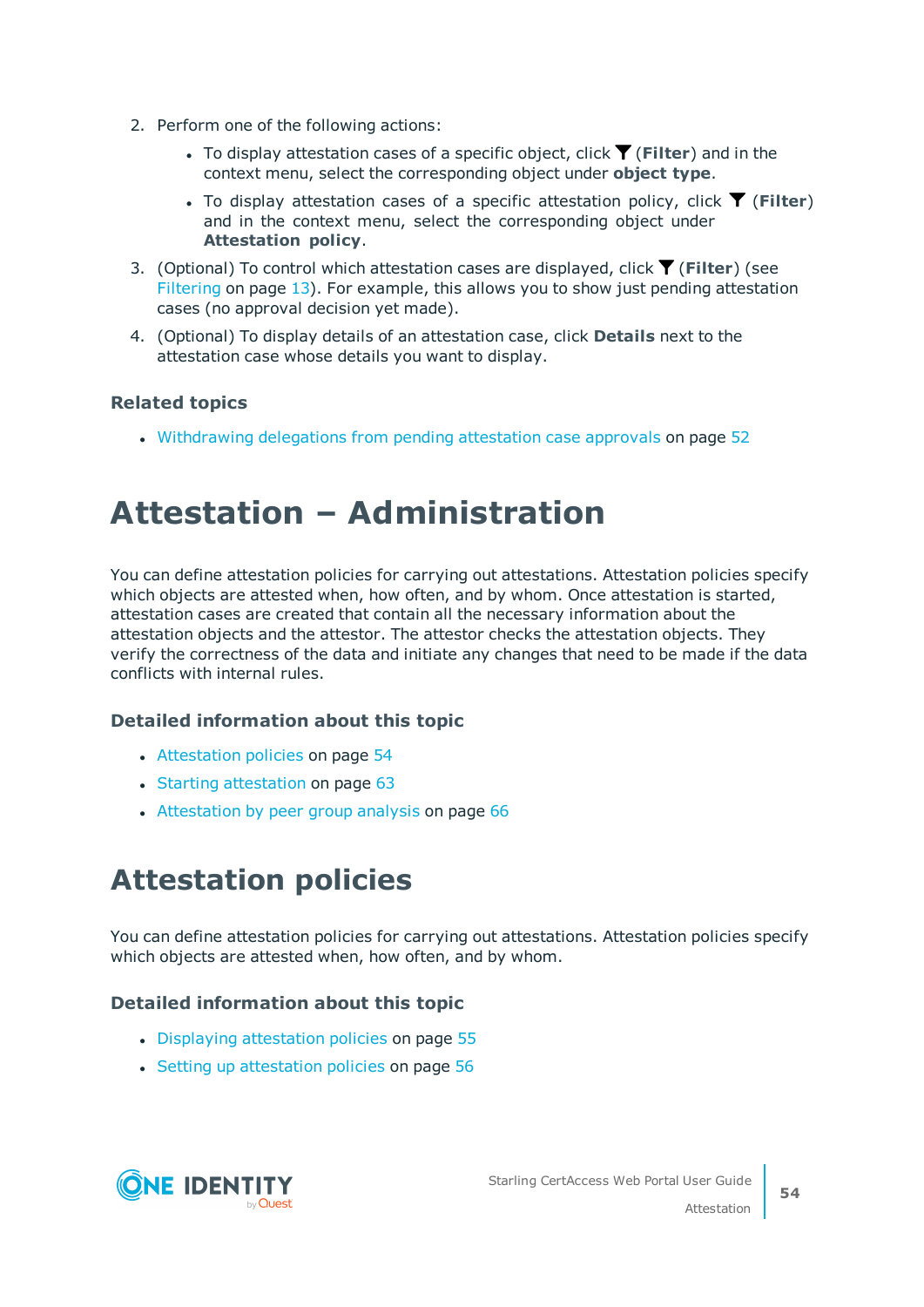- Editing [attestation](#page-57-0) policies on page 58
- Copying [attestation](#page-60-0) policies on page  $61$
- $\cdot$  Deleting [attestation](#page-62-1) policies on page 63
- Appendix: Attestation conditions and approval policies from attestation [procedures](#page-108-0) on [page](#page-108-0) 109

## <span id="page-54-0"></span>**Displaying attestation policies**

You can display enabled and disabled attestation policies.

## *To display attestation polices*

1. In the menu bar, click **Attestation** > **Attestation Policies**.

This opens the **Attestation Policies** page.

2. (Optional) To display disabled attestation policies, clear the **Activated attestation policies only** filter on the **Attestation Policies** page. To do this, click <sup>3</sup> next to the filter (**Clear filter**).

## **Related topics**

• Displaying [attestation](#page-54-1) policies details on page 55

## <span id="page-54-1"></span>**Displaying attestation policies details**

To obtain an overview of an attestation policy, you can display its main data.

## *To show the details of an attestation policy*

- 1. In the menu bar, click **Attestation** > **Attestation Policies**.
- 2. (Optional) To display disabled attestation policies, clear the **Activated attestation policies only** filter on the **Attestation Policies** page. To do this, click <sup>3</sup> next to the filter (**Clear filter**).
- 3. Next to the attestation policy whose details you want to show, click **Edit**.

This opens the **Attestation Policy Settings** pane.

- 4. (Optional) To display the objects that fulfill the conditions, perform one of the following actions:
	- <sup>l</sup> Objects that fulfill one condition: Under **Objects To Be Attested by This Attestation Policy**, click the number link next to the condition.
	- <sup>l</sup> Objects that fulfill all conditions: Next to **Objects To Be Attested by This Attestation Policy**, click the number link.

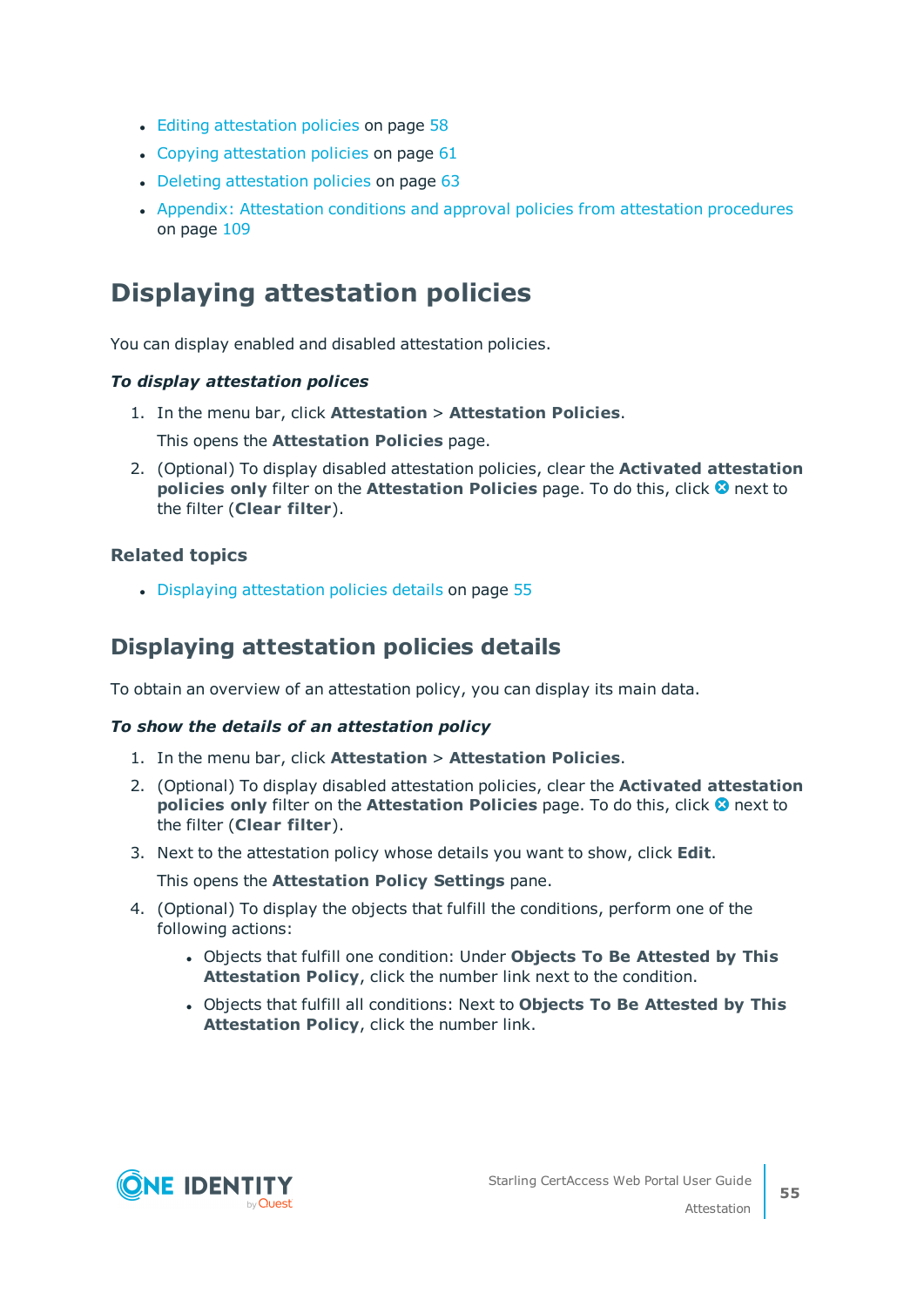## <span id="page-55-1"></span>**Displaying attestation policy reports**

You can the display reports of attestation policies. These reports contain detailed information about attestation policies.

## *To display an attestation policy's report*

- 1. In the menu bar, click **Attestation** > **Attestation Policies**.
- 2. (Optional) To display disabled attestation policies, clear the **Activated attestation policies only** filter on the **Attestation Policies** page. To do this, click <sup>3</sup> next to the filter (**Clear filter**).
- 3. On the **Attestation Policies** page, click **(Actions**) > **Download report** next to the attestation policy whose report you want to display.

Once the report is completely downloaded, you can open it.

## **Related topics**

• Displaying [attestation](#page-65-1) run reports on page 66

## <span id="page-55-0"></span>**Setting up attestation policies**

To fulfill new regulation requirements, you can create new attestation policies.

## *To create a new attestation policy*

- 1. In the menu bar, click **Attestation** > **Attestation Policies**.
- 2. On the **Attestation Policies** page, click **Create attestation policy**.
- 3. In the **Create Attestation Policy** pane, enter the new attestation policy's main data.

| <b>Property</b>          | <b>Description</b>                                                                                                                                                                                                                                          |
|--------------------------|-------------------------------------------------------------------------------------------------------------------------------------------------------------------------------------------------------------------------------------------------------------|
| <b>Disabled</b>          | Specify whether the attestation policy is disabled. Attestation<br>cases cannot be added to disabled attestation policies and,<br>therefore, no attestation is done. Completed attestation cases<br>can be deleted once the attestation policy is disabled. |
| Attestation<br>policy    | Enter a name for the attestation policy.                                                                                                                                                                                                                    |
| Description              | Enter a description of the attestation policy.                                                                                                                                                                                                              |
| Attestation<br>procedure | Select which objects to attest with this attestation policy.                                                                                                                                                                                                |

## **Table 7: Attestation policy main data**

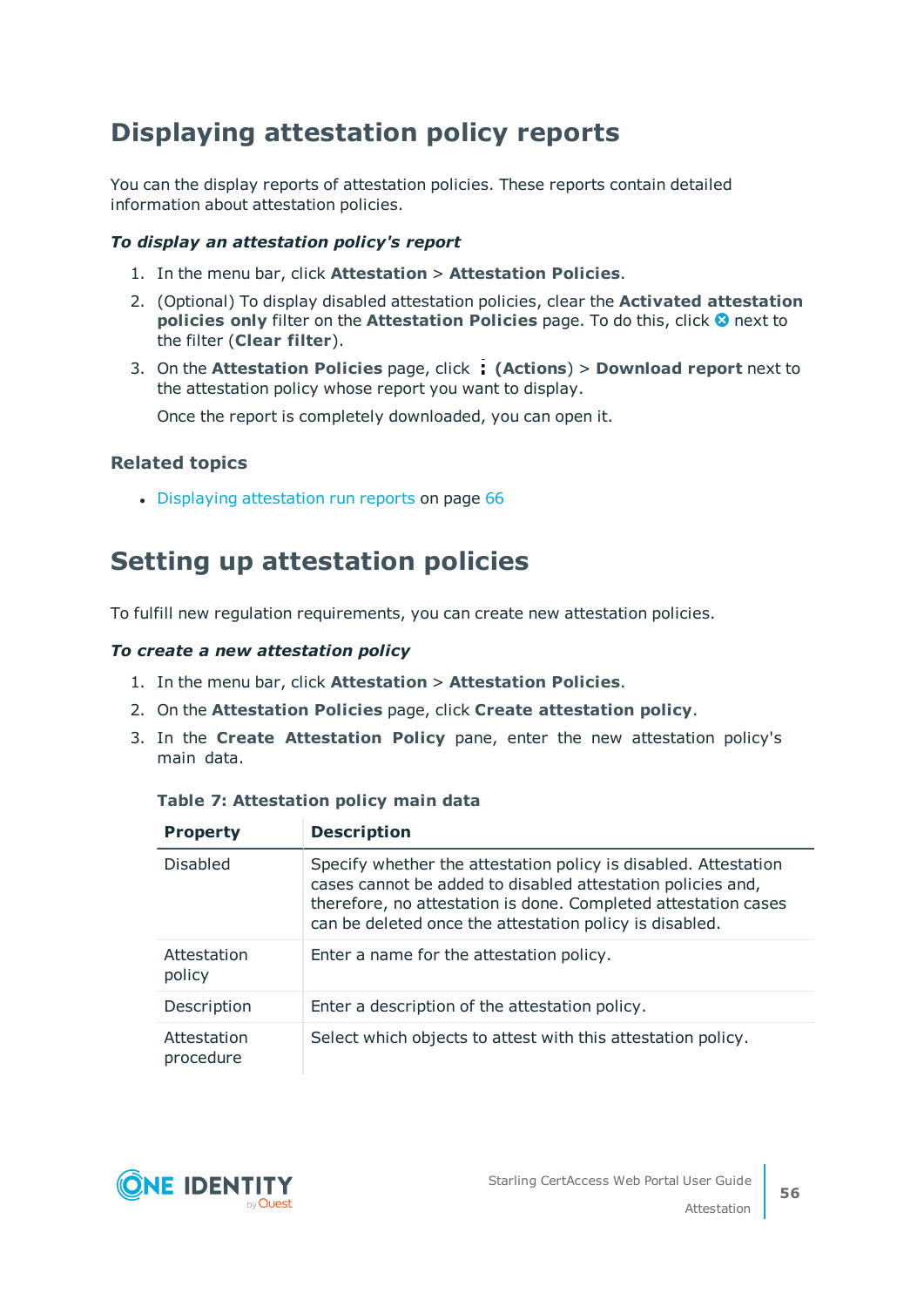| <b>Property</b>                          | <b>Description</b>                                                                                                                                                                                                                                                                                                                                                             |
|------------------------------------------|--------------------------------------------------------------------------------------------------------------------------------------------------------------------------------------------------------------------------------------------------------------------------------------------------------------------------------------------------------------------------------|
|                                          | NOTE: The selection of the attestation procedure is crucial.<br>The selected attestation procedure determines, amongst other<br>things, the available options when conditions are added. The<br>available options are modified to match the attestation<br>procedure.                                                                                                          |
| Approval policies                        | Specify who can approve the attestations. Depending on which<br>attestation procedure you selected, different approval policies<br>are available.                                                                                                                                                                                                                              |
| Attestors                                | Click Assign/Change and then select the identities that can<br>make approval decisions about attestation cases.                                                                                                                                                                                                                                                                |
|                                          | NOTE: This field is only shown if you have selected an attest-<br>ation policy in the <b>Attestation policy</b> menu that demands<br>attestation by an approver (for example, Attestation by<br>selected approvers).                                                                                                                                                           |
| Calculation<br>schedule                  | Specify how often an attestation run is started with this<br>attestation policy. Each attestation run creates a new attestation<br>case respectively.                                                                                                                                                                                                                          |
| Time required<br>(days)                  | Specifies how many day attestors have to make an approval<br>decision about the attestation cases governed by this policy. If<br>you do not want to specify a time, enter 0.                                                                                                                                                                                                   |
| Owner                                    | Select the employee that takes responsibility for this attestation<br>policy. This identity can view and edit the attestation policy.                                                                                                                                                                                                                                          |
| Risk index                               | Use the slider to define the attestation policy's risk index. This<br>value specifies the risk for the company if attestation for this<br>attestation policy is denied.                                                                                                                                                                                                        |
| Close obsolete<br>tasks<br>automatically | Specify whether attestation cases pending for this attestation<br>policy are automatically closed if new attestation cases are<br>created (for example, when there is a new attestation run of this<br>attestation policy).                                                                                                                                                    |
|                                          | If an attestation run with this attestation policy is started and<br>the option is set, new attestation cases are created according to<br>the condition. All pending, obsolete attestation cases for newly<br>determined attestation objects of this attestation policy are<br>stopped. Attestation cases for attestation objects that are not<br>recalculated, remain intact. |

4. To specify which objects to attest, under **Objects To Be Attested by This Attestation Policy**, click **Add condition**.

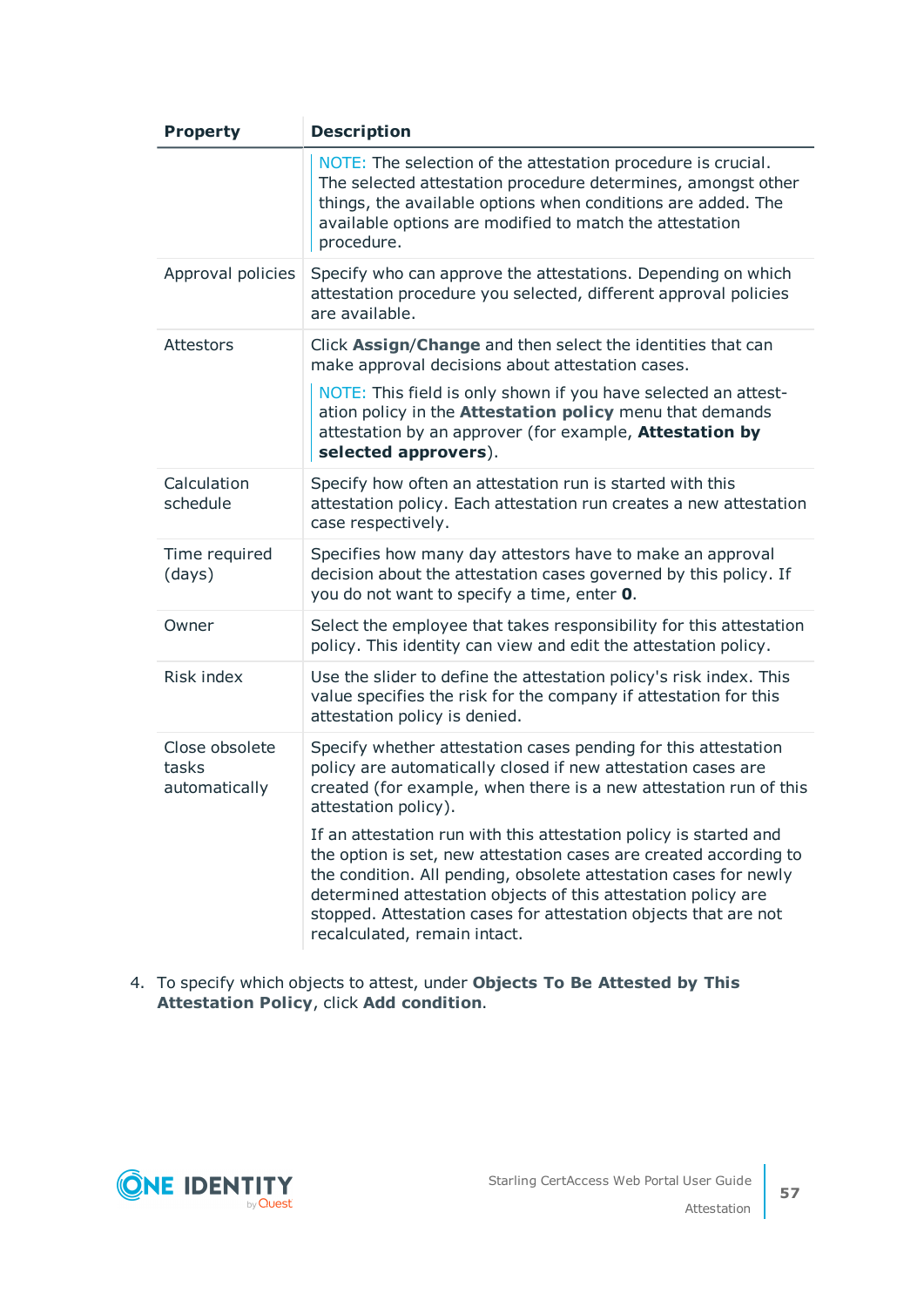5. In the **Condition type** menu, click the condition type to use (see [Appendix:](#page-108-0) Attestation conditions and approval policies from attestation [procedures](#page-108-0) on [page](#page-108-0) 109).

NOTE: The options available in the **Condition type** menu depends on which attestation procedure is configured for the attestation policy.

- 6. (Optional) Depending on which condition type you have selected, you can filter the selection of objects to attest (see Appendix: [Attestation](#page-108-0) conditions and approval policies from attestation [procedures](#page-108-0) on page 109).
- 7. (Optional) Create more conditions if required. To do this, click **Add another condition**.
- 8. (Optional) If you have specified more than one condition, you must specify whether one or all of the conditions must be fulfilled by enabling the appropriate option:
	- <sup>l</sup> **All conditions must be fulfilled**: The next time the attestation policy is run, new attestation cases are added for all objects fulfilling all of the conditions. If one of the objects to attest does not fulfill a condition, this object is not attested. In addition, use of this option generates a intersecting set of all the individual conditions of the selected objects.
	- <sup>l</sup> **At least one condition must be fulfilled**: The next time the attestation policy is run, new attestation cases are added for all objects that fulfill at least one of the conditions. Use of this option generates a superset of all the individual conditions of the selected objects.
- 9. Click **Create**.

## **Related topics**

• Appendix: Attestation conditions and approval policies from attestation [procedures](#page-108-0) on [page](#page-108-0) 109

## <span id="page-57-0"></span>**Editing attestation policies**

For example, you can modify attestation policies to include more conditions.

#### *To edit an attestation policy*

- 1. In the menu bar, click **Attestation** > **Attestation Policies**.
- 2. On the **Attestation Policies** page, next to the attestation policy you want to edit, click **Edit**.

To view disabled attestation policies, clear the **Activated attestation policies only** filter. To do this, click  $\bullet$  next to the filter (**Clear filter**).

NOTE: The system contains default attestation policies. These policies can only be edited to a limited degree. If you want to make changes to a default attestation policy, create a copy and edit the copy (see Copying [attestation](#page-60-0)

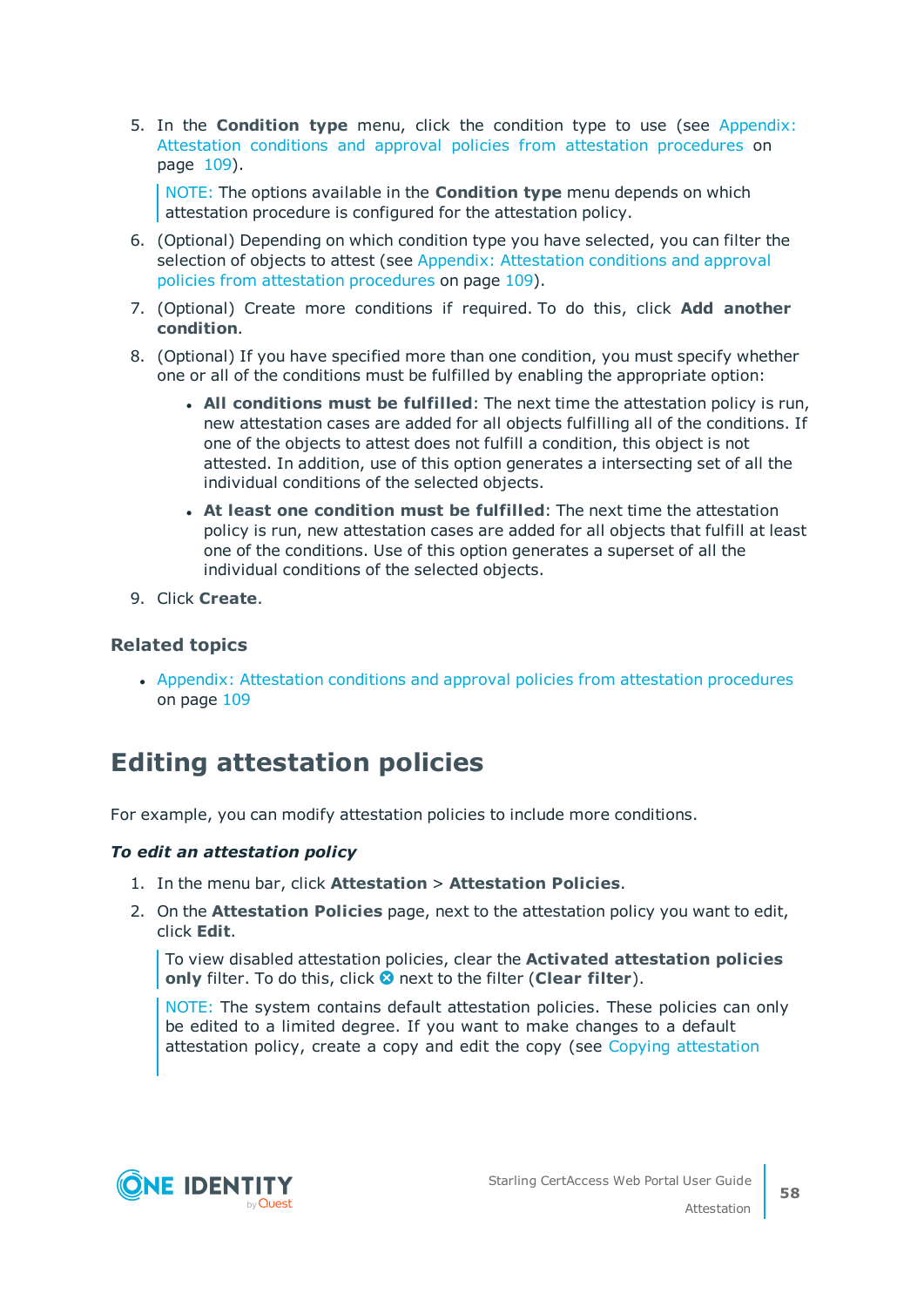[policies](#page-60-0) on page 61).

3. In the **Edit Attestation Policy** pane, edit the attestation policy's main data.

| <b>Property</b>          | <b>Description</b>                                                                                                                                                                                                                                                       |
|--------------------------|--------------------------------------------------------------------------------------------------------------------------------------------------------------------------------------------------------------------------------------------------------------------------|
| <b>Disabled</b>          | Specify whether the attestation policy is disabled. Attestation<br>cases cannot be added to disabled attestation policies and,<br>therefore, no attestation is done. Completed attestation cases<br>can be deleted once the attestation policy is disabled.              |
| Attestation<br>policy    | Enter a name for the attestation policy.                                                                                                                                                                                                                                 |
| Description              | Enter a description of the attestation policy.                                                                                                                                                                                                                           |
| Attestation<br>procedure | Select which objects to attest with this attestation policy.                                                                                                                                                                                                             |
|                          | NOTE: The selection of the attestation procedure is crucial. Th-<br>e selected attestation procedure determines, amongst other th-<br>ings, the available options when conditions are added. The ava-<br>ilable options are modified to match the attestation procedure. |
| Approval policies        | Specify who can approve the attestations. Depending on which<br>attestation procedure you selected, different approval policies<br>are available.                                                                                                                        |
| Attestors                | Click Assign/Change and then select the identities that can<br>make approval decisions about attestation cases.                                                                                                                                                          |
|                          | NOTE: This field is only shown if you have selected an attestati-<br>on policy in the <b>Attestation policy</b> menu that demands attest-<br>ation by an approver (for example, Attestation by selected<br>approvers).                                                   |
| Calculation<br>schedule  | Specify how often an attestation run is started with this<br>attestation policy. Each attestation run creates a new attestation<br>case respectively.                                                                                                                    |
| Time required<br>(days)  | Specifies how many day attestors have to make an approval<br>decision about the attestation cases governed by this policy. If<br>you do not want to specify a time, enter 0.                                                                                             |
| Owner                    | Select the employee that takes responsibility for this attestation<br>policy. This identity can view and edit the attestation policy.                                                                                                                                    |
| Risk index               | Use the slider to define the attestation policy's risk index. This<br>value specifies the risk for the company if attestation for this<br>attestation policy is denied.                                                                                                  |
| Close obsolete<br>tasks  | Specify whether attestation cases pending for this attestation                                                                                                                                                                                                           |

**Table 8: Attestation policy main data**

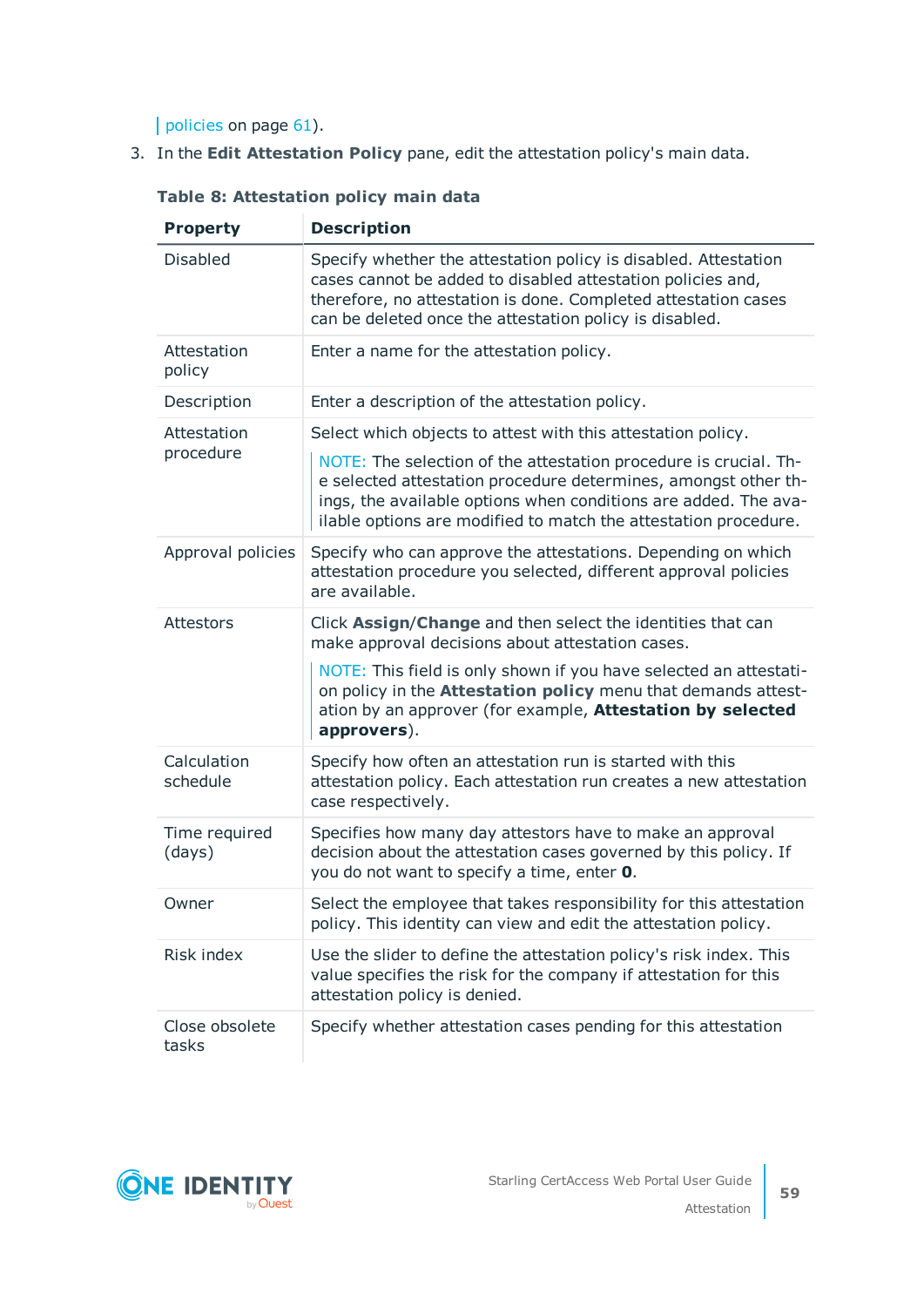| <b>Property</b> | <b>Description</b>                                                                                                                                                                                                                                                                                                                                                             |
|-----------------|--------------------------------------------------------------------------------------------------------------------------------------------------------------------------------------------------------------------------------------------------------------------------------------------------------------------------------------------------------------------------------|
| automatically   | policy are automatically closed if new attestation cases are<br>created (for example, when there is a new attestation run of this<br>attestation policy).                                                                                                                                                                                                                      |
|                 | If an attestation run with this attestation policy is started and<br>the option is set, new attestation cases are created according to<br>the condition. All pending, obsolete attestation cases for newly<br>determined attestation objects of this attestation policy are<br>stopped. Attestation cases for attestation objects that are not<br>recalculated, remain intact. |

- 4. To specify which objects to attest, perform one of the following actions:
	- <sup>l</sup> To add a new condition, under **Objects To Be Attested by This Attestation Policy** click **Add another condition**.
	- <sup>l</sup> To edit an existing condition, under **Objects To Be Attested by This Attestation Policy**, click the condition.
	- <sup>l</sup> To delete an existing condition, click (**Delete condition**).
- 5. In the **Condition type** menu, click the condition type to use (see [Appendix:](#page-108-0) Attestation conditions and approval policies from attestation [procedures](#page-108-0) on [page](#page-108-0) 109).

NOTE: The options available in the **Condition type** menu depends on which attestation procedure is configured for the attestation policy.

- 6. (Optional) Depending on which condition type you have selected, you can filter the selection of objects to attest (see Appendix: [Attestation](#page-108-0) conditions and approval policies from attestation [procedures](#page-108-0) on page 109).
- 7. (Optional) Create or modify more conditions if required. To do this, click **Add another condition**.
- 8. (Optional) If you have specified more than one condition, you must specify whether one or all of the conditions must be fulfilled by enabling the appropriate option:
	- <sup>l</sup> **All conditions must be fulfilled**: The next time the attestation policy is run, new attestation cases are added for all objects fulfilling all of the conditions. If one of the objects to attest does not fulfill a condition, this object is not attested. In addition, use of this option generates a intersecting set of all the individual conditions of the selected objects.
	- <sup>l</sup> **At least one condition must be fulfilled**: The next time the attestation policy is run, new attestation cases are added for all objects that fulfill at least one of the conditions. Use of this option generates a superset of all the individual conditions of the selected objects.
- 9. Click **Save**.

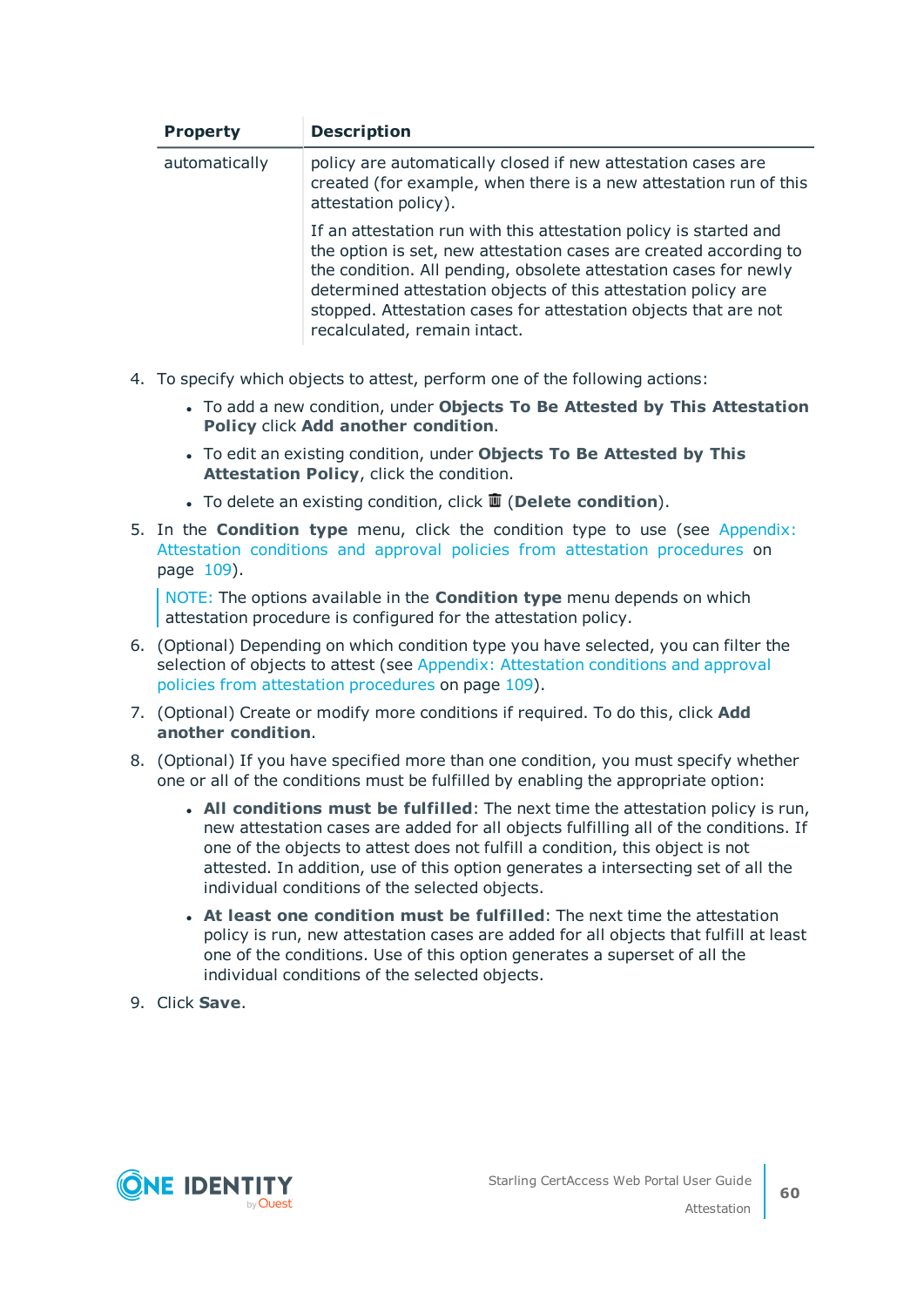• Appendix: Attestation conditions and approval policies from attestation [procedures](#page-108-0) on [page](#page-108-0) 109

## <span id="page-60-0"></span>**Copying attestation policies**

You can copy existing attestation policies and then edit them. For example, if you want to make changes to a default attestation policy, you can copy it, edit the copy, and then use it.

Copied attestation policies can be deleted again.

### *To copy an attestation policy*

- 1. In the menu bar, click **Attestation** > **Attestation Policies**.
- 2. On the **Attestation Policies** page, next to the attestation policy you want to copy, click (**Actions**) > **Copy**.

To view disabled attestation policies, clear the **Activated attestation policies only** filter. To do this, click **O** next to the filter (**Clear filter**).

3. In the **Copy Attestation Policy** pane, edit the attestation policy's main data.

| <b>Property</b>          | <b>Description</b>                                                                                                                                                                                                                                                                                                                    |
|--------------------------|---------------------------------------------------------------------------------------------------------------------------------------------------------------------------------------------------------------------------------------------------------------------------------------------------------------------------------------|
| <b>Disabled</b>          | Specify whether the attestation policy is disabled. Attestation<br>cases cannot be added to disabled attestation policies and,<br>therefore, no attestation is done. Completed attestation cases<br>can be deleted once the attestation policy is disabled.                                                                           |
| Attestation<br>policy    | Enter a name for the attestation policy.                                                                                                                                                                                                                                                                                              |
| Description              | Enter a description of the attestation policy.                                                                                                                                                                                                                                                                                        |
| Attestation<br>procedure | Select which objects to attest with this attestation policy.<br>NOTE: The selection of the attestation procedure is crucial.<br>The selected attestation procedure determines, amongst other<br>things, the available options when conditions are added. The<br>available options are modified to match the attestation<br>procedure. |
| Approval policies        | Specify who can approve the attestations. Depending on which<br>attestation procedure you selected, different approval policies<br>are available.                                                                                                                                                                                     |
| <b>Attestors</b>         | Click Assign/Change and then select the identities that can<br>make approval decisions about attestation cases.                                                                                                                                                                                                                       |

## **Table 9: Attestation policy main data**

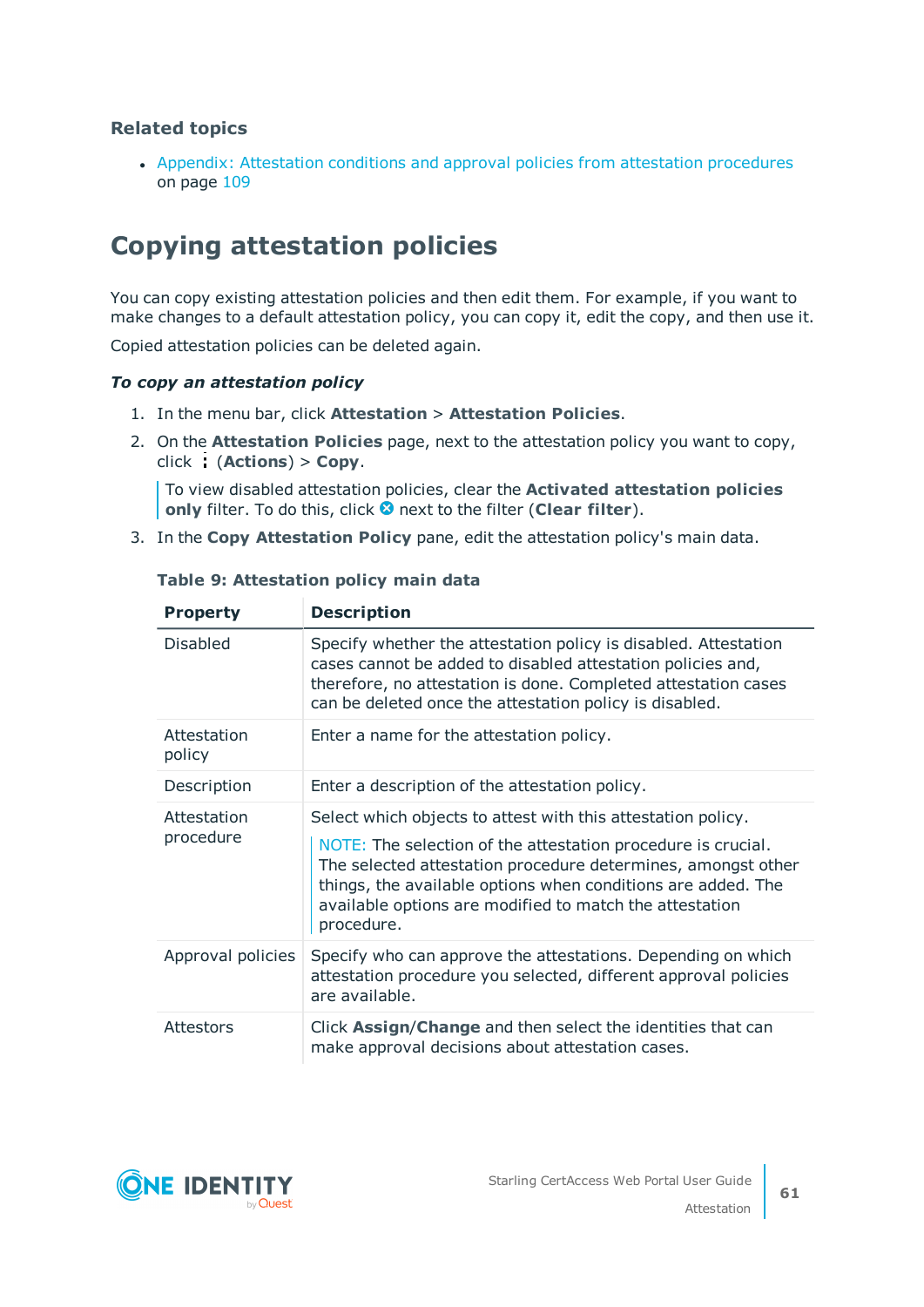| <b>Property</b>                          | <b>Description</b>                                                                                                                                                                                                                                                                                                                                                             |
|------------------------------------------|--------------------------------------------------------------------------------------------------------------------------------------------------------------------------------------------------------------------------------------------------------------------------------------------------------------------------------------------------------------------------------|
|                                          | NOTE: This field is only shown if you have selected an attest-<br>ation policy in the <b>Attestation policy</b> menu that demands<br>attestation by an approver (for example, <b>Attestation by</b><br>selected approvers).                                                                                                                                                    |
| Calculation<br>schedule                  | Specify how often an attestation run is started with this<br>attestation policy. Each attestation run creates a new attestation<br>case respectively.                                                                                                                                                                                                                          |
| Time required<br>(days)                  | Specifies how many day attestors have to make an approval<br>decision about the attestation cases governed by this policy. If<br>you do not want to specify a time, enter 0.                                                                                                                                                                                                   |
| Owner                                    | Select the employee that takes responsibility for this attestation<br>policy. This identity can view and edit the attestation policy.                                                                                                                                                                                                                                          |
| Risk index                               | Use the slider to define the attestation policy's risk index. This<br>value specifies the risk for the company if attestation for this<br>attestation policy is denied.                                                                                                                                                                                                        |
| Close obsolete<br>tasks<br>automatically | Specify whether attestation cases pending for this attestation<br>policy are automatically closed if new attestation cases are<br>created (for example, when there is a new attestation run of this<br>attestation policy).                                                                                                                                                    |
|                                          | If an attestation run with this attestation policy is started and<br>the option is set, new attestation cases are created according to<br>the condition. All pending, obsolete attestation cases for newly<br>determined attestation objects of this attestation policy are<br>stopped. Attestation cases for attestation objects that are not<br>recalculated, remain intact. |

- 4. To specify which objects to attest, perform one of the following actions:
	- <sup>l</sup> To add a new condition, under **Objects To Be Attested by This Attestation Policy** click **Add another condition**.
	- <sup>l</sup> To edit an existing condition, under **Objects To Be Attested by This Attestation Policy**, click the condition.
	- <sup>l</sup> To delete an existing condition, click (**Delete condition**).
- 5. In the **Condition type** menu, click the condition type to use (see [Appendix:](#page-108-0) Attestation conditions and approval policies from attestation [procedures](#page-108-0) on [page](#page-108-0) 109).

NOTE: The options available in the **Condition type** menu depends on which attestation procedure is configured for the attestation policy.

6. (Optional) Depending on which condition type you have selected, you can filter the selection of objects to attest (see Appendix: [Attestation](#page-108-0) conditions and approval

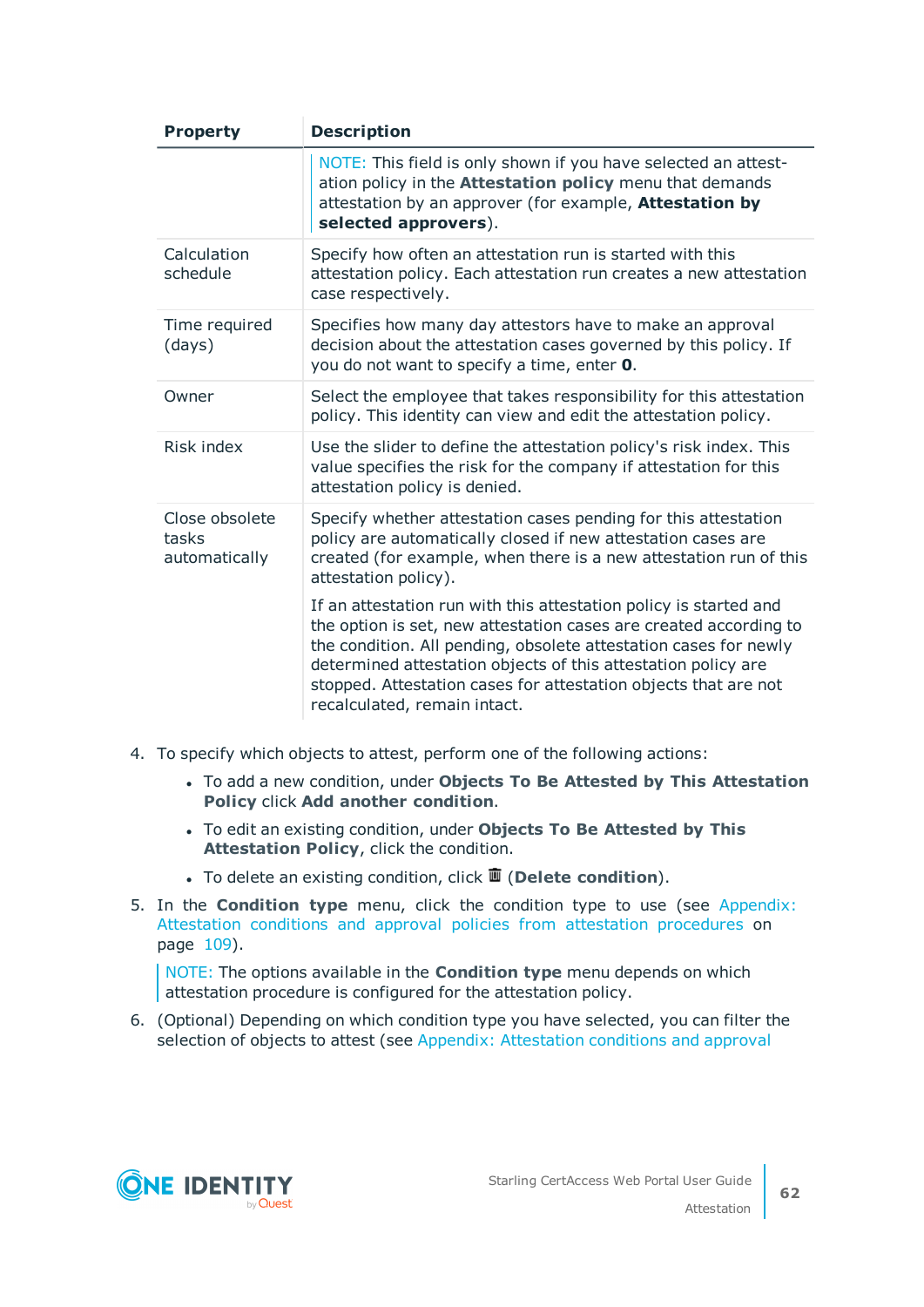policies from attestation [procedures](#page-108-0) on page 109).

- 7. (Optional) Create or modify more conditions if required. To do this, click **Add another condition**.
- 8. (Optional) If you have specified more than one condition, you must specify whether one or all of the conditions must be fulfilled by enabling the appropriate option:
	- <sup>l</sup> **All conditions must be fulfilled**: The next time the attestation policy is run, new attestation cases are added for all objects fulfilling all of the conditions. If one of the objects to attest does not fulfill a condition, this object is not attested. In addition, use of this option generates a intersecting set of all the individual conditions of the selected objects.
	- <sup>l</sup> **At least one condition must be fulfilled**: The next time the attestation policy is run, new attestation cases are added for all objects that fulfill at least one of the conditions. Use of this option generates a superset of all the individual conditions of the selected objects.
- 9. Click **Create**.

## **Related topics**

• Appendix: Attestation conditions and approval policies from attestation [procedures](#page-108-0) on [page](#page-108-0) 109

## <span id="page-62-1"></span>**Deleting attestation policies**

You can delete attestation policies that are not used anymore.

NOTE: You can only delete attestation policies if no attestation cases are associated with it anymore.

#### *To delete an attestation policy*

- 1. In the menu bar, click **Attestation** > **Attestation Policies**.
- 2. (Optional) To display disabled attestation policies, clear the **Activated attestation policies only** filter on the **Attestation Policies** page. To do this, click <sup>3</sup> next to the filter (**Clear filter**).
- 3. On the **Manage Attestation Policies** page, click (**Actions**) > **Delete** next to the attestation policy you want to delete.
- <span id="page-62-0"></span>4. In the **Delete attestation policy** dialog, confirm the prompt with **OK**.

## **Starting attestation**

In the Web Portal, there are two ways for you to set up attestation cases for an attestation policy. You can trigger attestation through a scheduled task or you can start selected objects individually.

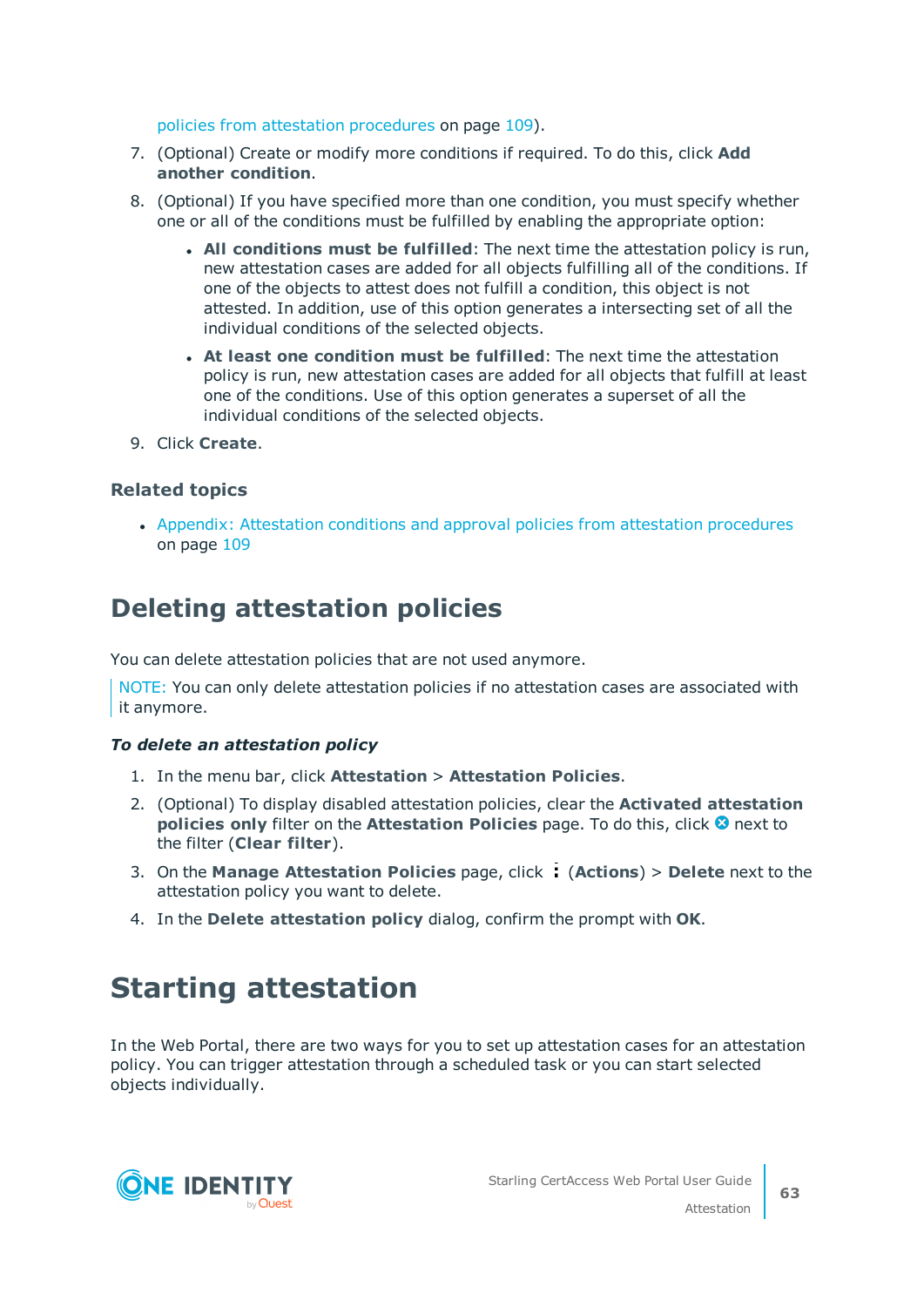## *To start attestation using a scheduled task*

- 1. In the menu bar, click **Attestation** > **Attestation Policies**.
- 2. On the **Attestation Policies** page, next to the attestation you want to start, click (**Actions**) > **Edit**.

TIP: To display disabled attestation policies, enable the **Include deactivated policies**.

- 3. In the **Edit attestation policy** pane, deselect the **Disabled** box.
- 4. In the **Calculation schedule** menu, specify how often an attestation run with this attestation policy is started.

Each attestation run creates a new attestation case respectively.

### *To start attestation for selected objects*

- 1. In the menu bar, click **Attestation** > **Attestation Policies**.
- 2. On the **Attestation Policies** page, next to the attestation policy that you want to start, click (**Actions**) > **Start attestation**.
- 3. In the **Start attestation** pane, perform one of the following actions:
	- <sup>l</sup> To start attesting an object, click **Start attestation** next to the object.
	- To start attesting several object, select the check box in front of each object and click **Start attestation for selected**.
	- <sup>l</sup> To start attesting all objects, click **Start attestation for all**.

## **Related topics**

• Editing [attestation](#page-57-0) policies on page 58

## **Attestation runs**

Once attestation has started, a corresponding attestation run is added that, in turn, creates an attestation case. Attestation runs show you the attestation prediction and give you an overview of pending attestation cases.

## **Detailed information about this topic**

- Displaying [attestation](#page-63-0) policy runs on page 64
- Sending reminders about [attestation](#page-44-1) runs on page 45
- Extending [attestation](#page-65-2) runs on page 66

## <span id="page-63-0"></span>**Displaying attestation policy runs**

You can the display attestation runs of attestation policies.

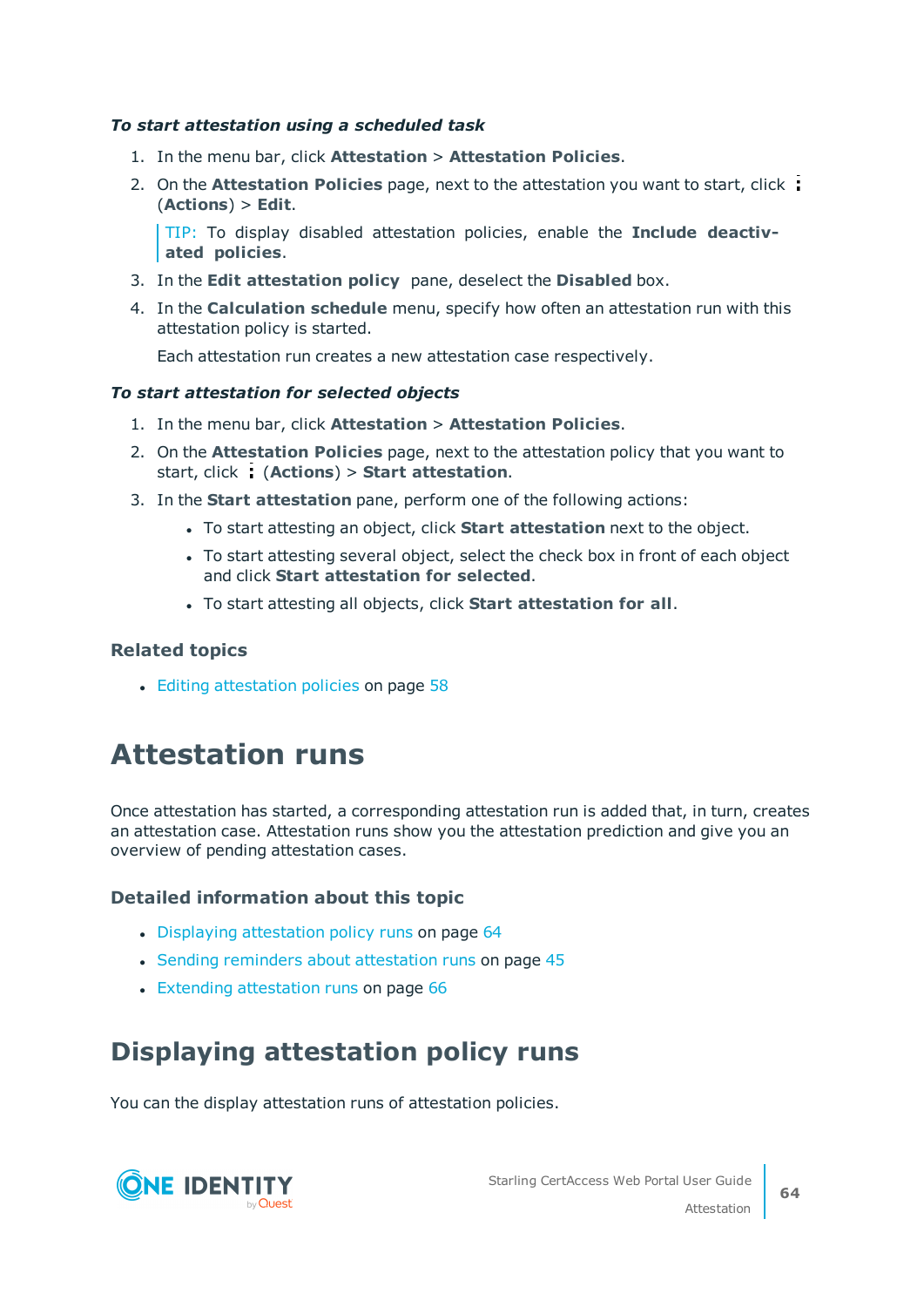## *To display attestation policy runs*

- 1. In the menu bar, click **Attestation** > **Attestation runs**.
	- This opens the **Attestation Policy Runs** page
- 2. (Optional) To display more details of an attestation run (current date, details about attestation, attestation prediction, and attestors), click **Details** next to the attestation run, then the information is displayed in the details pane.

## **Related topics**

• Sending reminders about [attestation](#page-44-1) runs on page 45

## <span id="page-64-0"></span>**Displaying attestation cases of application runs**

You can view all attestation cases created in an attestation run. In addition, you can approve or reject pending attestation cases.

### *To display attestation cases of an attestation run*

- 1. In the menu bar, click **Attestation** > **Attestation runs**.
- 2. On the **Attestation Runs** page, click **Details** next to the attestation run with the attestation cases you want to display.
- 3. In the **View Attestation Run Details** pane, click the **Attestation Runs** tab.
- 4. (Optional) To further limit the attestation cases to be displayed, click  $\blacktriangledown$  (Filter) on the **Attestation cases** tab.
- 5. (Optional) To approve or reject an attestation case, perform the following actions in the **Attestation cases** tab:
	- a. Select the check box in front of the attestation case that you want to approve or deny.
	- b. Click **Approve** or **Deny**.
	- c. In the **Approve Attestation Case**/**Deny Attestation Case** pane, enter a reason for your approval decision in the **Reason for decision** field.
	- d. Click **Save**.
- 6. (Optional) To view more details of an attestation process, click **Details** next to the attestation process and refer to the **View Attestation Process Details** pane for the relevant information.

## **Related topics**

- Displaying pending [attestation](#page-45-0) cases on page 46
- Granting or denying [attestation](#page-45-1) cases on page 46

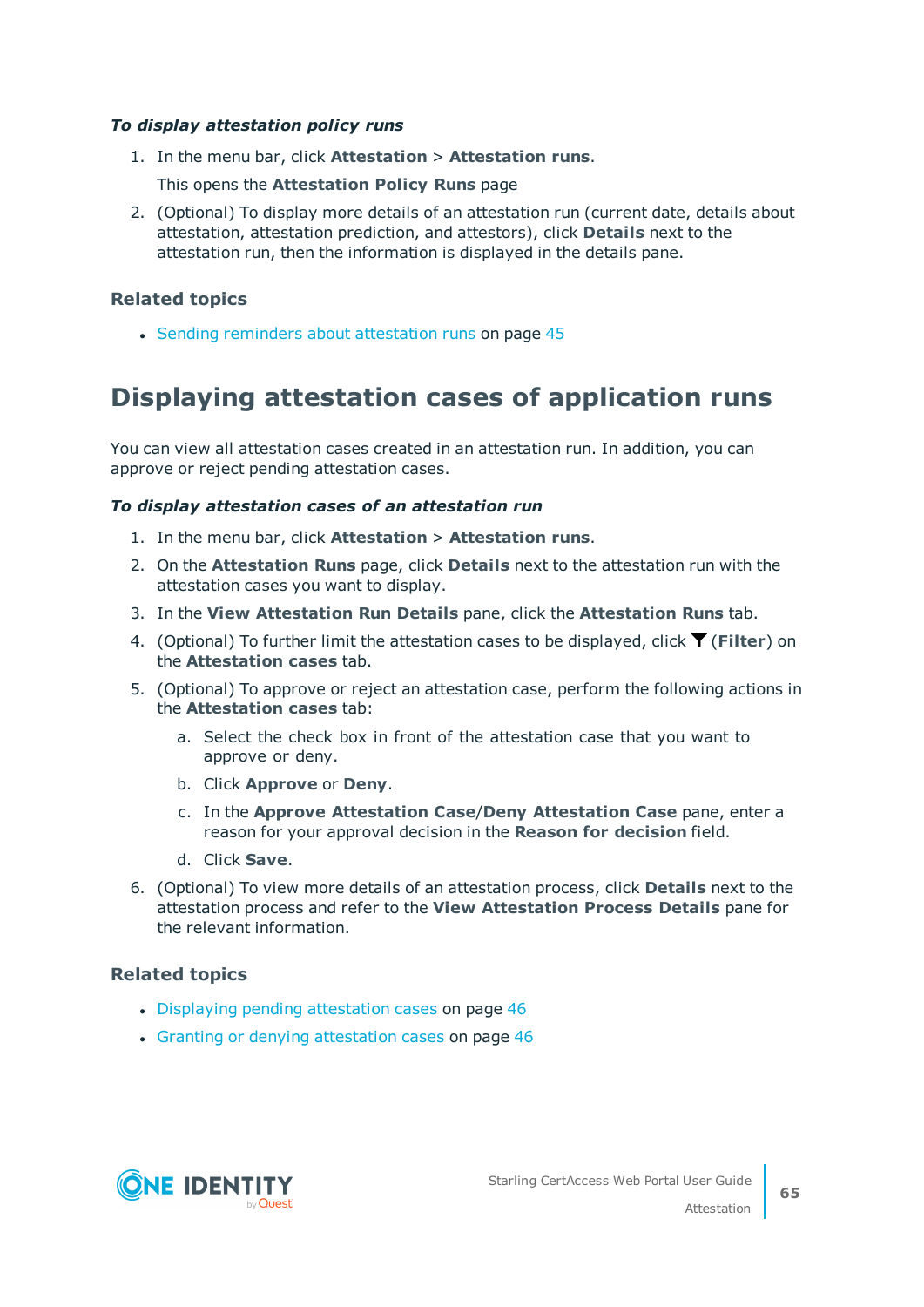## <span id="page-65-1"></span>**Displaying attestation run reports**

You can the display reports of attestation runs. These reports contain detailed information about the attestation runs.

## *To display an attestation run's report*

- 1. In the menu bar, click **Attestation** > **Attestation runs**.
- 2. On the **Attestation Runs** page, click **Details** next to the attestation run whose report you want to display.
- 3. In the **View Attestation Run Details** pane, click **Download report**. Once the report is completely downloaded, you can open it.

## **Related topics**

• Displaying [attestation](#page-55-1) policy reports on page 56

## <span id="page-65-2"></span>**Extending attestation runs**

You can extend attestation runs.

### *To extend an attestation run*

- 1. In the menu bar, click **Attestation** > **Attestation runs**.
- 2. On the **Attestation Policy Runs** page, click **Details** next to the attestation run that you want to extend.
- 3. In the **View Attestation Run Details** pane, click **Extend attestation run**.
- 4. In the **Extend attestation run** pane, in the **New due date** field, enter a new due date.
- 5. In the **Reason** field, enter a reason for extending.
- 6. Click **Extend attestation run**.

## **Related topics**

• Sending reminders about [attestation](#page-44-1) runs on page 45

# <span id="page-65-0"></span>**Attestation by peer group analysis**

Using peer group analysis, approval for attestation cases can be granted or denied automatically. For example, a peer group might be all identities in the same department. Peer group analysis assumes that these identities require the same system entitlements. For example, if the majority of identities belonging to a department have a system

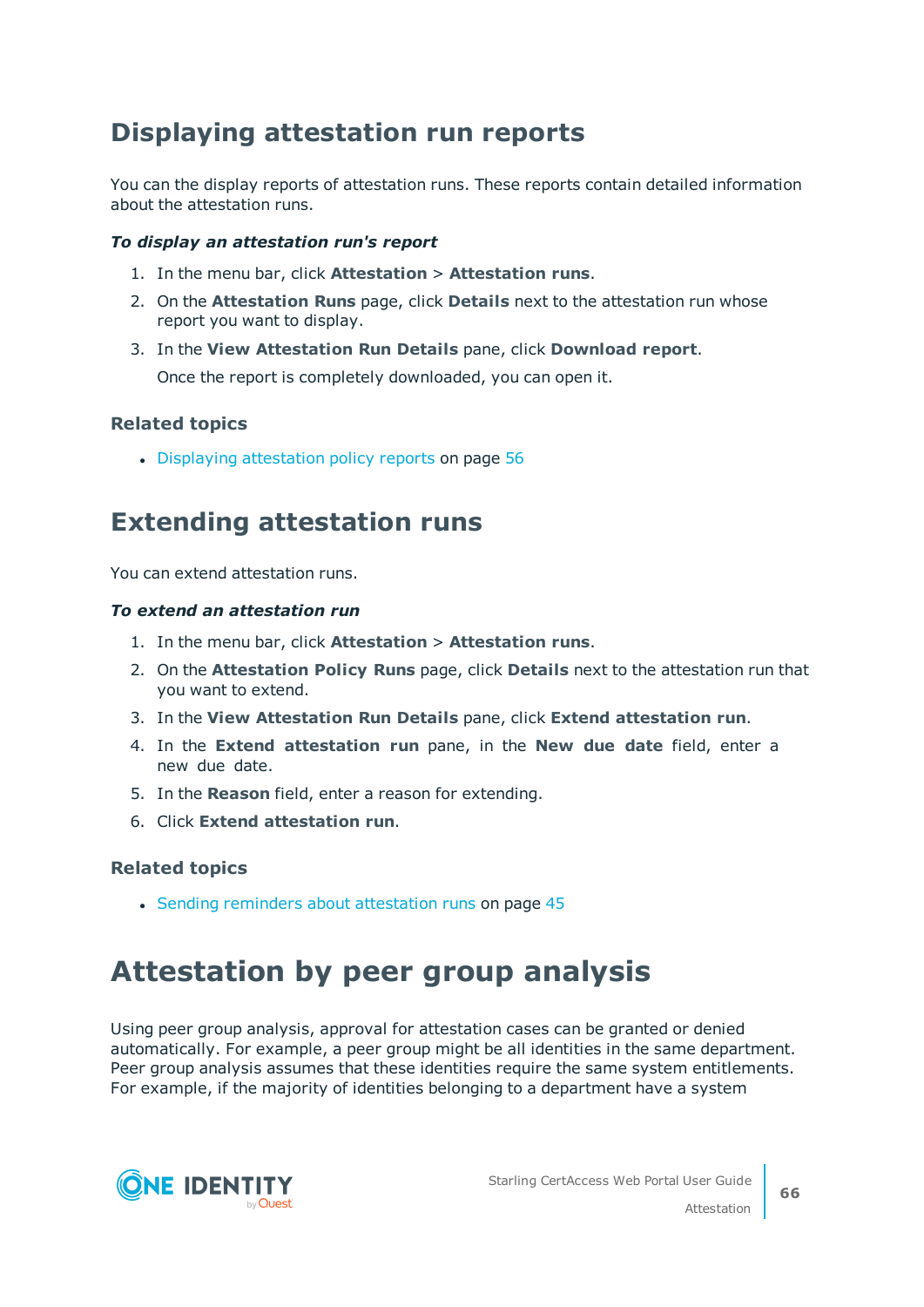entitlement, assignment to another identity in the department can be approved automatically. This helps to accelerate approval processes.

Peer group analysis can be used during attestation of the following memberships:

- Assignments of system entitlements to user accounts
- Secondary memberships in business roles

All identities that have the same manager or that belong to the same primary or secondary division as the identity linked to the attestation object  $($  = identity to be attested) are grouped together as a peer group.

In a peer group analysis, attestation cases are automatically approved if at least 90% of the members of the peer group already have the membership to be attested. If this is not the case, attestation cases are automatically denied.

## **Related topics**

• Appendix: Attestation conditions and approval policies from attestation [procedures](#page-108-0)

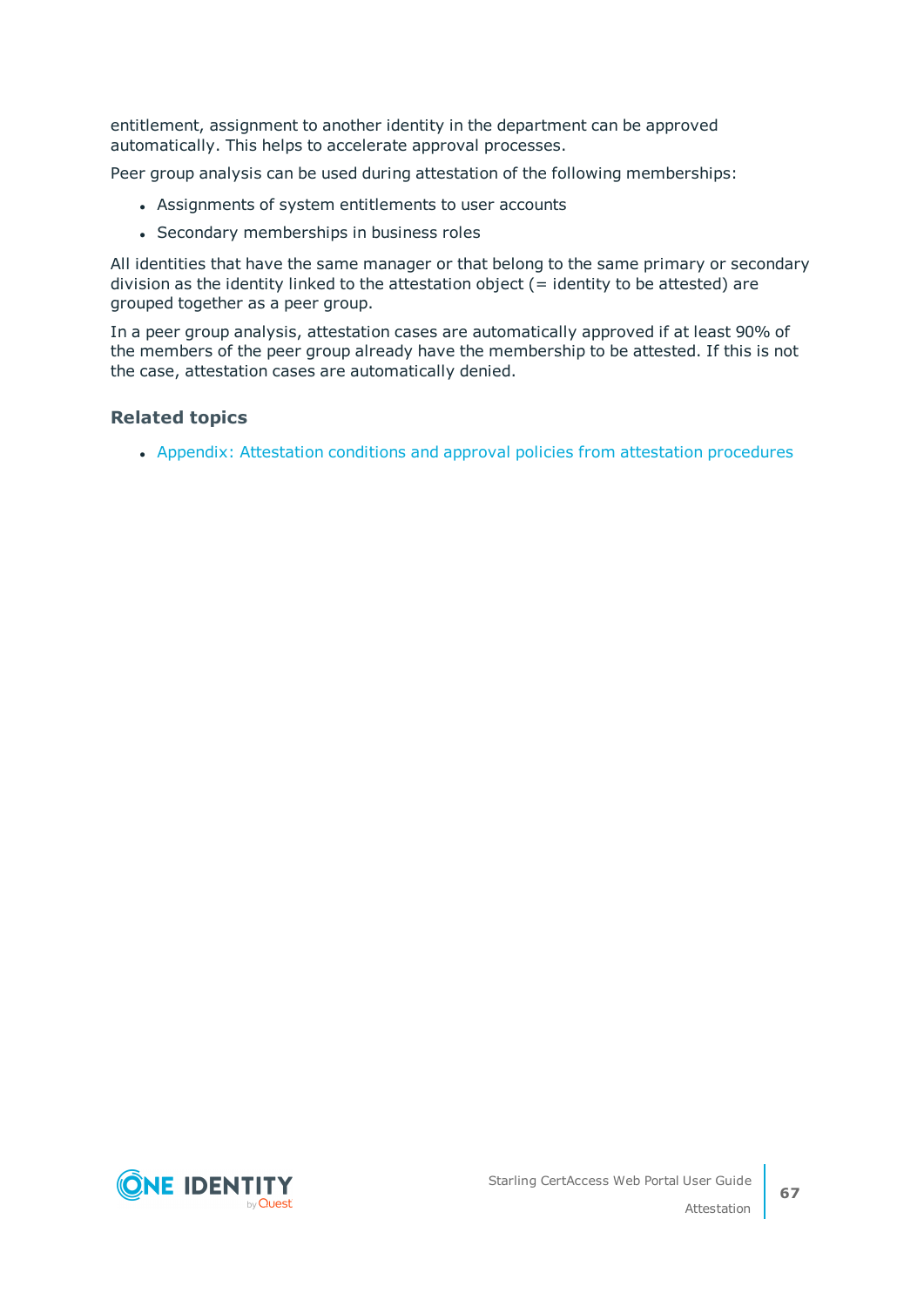# **Responsibilities**

In Starling CertAccess, identities have responsibilities for various objects. In the Web Portal, you can perform a number of actions on these responsibilities and obtain information about them.

## **Detailed information about this topic**

- $\cdot$  My [responsibilities](#page-67-0) on page 68
- [Ownerships](#page-71-0) on page 72

# <span id="page-67-0"></span>**My responsibilities**

You can manage objects that you are responsible for within your company. Possible objects are:

• Identities

## **Detailed information about this topic**

• My [identities](#page-67-1) on page 68

# <span id="page-67-1"></span>**My identities**

You can carry out various actions on the identities that you manage and obtain information about them.

## **Detailed information about this topic**

- [Displaying](#page-68-0) my identities on page 69
- $\bullet$  [Deactivating](#page-68-1) my identities on page 69
- $\cdot$  [Reactivating](#page-68-2) my identities on page 69

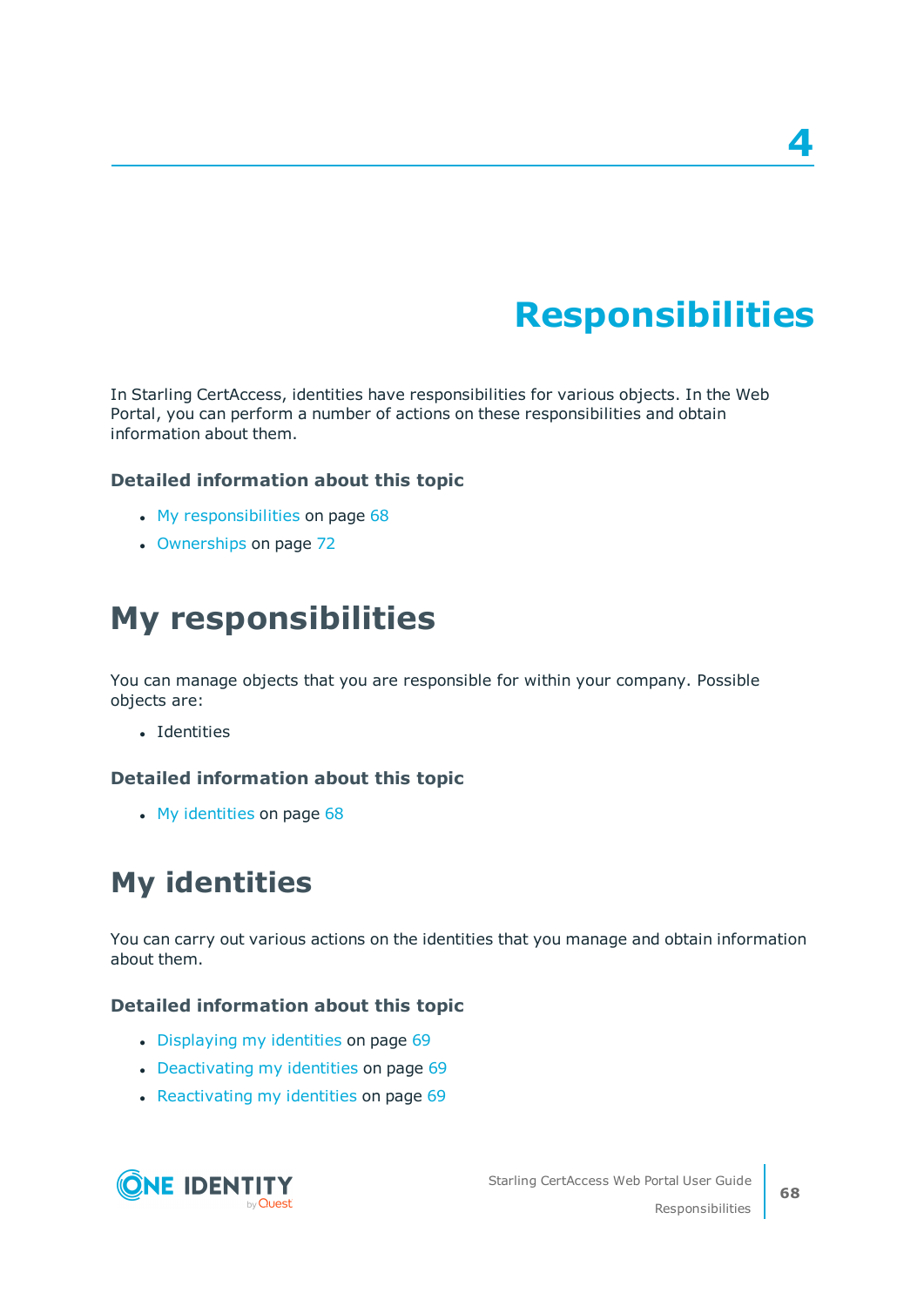## <span id="page-68-0"></span>**Displaying my identities**

You can display all the identities for which you are responsible.

## *To display identities*

- 1. In the menu bar, click **Home**.
- 2. On the start page, click **Show** in the **My Direct Reports** tile.

This opens the **Identities** page and displays all the identities that report directly to you.

3. (Optional) To display details of an identity, click it in the list.

TIP: To create a report about an identity, click **Download report**.

## <span id="page-68-1"></span>**Deactivating my identities**

You can deactivate identities permanently such as when an employee leaves a company. This may be necessary to strip these identities of their permissions in the connected target system and from their company resources.

Effects of permanent deactivating an identity are:

- The identity cannot be assigned to identities as a manager.
- The identity cannot be assigned to roles as a supervisor.
- The identity cannot be assigned to attestation policies as an owner.
- The identity's user accounts are locked or deleted and then removed from group memberships.

## *To deactivate an identity*

- 1. In the menu bar, click **Home**.
- 2. On the start page, click **Show** in the **My Direct Reports** tile.
- 3. On the **Identities** page, click the identity you want to deactivate.
- 4. In the details pane, expand the **Organizational Information** section.
- 5. In the **Organizational Information** section, select the **Permanently deactivated** check box.
- <span id="page-68-2"></span>6. Click **Save**.

## **Reactivating my identities**

You can activate permanently deactivated identities if they have not been deactivated by certification.

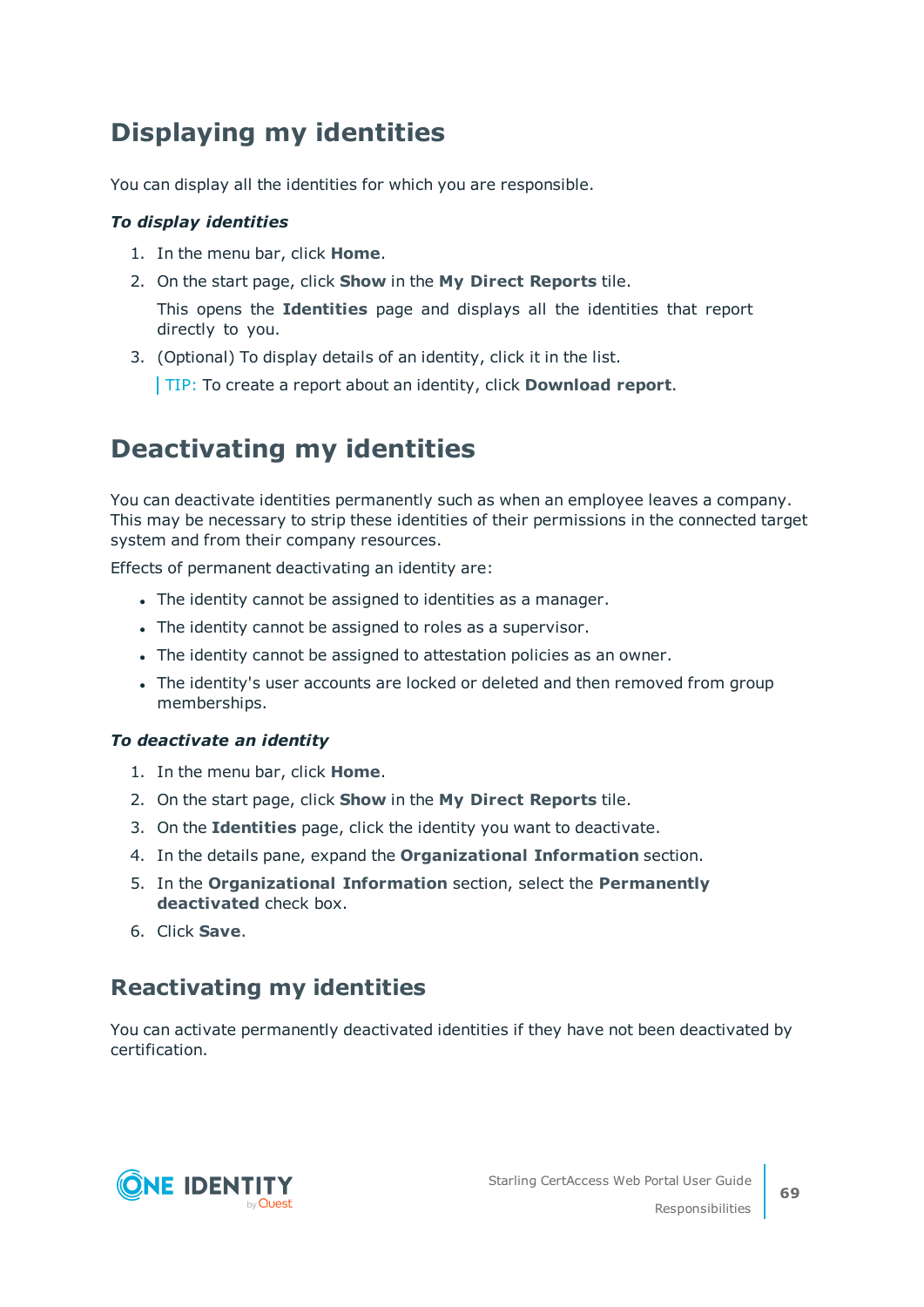## *To reactivate an identity*

- 1. In the menu bar, click **Home**.
- 2. On the start page, click **Show** in the **My Direct Reports** tile.
- 3. On the **Identities** page, click the identity you want to activate.
- 4. In the details pane, expand the **Organizational Information** section.
- 5. In the **Organizational Information** section, clear the **Permanently deactivated** check box.
- 6. Click **Save**.

## **Attesting my identities**

You can use attestation to test the balance between security and compliance within your company. Managers or others responsible for compliance can use the Starling CertAccess attestation functionality to certify correctness of permissions, requests, or exception approvals either scheduled or on demand. Recertification is the term generally used to describe regular certification of permissions. Starling CertAccess uses the same workflows for recertification and attestation.

There are attestation policies defined in Starling CertAccess for carrying out attestations. Attestation policies specify which objects are attested when, how often, and by whom. Once an attestation is performed, Starling CertAccess creates attestation cases that contain all the necessary information about the attestation objects and the attestor responsible. The attestor checks the attestation objects. They verify the correctness of the data and initiate any changes that need to be made if the data conflicts with internal rules.

Attestation cases record the entire attestation sequence. Each attestation step in an attestation case can be audit-proof reconstructed. Attestations are run regularly using scheduled tasks. You can also trigger single attestations manually.

Attestation is complete when the attestation case has been granted or denied approval. You specify how to deal with granted or denied attestations on a company basis.

## **Detailed information about this topic**

- Displaying [attestation](#page-69-0) cases of my identities on page 70
- Approving and denying [attestation](#page-70-0) cases of my identities on page  $71$

## <span id="page-69-0"></span>**Displaying attestation cases of my identities**

You can display attestation cases that involve identities for which you are responsible. In addition, you can obtain more information about the attestation cases.

- 1. In the menu bar, click **Home**.
- 2. On the start page, click **Show** in the **My Direct Reports** tile.

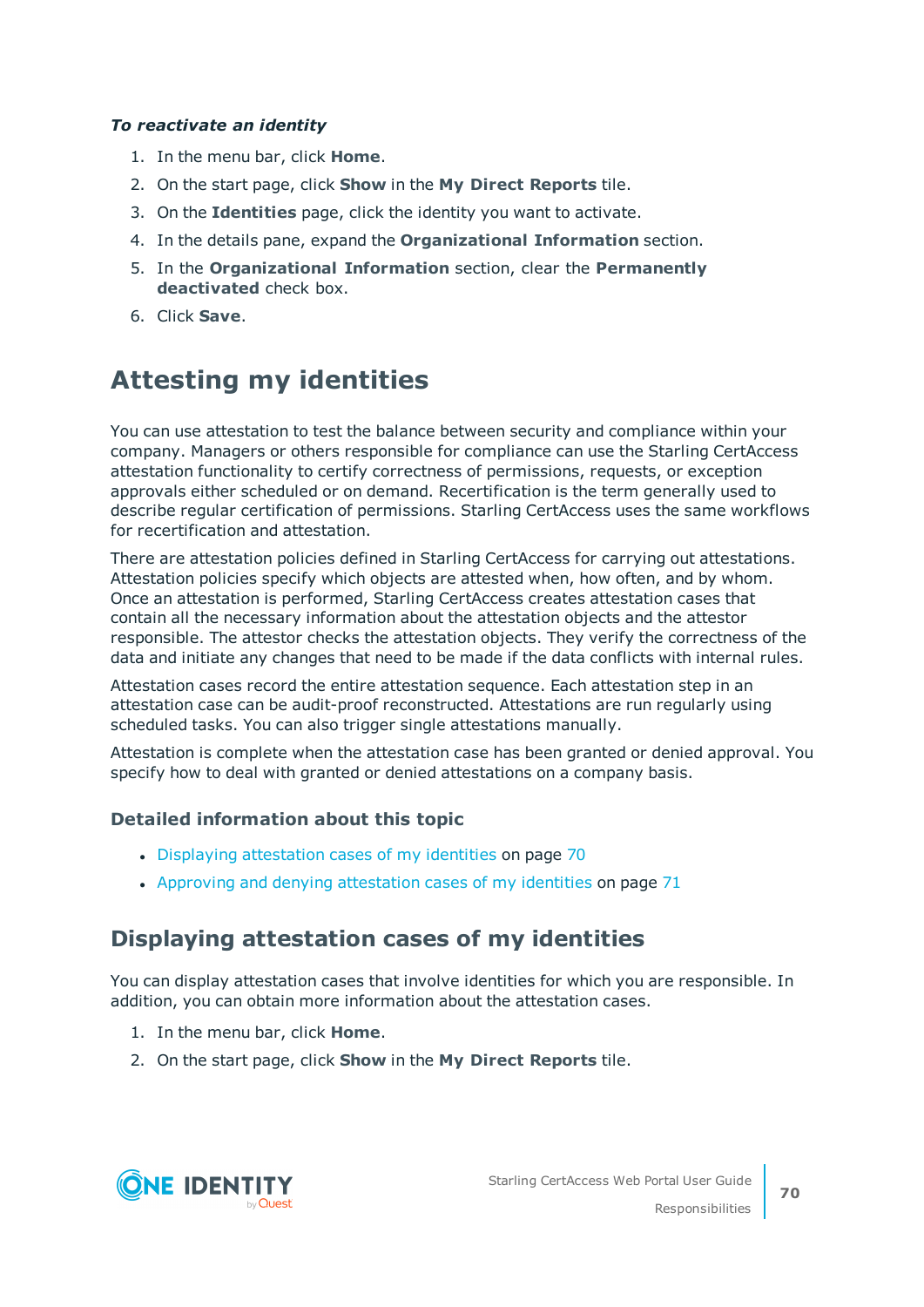- 3. On the **Identities** page, click the identity whose attestation cases you want to display.
- 4. In the details pane, click the **Attestation** tab.

This displays all the identity's attestation cases.

5. (Optional) To display more details of an attestation case, click **Details** next to the attestation case.

## **Related topics**

- [Attestation](#page-43-0) on page 44
- Displaying pending [attestation](#page-45-0) cases on page 46

## <span id="page-70-0"></span>**Approving and denying attestation cases of my identities**

You can grant or deny approval to attestation cases of identities for which you are responsible.

### *To approve an attestation case*

- 1. In the menu bar, click **Home**.
- 2. On the start page, click **Show** in the **My Direct Reports** tile.
- 3. On the **Identities** page, click the identity whose attestation cases you want decide.
- 4. In the details pane, click the **Attestation** tab.
- 5. On the **Attestation** tab, perform the following actions:
	- To approve an attestation case, in the list, select the check box next to the attestation case and click **Approve** below the list.
	- To deny an attestation case, in the list, select the check box next to the attestation case and click **Deny** below the list.
- 6. (Optional) In the **Approve**/**Deny** pane, perform one of the following actions:
	- a. In the **Reason for your decision** field, select a standard reason for your approval decision.
	- b. (Optional) In the **Additional comments about your decision** field, enter extra information about your approval decision.

TIP: By giving reasons, your approvals are more transparent and support the audit trail.

7. Click **Save**.

## **Related topics**

- [Attestation](#page-43-0) on page 44
- Granting or denying [attestation](#page-45-1) cases on page 46

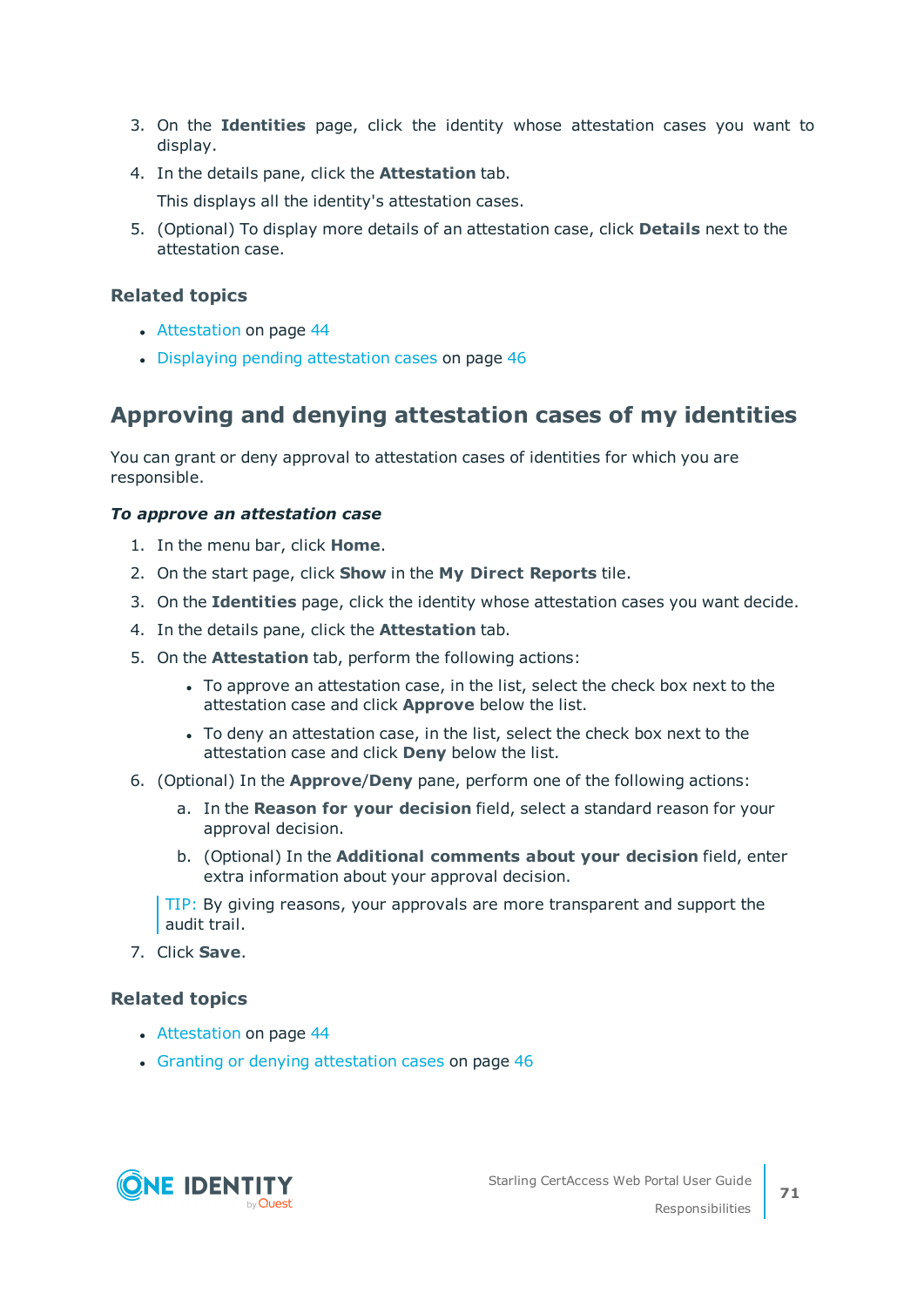# <span id="page-71-0"></span>**Ownerships**

You can assign business objects to owners or assume ownership of them.

## **Detailed information about this topic**

• Assigning product owners to system [entitlements](#page-71-1) on page 72

# <span id="page-71-1"></span>**Assigning product owners to system entitlements**

You can assign a product owner to a system entitlement that does not have one or assume ownership of it yourself.

## *To assign a product owner to a system entitlement*

- 1. In the menu bar, click **Responsibilities** > **Assign Ownership**.
- 2. On the **Assign an Owner for a System Entitlement** page, in the **System entitlement** menu, select the system entitlement that you want to assign a product owner to.
- 3. Click **Next**.
- 4. In the second step, perform one of the following actions:
	- <sup>l</sup> To assume ownership yourself, click **I want to take ownership of this system entitlement**.
	- <sup>l</sup> To specify another identity as the product owner, click **Select another owner** or **Select from the suggested possible owners** and select the identity in the **Designated owner** menu.
- 5. Click **Next**.

In the context of an attestation, the selected product owner can confirm that this assignment is correct (see Pending [attestations](#page-44-0) on page 45).

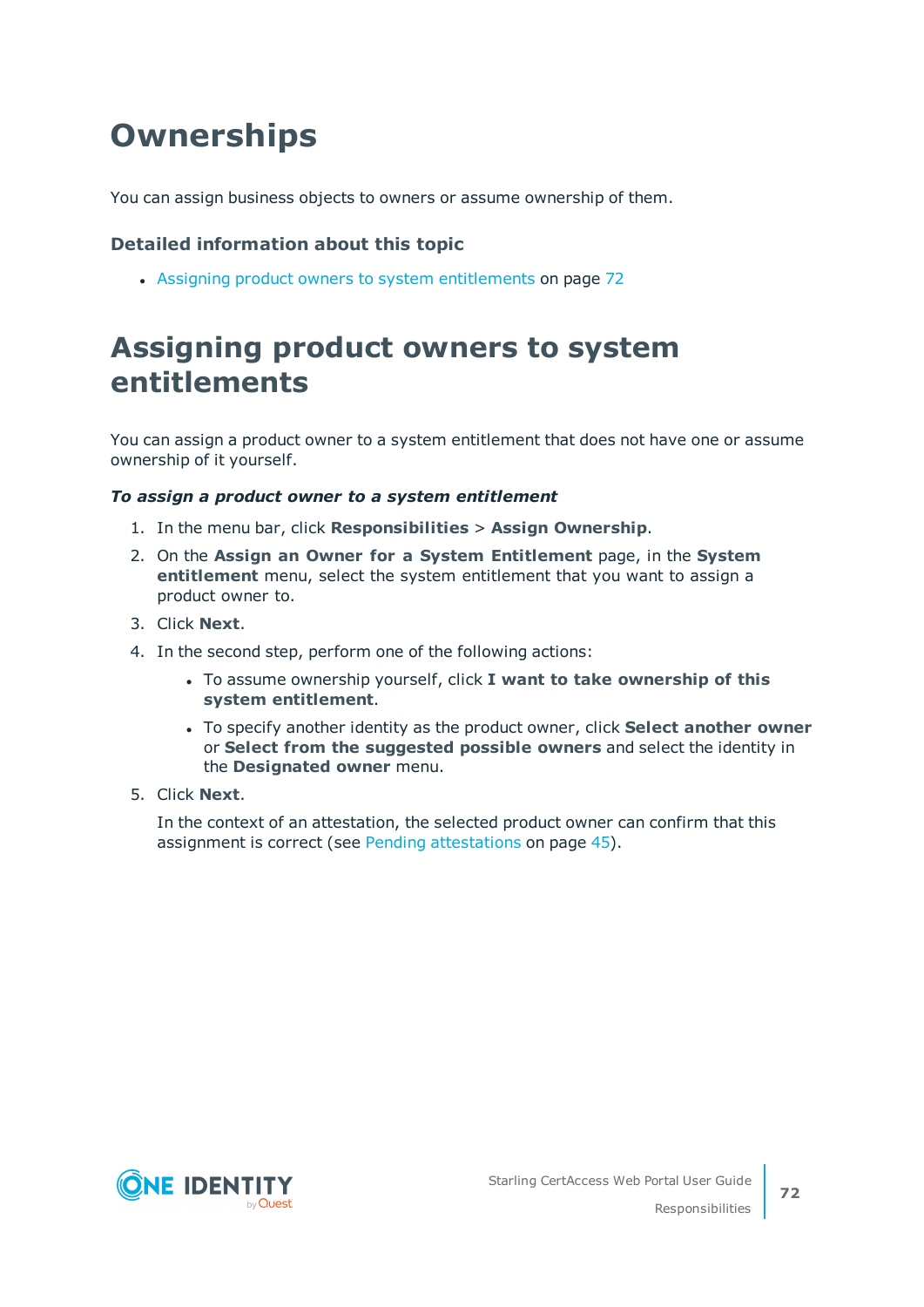# **Managing data**

The Web Portal provides you with comprehensive functionality for managing the following objects.

- Identities
- User accounts
- System entitlements

NOTE: During a target system synchronization, not all the data exists and the list of data issues may be incomplete.

### **Detailed information about this topic**

- [Managing](#page-72-0) identities on page 73
- [Managing](#page-76-0) user accounts on page 77
- Managing system [entitlements](#page-78-0) on page 79
- Display and [resolving](#page-85-0) data issues on page 86
- $\cdot$  [Deleting](#page-86-0) data on page 87
- [Generating](#page-87-0) reports on page 88

# <span id="page-72-0"></span>**Managing identities**

You can use the Web Portal to display, edit, or delete identities.

### **Detailed information about this topic**

- [Displaying](#page-73-0) identities on page 74
- Assigning [managers](#page-73-1) to identities on page 74
- [Deactivating](#page-73-2) identities on page 74
- [Reactivating](#page-74-0) identities on page 75
- Deleting [identities](#page-74-1) on page 75

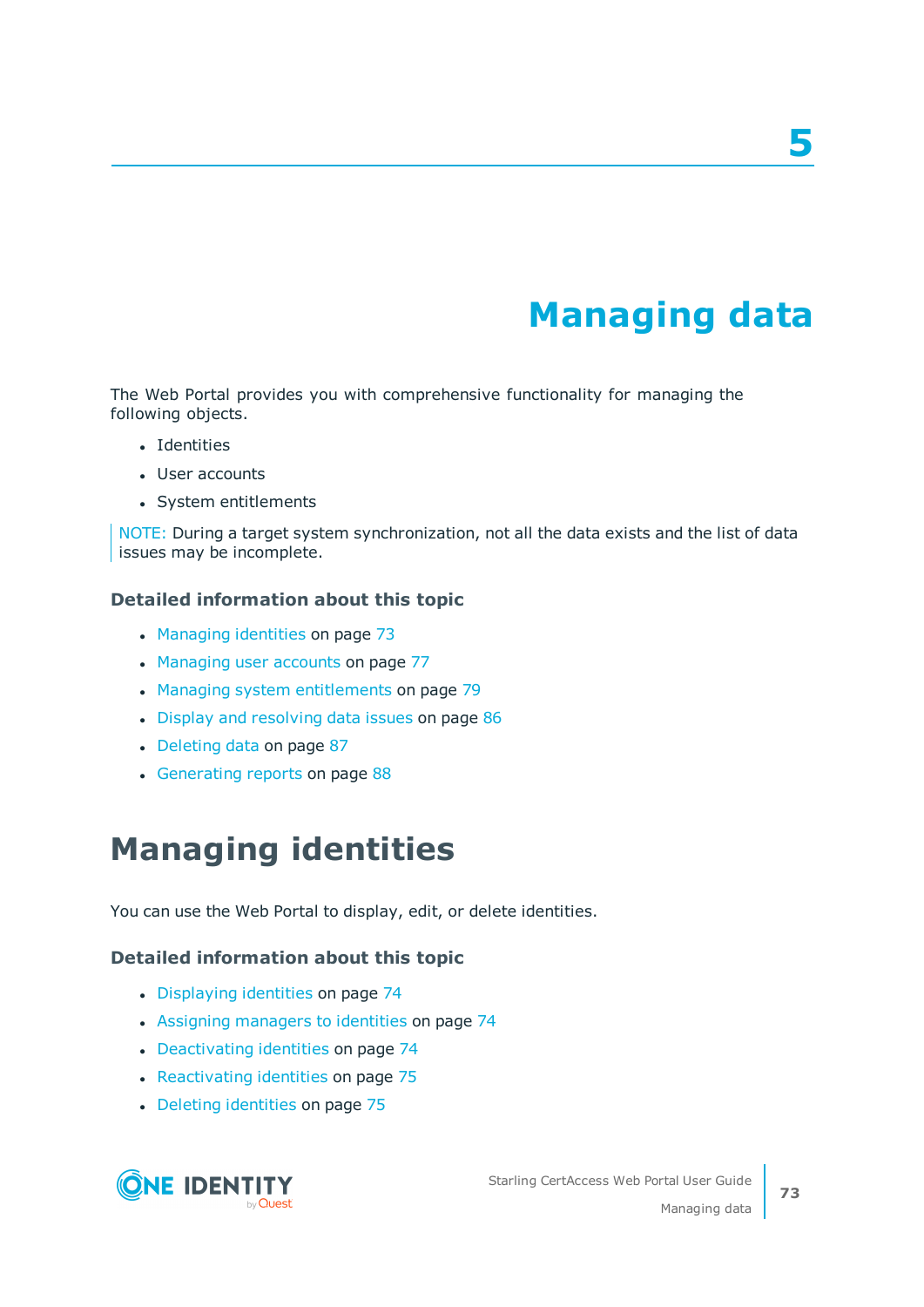# <span id="page-73-0"></span>**Displaying identities**

You can display any of the identities and their details.

### *To display identities*

- 1. In the menu bar, click **Data** > **Data Explorer**.
- 2. In the Data Explorer navigation, click **Identites**. This opens the **Identities** view and displays all the identities.
- 3. (Optional) To display details of an identity, click it in the list. TIP: To create a report about an identity, click **Download report**.

## **Related topics**

• [Generating](#page-87-0) reports on page 88

## <span id="page-73-1"></span>**Assigning managers to identities**

You can assign managers to identities or remove the currently assigned manager.

### *To assign a manager to an identity*

- 1. In the menu bar, click **Data** > **Data Explorer**.
- 2. In the Data Explorer navigation, click **Identities**.
- 3. In the list, click the identity that you want to assign a new manager to.
- 4. In the details pane, perform one of the following actions:
	- <sup>l</sup> In the **Manager** menu, click the manager you want to assign to the identity.
	- **.** To remove the current manager, click **×** (**Remove assignment**).
- 5. Click **Save**.

## **Related topics**

• Display and [resolving](#page-85-0) data issues on page 86

## <span id="page-73-2"></span>**Deactivating identities**

You can deactivate identities permanently such as when an employee leaves a company. This may be necessary to strip these identities of their permissions in the connected target system and from their company resources.

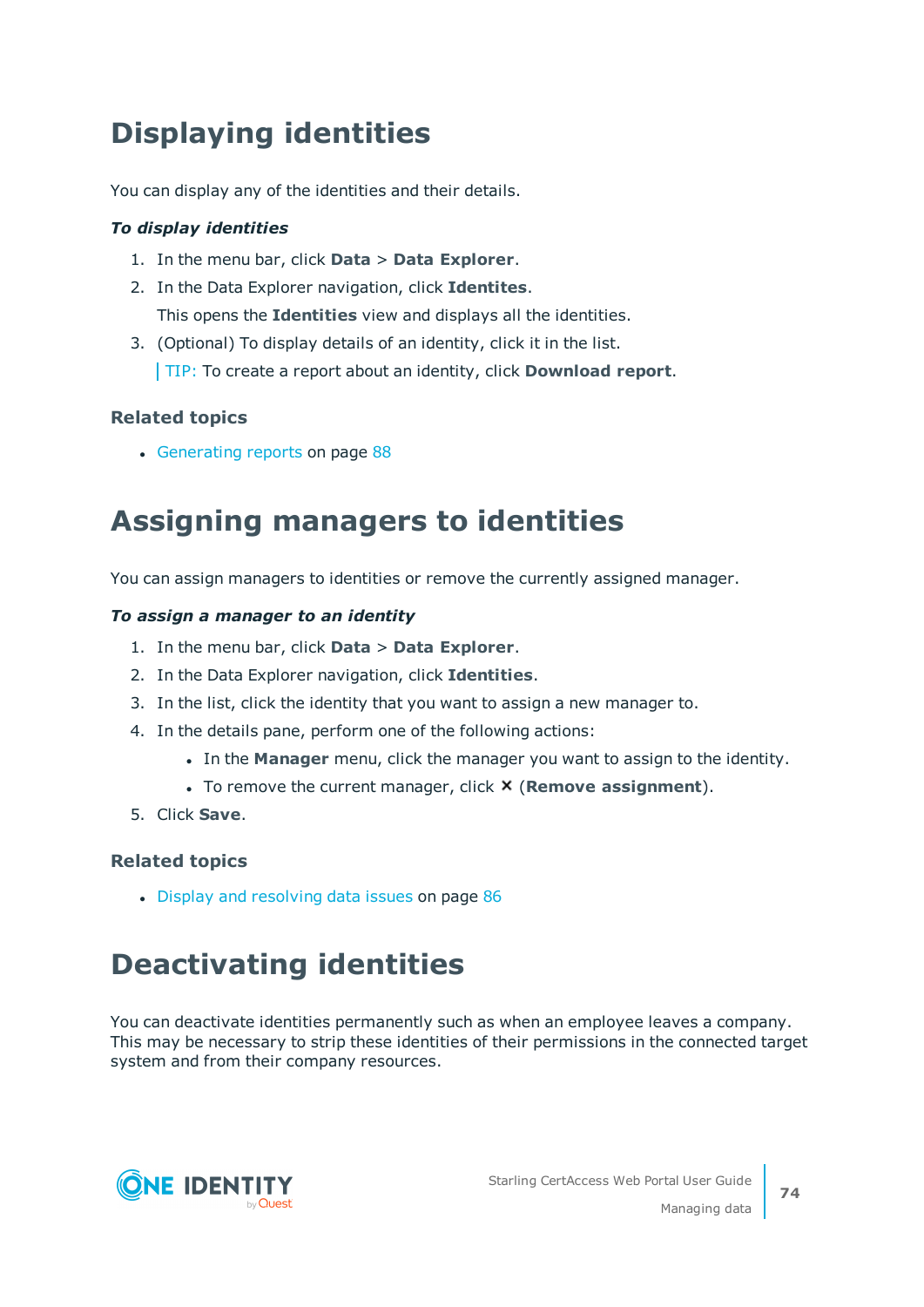Effects of permanent deactivating an identity are:

- The identity cannot be assigned to identities as a manager.
- The identity cannot be assigned to roles as a supervisor.
- The identity cannot be assigned to attestation policies as an owner.
- The identity's user accounts are locked or deleted and then removed from group memberships.

#### *To deactivate an identity*

- 1. In the menu bar, click **Data** > **Data Explorer**.
- 2. In the Data Explorer navigation, click **Identities**.
- 3. In the list, click the identity that you want to reactivate.
- 4. In the details pane, set the toggle to **Deactivated**.
- <span id="page-74-0"></span>5. Click **Save**.

## **Reactivating identities**

You can activate permanently deactivated identities if they have not been deactivated by certification.

#### *To reactivate an identity*

- 1. In the menu bar, click **Data** > **Data Explorer**.
- 2. In the Data Explorer navigation, click **Identities**.
- 3. In the list, click the identity that you want to activate.
- 4. In the details pane, set the toggle to **Activated**.
- <span id="page-74-1"></span>5. Click **Save**.

## **Deleting identities**

When an identity is deleted, they are tested to see if user accounts and company resources are still assigned, or if there are still pending requests. The identity is marked for deletion and therefore locked out of further processing. Before an identity is permanently deleted from the database, you must remove all company resource assignments and finalize all requests. If no more company resources are assigned, the identity is deleted permanently.

#### *To delete an identity*

- 1. In the menu bar, click **Data** > **Data Explorer**.
- 2. In the Data Explorer navigation, click **Identities**.

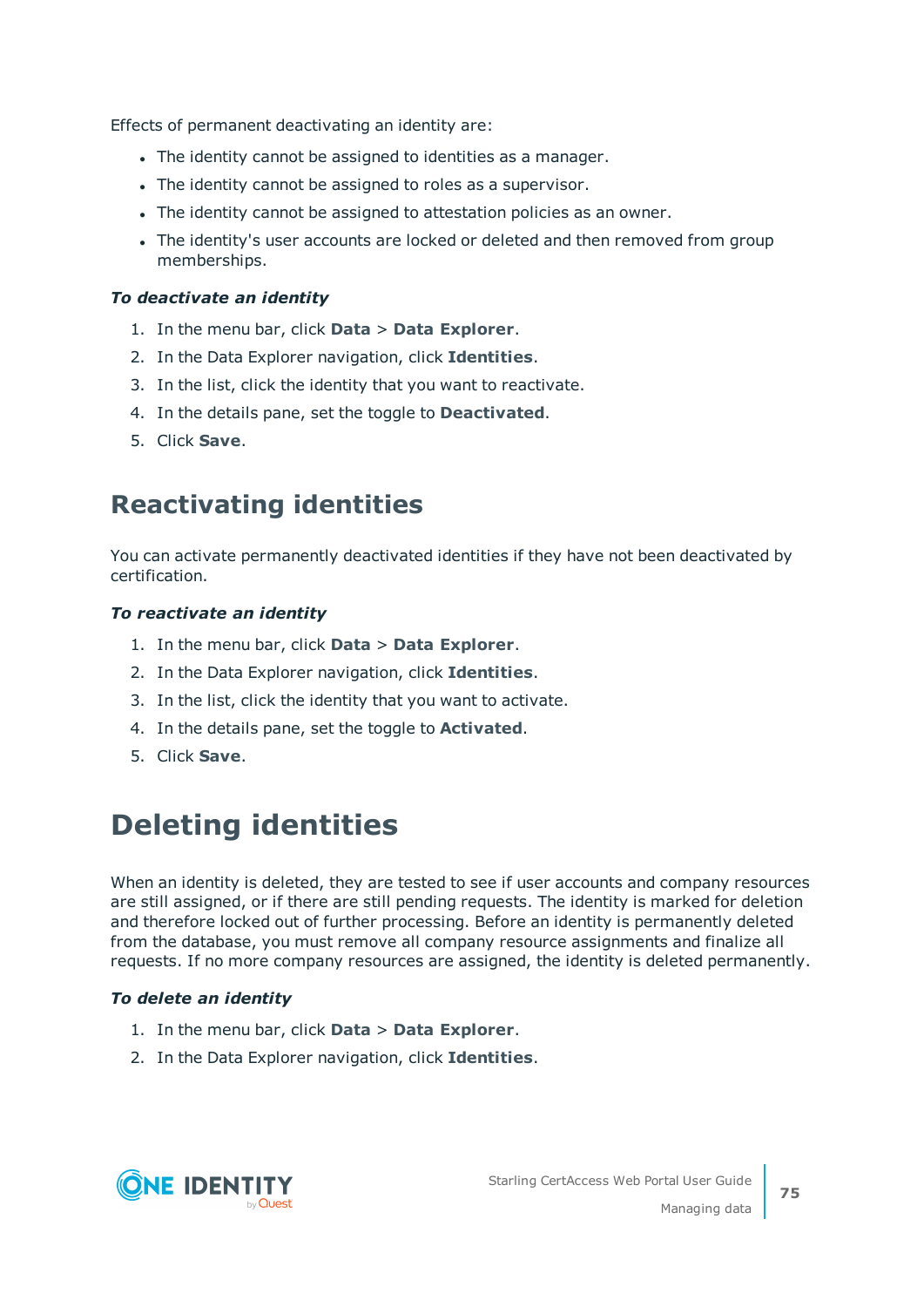- 3. In the list, click the identity that you want to delete.
- 4. In the details pane, click **Delete**.

# **Managing attestation cases of identities**

You can use the Web Portal to display all the attestation cases for identities and make approval decisions about them.

## **Detailed information about this topic**

- Displaying [attestation](#page-75-0) cases of identities on page 76
- Approving and denying [attestation](#page-75-1) cases of identities on page 76

## <span id="page-75-0"></span>**Displaying attestation cases of identities**

You can display all the identities' attestation cases. In addition, you can obtain more information about the attestation cases.

## *To display attestation cases of an identity*

- 1. In the menu bar, click **Data** > **Data Explorer**.
- 2. In the Data Explorer navigation, click **Identities**.
- 3. In the list, click the identity whose attestation cases you want to display.
- 4. In the details pane, click the **Attestation** tab.

This displays all the identity's attestation cases.

5. (Optional) To display more details of an attestation case, click **Details** next to the attestation case.

## **Related topics**

- [Attestation](#page-43-0) on page 44
- Displaying pending [attestation](#page-45-0) cases on page 46

## <span id="page-75-1"></span>**Approving and denying attestation cases of identities**

You can grant or deny approval to attestation cases of identities.



Managing data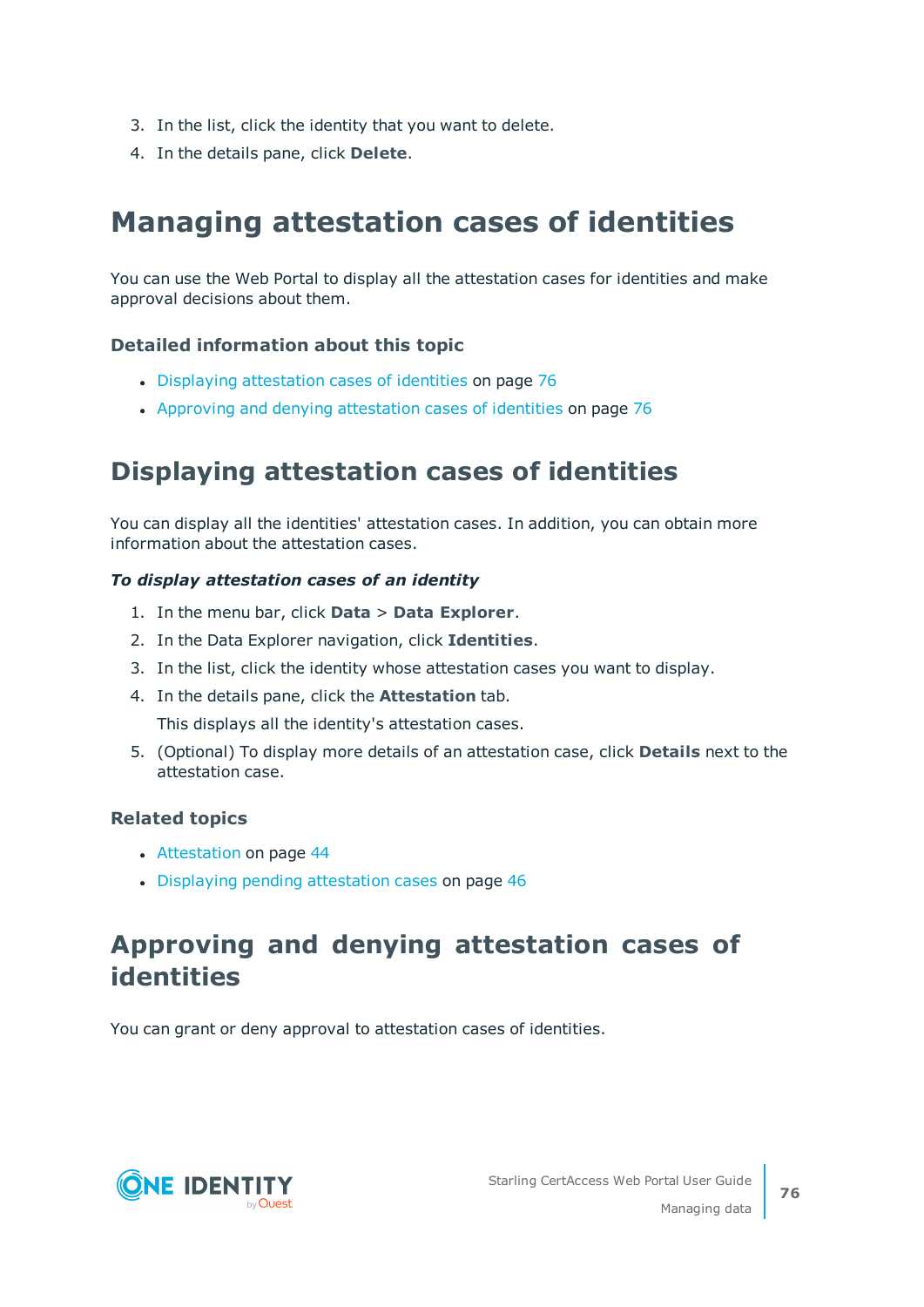### *To approve an attestation case*

- 1. In the menu bar, click **Data** > **Data Explorer**.
- 2. In the Data Explorer navigation, click **Identities**.
- 3. In the list, click the identity whose attestation cases you want to decide approval on.
- 4. In the details pane, click the **Attestation** tab.
- 5. On the **Attestation** tab, perform the following actions:
	- To approve an attestation case, in the list, select the check box next to the attestation case and click **Approve** below the list.
	- To deny an attestation case, in the list, select the check box next to the attestation case and click **Deny** below the list.
- 6. (Optional) In the **Approve**/**Deny** pane, perform one of the following actions:
	- a. In the **Reason for your decision** field, select a standard reason for your approval decision.
	- b. (Optional) In the **Additional comments about your decision** field, enter extra information about your approval decision.

TIP: By giving reasons, your approvals are more transparent and support the audit trail.

7. Click **Save**.

## **Related topics**

- [Attestation](#page-43-0) on page 44
- <span id="page-76-0"></span>• Granting or denying [attestation](#page-45-1) cases on page 46

# **Managing user accounts**

You can use the Web Portal to display, edit, or delete user accounts.

### **Detailed information about this topic**

- [Displaying](#page-76-1) user accounts on page 77
- Displaying user account [memberships](#page-78-1) on page 79
- [Synchronizing](#page-78-2) user account managers on page 79

## <span id="page-76-1"></span>**Displaying user accounts**

You can display any of the user accounts and their details.

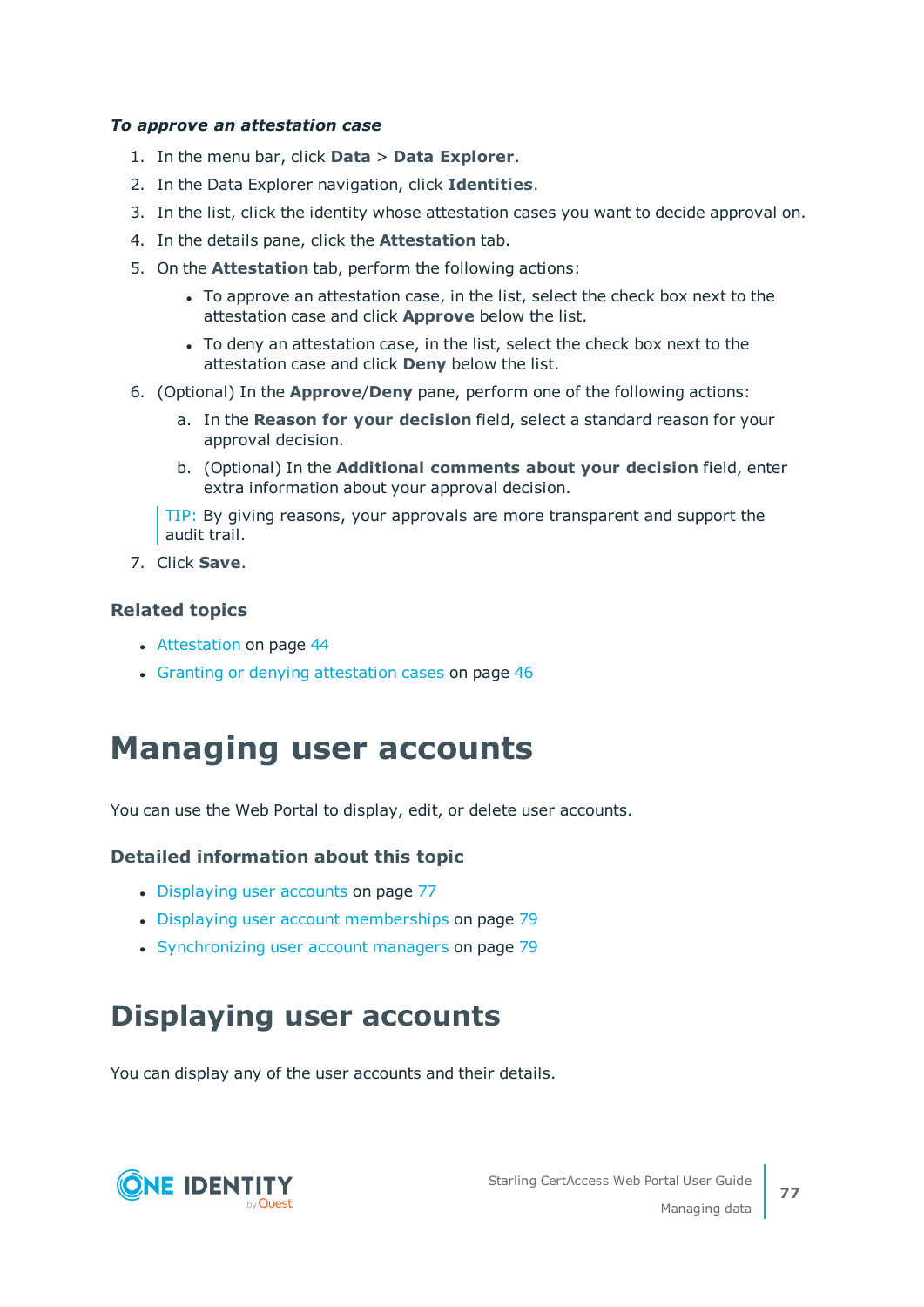## *To display user accounts*

- 1. In the menu bar, click **Data** > **Data Explorer**.
- 2. In the Data Explorer navigation, click **User accounts**. This opens the **User accounts** view and displays all the user accounts.
- 3. (Optional) To display details of a user account, click it in the list. TIP: To create a report about a user account, click **Download report**.

## **Related topics**

• [Generating](#page-87-0) reports on page 88

## **Editing user accounts**

You can edit user accounts.

## *To edit a user account*

- 1. In the menu bar, click **Data** > **Data Explorer**.
- 2. In the Data Explorer navigation, click **User accounts**.
- 3. In the list, click the user account you want to edit.
- 4. In the details pane, edit the user account's main data.

### **Table 10: Service item main data**

| <b>Property</b>                                                             | <b>Description</b>                                                                                                                                                                                                                                                                                                                  |
|-----------------------------------------------------------------------------|-------------------------------------------------------------------------------------------------------------------------------------------------------------------------------------------------------------------------------------------------------------------------------------------------------------------------------------|
| Identity                                                                    | Select the identity to which the user account should be linked.                                                                                                                                                                                                                                                                     |
| Not linked to an<br>identity                                                | Select the check box if the user account does not need to be<br>linked with any identity (for example, if multiple identities use<br>the user account). In this case, the user account is no longer<br>treated as an "orphaned" user account.<br>Orphaned user accounts are user accounts that are not linked<br>with any identity. |
| Synchronize the<br>user account's<br>manager with<br>the listed<br>identity | Set the switch to assign the same manager to the user account<br>that is assigned to the linked identity (see Synchronizing user<br>account managers on page 79).                                                                                                                                                                   |

5. Click **Save**.

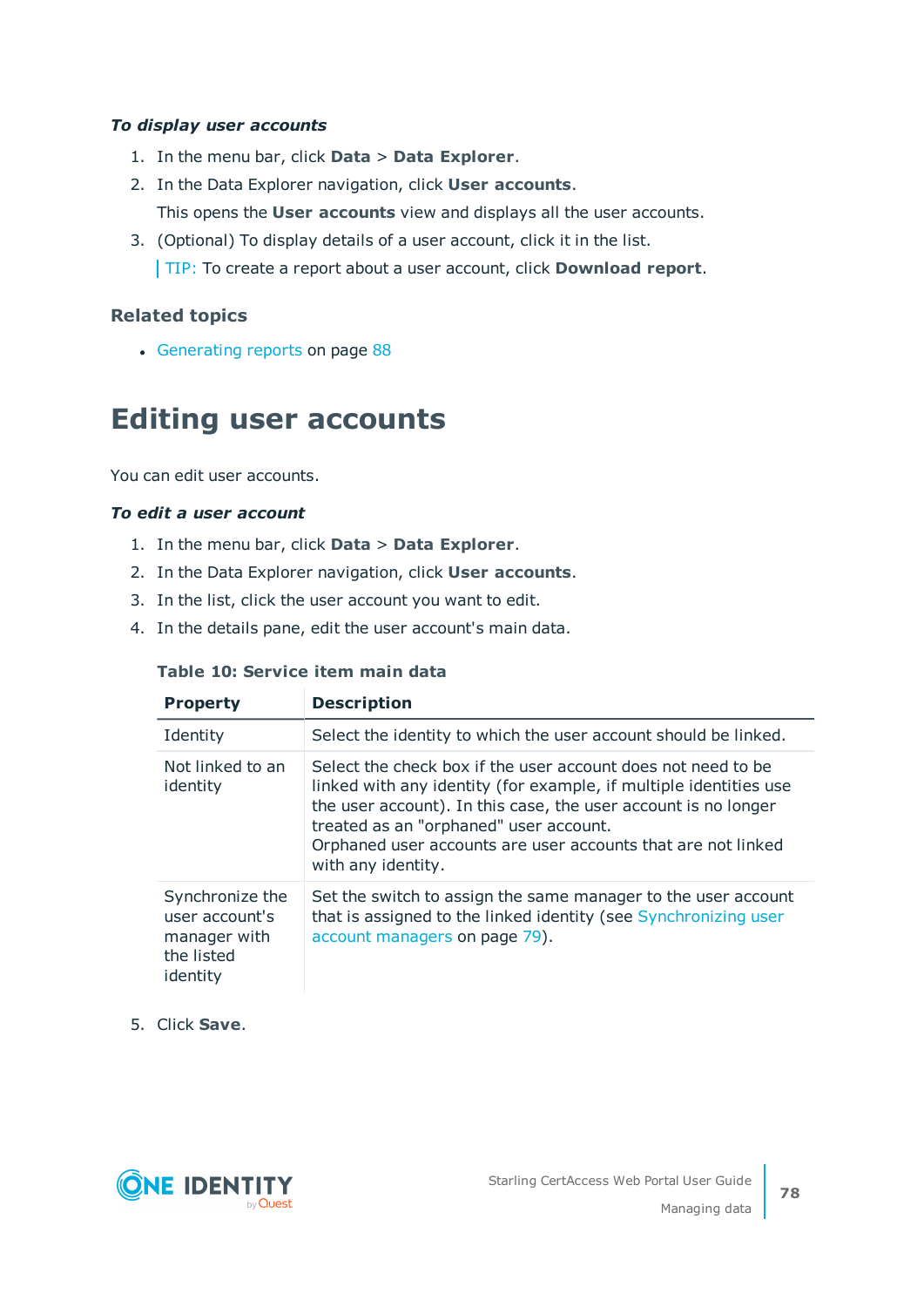# <span id="page-78-1"></span>**Displaying user account memberships**

You can display which system entitlements are assigned to user accounts.

#### *To display memberships*

- 1. In the menu bar, click **Data** > **Data Explorer**.
- 2. In the Data Explorer navigation, click **User accounts**.
- 3. In the list, click the user account whose memberships you want to display.
- 4. In the details pane, click the **Memberships** tab.

TIP: If you click a system entitlement in the list, you will see more information and options (see Managing system [entitlements](#page-78-0) on page 79).

## <span id="page-78-2"></span>**Synchronizing user account managers**

If the manager of a user account does not match the manager of the identity assigned to the user account, you can align the managers. In this case, the user account is assigned the manager that is assigned to the associated identity.

#### *To synchronize a user account's manager*

- 1. In the menu bar, click **Data** > **Data Explorer**.
- 2. In the Data Explorer navigation, click **User accounts**.
- 3. In the list, click the user account whose manager you want to align.
- 4. In the details pane, set **Synchronize the user account's manager with the listed identity**.
- <span id="page-78-0"></span>5. Click **Save**.

# **Managing system entitlements**

You can use the Web Portal to display, edit, or delete system entitlements.

System entitlements map the objects that control access to target system resources in the target systems. A user account obtains the required permissions for accessing target system resources through its memberships in system entitlements.

## **Detailed information about this topic**

- Displaying system [entitlements](#page-79-0) on page 80
- Displaying system entitlement [memberships](#page-79-1) on page 80

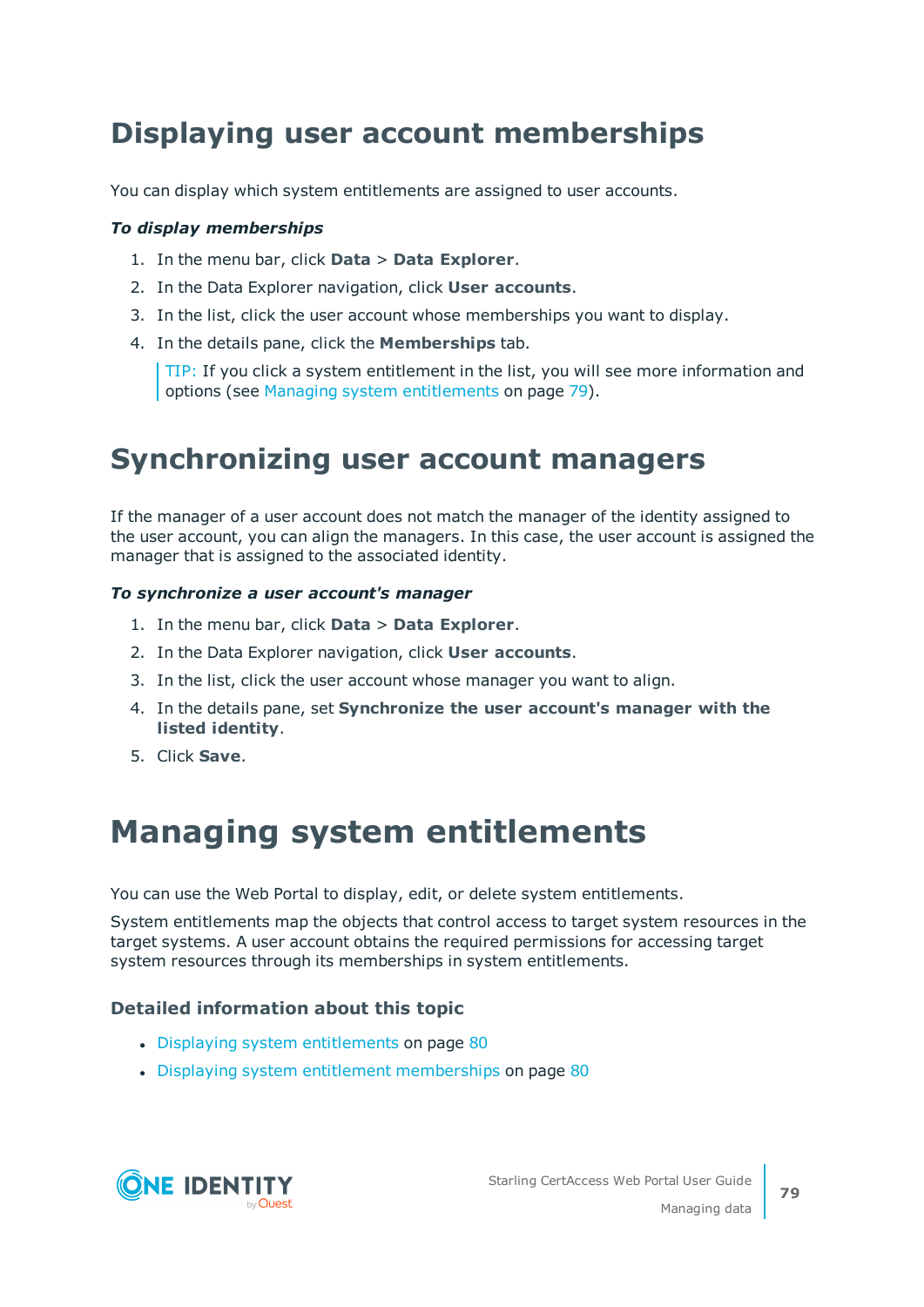- Editing risk indexes of system [entitlements](#page-80-0) on page  $81$
- Editing service items for system [entitlements](#page-82-0) on page 83
- Making system [entitlements](#page-92-0) requestable on page 93

## <span id="page-79-0"></span>**Displaying system entitlements**

You can display any of the system entitlements and their details.

### *To display system entitlements*

- 1. In the menu bar, click **Data** > **Data Explorer**.
- 2. In the Data Explorer navigation, click **System entitlements**. This opens the **System Entitlements** view and displays all the system entitlements.
- 3. (Optional) To display details of a system entitlement, click it in the list. TIP: To create a report about a system entitlement, click **Download report**.

## **Related topics**

• [Generating](#page-87-0) reports on page 88

## <span id="page-79-1"></span>**Displaying system entitlement memberships**

You can display which user accounts are assigned to system entitlements.

### *To display memberships*

- 1. In the menu bar, click **Data** > **Data Explorer**.
- 2. In the Data Explorer navigation, click **System entitlements**.
- 3. In the list, click the system entitlement whose memberships you want to display.
- 4. In the details pane, click the **Memberships** tab.
- 5. (Optional) To display all directly assigned memberships, click **Directly assigned**.
- 6. (Optional) To display all indirectly assigned memberships, click **Indirectly assigned**.

## **Deleting system entitlement memberships**

You can delete memberships of user accounts in system entitlements.

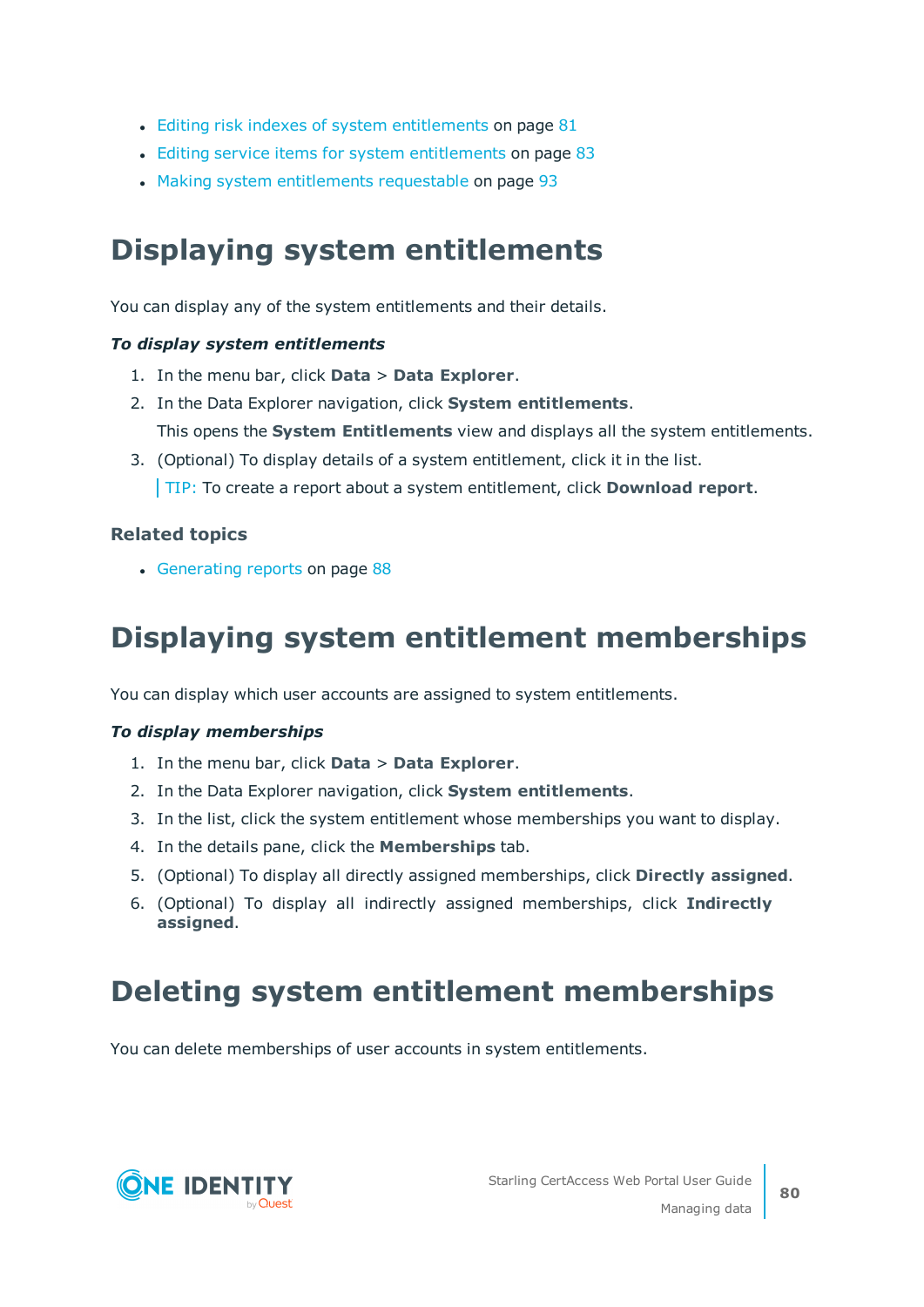### *To delete memberships*

- 1. In the menu bar, click **Data** > **Data Explorer**.
- 2. In the Data Explorer navigation, click **System entitlements**.
- 3. In the list, click the system entitlement with membership that you want to delete.
- 4. In the details pane, click the **Memberships** tab.
- 5. On the **Memberships** tab, click **Directly assigned**.
- 6. Select the check box next to the membership you want to delete.
- 7. Click **Delete**.

## <span id="page-80-0"></span>**Editing risk indexes of system entitlements**

You can edit the risk indexes of system entitlements. The risk index is used to assess the risk of assigning system entitlements to user accounts.

## *To edit the risk index*

- 1. In the menu bar, click **Data** > **Data Explorer**.
- 2. In the Data Explorer navigation, click **System entitlements**.
- 3. In the list, click the system entitlement whose risk index you want to edit.
- 4. In the details pane, under **Risk index**, define the risk index using the slider.
- 5. Click **Save details**.

## **Creating service items for system entitlements**

In order for system entitlements to be requested as products, they are assigned to corresponding service items. You can create service items for system entitlements.

### *To create a service item for a system entitlement*

- 1. In the menu bar, click **Data** > **Data Explorer**.
- 2. In the Data Explorer navigation, click **System entitlements**.
- 3. In the list, click the system entitlement for which you want to create a service item.
- 4. In the details pane, click the **Details** tab.
- 5. On the **Details** tab, click **Create service item**.
- 6. Click **Service Item** tab.



Managing data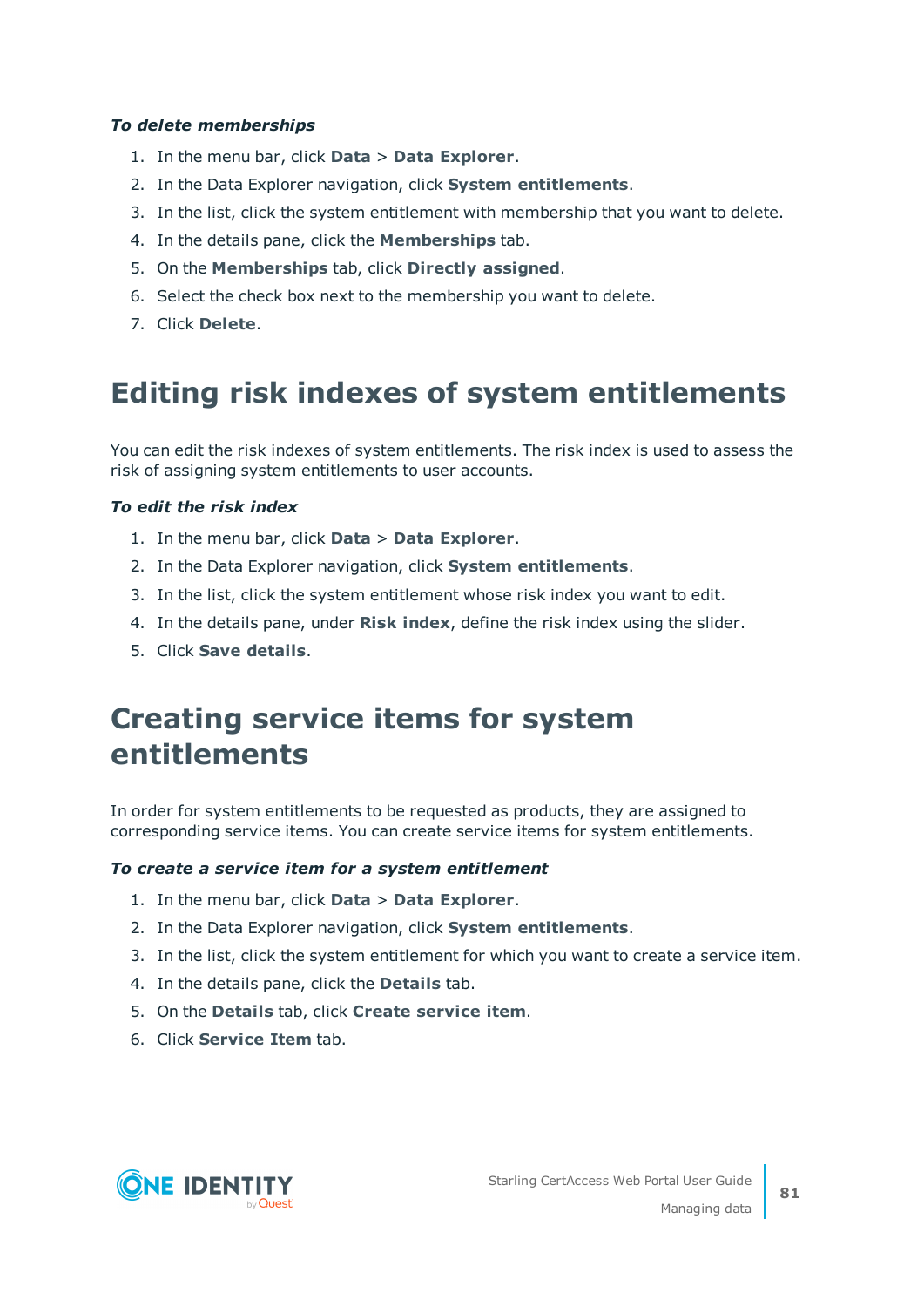7. On the **Service Item** tab, edit the service item's main data.

| <b>Property</b>                       | <b>Description</b>                                                                                                                                                                                                                                                                      |
|---------------------------------------|-----------------------------------------------------------------------------------------------------------------------------------------------------------------------------------------------------------------------------------------------------------------------------------------|
| Description                           | Enter a description of the system entitlement.                                                                                                                                                                                                                                          |
| Service category                      | You can group different service items into service<br>categories. To do this, click Assign/Change and<br>select the service category to which you want to<br>assign the service item.<br>For more information about service categories, see<br>Managing service categories on page 103. |
| Approval policy                       | Select the approval policy used to determine the<br>approver when the service item is requested in the<br>Web Portal.                                                                                                                                                                   |
| Attestors                             | Click Assign/Change and then select an application<br>role. Members of this application role can approve<br>attestation cases that affect the service item.                                                                                                                             |
| <b>Not</b><br>requestable/Requestable | Set the switch to Requestable if you want to request<br>system entitlements through the Web Portal.                                                                                                                                                                                     |
|                                       | Set the switch to <b>Not requestable</b> if you do not want<br>to request system entitlements through the Web<br>Portal.                                                                                                                                                                |
|                                       | For more information, see Making system entitle-<br>ments requestable on page 93.                                                                                                                                                                                                       |
| Product owners                        | Product owners can edit service item's main data and,<br>be included in approval procedures as approvers for<br>requests of this service item.                                                                                                                                          |
|                                       | To specify members of an application role as the<br>product owner, enable the Select from roles option,<br>next to the Product owner field, click<br>Assign/Change, then select the appropriate applic-<br>ation role.                                                                  |
|                                       | To specify a certain identity as the product owner,<br>enable the Select from identities option and then<br>select the corresponding identity in the Identity<br>menu.                                                                                                                  |

## **Table 11: Service item main data**

## 8. Click **Save service item**.

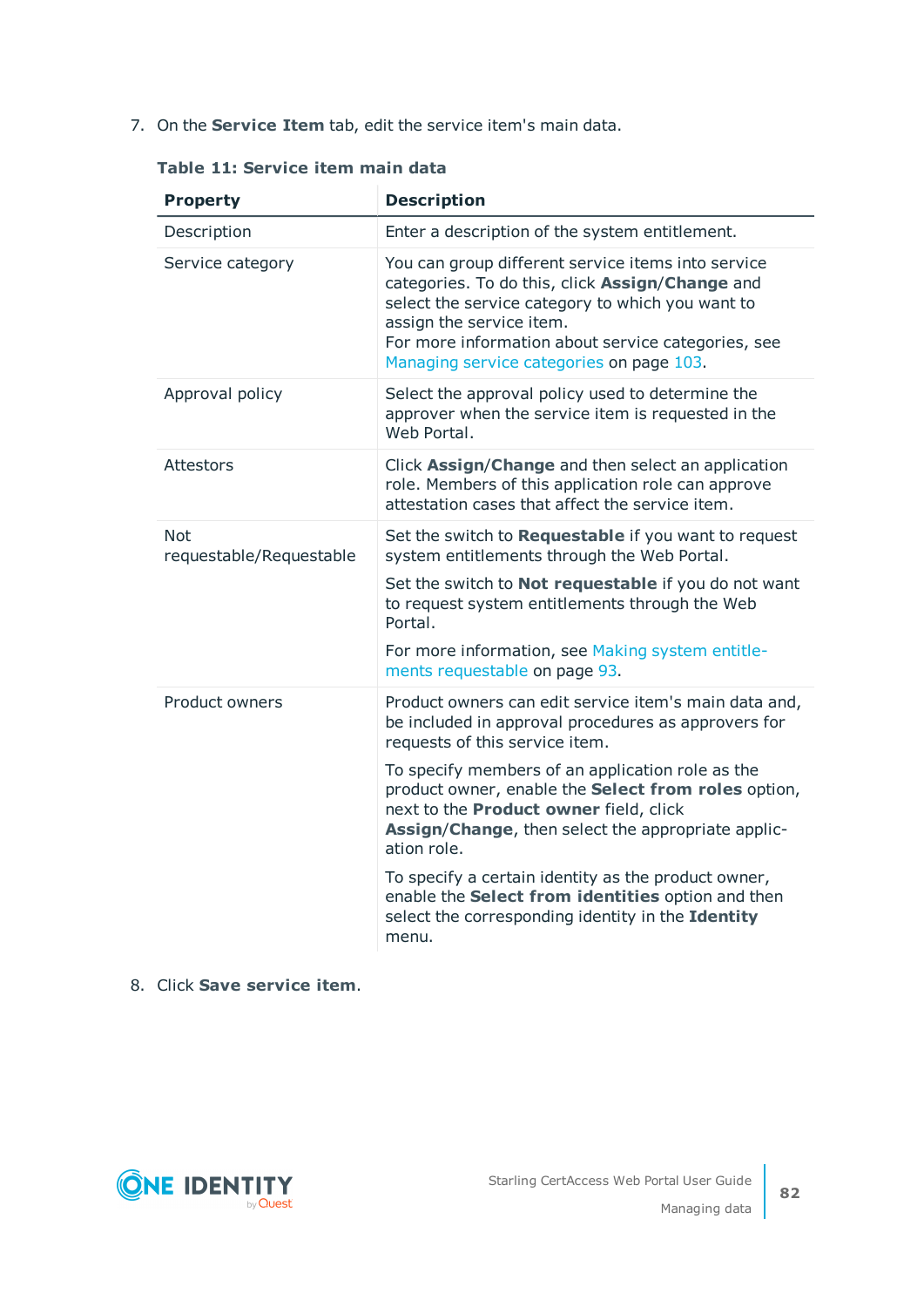## <span id="page-82-0"></span>**Editing service items for system entitlements**

In order for system entitlements to be requested as products, they are assigned to corresponding service items. You can edit the main data of these service items.

### *To display and edit a service items role's main data*

- 1. In the menu bar, click **Data** > **Data Explorer**.
- 2. In the Data Explorer navigation, click **System entitlements**.
- 3. In the list, click the system entitlement whose service item you want to edit.
- 4. In the details pane, click the **Service item** tab.

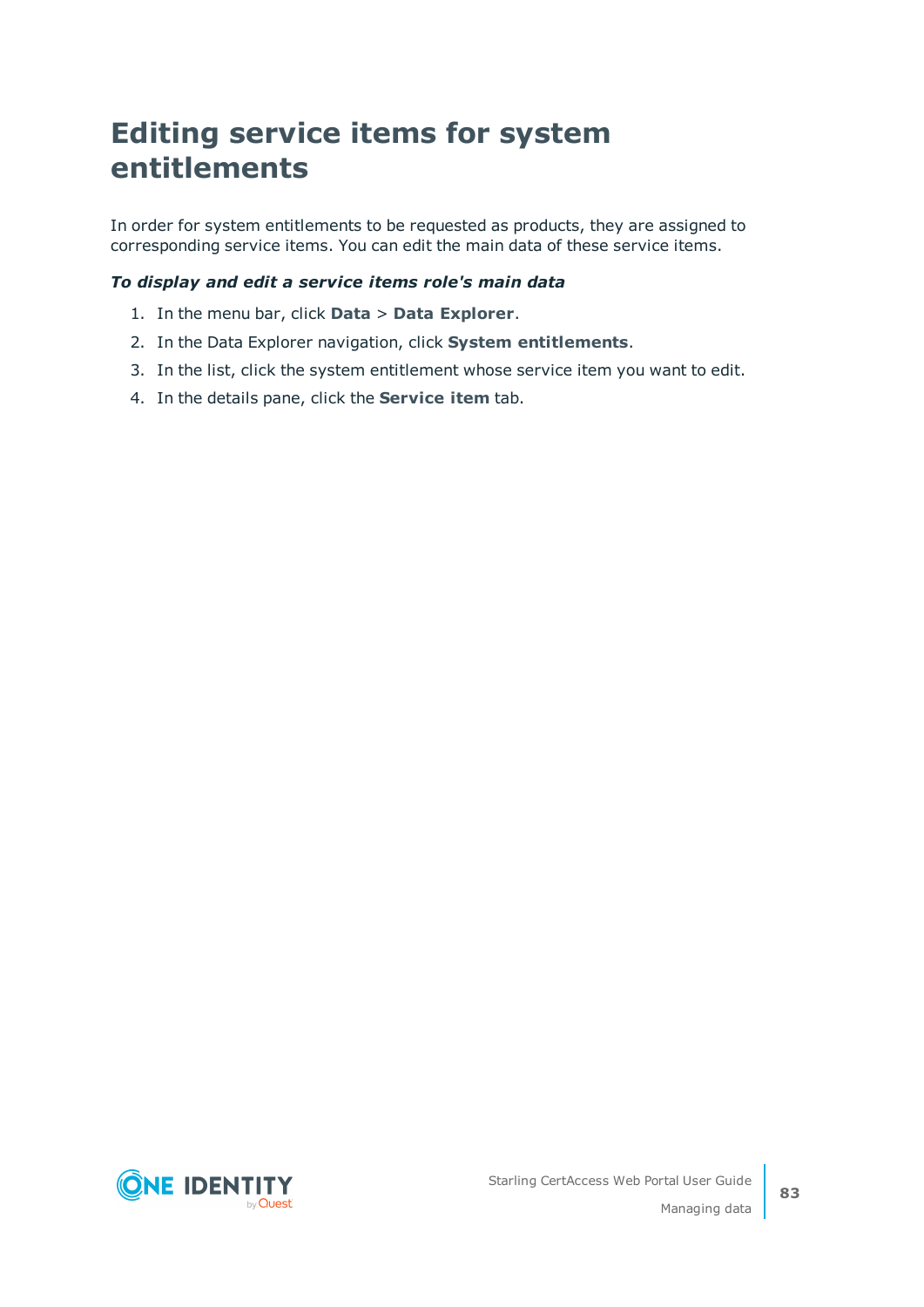5. On the **Service Item** tab, edit the service item's main data.

| <b>Property</b>                       | <b>Description</b>                                                                                                                                                                                                                                                                      |
|---------------------------------------|-----------------------------------------------------------------------------------------------------------------------------------------------------------------------------------------------------------------------------------------------------------------------------------------|
| Description                           | Enter a description of the system entitlement.                                                                                                                                                                                                                                          |
| Service category                      | You can group different service items into service<br>categories. To do this, click Assign/Change and<br>select the service category to which you want to<br>assign the service item.<br>For more information about service categories, see<br>Managing service categories on page 103. |
| Approval policy                       | Select the approval policy used to determine the<br>approver when the service item is requested in the<br>Web Portal.                                                                                                                                                                   |
| <b>Attestors</b>                      | Click Assign/Change and then select an application<br>role. Members of this application role can approve<br>attestation cases that affect the service item.                                                                                                                             |
| <b>Not</b><br>requestable/Requestable | Set the switch to Requestable if you want to request<br>system entitlements through the Web Portal.                                                                                                                                                                                     |
|                                       | Set the switch to <b>Not requestable</b> if you do not want<br>to request system entitlements through the Web<br>Portal.                                                                                                                                                                |
|                                       | For more information, see Making system entitle-<br>ments requestable on page 93.                                                                                                                                                                                                       |
| Product owners                        | Product owners can edit service item's main data and,<br>be included in approval procedures as approvers for<br>requests of this service item.                                                                                                                                          |
|                                       | To specify members of an application role as the<br>product owner, enable the Select from roles option,<br>next to the Product owner field, click<br>Assign/Change, then select the appropriate applic-<br>ation role.                                                                  |
|                                       | To specify a certain identity as the product owner,<br>enable the Select from identities option and then<br>select the corresponding identity in the Identity<br>menu.                                                                                                                  |

## **Table 12: Service item main data**

6. Click **Save service item**.

## **Related topics**

• Assigning product owners to system [entitlements](#page-71-0) on page 72

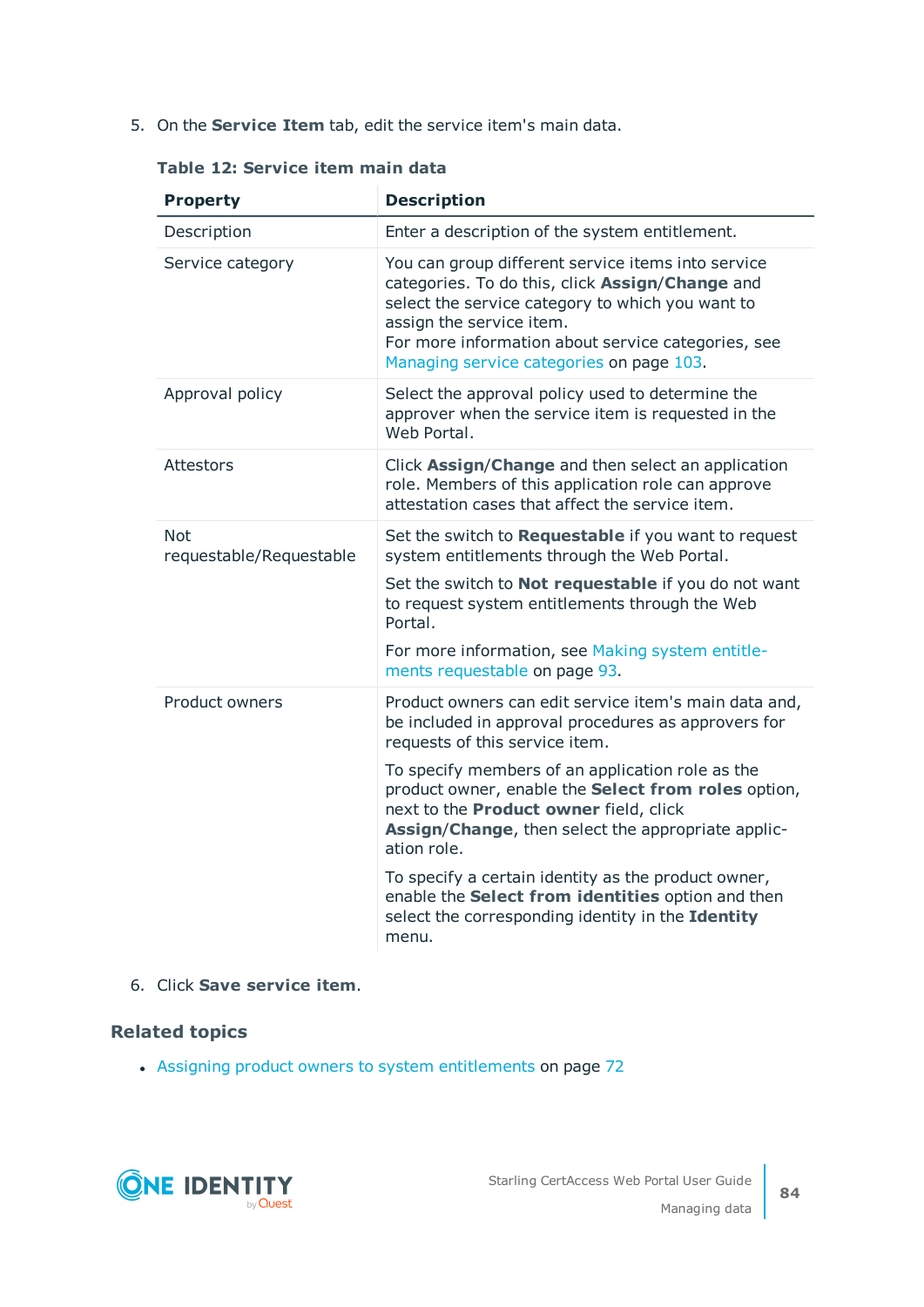## **Managing attestation cases of system entitlements**

You can use the Web Portal to display all the attestation cases for system entitlements and make approval decisions about them.

## **Detailed information about this topic**

- Displaying attestation cases of system [entitlements](#page-84-0) on page 85
- Approving and denying attestation cases of system [entitlements](#page-84-1) on page 85

## <span id="page-84-0"></span>**Displaying attestation cases of system entitlements**

You can display all the system entitlements' attestation cases. In addition, you can obtain more information about the attestation cases.

### *To display attestation cases of a system entitlement*

- 1. In the menu bar, click **Data** > **Data Explorer**.
- 2. In the Data Explorer navigation, click **System entitlements**.
- 3. In the list, click the system entitlement whose attestation cases you want to display.
- 4. In the details pane, click the **Attestation** tab.

This displays all the system entitlement's attestation cases.

5. (Optional) To display more details of an attestation case, click **Details** next to the attestation case.

### **Related topics**

- [Attestation](#page-43-0) on page 44
- Displaying pending [attestation](#page-45-0) cases on page 46

## <span id="page-84-1"></span>**Approving and denying attestation cases of system entitlements**

You can grant or deny approval to attestation cases of system entitlements.



**85**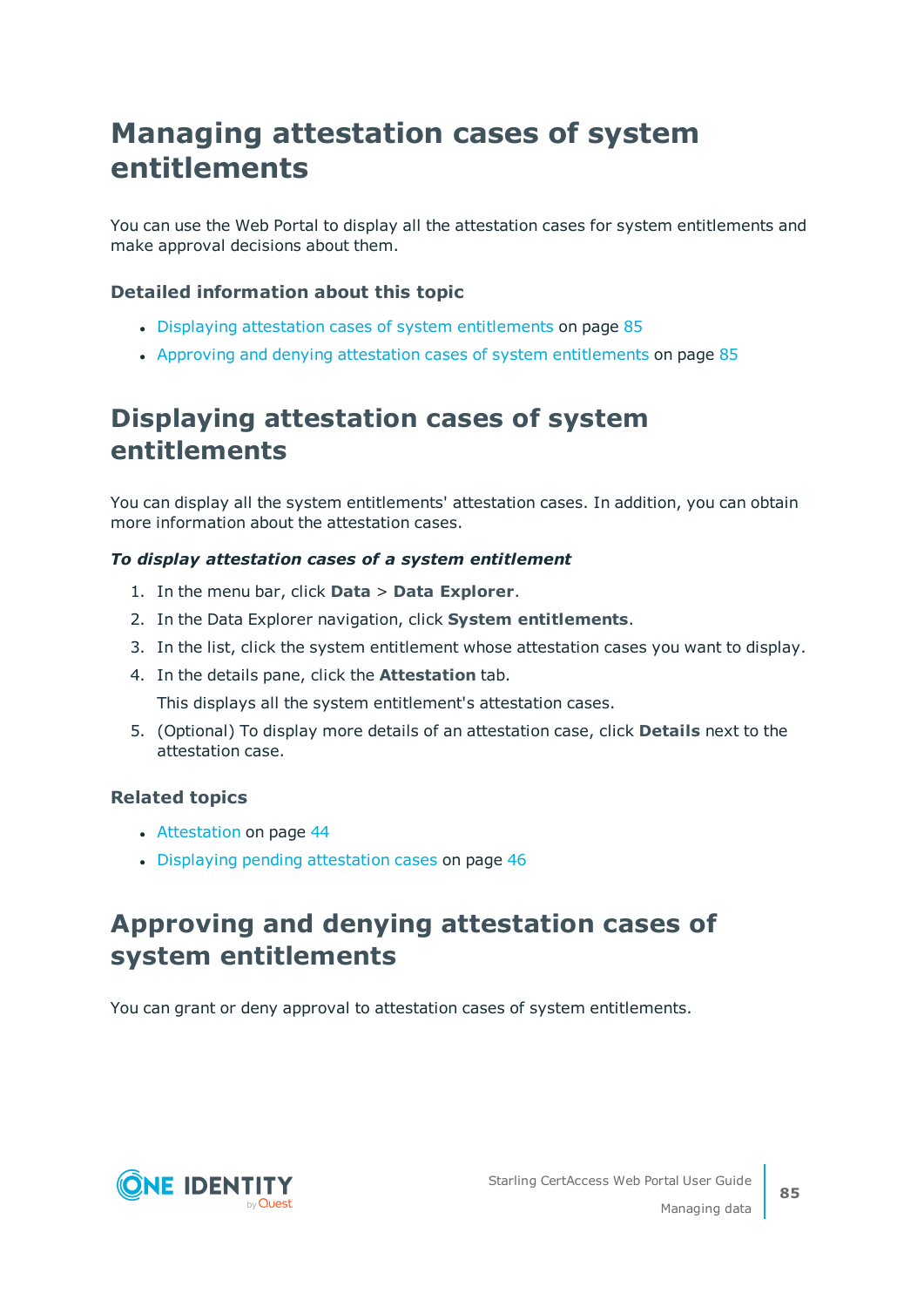#### *To approve an attestation case*

- 1. In the menu bar, click **Data** > **Data Explorer**.
- 2. In the Data Explorer navigation, click **System entitlements**.
- 3. In the list, click the system entitlement whose attestation case you want to decide approval on.
- 4. In the details pane, click the **Attestation** tab.
- 5. On the **Attestation** tab, perform the following actions:
	- To approve an attestation case, in the list, select the check box next to the attestation case and click **Approve** below the list.
	- To deny an attestation case, in the list, select the check box next to the attestation case and click **Deny** below the list.
- 6. (Optional) In the **Approve**/**Deny** pane, perform one of the following actions:
	- a. In the **Reason for your decision** field, select a standard reason for your approval decision.
	- b. (Optional) In the **Additional comments about your decision** field, enter extra information about your approval decision.

TIP: By giving reasons, your approvals are more transparent and support the audit trail.

7. Click **Save**.

### **Related topics**

- [Attestation](#page-43-0) on page 44
- <span id="page-85-0"></span>• Granting or denying [attestation](#page-45-1) cases on page 46

# **Display and resolving data issues**

If problems, differences, or inconsistencies occur with respect to your data, you can display them and, if necessary, resolve them.

You can start an attestation for identities that do not have a manager. In the process of attesting, these identities can specify who their manager is.

NOTE: During a target system synchronization, the list of data issues may be incomplete.

### *To display issues*

- 1. In the menu bar, click **Data** > **Data Explorer**.
- 2. In the Data Explorer, click **Issues found**.
- 3. On the **Data Readiness** page, perform the following actions:



Managing data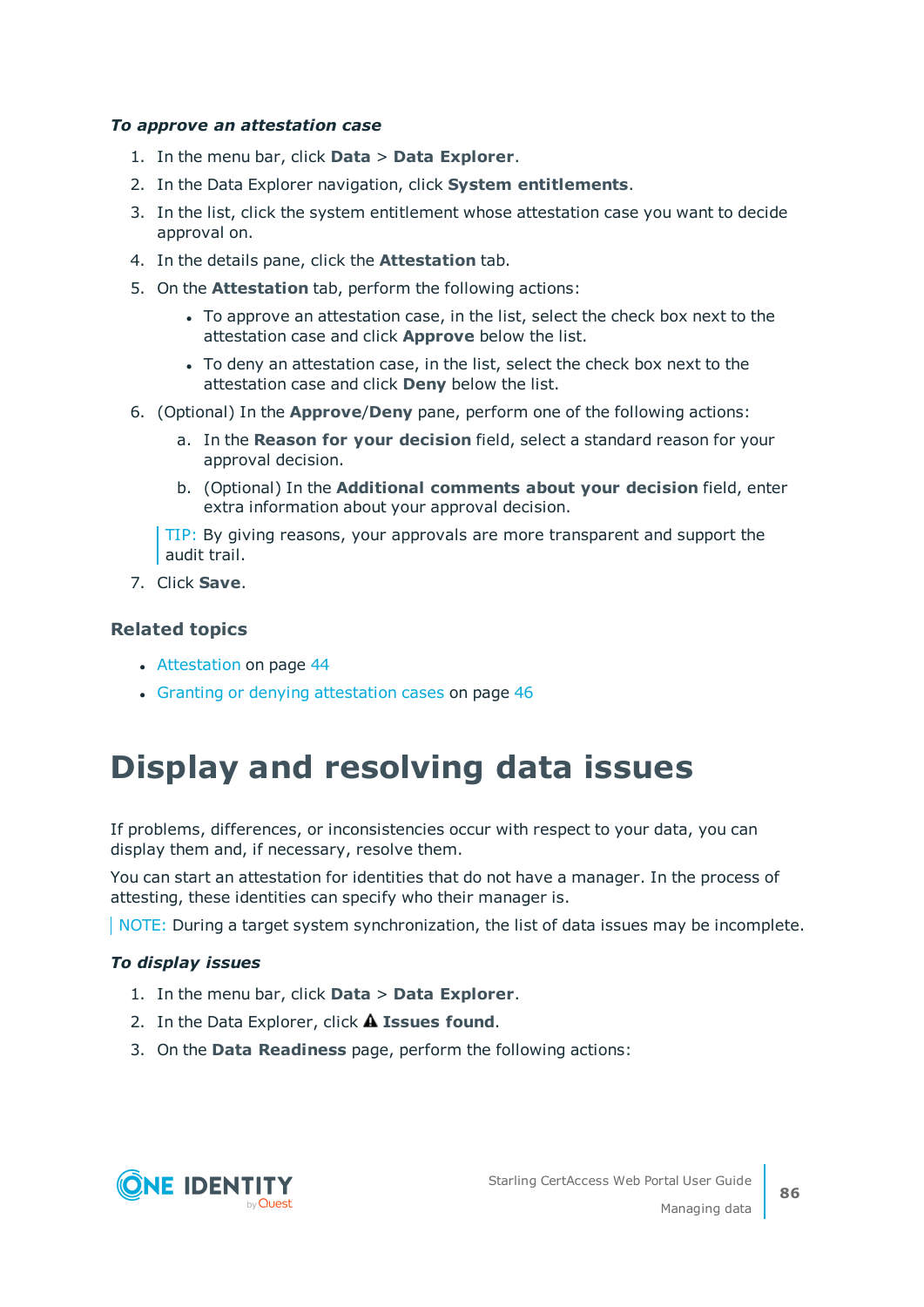- To display the identities that do not have a manager assigned to them, click **View** next to **<count> identities need a manager**.
- To display the user accounts that do not have an identity assigned to them, click **View** next to **<count> user accounts need an identity**.
- To display the system entitlements that do not have a product owner assigned to them, click **View** next to **<count> system entitlements need an owner**.
- If there are not any system entitlements marked as requestable, you can display the system entitlements in order to make them requestable (see Making system [entitlements](#page-92-0) requestable on page 93). Click **View** next to **There are no requestable system entitlements**.

#### *To assign a manager to all identities without a manager*

- 1. In the menu bar, click **Data** > **Data Explorer**.
- 2. In the Data Explorer, click **Issues found**.
- 3. Next to **Identities**, click **Fix**.
- 4. In the **Start attestation** dialog, click **Start**.

This starts an attestation and creates an attestation case for each of the respective identities. As part of this attestation, these identities can specify who their manager is.

## **Related topics**

• Assigning [managers](#page-73-1) to identities on page 74

# <span id="page-86-0"></span>**Deleting data**

You can delete all the data in a domain. For example, this might be necessary if want to import everything again in order to have a clean set of data.

NOTE: You can only delete data from a domain if synchronization is set up for the domain in the Starling CertAccess Agent. If you still want to delete domain data, remove the synchronization in the Starling CertAccess Agent first.

### *To display issues*

- 1. In the menu bar, click **Data** > **Data Explorer**.
- 2. In the Data Explorer, click **Delete data**.
- 3. In the **Delete data** dialog, in the **Delete domain** menu, select the domain whose data you want to delete.
- 4. Click **Delete all data**.

NOTE: Deleting the data may take some time.

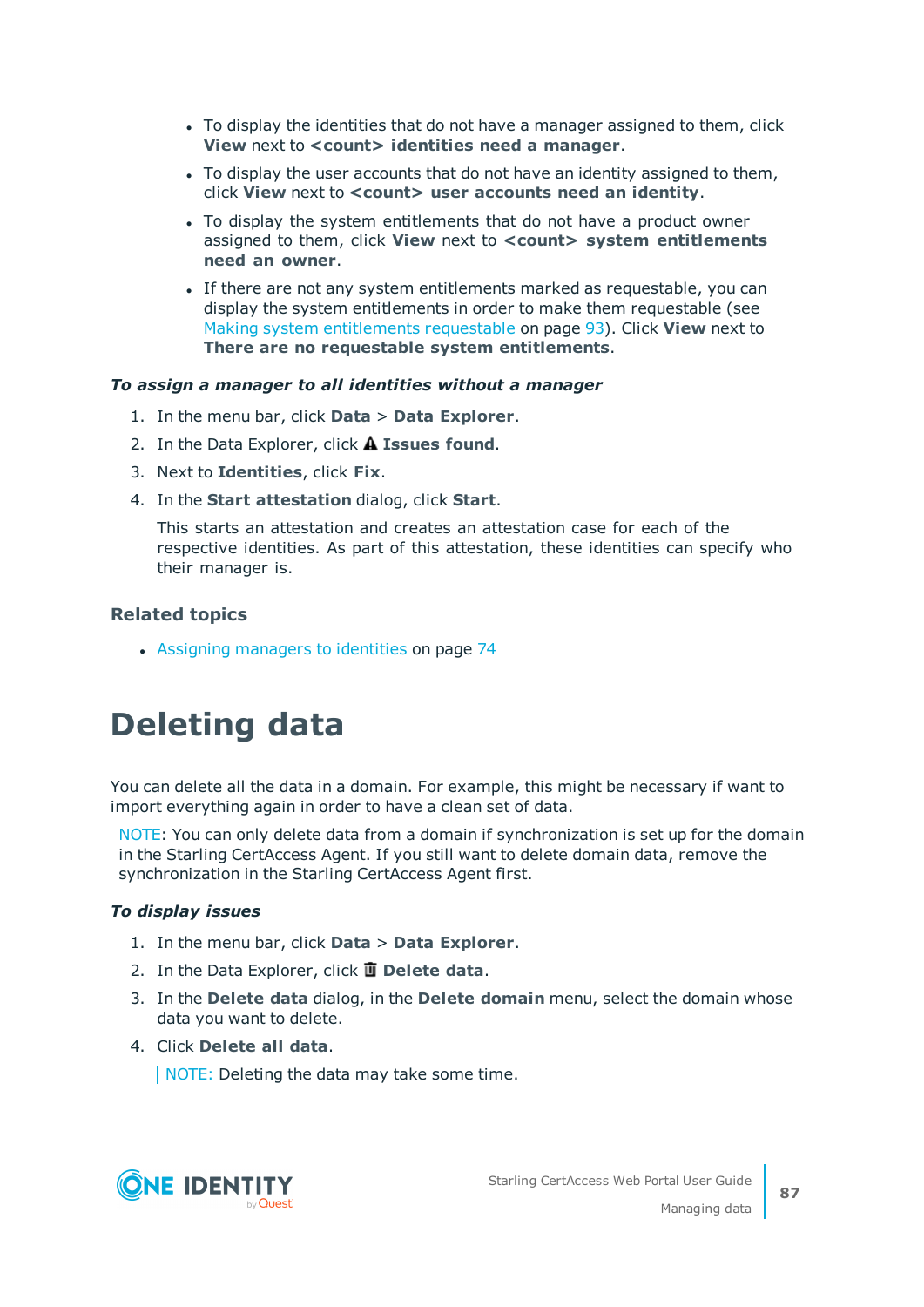# <span id="page-87-0"></span>**Generating reports**

You can generate comprehensive reports for identities, user accounts, system entitlements.

#### *To generate a report*

- 1. In the menu bar, click **Data** > **Reports**.
- 2. On the Reports page, perform the following:
	- <sup>l</sup> To generate a report about identities, enable **identities**.
	- <sup>l</sup> To generate a report about user accounts, enable **User accounts**.
	- <sup>l</sup> To generate a report about system entitlements, enable **System entitlements**.
- 3. In the **Select a report** menu, filter the list by selecting a report. Depending on what you selected in the previous step, the reports (with more parameters) on offer will vary:
	- Reports for identities
		- **.** Specific *identity*: Generates a report about a specific identity. Next, in the **Select an identity** menu, select the identity that you want to generate the report about.

TIP: When you display details of an identity in the Data Explorer, you can generate a report about it as well (see [Displaying](#page-73-0) identities on [page](#page-73-0) 74).

- <sup>l</sup> **Identities reporting to a specific identity**: Generates a report about all the identities that report directly to a specific identity. Next, in the **Select an identity** menu, select an identity. All the identities that report to this identity are taken into account in the report.
- Reports for user accounts
	- **· Specific user account:** Generates a report about a specific user account.

Next, in the **Select a user account** menu, select the user account that you want to generate the report about.

TIP: When you display details of a user account in the Data Explorer, you can generate a report about it as well (see [Displaying](#page-76-1) user [accounts](#page-76-1) on page 77).

- <sup>l</sup> **User accounts owned by a specific identity**: Generates a report about all the user accounts that report directly to a specific identity. Next, in the **Select an identity** menu, select an identity. All user accounts owned by this identity are taken into account in the report.
- <sup>l</sup> **User accounts where an identity is managed by a specific identity**: Generates a report about all the user accounts assigned to an identity that reports directly to a specific identity. Next, in the **Select an identity** menu, select an identity. All the user

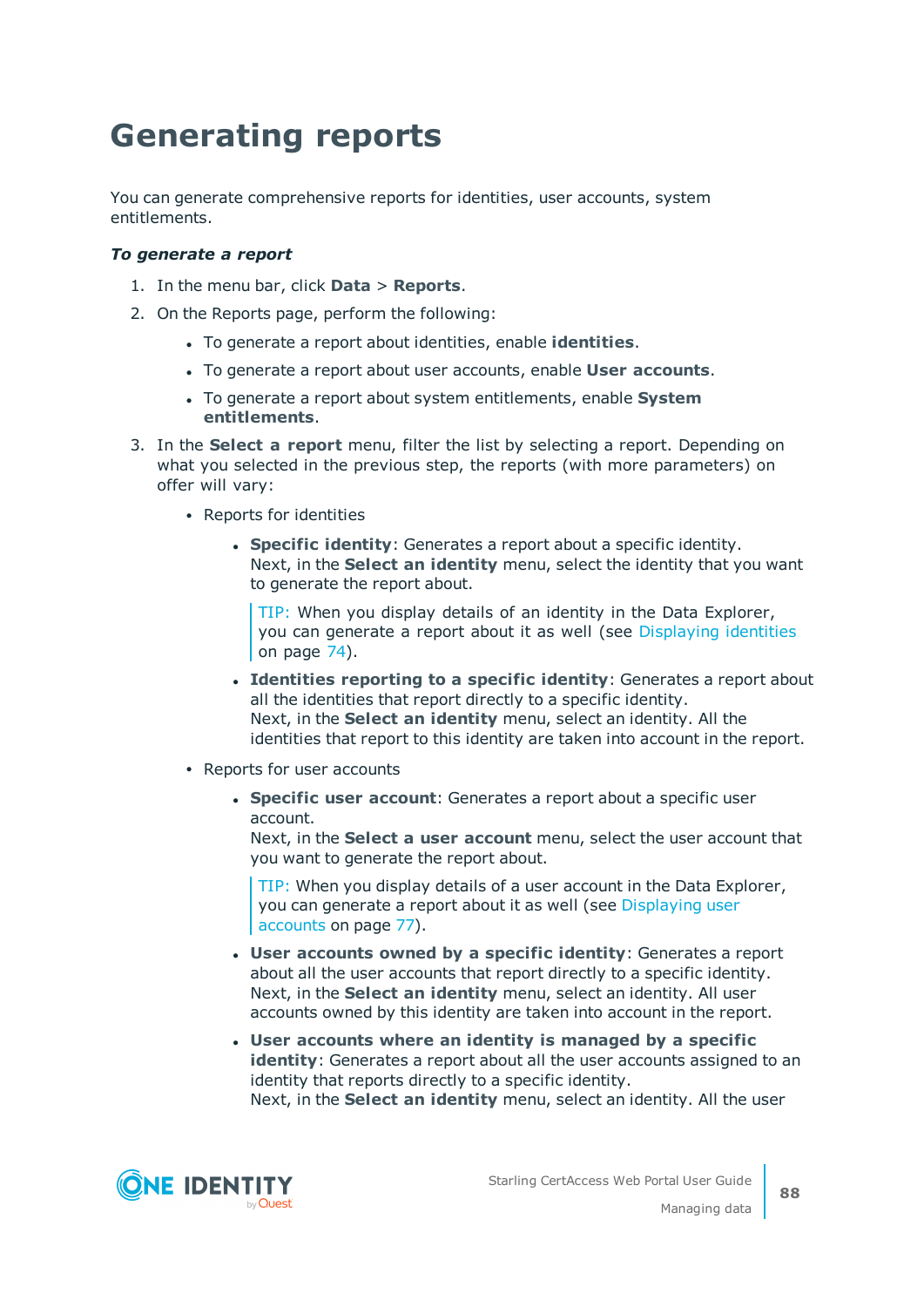accounts of the identity that reports directly to the selected identity, are taken into account.

- <sup>l</sup> **User accounts in a domain**: Generates a report about all the user accounts that are assigned to a specific domain. Next, in the **Select a domain** menu, select a domain. All the user accounts that are assigned to this domain are taken into account in the report.
- <sup>l</sup> **User accounts in a container**: Generates a report about all the user accounts that are assigned to a specific container. Next, in the **Select a container** menu, select a container. All the user accounts that are assigned to this container are taken into account in the report.
- Reports for system entitlements
	- **. Specific system entitlement**: Generates a report about a specific system entitlement. Next, in the **Select a system entitlement** menu, select the system

entitlement that you want to generate the report about. TIP: When you display details of a system entitlement in the Data

Explorer, you can generate a report about it as well (see [Displaying](#page-79-0) system [entitlements](#page-79-0) on page 80).

- <sup>l</sup> **System entitlements in a domain**: Generates a report about all the system entitlements that are assigned to a specific domain. Next, in the **Select a domain** menu, select a domain. All the system entitlements that are assigned to this domain are taken into account in the report.
- <sup>l</sup> **System entitlements in a container**: Generates a report about all the system entitlements that are assigned to a specific container. Next, in the **Select a container** menu, select a container. All the system entitlements that are assigned to this container are taken into account in the report.
- <sup>l</sup> **System entitlements owned by a specific identity**: Generates a report about all the system entitlements that report directly to a specific identity.

Next, in the **Select an identity** menu, select an identity. All system entitlements owned by this identity are taken into account in the report.

- 4. In the **Period to be considered (in days)**, enter how many of the previous days to take into account in the report. For example, if you enter **15** here, the last 15 days are taken into account.
- 5. Click **Generate report**.

#### **Related topics**

- [Managing](#page-72-0) identities on page 73
- [Managing](#page-76-0) user accounts on page 77
- Managing system [entitlements](#page-78-0) on page 79



Managing data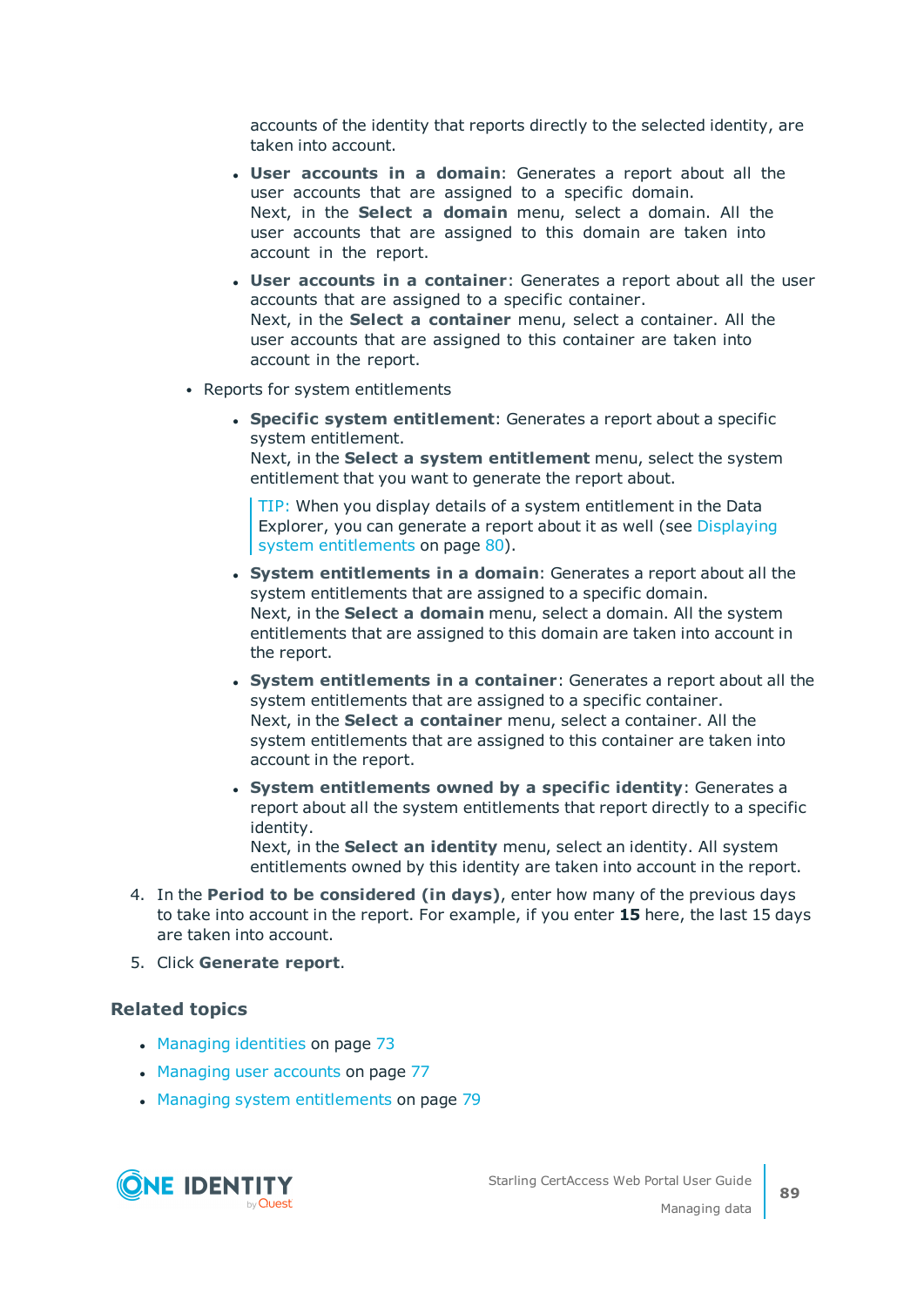# **Managing user permissions for the Web Portal**

Application roles help control Web Portal users permissions. Identities become members in application roles and obtain their permissions through them.

Application roles have the following aims:

- Program functions, identities, company resources, approval workflows and approval policies are assigned to fixed application roles. Permissions for these application roles must not be defined specifically for the company. This simplifies how you manage permissions.
- Enables audit secure internal administration of Starling CertAccess users and their permissions. Permissions can be granted through assignment, request, and approval or by calculation on account of specific properties. The plausibility of the permissions can be tested at any time with the attestation function.
- Users are provided with initial permissions, which they require for carrying out their tasks. For example, this is a way to create initially required user accounts.

### **Detailed information about this topic**

- Displaying [application](#page-89-0) roles on page 90
- Assigning [application](#page-90-0) roles to identities on page 91
- <span id="page-89-0"></span> $\cdot$  Removing identities from [application](#page-90-1) roles on page 91

# **Displaying application roles**

You can display any application roles and their members.

#### *To display an application role*

1. In the menu bar, click **Setup** > **Application roles**. This opens the **Application Roles** page.

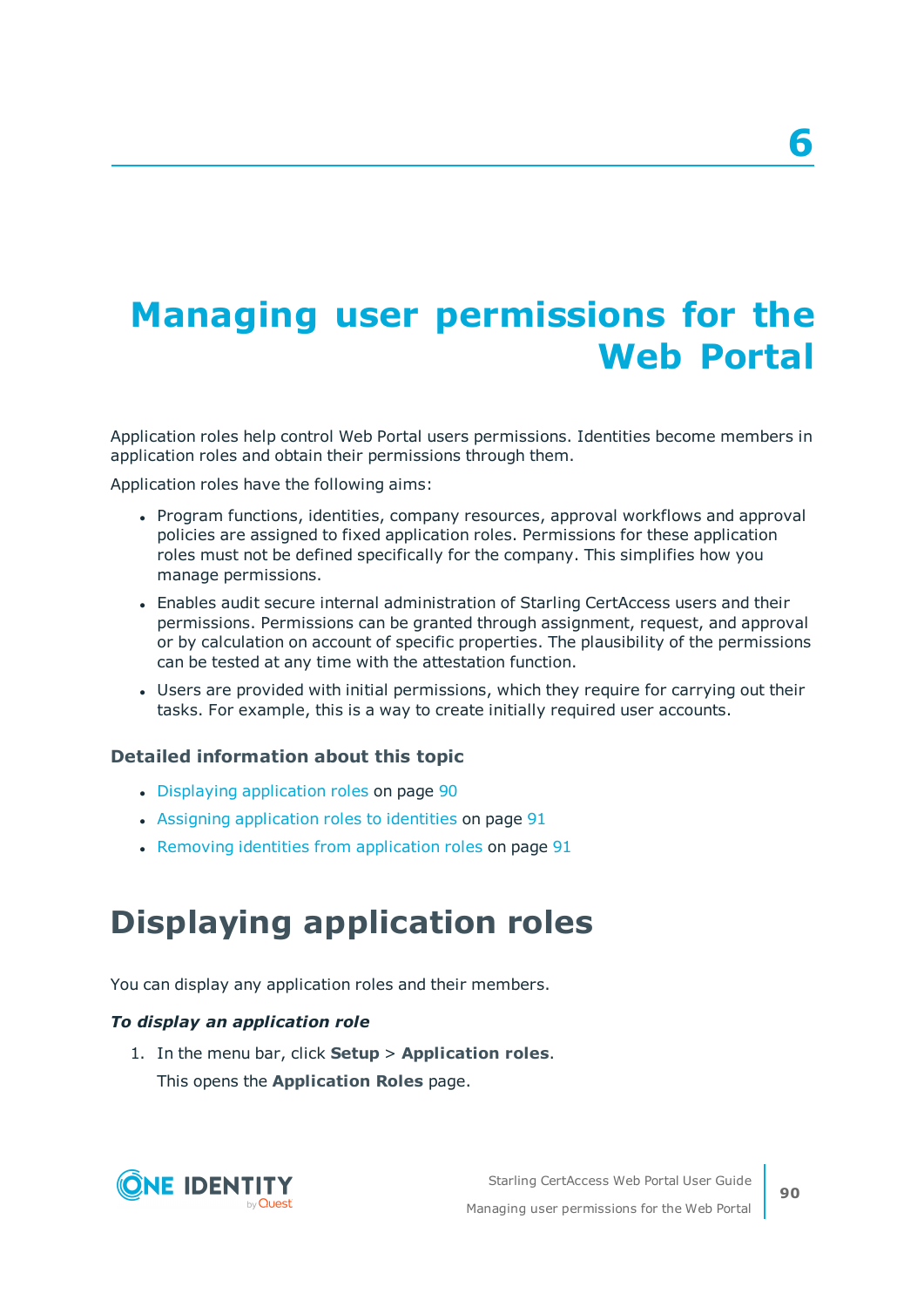2. (Optional) To display the members of an application role, in the list, click the application role.

# <span id="page-90-0"></span>**Assigning application roles to identities**

You can assign application roles to identities by adding the identities to application roles as members. Once an identity becomes a member in an application role, it obtains its respective permissions.

NOTE: To add a member to an application role, you must be a member in the respective application role yourself.

#### *To add a member to an application role*

- 1. In the menu bar, click **Setup** > **Application roles**.
- 2. On the **Application Roles** page, click the application role that you want to add a member to.
- 3. In the **Edit Application Role** pane, click **Add members**.
- 4. In the dialog, select the check box in front of the identity that you want to add to the application role as a member.
- <span id="page-90-1"></span>5. Click **Apply**.

# **Removing identities from application roles**

You can remove identities from application roles by removing the identities' membership in the application roles. Once an identity is no longer a member in an application, it loses its respective permissions.

NOTE: To be able to remove a member from an application role, the member must have been added directly to the application role (use the following steps) or you have requested the appropriate membership.

#### *To remove a member from an application role*

- 1. In the menu bar, click **Setup** > **Application roles**.
- 2. On the **Application Roles** page, click the application role that you want to remove a member from.
- 3. In the **Edit Application Role** pane, select the check box next to the member that you want to remove.
- 4. Click **Remove**.

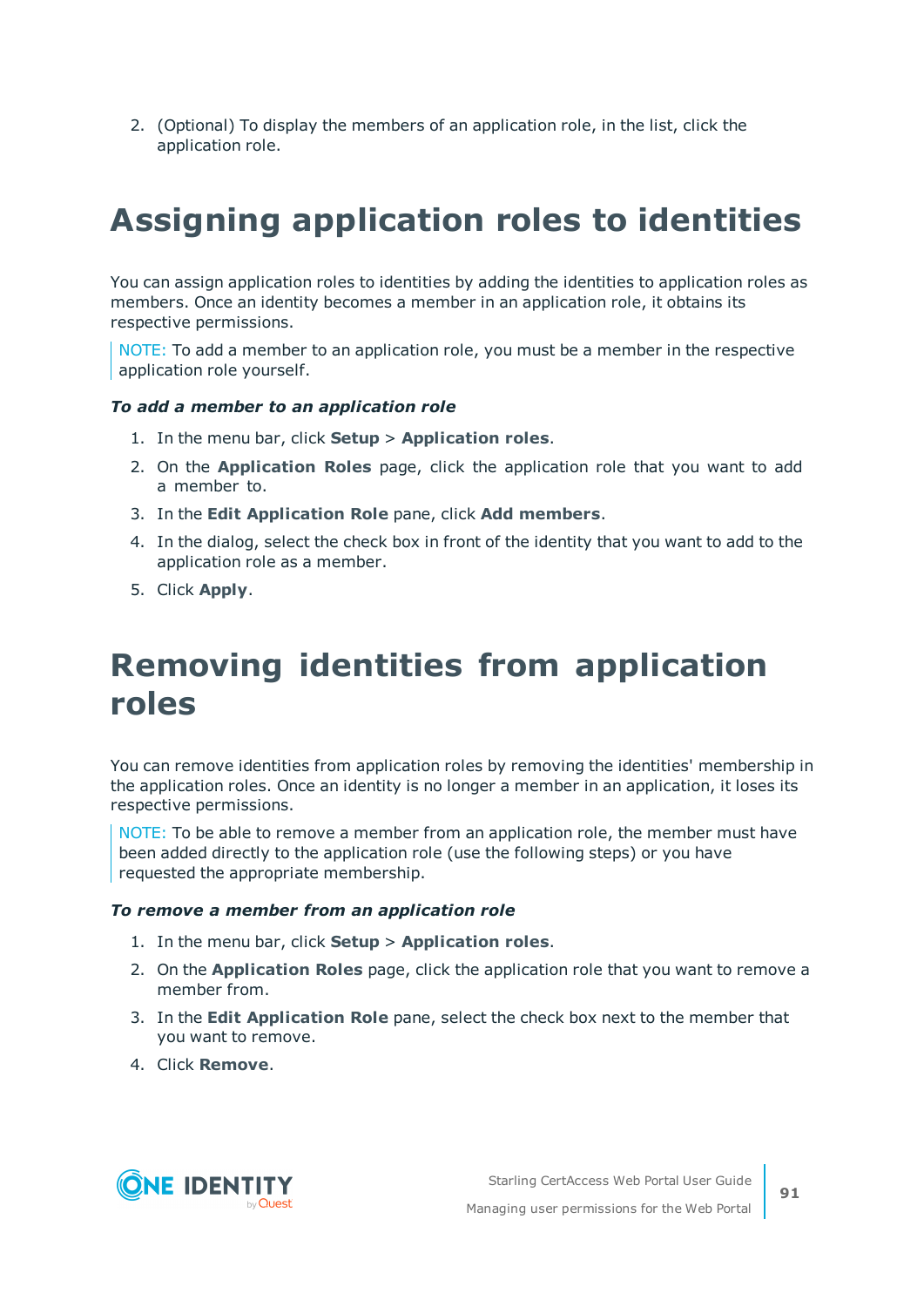# **Setting up and configuring request functions**

In order to request system entitlements in the Web Portal, the Web Portal must be set up accordingly.

Application roles help you to define who can take over administrative tasks in the Web Portal.

#### **Structure and workflow of requests**

The request shop is the top element in the hierarchical structure that is required for requesting system entitlements. A request shop can contain several shelves. Requestable system entitlements are then assigned to these shelves.

System entitlements can be grouped by service categories. Identities can select products from a service catalog in the Web Portal, add them to a cart, and submit a purchase request.

Requests follow a defined approval process that determines whether a product may be assigned or not. Authorized identities have the option to approve requests and cancellations. You specify which approval procedure to use by assigning approval procedures to request shops, shelves or individual system entitlements (see [Editing](#page-95-0) details of [request](#page-95-0) shops on page 96, [Editing](#page-97-0) shelf details on page 98, and Editing [service](#page-82-0) items for system [entitlements](#page-82-0) on page 83).

#### **Detailed information about this topic**

- Making system [entitlements](#page-92-0) requestable on page 93
- [Managing](#page-92-1) request shops on page 93
- Managing service [categories](#page-102-0) on page 103

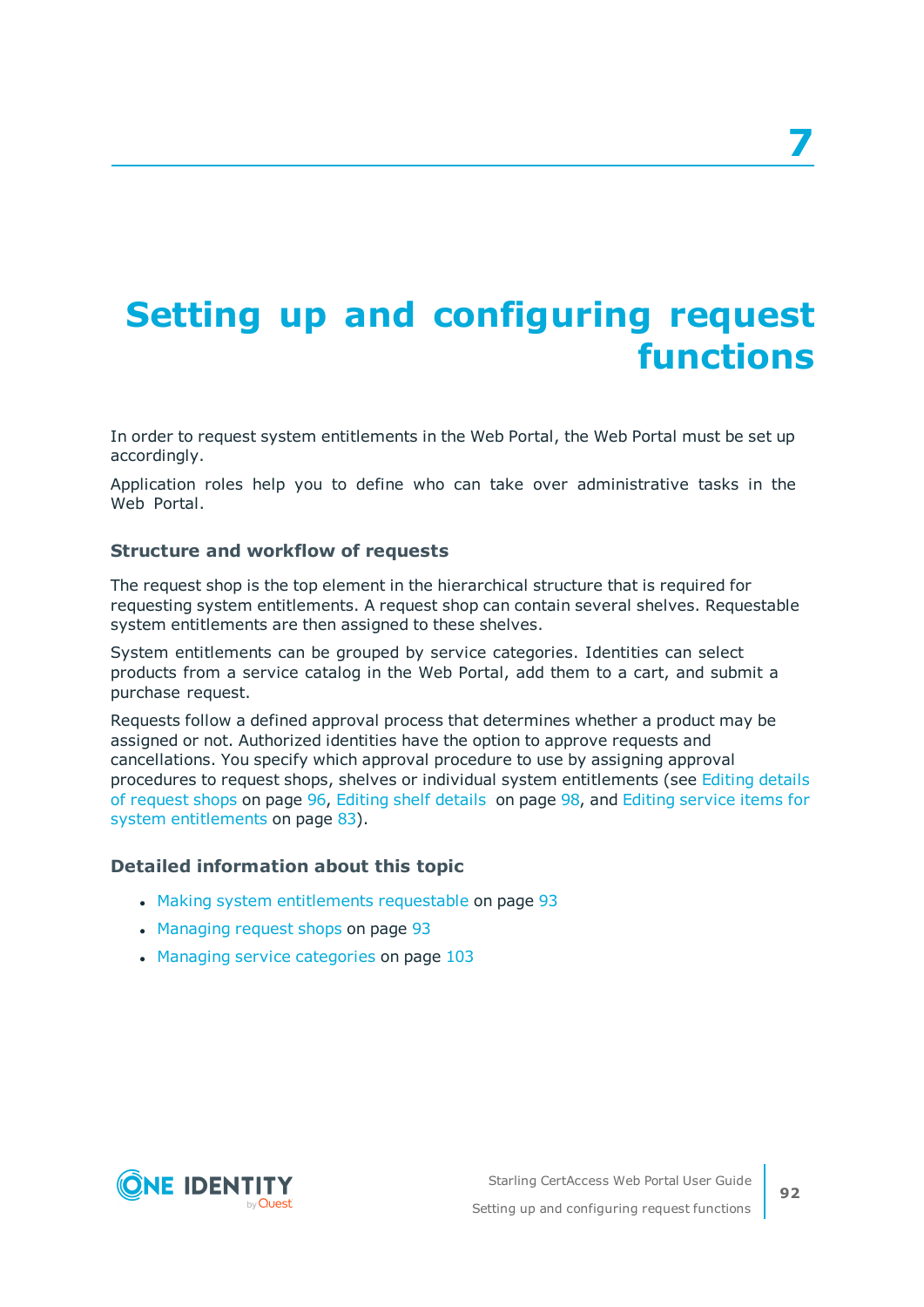# <span id="page-92-0"></span>**Making system entitlements requestable**

To be able to request a system entitlements in the Web Portal, the system entitlement must fulfill the following prerequisites:

- . The system entitlement must be assigned to a service item.
- The system entitlement must be marked as requestable (see following step-by-step).
- The system entitlement must be assigned to a shelf in a request shop (see [Adding](#page-101-0) system [entitlements](#page-101-0) to shelves on page 102).

#### *To make a system entitlement requestable*

- 1. In the menu bar, click **Data** > **Data Explorer**.
- 2. In the Data Explorer navigation, click **System entitlements**.
- 3. (Optional) To display only those system entitlements only that are not marked as requestable, perform the following actions:
	- a. Click (**Filter**).
	- b. In the filter context menu, select the **Not requestable** check box.
- 4. In the list, select the check box in front of the system entitlement that you want to make requestable.
- 5. Under the list, set the switch to **Make selected items requestable** and click **Update**.

TIP: If you do not want the system entitlement to be requested in the Web Portal anymore, set the switch to **Make selected items not requestable**.

6. Assign the system entitlement to a shelf in the request shop that you want to use later to request it from (see Adding system [entitlements](#page-101-0) to shelves on page 102).

### **Related topics**

- [Managing](#page-92-1) request shops on page 93
- Editing service items for system [entitlements](#page-82-0) on page 83
- Adding system [entitlements](#page-101-0) to shelves on page 102

# <span id="page-92-1"></span>**Managing request shops**

You can display, create, edit, or delete request shops.

The request shop is the top element in the hierarchical structure that is required for requesting system entitlements.

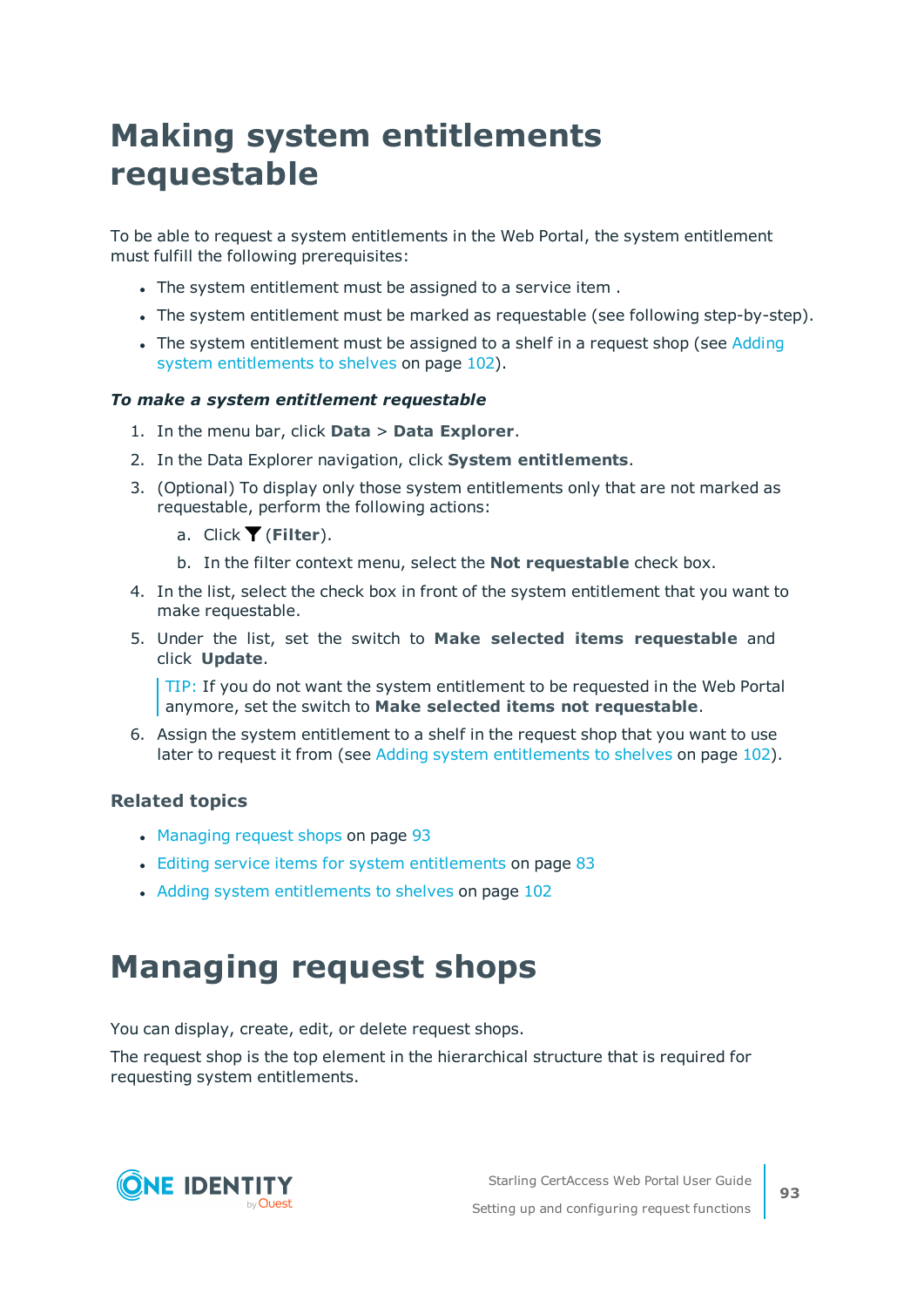A request shop can contain several shelves (see [Managing](#page-96-0) request shop shelves on page [97](#page-96-0)). Requestable system entitlements are then assigned to these shelves (see [Managing](#page-100-0) requestable system [entitlements](#page-100-0) in request shops on page 101).

## **Detailed information about this topic**

- [Displaying](#page-93-0) request shops on page 94
- [Creating](#page-93-1) request shops on page 94
- Editing [request](#page-94-0) shops on page 95
- [Deleting](#page-95-1) request shops on page 96
- [Managing](#page-96-0) request shop shelves on page 97
- Managing access to requestable system [entitlements](#page-99-0) in request shops on page 100
- . Managing requestable system [entitlements](#page-100-0) in request shops on page 101

## <span id="page-93-0"></span>**Displaying request shops**

You can display any of the request shops and their details.

## *To display request shops*

1. In the menu bar, click **Setup** > **Request shops**.

This opens the **Request Shops** page.

- 2. (Optional) To display details of a request shop, click on the request shop in the list.
- 3. (Optional) You can perform the following actions:
	- You can display the request shop's shelves (see [Displaying](#page-96-1) request shop [shelves](#page-96-1) on page 97).
	- You can see who can request system entitlements from the request shop (see [Displaying](#page-99-1) members of request shops on page 100).

## <span id="page-93-1"></span>**Creating request shops**

To set up your own request shop solution, you can create request shops. Once created, you can customize these request shops as you wish (see Editing [request](#page-94-0) shops on page 95).

### *To create a request shop*

- 1. In the menu bar, click **Setup** > **Request shops**.
- 2. On the **Request Shops** page, click **Create request shop**.

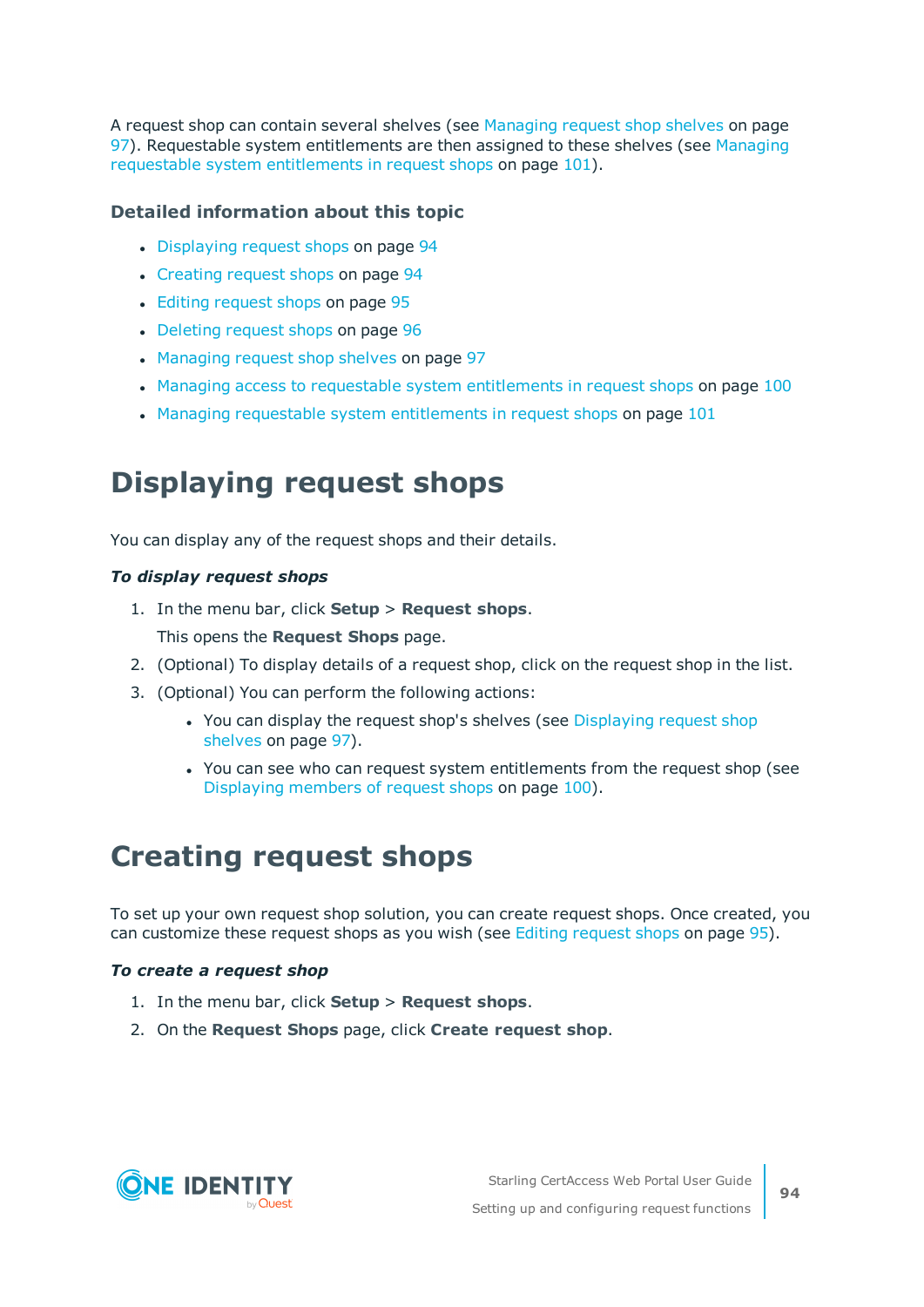3. In the **Create new request shop** pane, enter the main data for the new request shop.

| <b>Property</b>      | <b>Description</b>                                                                                                                                                                                                                                                                                                                   |
|----------------------|--------------------------------------------------------------------------------------------------------------------------------------------------------------------------------------------------------------------------------------------------------------------------------------------------------------------------------------|
| Name                 | Enter a full, descriptive name for the request shop.                                                                                                                                                                                                                                                                                 |
| Description          | Enter a description for the request shop.                                                                                                                                                                                                                                                                                            |
| Attestors            | Click Assign/Change and select an application role. Members of<br>this application role can approve attestation cases affecting system<br>entitlements that can be requested through this request shop.<br>This setting is usual inherited by all the shelves that are assigned to<br>this request shop and do not have an attestor. |
| Approval<br>policies | Click Assign/Change and select the approval policies that control<br>how approvers are determined if system entitlements are requested<br>from this request shop in the Web Portal.                                                                                                                                                  |
|                      | This setting is usual inherited by all the shelves that are assigned to<br>this request shop and do not have an approval policy.                                                                                                                                                                                                     |

**Table 13: Request shop main data**

- 4. Click **Create**.
- 5. (Optional) Create shelves for the request shop (see [Creating](#page-96-2) shelves for request [shops](#page-96-2) on page 97). In the shelves, you can specify which system entitlements can be requested from the request shop (see Adding system [entitlements](#page-101-0) to shelves on [page](#page-101-0) 102).
- 6. (Optional) To specify who can request system entitlements from the request shop, add members to the request shop (see Adding [members](#page-99-2) to request shops on [page](#page-99-2) 100).

## <span id="page-94-0"></span>**Editing request shops**

When you edit existing request shops, you can perform the following actions:

- Edit [request](#page-95-0) shop details (see Editing details of request shops on page 96)
- Manage request shop shelves (see [Managing](#page-96-0) request shop shelves on page 97)
- Specify who can request system entitlements from request shops (see [Managing](#page-99-0) access to requestable system [entitlements](#page-99-0) in request shops on page 100)
- Specify which system entitlements can be requested from request shops (see Managing requestable system [entitlements](#page-100-0) in request shops on page 101)

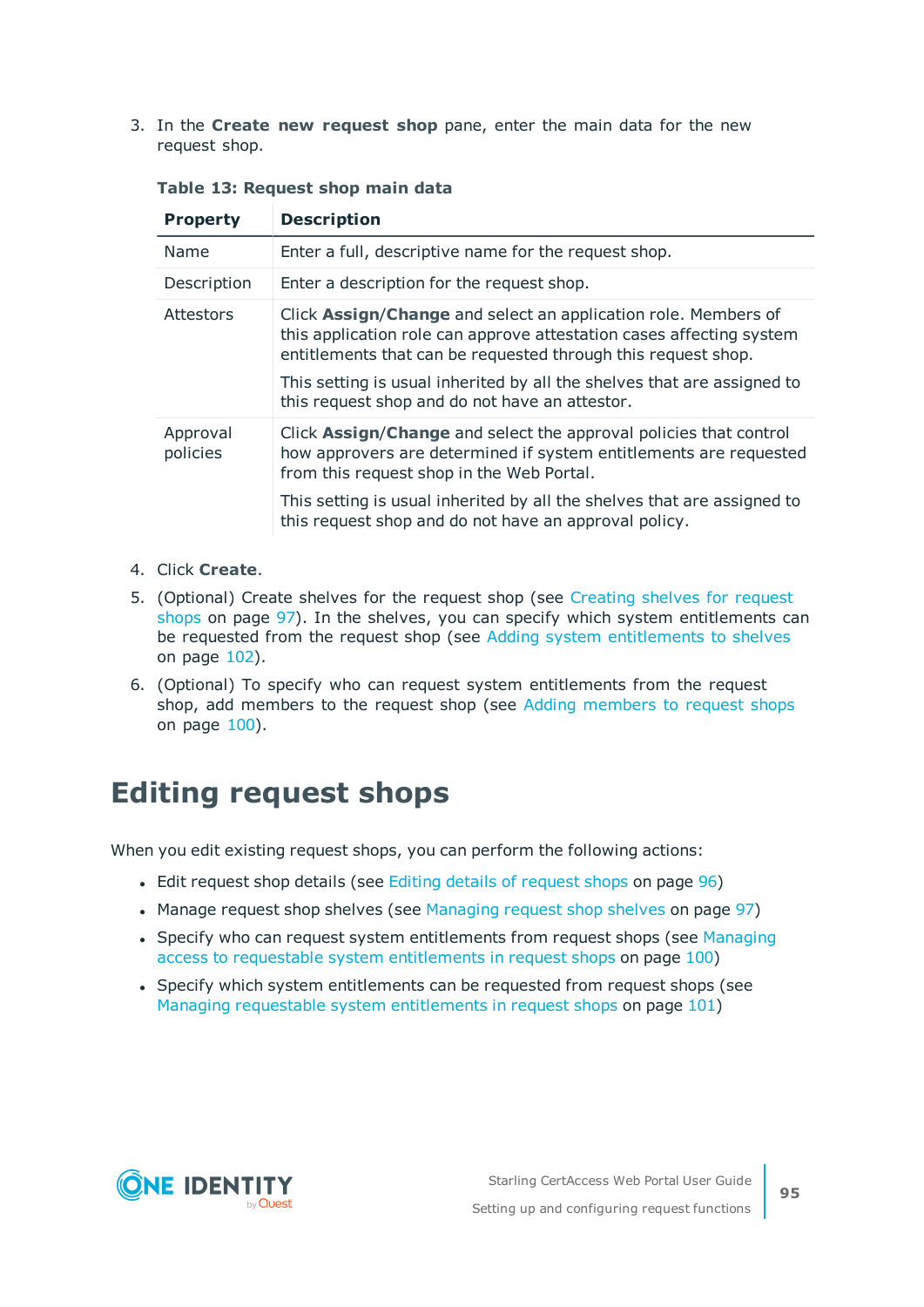## <span id="page-95-0"></span>**Editing details of request shops**

You can edit details of existing request shops.

### *To edit details of a request shop*

- 1. In the menu bar, click **Setup** > **Request shops**.
- 2. On the **Request Shops** page, in the list, click the request shop whose details you want to edit.
- 3. In the details pane, edit the request shop's main data.

| <b>Property</b>      | <b>Description</b>                                                                                                                                                                                                                                                                                                                   |
|----------------------|--------------------------------------------------------------------------------------------------------------------------------------------------------------------------------------------------------------------------------------------------------------------------------------------------------------------------------------|
| Name                 | Enter a full, descriptive name for the request shop.                                                                                                                                                                                                                                                                                 |
| Description          | Enter a description for the request shop.                                                                                                                                                                                                                                                                                            |
| Attestors            | Click Assign/Change and select an application role. Members of<br>this application role can approve attestation cases affecting system<br>entitlements that can be requested through this request shop.<br>This setting is usual inherited by all the shelves that are assigned to<br>this request shop and do not have an attestor. |
| Approval<br>policies | Click Assign/Change and select the approval policies that control<br>how approvers are determined if system entitlements are requested<br>from this request shop in the Web Portal.                                                                                                                                                  |
|                      | This setting is usual inherited by all the shelves that are assigned to<br>this request shop and do not have an approval policy.                                                                                                                                                                                                     |

#### **Table 14: Request shop main data**

<span id="page-95-1"></span>4. Click **Save**.

## **Deleting request shops**

You can delete request shops.

NOTE: Before you can delete a request shop, you must delete all the shelves from it (see [Deleting](#page-98-0) request shop shelves on page 99) and remove all the members (see [Removing](#page-100-1) [members](#page-100-1) from request shops on page 101).

### *To delete a request shop*

- 1. In the menu bar, click **Setup** > **Request shops**.
- 2. On the **Request Shops** page, in the list, click the request shop you want to delete.
- 3. In the details pane, click **Delete request shop**.

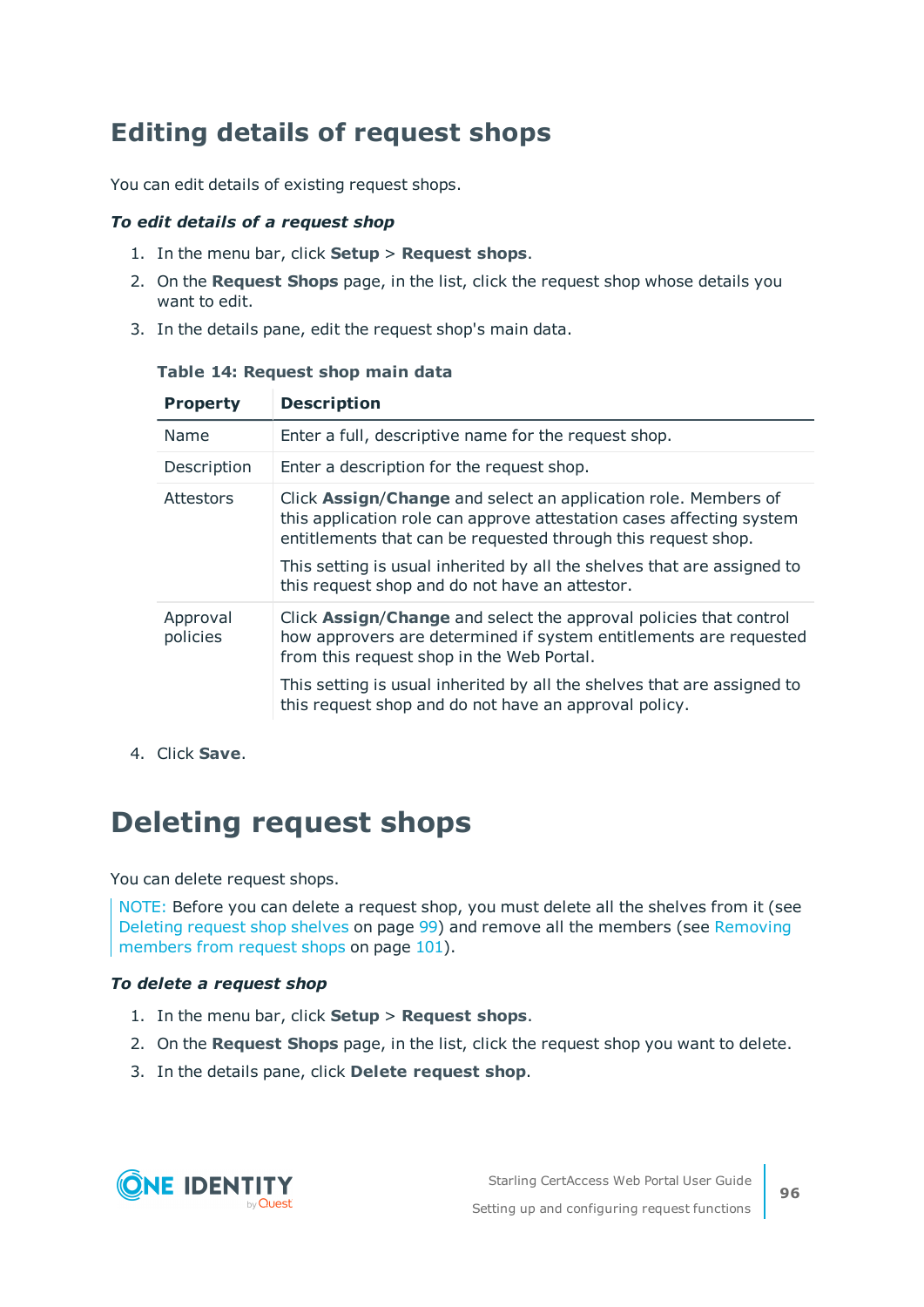## <span id="page-96-0"></span>**Managing request shop shelves**

You can display, create, edit, or delete request shop shelves.

Each shop contains a number of shelves that identities can request products from. There are various products available for request on shelves. Shelves are set up under each shop.

## **Detailed information about this topic**

- [Displaying](#page-96-1) request shop shelves on page 97
- [Creating](#page-96-2) shelves for request shops on page 97
- Editing [request](#page-97-1) shop shelves on page 98
- [Editing](#page-97-0) shelf details on page 98
- [Deleting](#page-98-0) request shop shelves on page 99

## <span id="page-96-1"></span>**Displaying request shop shelves**

You can display any of the request shop's shelves and their details.

### *To display the shelves in a request shop*

- 1. In the menu bar, click **Setup** > **Request shops**.
- 2. On the **Request Shops** page, in the list, click the request shop whose shelves you want to display.
- 3. In the details pane, click the **Shelves** tab.
- 4. (Optional) To display details of a shelf, click it in the list.
- 5. (Optional) You can display the system entitlements that can be requested over this shelf (see Displaying requestable system [entitlements](#page-100-2) on page 101).

## <span id="page-96-2"></span>**Creating shelves for request shops**

You can create shelves for request shops that identities can request system entitlements from.

### *To create a shelf for request shop*

- 1. In the menu bar, click **Setup** > **Request shops**.
- 2. On the **Request Shops** page, in the list, click the request shop you want to create a shelf for.
- 3. In the details pane, click the **Shelves** tab.
- 4. On the **Shelves** tab, click **Create shelf**.

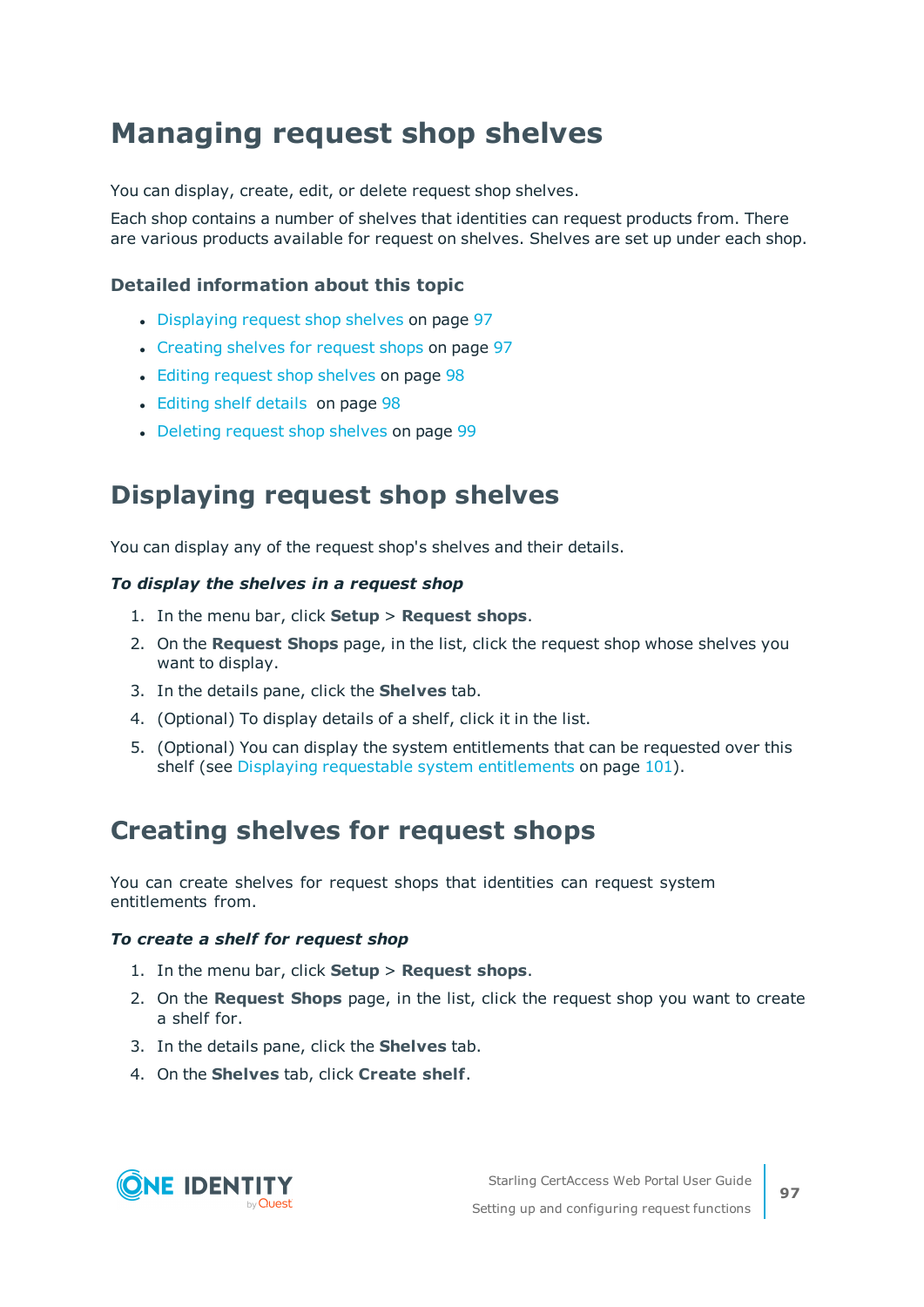5. In the **Create Shelf** pane, enter the main data for the new shelf.

| <b>Property</b>      | <b>Description</b>                                                                                                                                                                                                                                                                                                           |
|----------------------|------------------------------------------------------------------------------------------------------------------------------------------------------------------------------------------------------------------------------------------------------------------------------------------------------------------------------|
| Name                 | Enter a full, descriptive name for the shelf.                                                                                                                                                                                                                                                                                |
| Description          | Enter a description for the shelf.                                                                                                                                                                                                                                                                                           |
| Attestors            | Click Assign/Change and select an application role. Members of<br>this application role can approve attestation cases affecting system<br>entitlements that can be requested through this shelf.<br>This setting is inherited by all the system entitlements that are<br>assigned to this shelf and do not have an attestor. |
| Approval<br>policies | Click Assign/Change and select the approval policies that control<br>how approvers are determined if system entitlements are requested<br>from this shelf in the Web Portal.                                                                                                                                                 |
|                      | This setting is inherited by all the system entitlements that are<br>assigned to this shelf and do not have an approval policy.                                                                                                                                                                                              |

### **Table 15: Shelves main data**

- 6. Click **Create**.
- 7. (Optional) To specify which system entitlements can be requested from the shelf, add the system entitlements to the shelf (see Adding system [entitlements](#page-101-0) to shelves on [page](#page-101-0) 102).

## <span id="page-97-1"></span>**Editing request shop shelves**

When you edit the shelves of a request shop, you can perform the following actions:

- Edit shelf details (see Editing details of [request](#page-95-0) shops on page 96)
- Specify which system entitlements can be requested from request shops (see Managing requestable system [entitlements](#page-100-0) in request shops on page 101)

## <span id="page-97-0"></span>**Editing shelf details**

You can edit details of existing shelves.

### *To edit details of a shelf*

- 1. In the menu bar, click **Setup** > **Request shops**.
- 2. On the **Request Shops** page, in the list, click the request shop whose shelf you want to edit.
- 3. In the details pane, click the **Shelves** tab.
- 4. On the **Shelf** tab, in the list, click the shelf you want to edit.

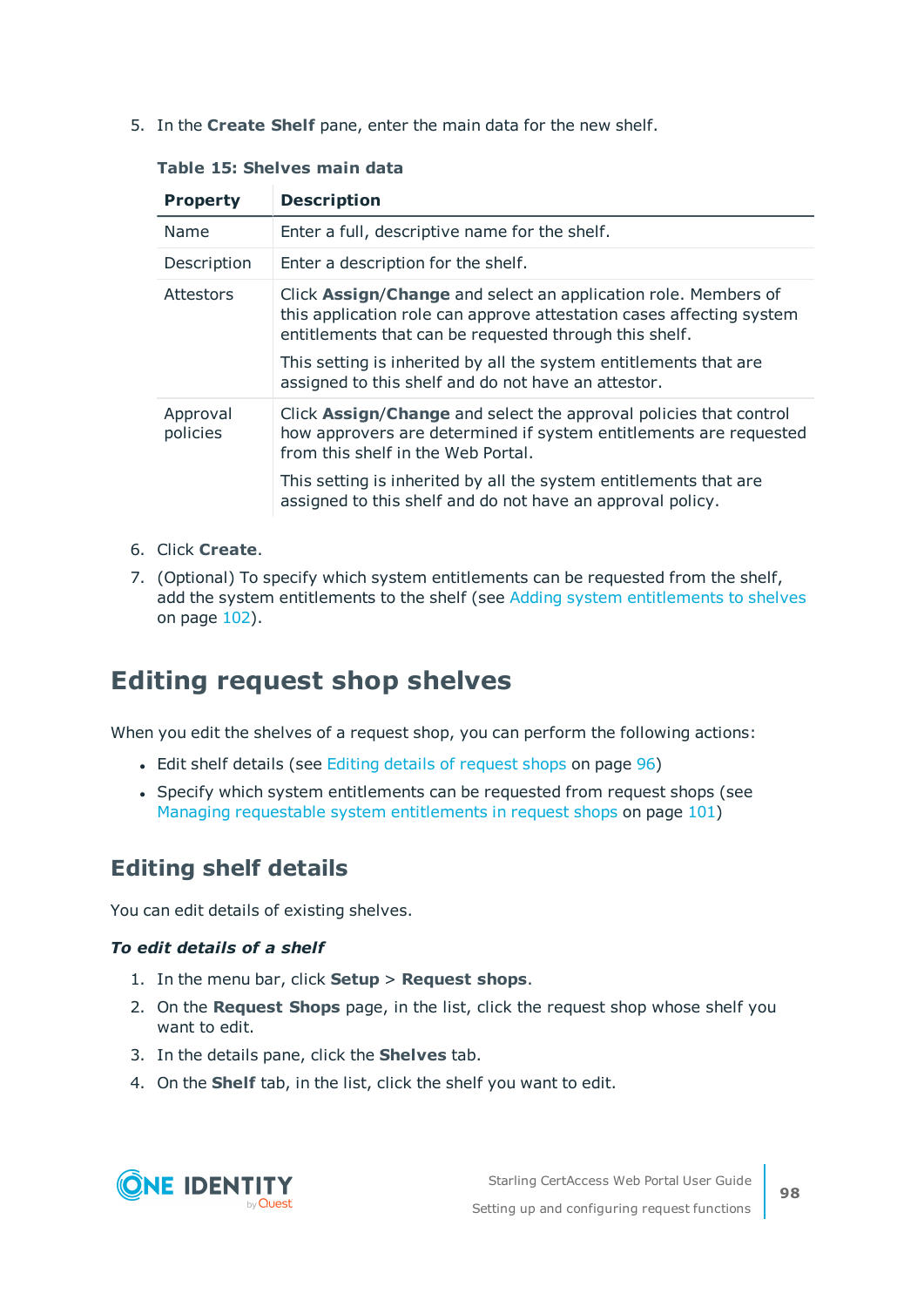5. In the details pane, edit the shelf's main data.

| <b>Property</b>      | <b>Description</b>                                                                                                                                                                                                                                                                                                           |
|----------------------|------------------------------------------------------------------------------------------------------------------------------------------------------------------------------------------------------------------------------------------------------------------------------------------------------------------------------|
| Name                 | Enter a full, descriptive name for the shelf.                                                                                                                                                                                                                                                                                |
| Description          | Enter a description for the shelf.                                                                                                                                                                                                                                                                                           |
| <b>Attestors</b>     | Click Assign/Change and select an application role. Members of<br>this application role can approve attestation cases affecting system<br>entitlements that can be requested through this shelf.<br>This setting is inherited by all the system entitlements that are<br>assigned to this shelf and do not have an attestor. |
| Approval<br>policies | Click Assign/Change and select the approval policies that control<br>how approvers are determined if system entitlements are requested<br>from this shelf in the Web Portal.                                                                                                                                                 |
|                      | This setting is inherited by all the system entitlements that are<br>assigned to this shelf and do not have an approval policy.                                                                                                                                                                                              |

### **Table 16: Shelves main data**

6. Click **Save**.

## **Related topics**

 $\cdot$  Managing requestable system [entitlements](#page-100-0) in request shops on page  $101$ 

## <span id="page-98-0"></span>**Deleting request shop shelves**

You can delete request shop shelves.

NOTE: Before you can delete a shelf, you must remove all the system entitlements from it (see Removing system [entitlements](#page-102-1) from shelves on page 103).

### *To delete a shelf from a request shop*

- 1. In the menu bar, click **Setup** > **Request shops**.
- 2. On the **Request Shops** page, in the list, click the request shop whose shelf you want to delete.
- 3. In the details pane, click the **Shelves** tab.
- 4. On the **Shelves** tab, in the list, click the shelf you want to delete.
- 5. In the details pane, click **Delete shelf**.

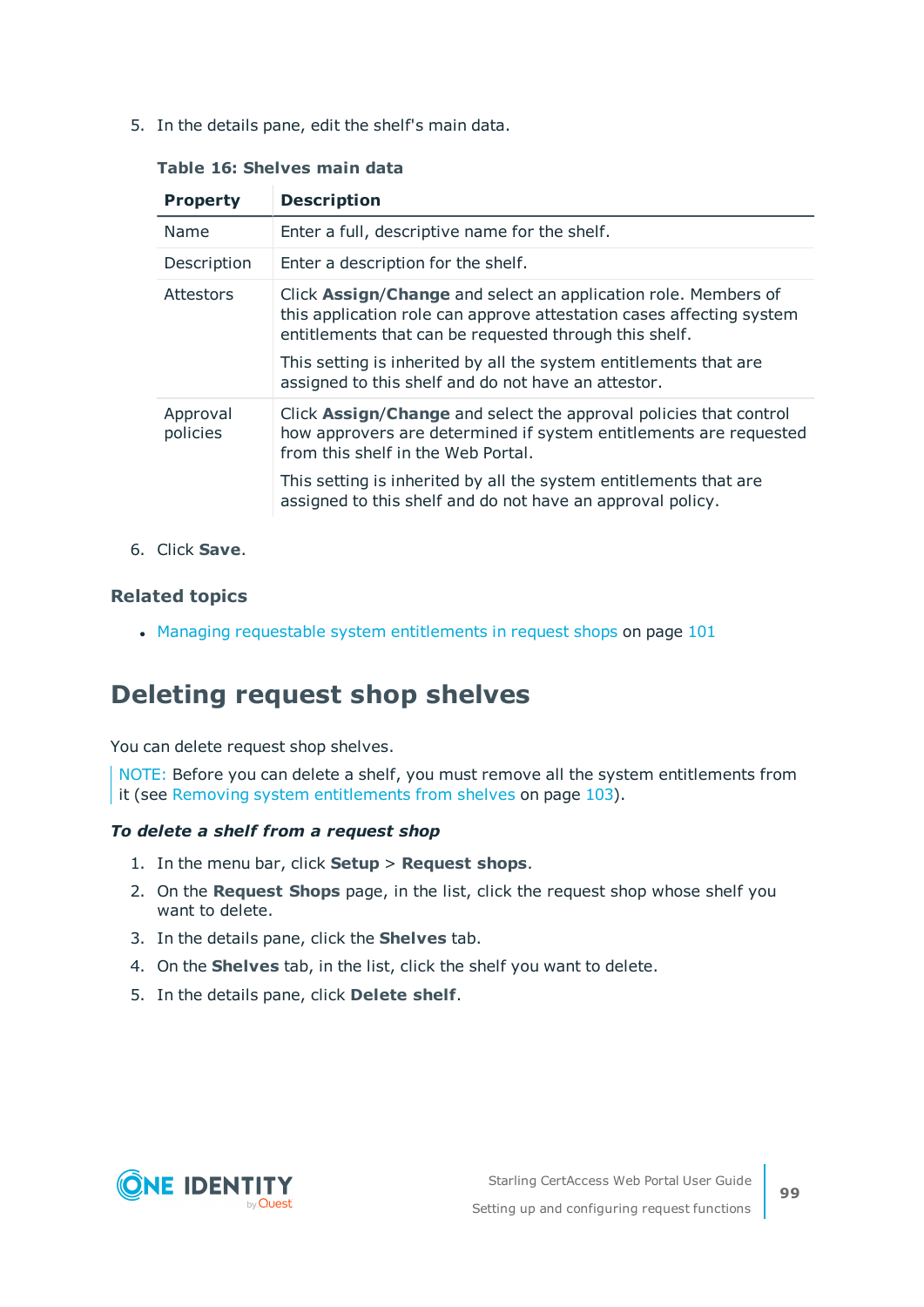## <span id="page-99-0"></span>**Managing access to requestable system entitlements in request shops**

You can decide who is able to request system entitlements from request shops. This you specify through memberships in the request shop. Once an identity becomes a member of a request shop, they can request system entitlements from it.

## **Detailed information about this topic**

- [Displaying](#page-99-1) members of request shops on page 100
- Adding [members](#page-99-2) to request shops on page 100
- $\cdot$  [Removing](#page-100-1) members from request shops on page 101

## <span id="page-99-1"></span>**Displaying members of request shops**

You can display the members of request shops. These members can request system entitlements from the respective request shop.

### *To display members of a request shop*

- 1. In the menu bar, click **Setup** > **Request shops**.
- 2. On the **Request Shops** page, in the list, click the request shop whose members you want to display.
- <span id="page-99-2"></span>3. In the details pane, click the **Access** tab.

## **Adding members to request shops**

You can add members to request shops. These identities can then request system entitlements from the respective request shop.

### *To add a member to a request shop*

- 1. In the menu bar, click **Setup** > **Request shops**.
- 2. On the **Request Shops** page, in the list, click the request shop you want to add a member to.
- 3. In the details pane, click the **Access** tab.
- 4. On the **Access** tab, click **Add members**.
- 5. In the dialog, select the check box in front of the identity that you want to add to the request shop as a member.
- 6. Click **Apply**.

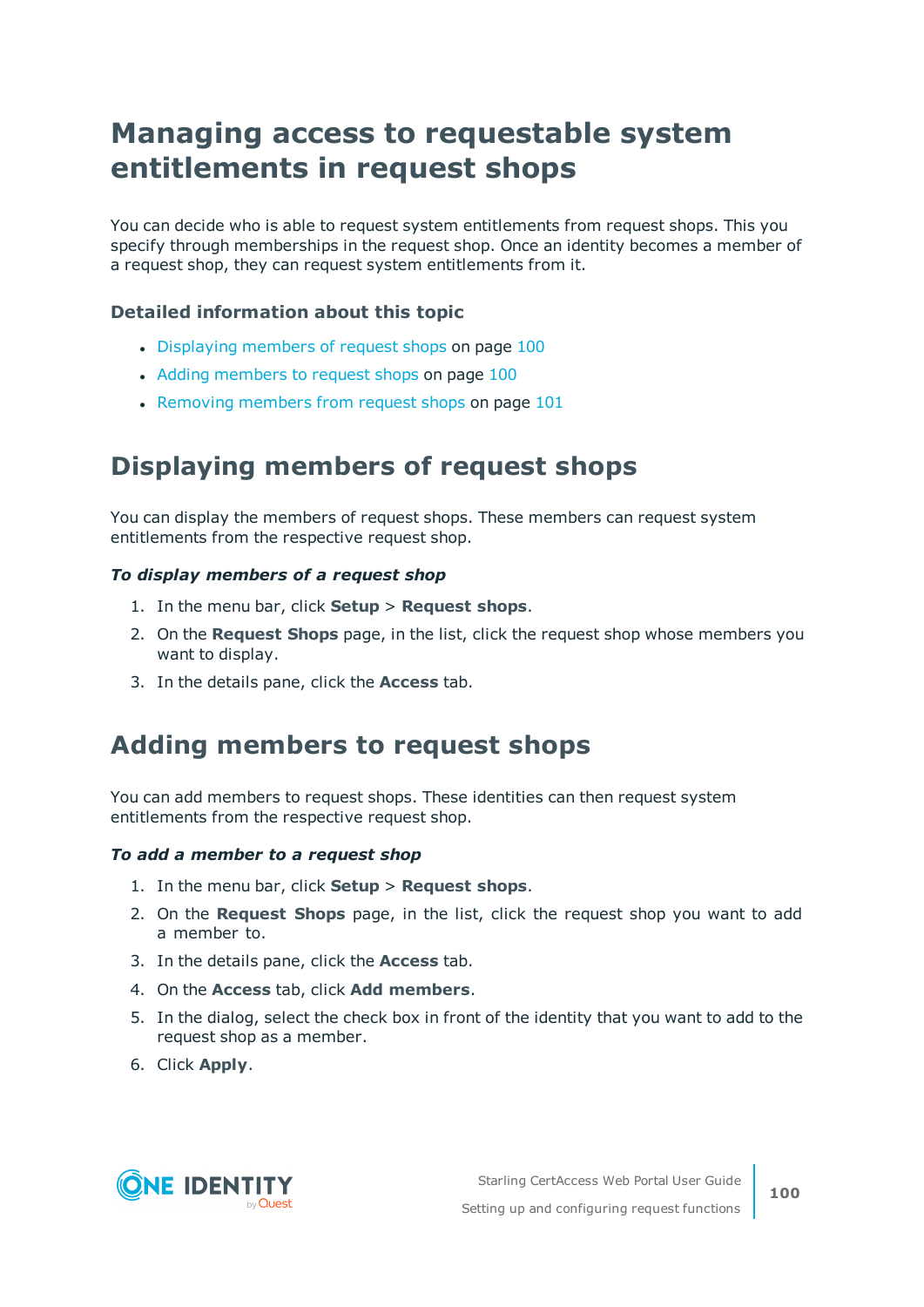## <span id="page-100-1"></span>**Removing members from request shops**

You can remove members from request shops. These identities can then no longer request system entitlements from the request shop.

#### *To remove a member from a request shop*

- 1. In the menu bar, click **Setup** > **Request shops**.
- 2. On the **Request Shops** page, in the list, click the request shop you want to remove a member from.
- 3. In the details pane, click the **Access** tab.
- 4. On the **Access** tab, in the list, select the check box next to the identity that you want to remove as a member.
- <span id="page-100-0"></span>5. Click **Remove**.

## **Managing requestable system entitlements in request shops**

You can decide which system entitlements can be requested from request shops. Once system entitlements have been allocated to shelves in a request shop (see Adding [system](#page-101-0) [entitlements](#page-101-0) to shelves on page 102) and marked as requestable (see Making [system](#page-92-0) [entitlements](#page-92-0) requestable on page 93), they can be requested in the Web Portal by members of the request shop.

## **Detailed information about this topic**

- $\bullet$  Displaying requestable system [entitlements](#page-100-2) on page 101
- Adding system [entitlements](#page-101-0) to shelves on page 102
- Editing requestable system [entitlements](#page-101-1) on page 102
- $\cdot$  Removing system [entitlements](#page-102-1) from shelves on page 103

## <span id="page-100-2"></span>**Displaying requestable system entitlements**

You can display which system entitlements can be requested from request shops over shelves.

### *To display a shelf's requestable system entitlements*

- 1. In the menu bar, click **Setup** > **Request shops**.
- 2. On the **Request Shops** page, click the request shop in the list whose requestable system entitlements you want to display.

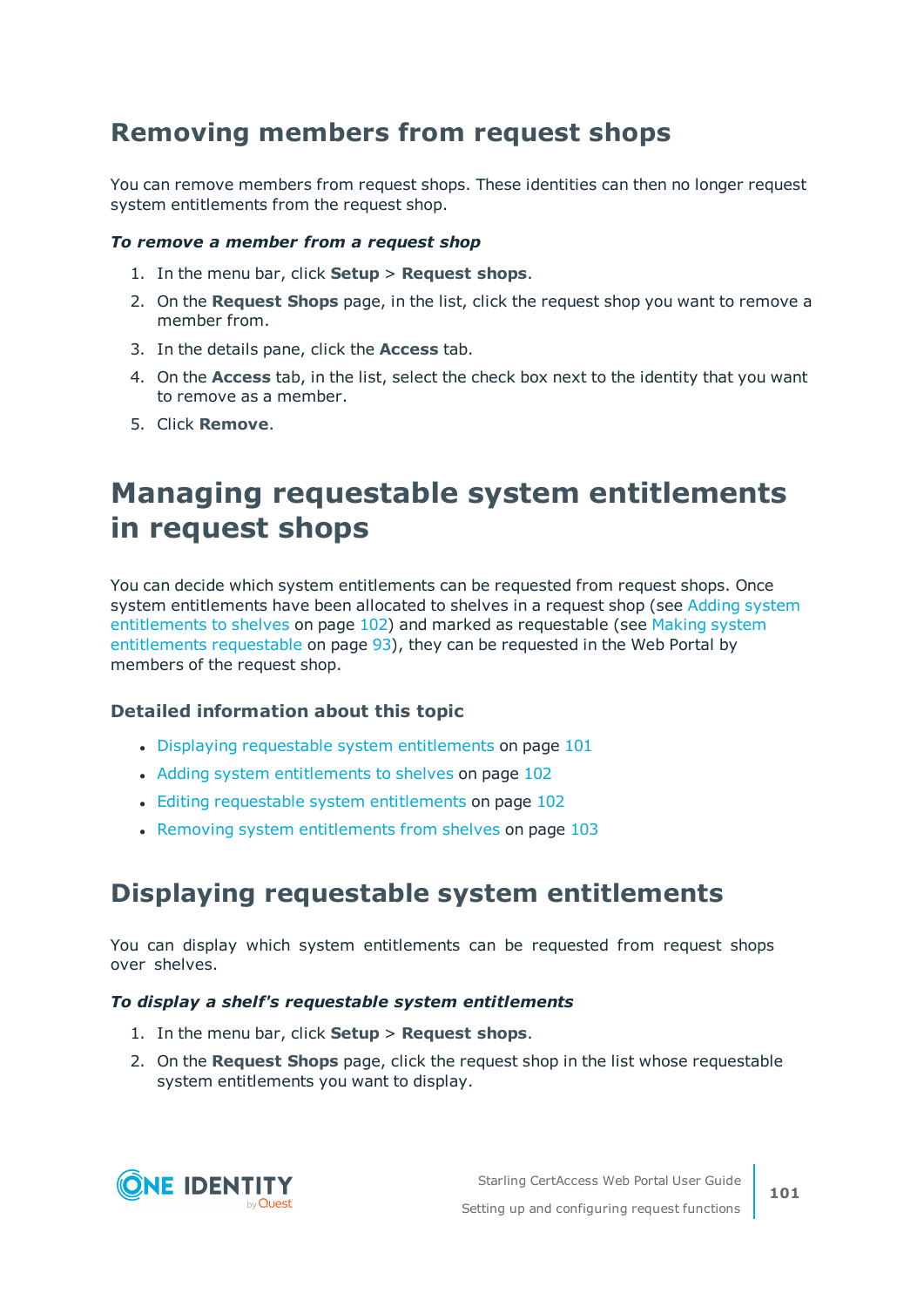- 3. In the details pane, click the **Shelves** tab.
- 4. On the **Shelves** tab, in the list, click the shelf with the requestable system entitlement you want to display.
- 5. In the details pane, click the **System Entitlements** tab.
- 6. (Optional) To display more details about a system entitlement, on the **System Entitlements** tab, click the system entitlement. For more information, see Managing system [entitlements](#page-78-0) on page 79.

## <span id="page-101-0"></span>**Adding system entitlements to shelves**

You can add system entitlements to shelves. Once system entitlements have been allocated to shelves in a request shop and marked as requestable (see Making [system](#page-92-0) [entitlements](#page-92-0) requestable on page 93), they can be requested in the Web Portal by members of the request shop.

### *To add a system entitlement to a shelf*

- 1. In the menu bar, click **Setup** > **Request shops**.
- 2. On the **Request Shops** page, in the list, click the request shop that you want request the system entitlement from later.
- 3. In the details pane, click the **Shelves** tab.
- 4. On the **Shelves** tab, in the list, click the shelf to add the system entitlement to.
- 5. In the details pane, click the **System Entitlements** tab.
- 6. On the **System Entitlements** tab, click **Add system entitlements**.
- 7. In the dialog, select the check box in front of the system entitlement that you want to add to the shelf.
- <span id="page-101-1"></span>8. Click **Apply**.

## **Editing requestable system entitlements**

You can edit system entitlements that can be requested over request shop shelves.

#### *To edit a shelf's requestable system entitlements*

- 1. In the menu bar, click **Setup** > **Request shops**.
- 2. On the **Request Shops** page, click the request shop in the list whose system entitlements you want to edit.
- 3. In the details pane, click the **Shelves** tab.
- 4. On the **Shelves** tab, in the list, click the shelf with the requestable system entitlement you want to edit.
- 5. In the details pane, click the **System Entitlements** tab.

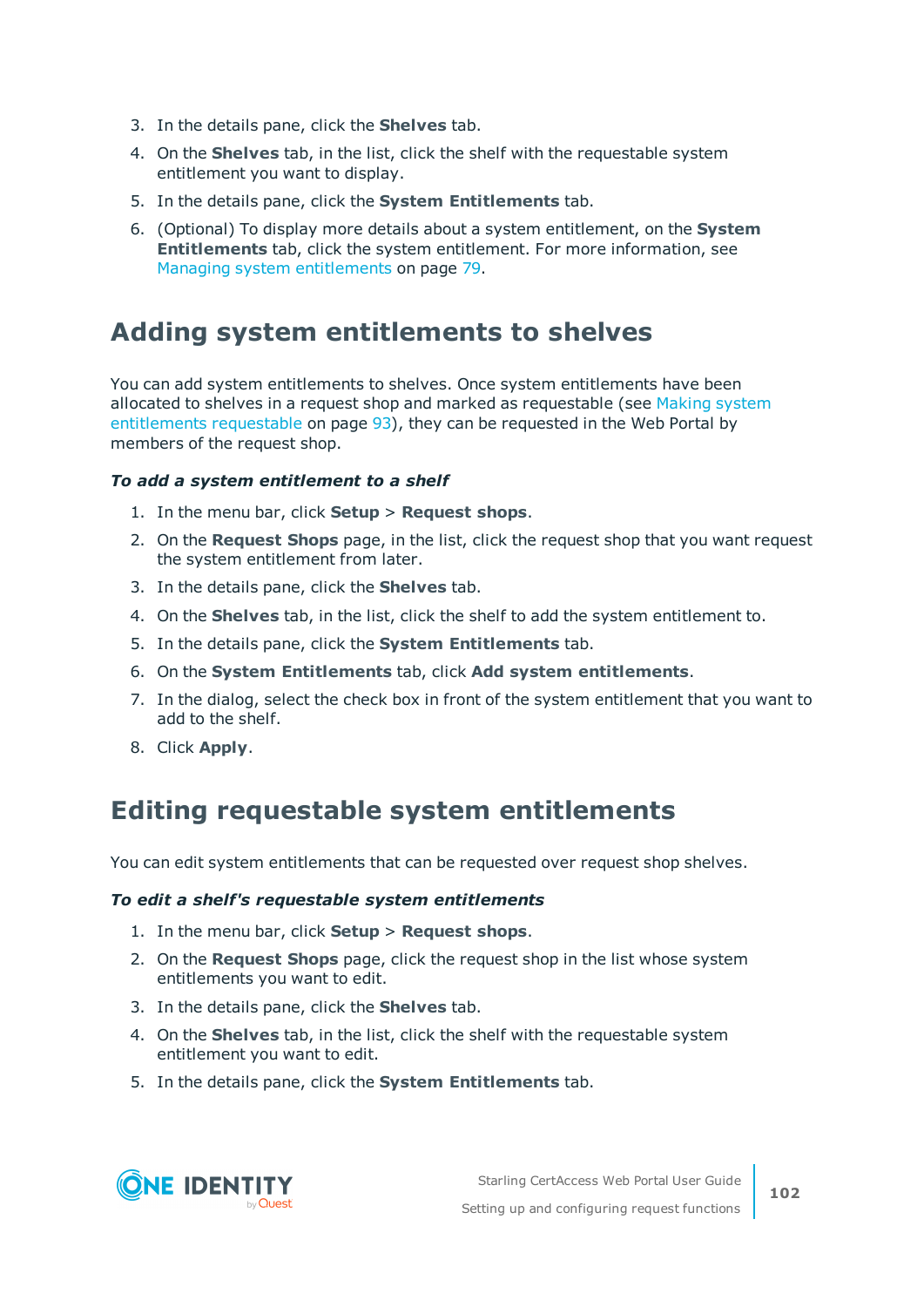- 6. On the **System Entitlements** tab, in the list, click the system entitlement you want to edit.
- 7. In the details pane, edit the system entitlement (see Managing system [entitlements](#page-78-0) on [page](#page-78-0) 79).

## <span id="page-102-1"></span>**Removing system entitlements from shelves**

You can remove system entitlements from shelves. the system entitlements cannot be requested anymore from this shelf.

#### *To remove a system entitlement from a shelf*

- 1. In the menu bar, click **Setup** > **Request shops**.
- 2. On the **Request Shops** page, in the list, click the request shop from whose shelf you want to remove the system entitlement.
- 3. In the details pane, click the **Shelves** tab.
- 4. On the **Shelves** tab, in the list, click the shelf to remove the system entitlement from.
- 5. In the details pane, click the **System Entitlements** tab.
- 6. On the **System Entitlements** tab, select the check box in front of the system entitlement that you want to remove.
- <span id="page-102-0"></span>7. Click **Remove**.

## **Managing service categories**

Use the Web Portal to display and edit service categories.

Service categories are used to group system entitlements. For example, you can use service categories to group together system entitlements by topic.

You can assign system entitlements' service items to these service categories (see [Editing](#page-82-0) service items for system [entitlements](#page-82-0) on page 83).

#### **Detailed information about this topic**

- [Displaying](#page-103-0) service categories on page 104
- Creating service [categories](#page-103-1) on page 104
- Editing service [categories](#page-105-0) on page 106
- Deleting service [categories](#page-107-0) on page 108

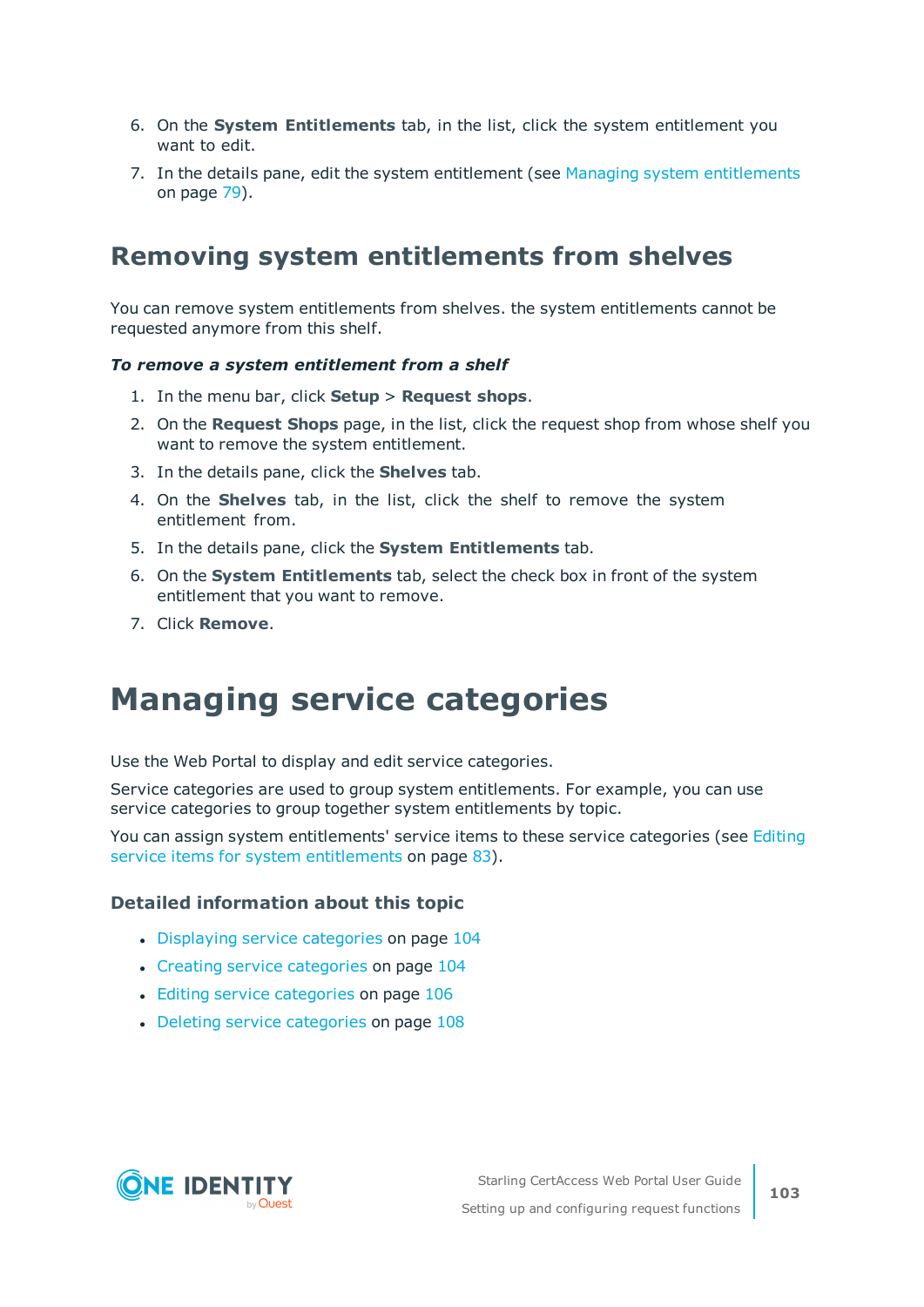# <span id="page-103-0"></span>**Displaying service categories**

You can display any of the service categories and their details.

### *To display service categories*

- 1. In the menu bar, click **Setup** > **Service categories**. This opens the **Service Categories** page and displays all the service categories.
- <span id="page-103-1"></span>2. (Optional) To display details of a service category, click it in the list.

## **Creating service categories**

You can create service categories.

#### *To create a service category*

- 1. On the menu bar, click **Setup** > **Service categories**.
- 2. On the **Service Categories** page, click **Create service category**.

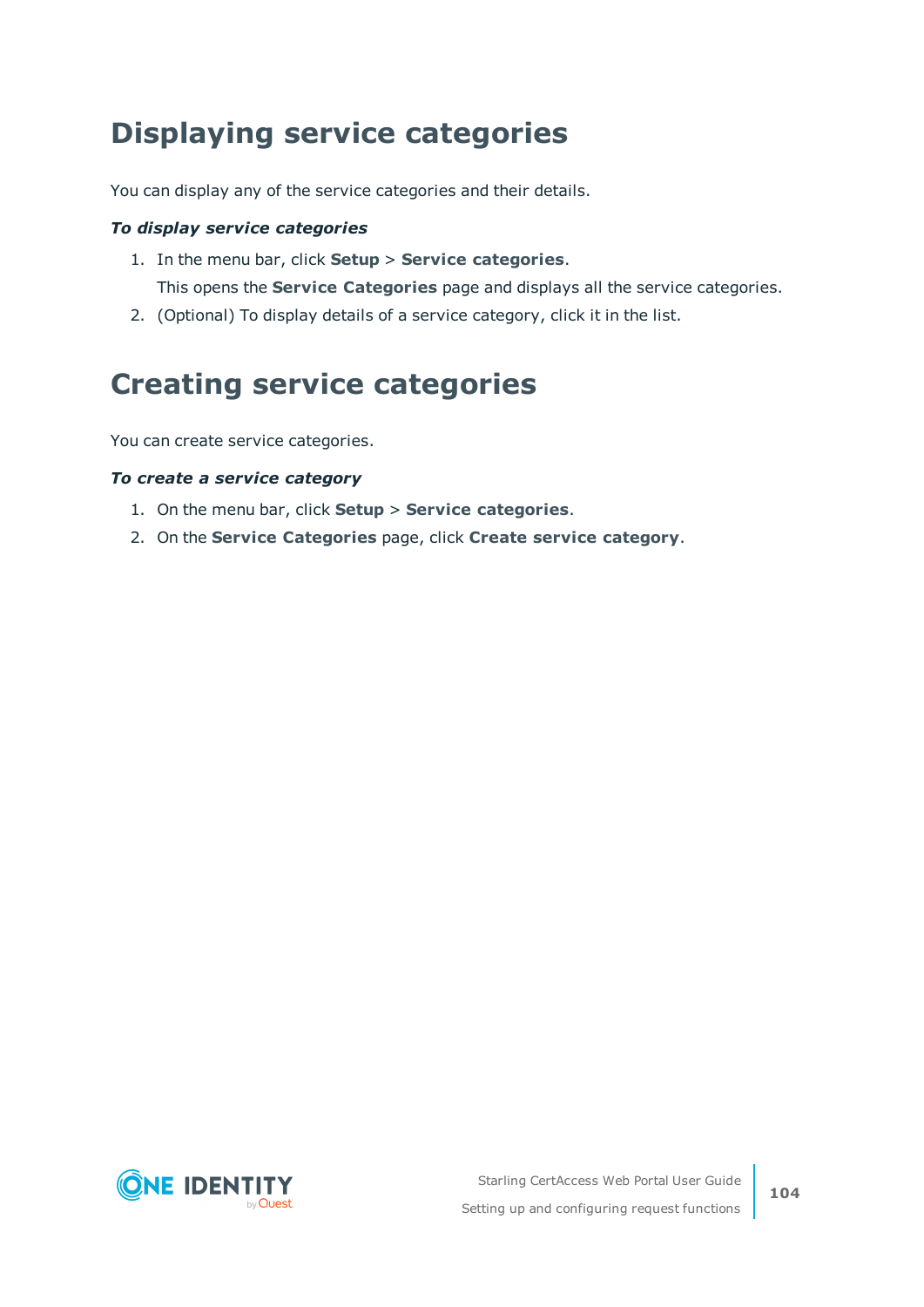3. In the **Create Service Category** pane, enter the service category's main data.

| <b>Property</b>               | <b>Description</b>                                                                                                                                                                                                                                                        |
|-------------------------------|---------------------------------------------------------------------------------------------------------------------------------------------------------------------------------------------------------------------------------------------------------------------------|
| Service<br>category           | Enter a full, descriptive name for the service category.                                                                                                                                                                                                                  |
| Description                   | Enter a description for the service category.                                                                                                                                                                                                                             |
| Parent<br>service<br>category | To structure service categories hierarchically, click Assign/Change<br>and then select the parent service category.                                                                                                                                                       |
| <b>Attestors</b>              | Click Assign/Change and then select an application role. Members<br>of this application role can approve attestation cases that affect the<br>service category.                                                                                                           |
| Product<br>owners             | Click Assign/Change and then select an application role. Members<br>of this application role can edit the service category's main data.<br>They can also be used as approvers in approval processes when<br>requests for service items assigned to this service category. |
| Approval<br>policies          | Select the approval policy used to determine the approver when the<br>service item is requested in the Web Portal.                                                                                                                                                        |
|                               | NOTE: The approval policy specified for a service category is<br>inherited by all associated service items and all child service<br>categories where this is not specified.                                                                                               |
| Sort order                    | Enter the way you want the service category's service items to be<br>sorted.                                                                                                                                                                                              |
| Picture                       | Add a picture of the service category. Users see this picture when<br>they make a request.                                                                                                                                                                                |
|                               | NOTE: The service category's picture is inherited by all associated<br>service categories and service items that do not have one<br>themselves.                                                                                                                           |
|                               | Perform the following actions to do this:                                                                                                                                                                                                                                 |
|                               | 1. Click Add/Change.                                                                                                                                                                                                                                                      |
|                               | 2. In the Picture dialog box, click Select Image.                                                                                                                                                                                                                         |
|                               | Select an image from your medium.<br>3.                                                                                                                                                                                                                                   |
|                               | Click Save.<br>4.                                                                                                                                                                                                                                                         |
| Service<br>items              | Specify the products can be requested through the service category.                                                                                                                                                                                                       |
|                               | Perform the following actions to do this:                                                                                                                                                                                                                                 |

**Table 17: Service category main data**

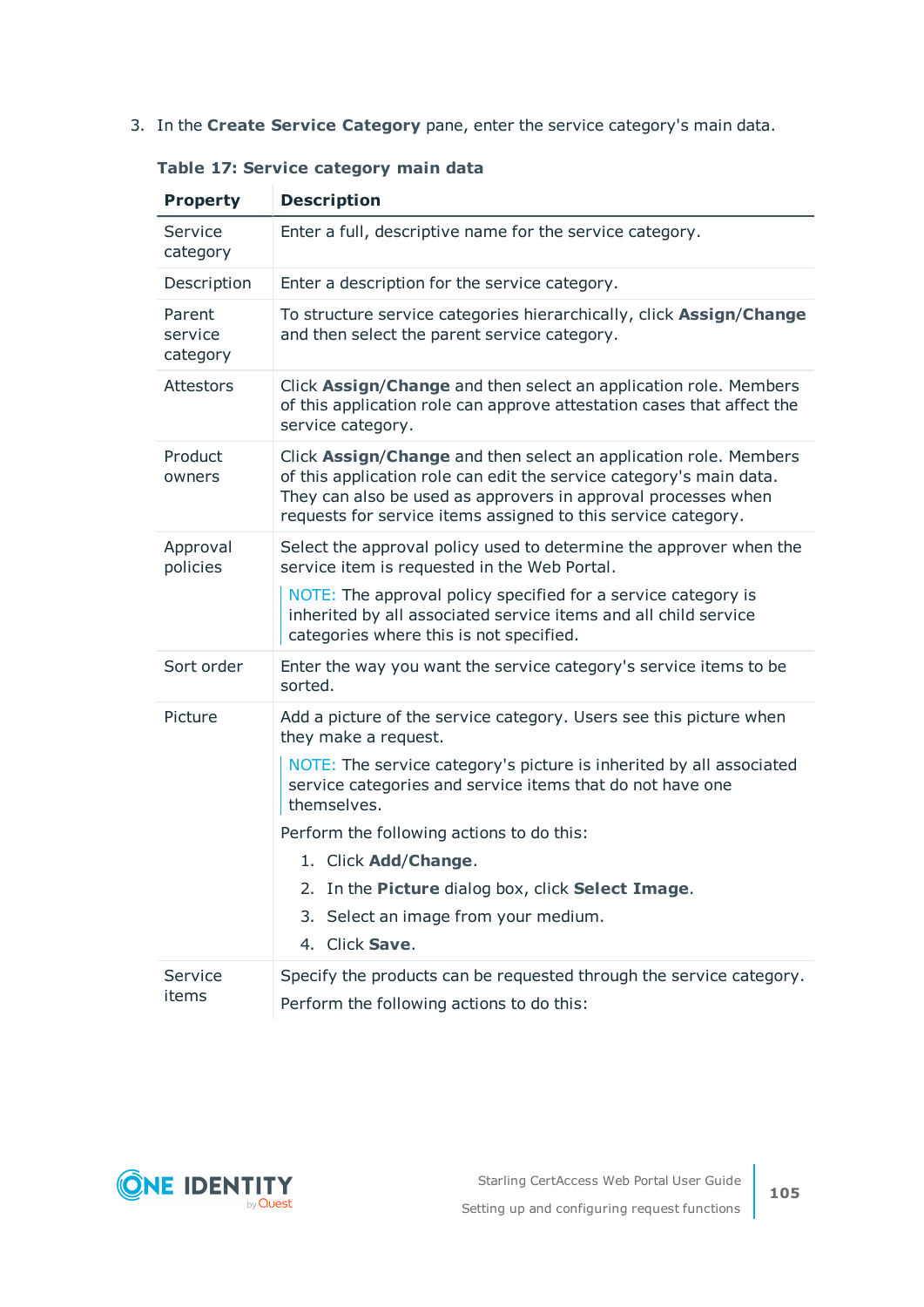| <b>Property</b> | <b>Description</b>                                                                                                                                     |
|-----------------|--------------------------------------------------------------------------------------------------------------------------------------------------------|
|                 | 1. Click Assign/Change.                                                                                                                                |
|                 | 2. Select the check box in front of the service item you want to<br>assign to the service category.                                                    |
|                 | TIP: To remove a service item, deselect the relevant check<br>box in front of the service item. To remove all service<br>items, click Clear selection. |
|                 | 3. Click Apply.                                                                                                                                        |

<span id="page-105-0"></span>4. Click **Save**.

## **Editing service categories**

You can edit service items.

### *To edit a service category*

- 1. On the menu bar, click **Setup** > **Service categories**.
- 2. On the **Service Categories** page, in the list, click the service category you want to edit.

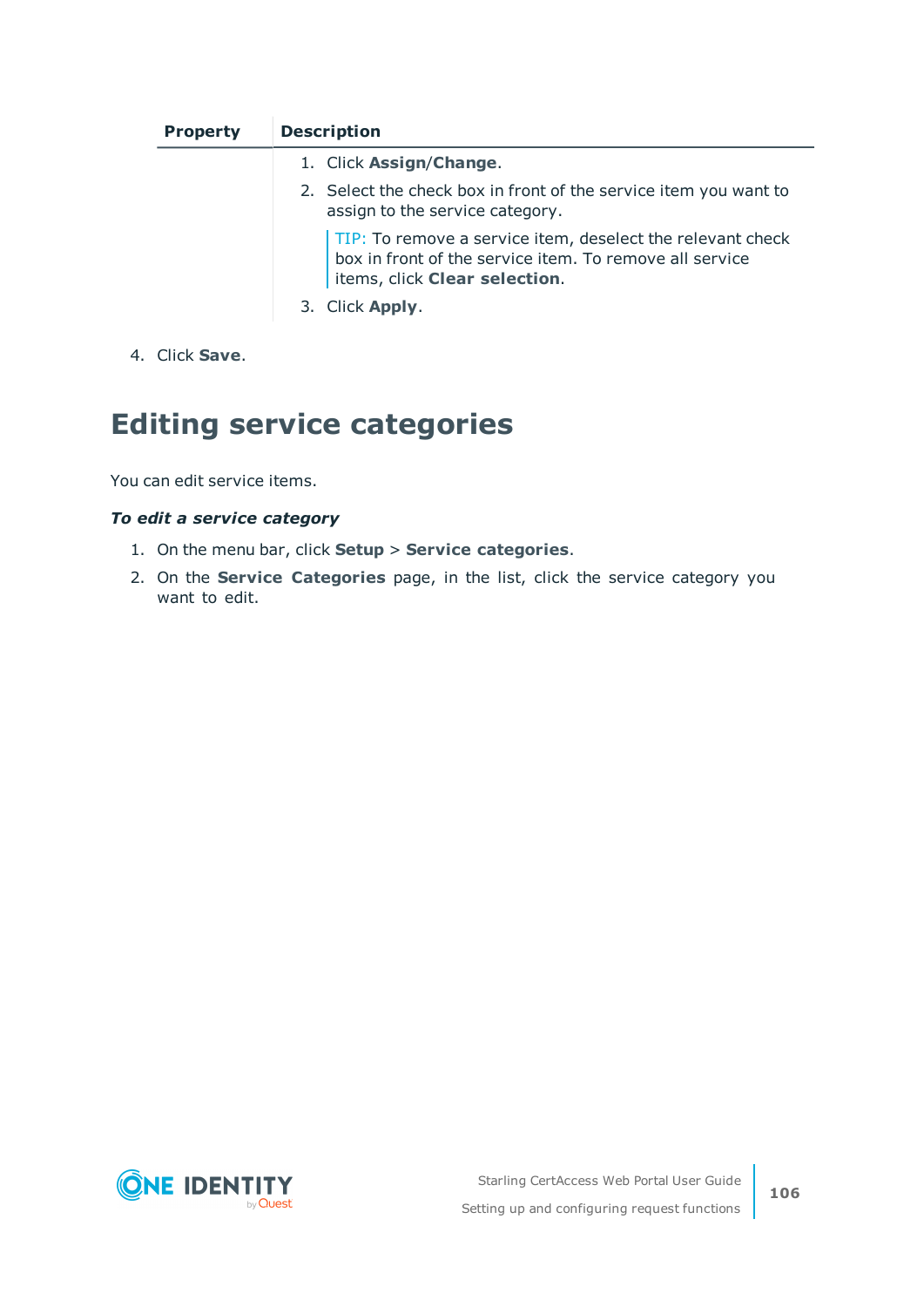3. In the details pane, edit the service category's main data.

| <b>Property</b>               | <b>Description</b>                                                                                                                                                                                                                                                        |
|-------------------------------|---------------------------------------------------------------------------------------------------------------------------------------------------------------------------------------------------------------------------------------------------------------------------|
| Service<br>category           | Enter a full, descriptive name for the service category.                                                                                                                                                                                                                  |
| Description                   | Enter a description for the service category.                                                                                                                                                                                                                             |
| Parent<br>service<br>category | To structure service categories hierarchically, click Assign/Change<br>and then select the parent service category.                                                                                                                                                       |
| <b>Attestors</b>              | Click Assign/Change and then select an application role. Members<br>of this application role can approve attestation cases that affect the<br>service category.                                                                                                           |
| Product<br>owners             | Click Assign/Change and then select an application role. Members<br>of this application role can edit the service category's main data.<br>They can also be used as approvers in approval processes when<br>requests for service items assigned to this service category. |
| Approval<br>policies          | Select the approval policy used to determine the approver when the<br>service item is requested in the Web Portal.                                                                                                                                                        |
|                               | NOTE: The approval policy specified for a service category is<br>inherited by all associated service items and all child service<br>categories where this is not specified.                                                                                               |
| Sort order                    | Enter the way you want the service category's service items to be<br>sorted.                                                                                                                                                                                              |
| Picture                       | Add a picture of the service category. Users see this picture when<br>they make a request.                                                                                                                                                                                |
|                               | NOTE: The service category's picture is inherited by all associated<br>service categories and service items that do not have one<br>themselves.                                                                                                                           |
|                               | Perform the following actions to do this:                                                                                                                                                                                                                                 |
|                               | 1. Click Add/Change.                                                                                                                                                                                                                                                      |
|                               | 2. In the Picture dialog box, click Select Image.                                                                                                                                                                                                                         |
|                               | Select an image from your medium.<br>3.                                                                                                                                                                                                                                   |
|                               | 4. Click Save.                                                                                                                                                                                                                                                            |
| Service<br>items              | Specify the products can be requested through the service category.                                                                                                                                                                                                       |
|                               | Perform the following actions to do this:                                                                                                                                                                                                                                 |

### **Table 18: Service category main data**

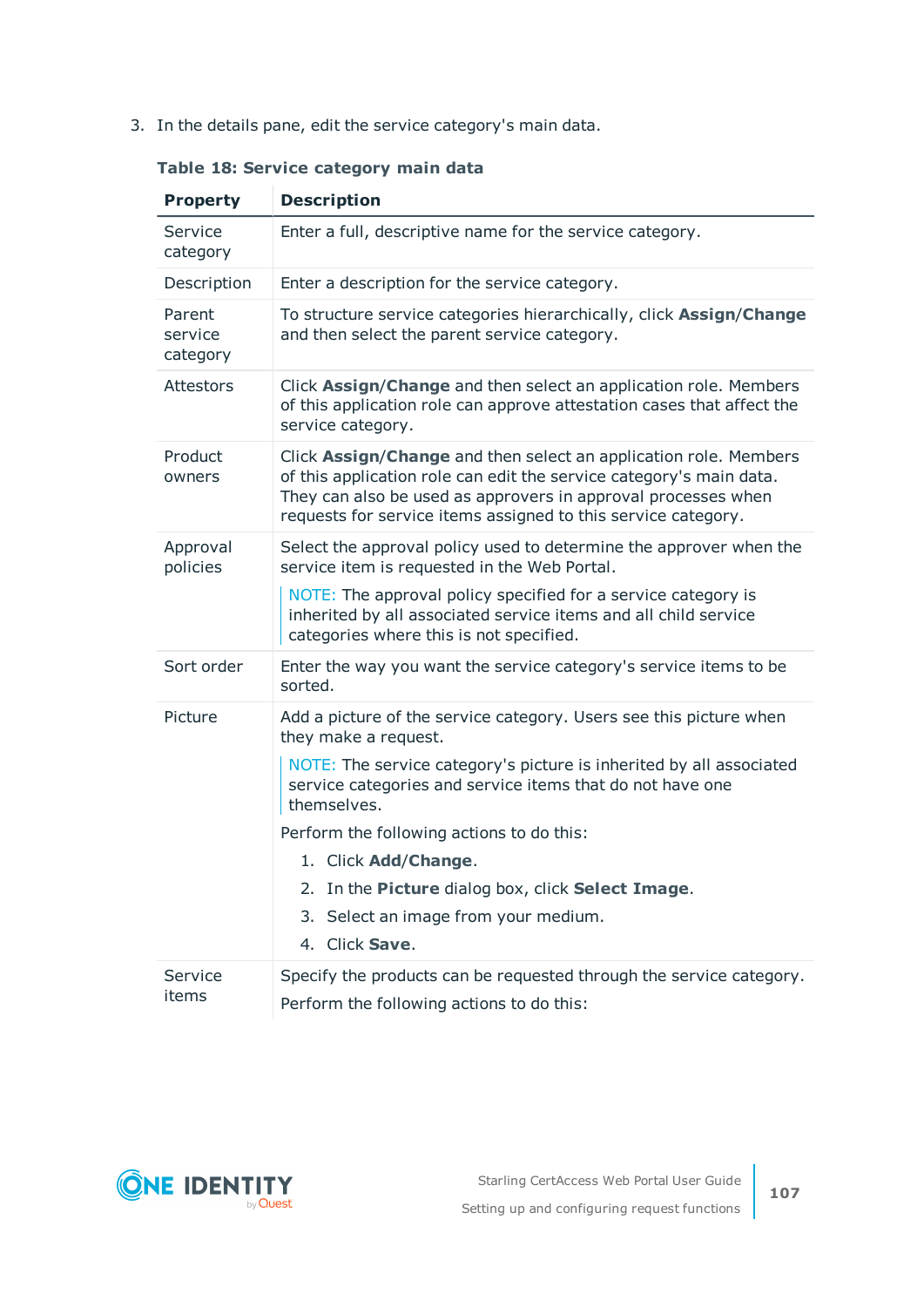| <b>Property</b> | <b>Description</b>                                                                                                                                     |
|-----------------|--------------------------------------------------------------------------------------------------------------------------------------------------------|
|                 | 1. Click Assign/Change.                                                                                                                                |
|                 | 2. Select the check box in front of the service item you want to<br>assign to the service category.                                                    |
|                 | TIP: To remove a service item, deselect the relevant check<br>box in front of the service item. To remove all service<br>items, click Clear selection. |
|                 | 3. Click Apply.                                                                                                                                        |

<span id="page-107-0"></span>4. Click **Save**.

## **Deleting service categories**

You can delete existing service categories.

Before you can delete a service category, the following requirements must be met:

- The service category is not predefined. Whether a service category is predefined, you can see from the description (see [Displaying](#page-103-0) service categories on page 104).
- Service items are no longer assigned to the service category. To remove service items, edit the service category and remove the assigned service items (see [Editing](#page-105-0) service [categories](#page-105-0) on page 106).
- There are no longer child service categories under the service category. To assign child service categories under another service category or to remove them again, edit the corresponding child service category and remove or change the parent service category (see Editing service [categories](#page-105-0) on page 106).

### *To delete a service category*

- 1. On the menu bar, click **Setup** > **Service categories**.
- 2. On the **Service Categories** page, in the list, click the service category you want to delete.
- 3. Click **Delete service category**.
- 4. In the **Delete Service Category** dialog, confirm the prompt with **OK**.

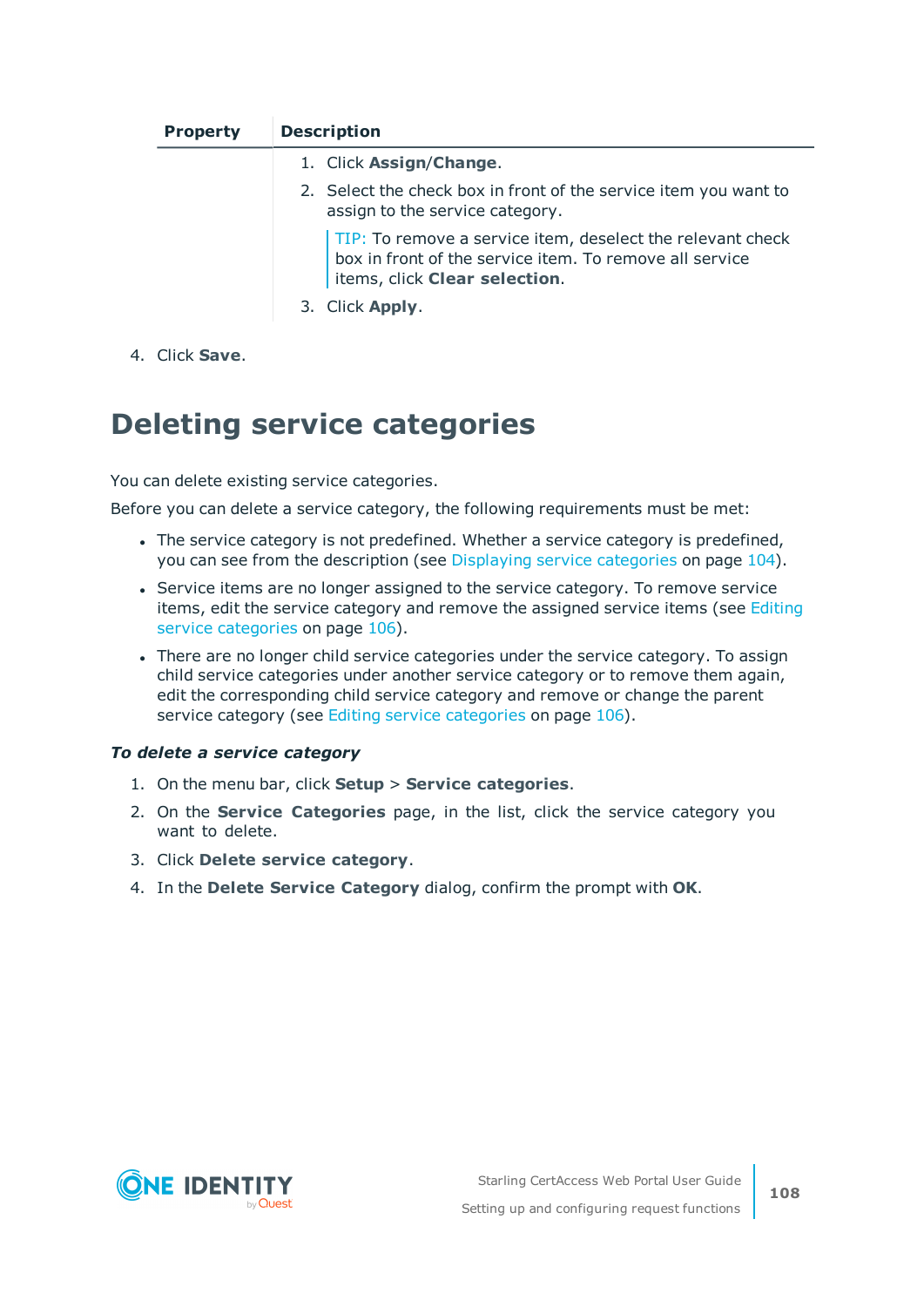# **Appendix: Attestation conditions and approval policies from attestation procedures**

When [attestation](#page-55-0) policies are created or edited (see Setting up attestation policies on page [56](#page-55-0) or Editing [attestation](#page-57-0) policies on page 58), you specify attestation conditions and approval policies:

- Attestation procedures specify which objects to attest. They define the properties of the attestation objects to attest.
- There are different attestation conditions for each attestation procedure that you use to specify which objects to attest.
- Attestors for each attestation case are determined by approval policies.

In the following chapter, you will find more information about the various attestation procedures and associated approval policies and attestation conditions.

# **Application role attestation**

Application role properties are attested using the **Application role attestation** attestation procedure.

For this attestation procedure you can use the following attestation conditions:

| <b>Condition</b>              | <b>Description</b>                                                                                                                                    |
|-------------------------------|-------------------------------------------------------------------------------------------------------------------------------------------------------|
| All application<br>roles      | Attests all application roles.                                                                                                                        |
| Specific<br>application roles | Select the application roles to attest.<br>Use $\frac{1}{1}$ and $\equiv$ to switch between hierarchical and list view. Multi-<br>select is possible. |
| Application roles             | Use the Lower limit and Upper limit fields to define a risk index                                                                                     |



Starling CertAccess Web Portal User Guide Appendix: Attestation conditions and approval policies from attestation procedures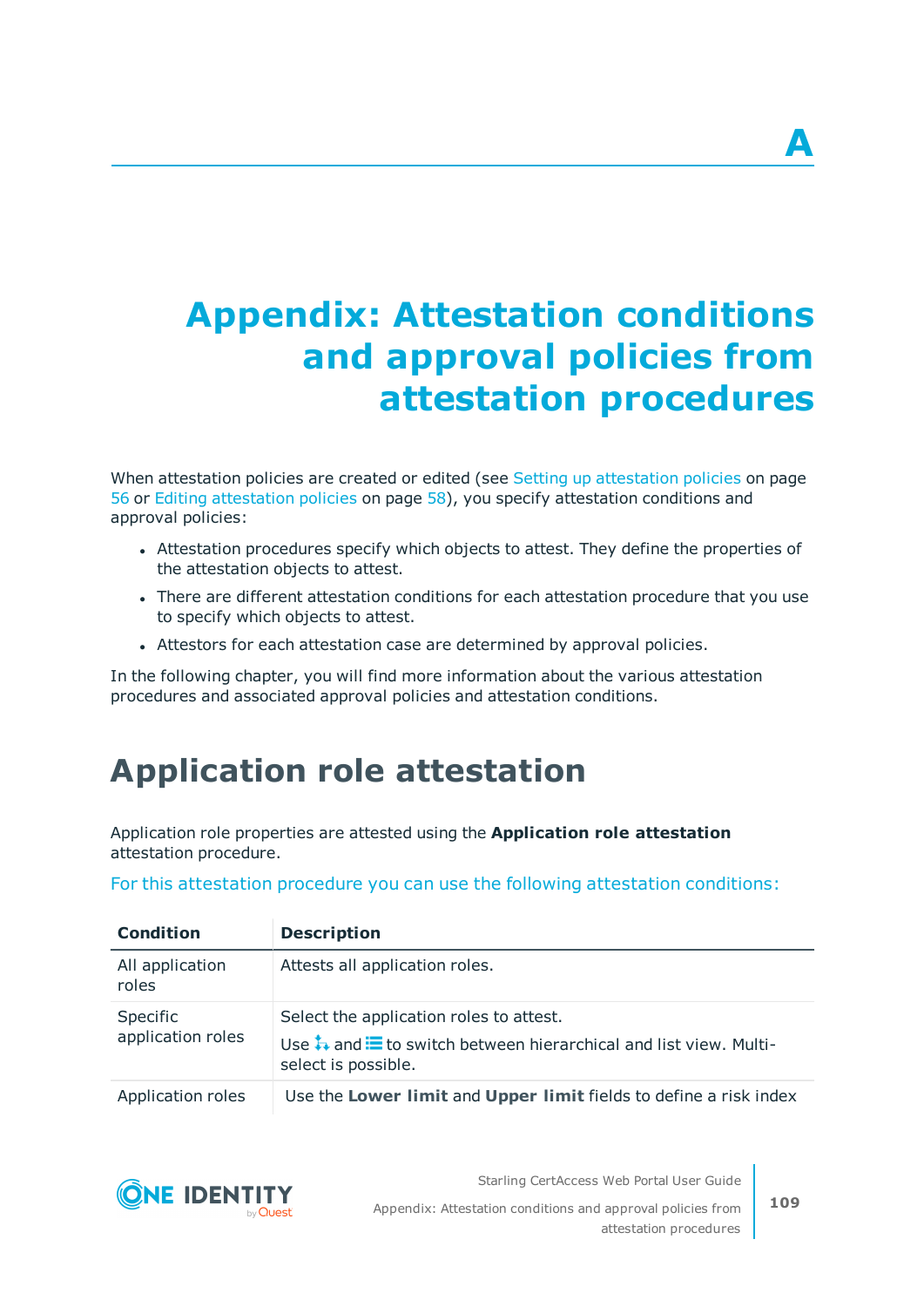| <b>Condition</b>                           | <b>Description</b>                                                                                                                           |
|--------------------------------------------|----------------------------------------------------------------------------------------------------------------------------------------------|
| with defined risk<br>index                 | range. Attests application roles with a risk index in the chosen<br>range.                                                                   |
| Application roles<br>with matching<br>name | Enter part of a name of application roles with access to attest. All<br>application roles that have this pattern in their name are included. |
|                                            | Example: Per finds "Person", "Personal", "Perfection" and so on.                                                                             |

#### For this attestation procedure, you can use the following attestation policies:

| <b>Approval</b><br>policies             | <b>Description</b>                                                                                                                     |
|-----------------------------------------|----------------------------------------------------------------------------------------------------------------------------------------|
| Attestation by<br>selected<br>approvers | Click Assign/Change in the Attestors field and then select the<br>identities that can make approval decisions about attestation cases. |

# **Attesting memberships in system entitlements**

User account memberships in system entitlements are attested using the **System entitlements membership attestation** attestation procedure.

For this attestation procedure you can use the following attestation conditions:

| <b>Condition</b>                                | <b>Description</b>                                                                                                                                                                                                                                                  |
|-------------------------------------------------|---------------------------------------------------------------------------------------------------------------------------------------------------------------------------------------------------------------------------------------------------------------------|
| All system<br>entitlements                      | Attests memberships in all system entitlements.                                                                                                                                                                                                                     |
| Specific<br>employees                           | Select the identities. Attests this identity's memberships (or their<br>associated user accounts) in system entitlements.                                                                                                                                           |
| Specific<br>employees<br>with<br>subidentities. | Select the identities. Attests this identity's memberships (or their<br>associated user accounts) in system entitlements. In addition, it attests<br>sub identities' memberships (or their associated user accounts) that the<br>select identities are assigned to. |
| Specific<br>system<br>entitlements              | Select the system entitlements. Attests memberships in these system<br>entitlements.                                                                                                                                                                                |
| Membership by<br>attestation<br>state           | Select an attestation status Attests memberships in system entitlements<br>that match this attestation status.<br><b>Denied memberships:</b> Attests memberships that have been<br>denied.                                                                          |



Starling CertAccess Web Portal User Guide Appendix: Attestation conditions and approval policies from attestation procedures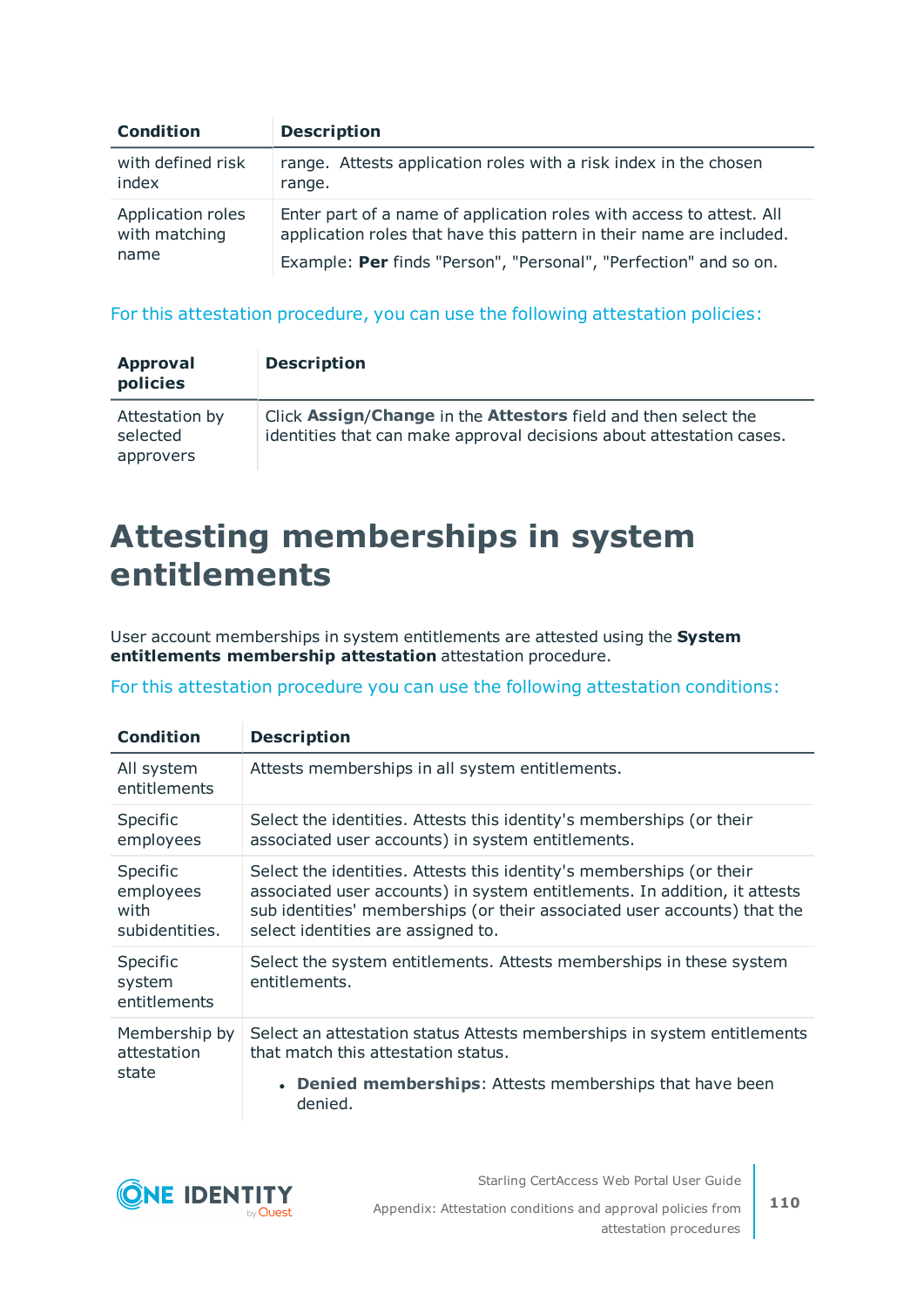| <b>Condition</b>                                            | <b>Description</b>                                                                                                                                                                                                                            |  |
|-------------------------------------------------------------|-----------------------------------------------------------------------------------------------------------------------------------------------------------------------------------------------------------------------------------------------|--|
|                                                             | • All Memberships: Attests all memberships.                                                                                                                                                                                                   |  |
|                                                             | New memberships: Attests memberships that have never been<br>attested.                                                                                                                                                                        |  |
| New or not<br>attested for x<br>days                        | Specify a number of days. Attests memberships in system entitlements<br>that have not been attested for the defined number of days.                                                                                                           |  |
| No dynamic<br>groups from<br><b>Active Roles</b>            | Attests memberships in all system entitlements. Dynamic groups are<br>ignored in the process.                                                                                                                                                 |  |
| System entitle-<br>ments with<br>specific<br>owners         | Select the identities. Attests memberships in system entitlements that<br>are managed by these identities.                                                                                                                                    |  |
| System entitle-<br>ments in a<br>target system<br>container | Select the target system containers. Attests memberships in system<br>entitlements found in these target system containers.                                                                                                                   |  |
| System entitle-<br>ments in target<br>systems               | Select the target systems. Attests memberships in system entitlements<br>assigned to these target systems.                                                                                                                                    |  |
| System entitle-<br>ments with<br>defined risk<br>index      | Use the Lower limit and Upper limit fields to define a risk index<br>range. Attests memberships in system entitlements with a risk index in<br>the chosen range.                                                                              |  |
| System entitle-<br>ments with<br>owners in<br>departments   | Select the departments. Attests memberships in system entitlements<br>that are managed by the identities in these departments.                                                                                                                |  |
| System entitle-<br>ments with any<br>owner                  | Attests user account memberships in system entitlements that only<br>have one owner.                                                                                                                                                          |  |
| System entitle-<br>ments with<br>matching<br>name           | Enter part of a name of system entitlements with user account member-<br>ships to attest. All system entitlements that have this pattern in their<br>name are included. Example: Per finds "Person", "Personal", "Perfec-<br>tion" and so on. |  |
| System entitle-<br>ments by<br>assignment<br>origin         | Select how user account memberships in system entitlements must be<br>assigned to enable attestation:                                                                                                                                         |  |
|                                                             | • Directly assigned: Attests memberships that were assigned<br>directly.                                                                                                                                                                      |  |
|                                                             | By request: Attests memberships in system entitlements that                                                                                                                                                                                   |  |

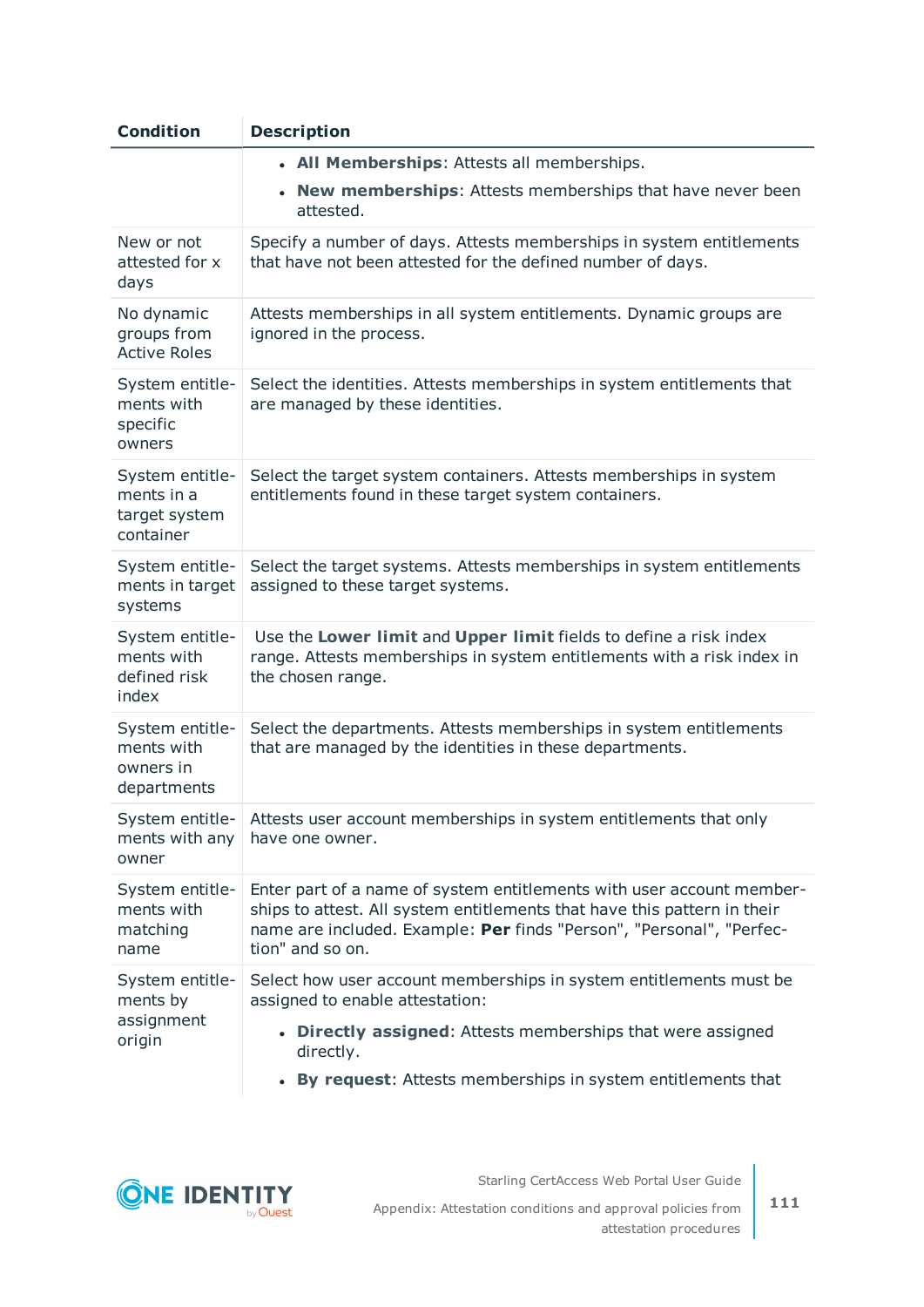| <b>Condition</b> | <b>Description</b>                                                                                          |
|------------------|-------------------------------------------------------------------------------------------------------------|
|                  | were requested.                                                                                             |
|                  | • By dynamic roles: Attests memberships in system entitlements<br>that were assigned through dynamic roles. |
|                  | ● International controls → Alliants and another addition to construct a subtitude on the light.             |

**· Through roles:** Attests memberships in system entitlements that were assigned through roles.

#### For this attestation procedure, you can use the following attestation policies:

| <b>Approval policies</b>                                                                         | <b>Description</b>                                                                                                                                                                                                                                                         |
|--------------------------------------------------------------------------------------------------|----------------------------------------------------------------------------------------------------------------------------------------------------------------------------------------------------------------------------------------------------------------------------|
| Attestation by selected<br>approvers                                                             | Click Assign/Change in the Attestors field and then select<br>the identities that can make approval decisions about attest-<br>ation cases.                                                                                                                                |
| Attestation by selected<br>approvers with automatic<br>removal of assignments                    | Click Assign/Change in the Attestors field and then select<br>the identities that can make approval decisions about attest-<br>ation cases. Memberships are deleted if attestation is denied<br>and the configuration fits.                                                |
| Attestation by entitlement<br>owner with automatic<br>removal of assignments                     | Product owners of system entitlements can be approved<br>through attestation cases. Memberships are deleted if attest-<br>ation is denied and the configuration fits.                                                                                                      |
| Attestation by employee<br>manager and product<br>owner (with peer group<br>analysis)            | The following identities can be approved through attestation<br>cases:<br>• Identity managers who are assigned the system<br>entitlements<br>• Product owners of system entitlements after a peer<br>group analysis (see Attestation by peer group analysis<br>on page 66) |
| Attestation of group<br>memberships by product<br>owner with automatic<br>removal of memberships | Product owners of system entitlements can be approved<br>through attestation cases. Memberships are deleted if<br>attestation is denied and the configuration fits.                                                                                                        |

# **Attesting memberships in application roles**

Memberships in application roles are attested using the **Application role membership attestation** attestation procedure.

For this attestation procedure you can use the following attestation conditions:



Starling CertAccess Web Portal User Guide Appendix: Attestation conditions and approval policies from attestation procedures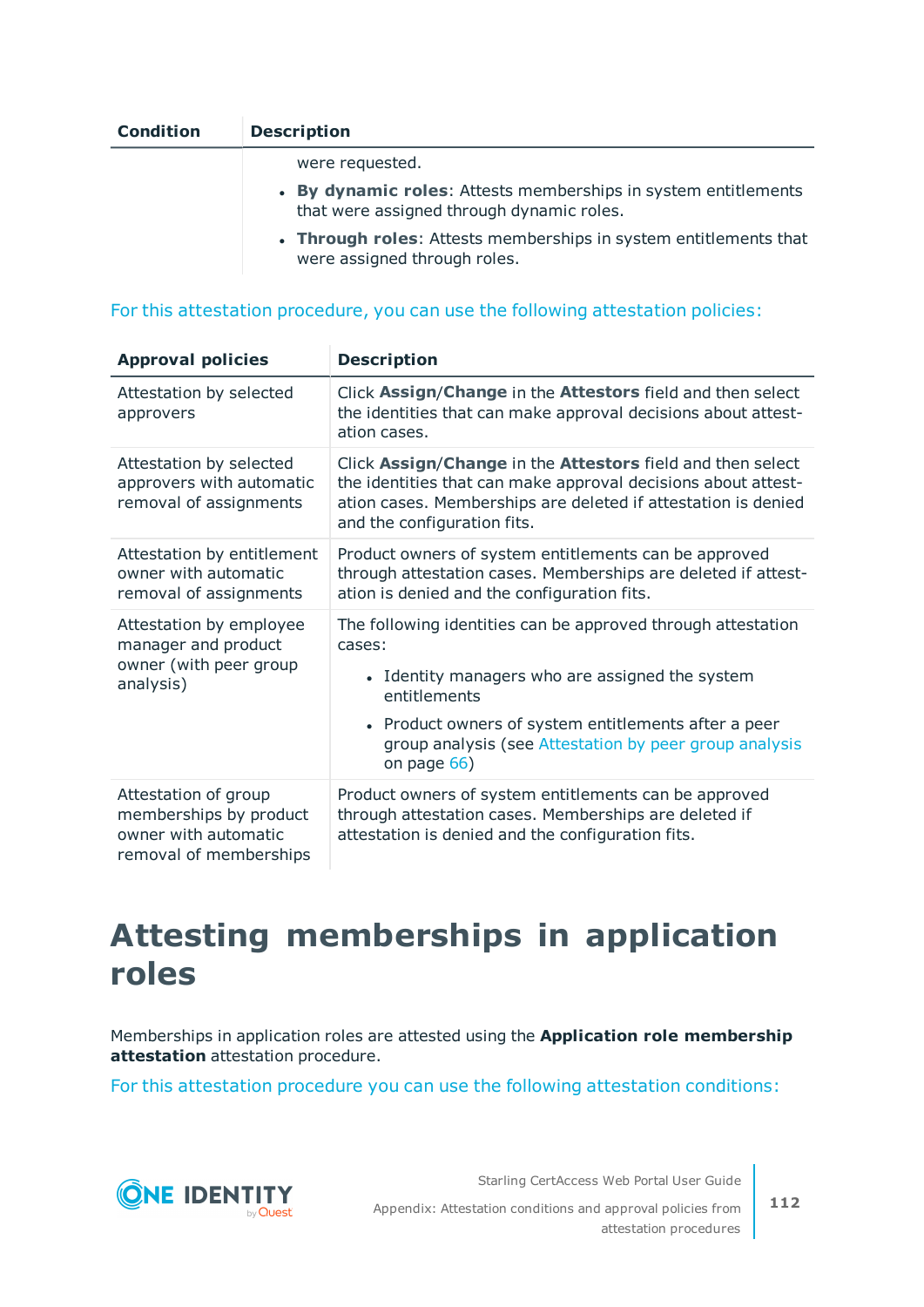| <b>Condition</b>                             | <b>Description</b>                                                                                                                                                        |
|----------------------------------------------|---------------------------------------------------------------------------------------------------------------------------------------------------------------------------|
| All roles                                    | Attests memberships in all applications roles.                                                                                                                            |
| Application<br>roles with<br>matching name   | Enter part of a name of application roles with primary memberships to<br>attest. All application roles that have this pattern in their name are<br>included.              |
|                                              | Example: Per finds "Person", "Personal", "Perfection" and so on.                                                                                                          |
| Attesting by<br>attestation                  | Select an attestation status Attests memberships in application roles<br>that match this attestation status.                                                              |
| status                                       | You can select the follow status:                                                                                                                                         |
|                                              | • Denied memberships: Attests memberships that have been<br>denied.                                                                                                       |
|                                              | • All Memberships: Attests all memberships.                                                                                                                               |
|                                              | • New memberships: Attests memberships that have never<br>been attested.                                                                                                  |
| Specific<br>employees                        | Select the identities. Attests identity memberships in application roles.                                                                                                 |
| Specific<br>employees with<br>subidentities. | Select the identities. Attests identity memberships in application roles.<br>In addition, this identity's subidentities memberships in application<br>roles are attested. |
| Specific roles                               | Select the application roles. Attests memberships in these application<br>roles.                                                                                          |
|                                              | Use $\frac{1}{k_1}$ and $\equiv$ to switch between hierarchical and list view. Multi-select<br>is possible.                                                               |
| New or not<br>attested for x<br>days         | Specify a number of days. Attests memberships in application roles<br>that have not been attested for the defined number of days.                                         |
| Roles by assign-<br>ment type                | Select how memberships in application roles must be assigned to<br>enable attestation:                                                                                    |
|                                              | • Directly assigned: Attests memberships that were assigned<br>directly.                                                                                                  |
|                                              | By request: Attests memberships that were requested.                                                                                                                      |
|                                              | By delegation: Attests memberships that were delegated.                                                                                                                   |

#### For this attestation procedure, you can use the following attestation policies:

| <b>Approval policies</b>                                                            | <b>Description</b>                                                                                                                                                                                                        |
|-------------------------------------------------------------------------------------|---------------------------------------------------------------------------------------------------------------------------------------------------------------------------------------------------------------------------|
| Attestation by<br>selected approvers<br>with automatic<br>removal of<br>assignments | Click Assign/Change in the Attestors field and then select the<br>identities that can make approval decisions about attestation<br>cases. Memberships are deleted if attestation is denied and the<br>configuration fits. |



Appendix: Attestation conditions and approval policies from attestation procedures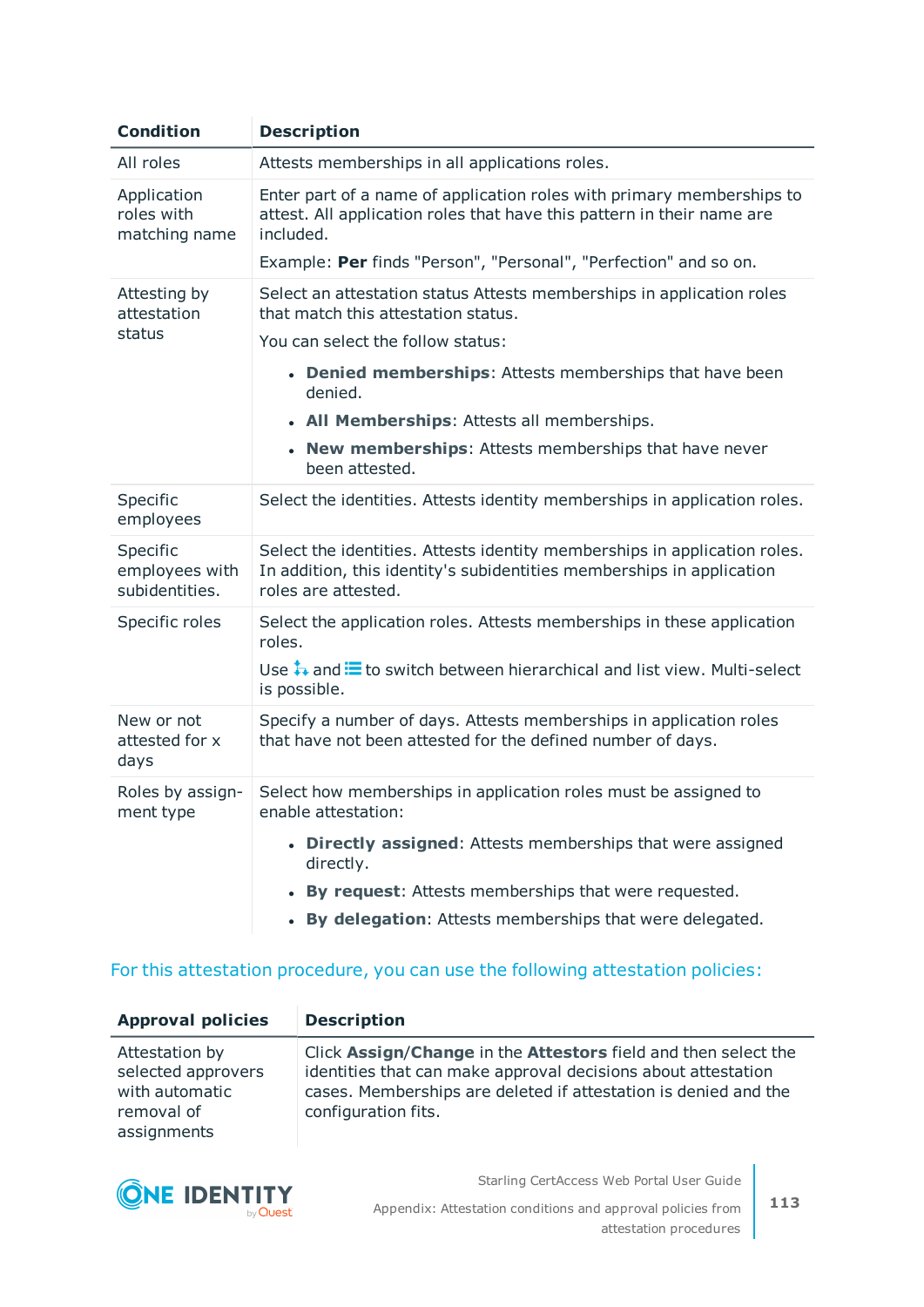# **Attesting system entitlement owners (initial)**

Initial assignments of product owners to system entitlements are attested using the **System entitlement ownership attestation (initial)** attestation procedure (this means that the system entitlements did not have an product owner beforehand).

For this attestation procedure you can use the following attestation conditions:

| <b>Condition</b>    | <b>Description</b>                                                |
|---------------------|-------------------------------------------------------------------|
| All system entitle- | Attests initial assignments of owners to system entitlements that |
| ments without owner | do not have product owners.                                       |
| No dynamic groups   | Attests initial assignment of product owners to system            |
| from Active Roles   | entitlements. Dynamic groups are ignored in the process.          |

#### For this attestation procedure, you can use the following attestation policies:

| <b>Approval policies</b>    | <b>Description</b>                                |
|-----------------------------|---------------------------------------------------|
| Attestation of ownership by | The proposed new product owners can make approval |
| proposed new owner          | decisions about attestation cases.                |

## **Attesting user accounts**

User accounts are attested using the **User account attestation** attestation procedure. For this attestation procedure you can use the following attestation conditions:

| <b>Condition</b>                       | <b>Description</b>                                                                                                                                |
|----------------------------------------|---------------------------------------------------------------------------------------------------------------------------------------------------|
| All user accounts                      | Attests all user accounts.                                                                                                                        |
| All privileged user<br>accounts        | Attests all privileged user accounts.                                                                                                             |
| User accounts in the<br>target system  | Select the target systems. Attests user accounts assigned to these<br>target systems.                                                             |
| User accounts of<br>specific employees | Select the identities. Attests user accounts assigned to these<br>identities.                                                                     |
| Specific user<br>accounts              | Select the user accounts to attest.<br>Use $\frac{1}{2}$ and $\equiv$ to switch between hierarchical and list view. Multi-<br>select is possible. |

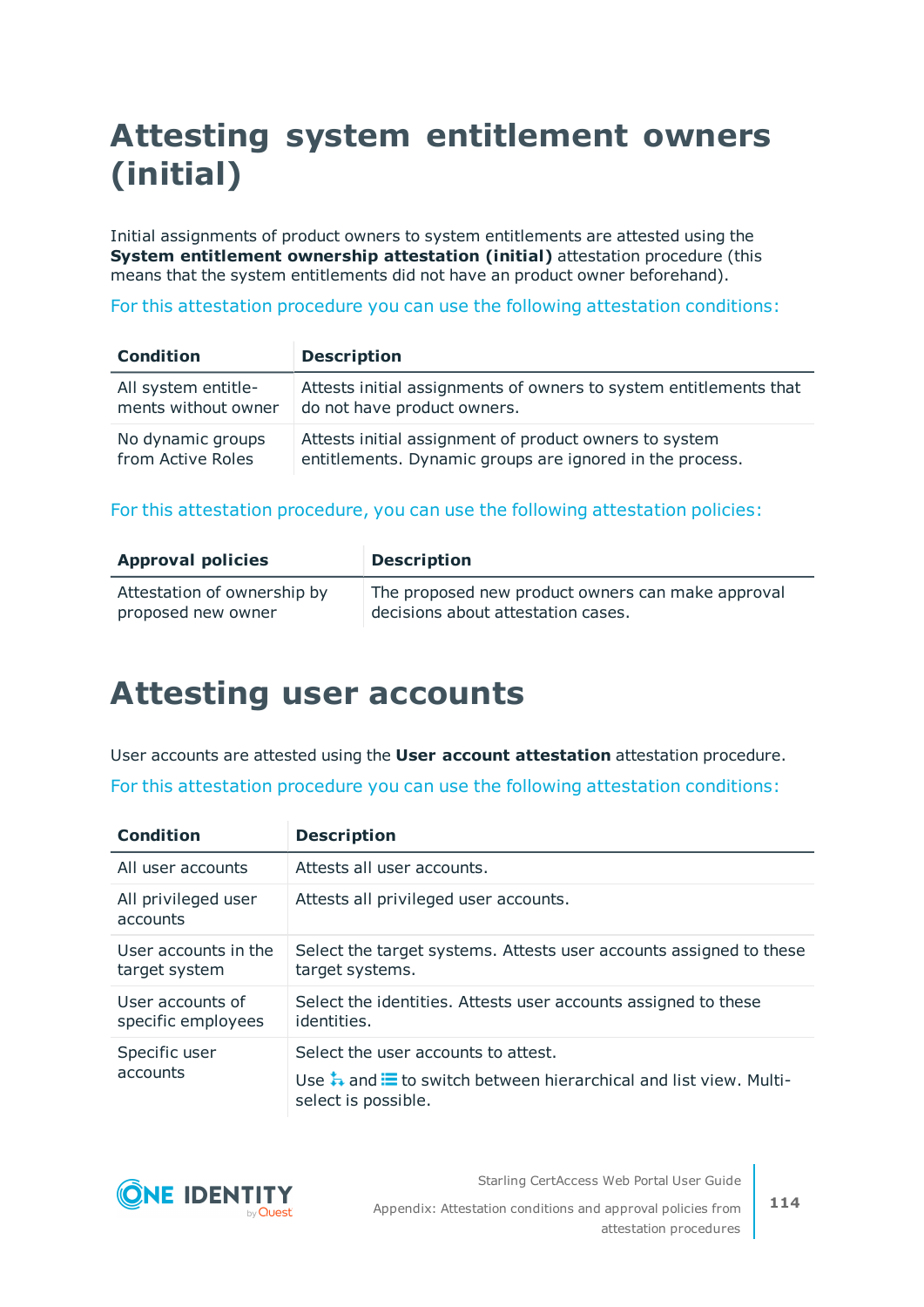| <b>Condition</b>                                      | <b>Description</b>                                                                                                                                                                                                                              |
|-------------------------------------------------------|-------------------------------------------------------------------------------------------------------------------------------------------------------------------------------------------------------------------------------------------------|
| User accounts with<br>defined risk index              | Specify a risk index range. Attests user accounts with a risk index<br>in the chosen range.                                                                                                                                                     |
| User accounts with<br>matching name                   | Enter part of a name of user accounts with access to attest. All<br>user accounts that have this pattern in their name are included.                                                                                                            |
|                                                       | Example: Per finds "Person", "Personal", "Perfection" and so on.                                                                                                                                                                                |
| User accounts with<br>employees in depart-<br>ments   | Select the departments. Attests user accounts with identities<br>assigned to these departments.                                                                                                                                                 |
|                                                       | Use $\frac{1}{k_1}$ and $\frac{1}{k_2}$ to switch between hierarchical and list view. Multi-<br>select is possible.                                                                                                                             |
| User accounts of<br>employees in child<br>departments | Select the departments. Attests user accounts with identities<br>assigned to these or their child departments.<br>Use $\stackrel{\bullet}{\leftrightarrow}$ and $\stackrel{\cdot}{\equiv}$ to switch between hierarchical and list view. Multi- |
|                                                       | select is possible.                                                                                                                                                                                                                             |
| User accounts of<br>employees with<br>matching names  | Enter part of a name of the identities with user accounts to attest.<br>All identities that have this pattern in their name are included.<br>Example: Per finds "Person", "Personal", "Perfection" and so on.                                   |
| New or not attested<br>for x days                     | Specify a number of days. Attests user accounts that have not<br>been attested for the defined number of days.                                                                                                                                  |
| All user accounts not<br>assigned to an<br>identity   | Only attests user accounts not assigned to an identity (so-called<br>orphaned user accounts).                                                                                                                                                   |
| Linked user accounts                                  | Attests only user accounts that are assigned these identities.                                                                                                                                                                                  |
| Target system type                                    | Select the target systems types. Attests user accounts in target<br>system of this target system type.                                                                                                                                          |

#### For this attestation procedure, you can use the following attestation policies:

| <b>Approval</b><br>policies                | <b>Description</b>                                                                                                                     |
|--------------------------------------------|----------------------------------------------------------------------------------------------------------------------------------------|
| Attestation by<br>selected approvers       | Click Assign/Change in the Attestors field and then select the<br>identities that can make approval decisions about attestation cases. |
| Attestation by<br>target system<br>manager | Target system managers can be approved through attestation cases.                                                                      |

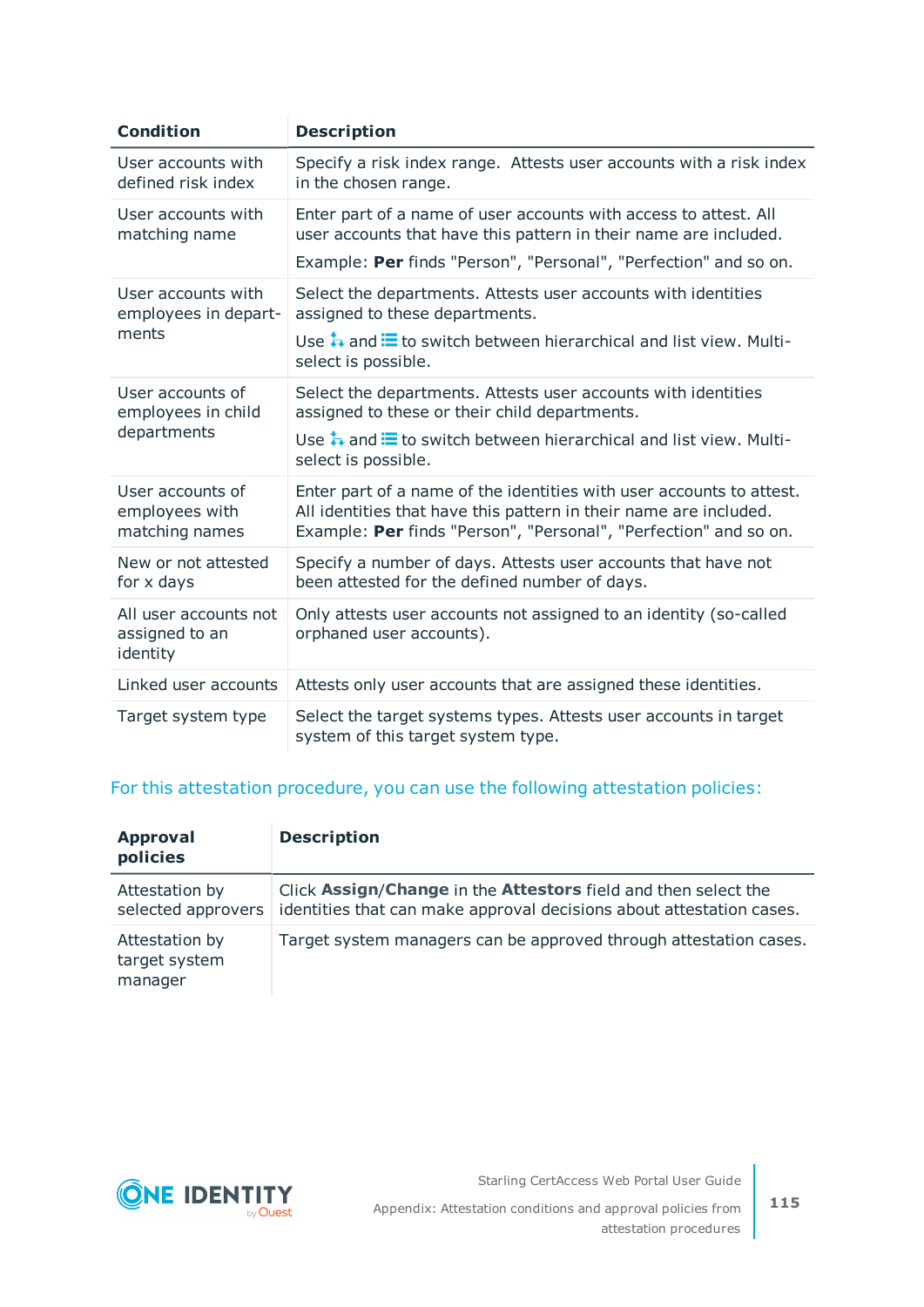# **Attesting system entitlements**

System entitlements are attested using the **System entitlement attestation** attestation procedure.

For this attestation procedure you can use the following attestation conditions:

| <b>Condition</b>                                  | <b>Description</b>                                                                                                                                  |
|---------------------------------------------------|-----------------------------------------------------------------------------------------------------------------------------------------------------|
| All system<br>entitlements                        | Attests all system entitlements.                                                                                                                    |
| Specific system<br>entitlements                   | Select the system entitlements to attest.                                                                                                           |
|                                                   | Use $\frac{1}{k_1}$ and $\equiv$ to switch between hierarchical and list view. Multi-<br>select is possible.                                        |
| No dynamic groups<br>from Active Roles            | Attests all system entitlements. Dynamic groups are ignored in the<br>process.                                                                      |
| System<br>entitlements with<br>defined risk index | Specify a risk index range. Attests system entitlements with a risk<br>index in the chosen range.                                                   |
| System<br>entitlements with<br>matching name      | Enter part of a name of system entitlements with access to attest.<br>All system entitlements that have this pattern in their name are<br>included. |
|                                                   | Example: Per finds "Person", "Personal", "Perfection" and so on.                                                                                    |

#### For this attestation procedure, you can use the following attestation policies:

| <b>Approval policies</b>           | <b>Description</b>                             |
|------------------------------------|------------------------------------------------|
| Attestation of system entitlements | Product owners of system entitlements can be   |
| by product owner (OA)              | approved through attestation cases.            |
| Attestation by target system       | Target system managers can be approved through |
| manager                            | attestation cases.                             |

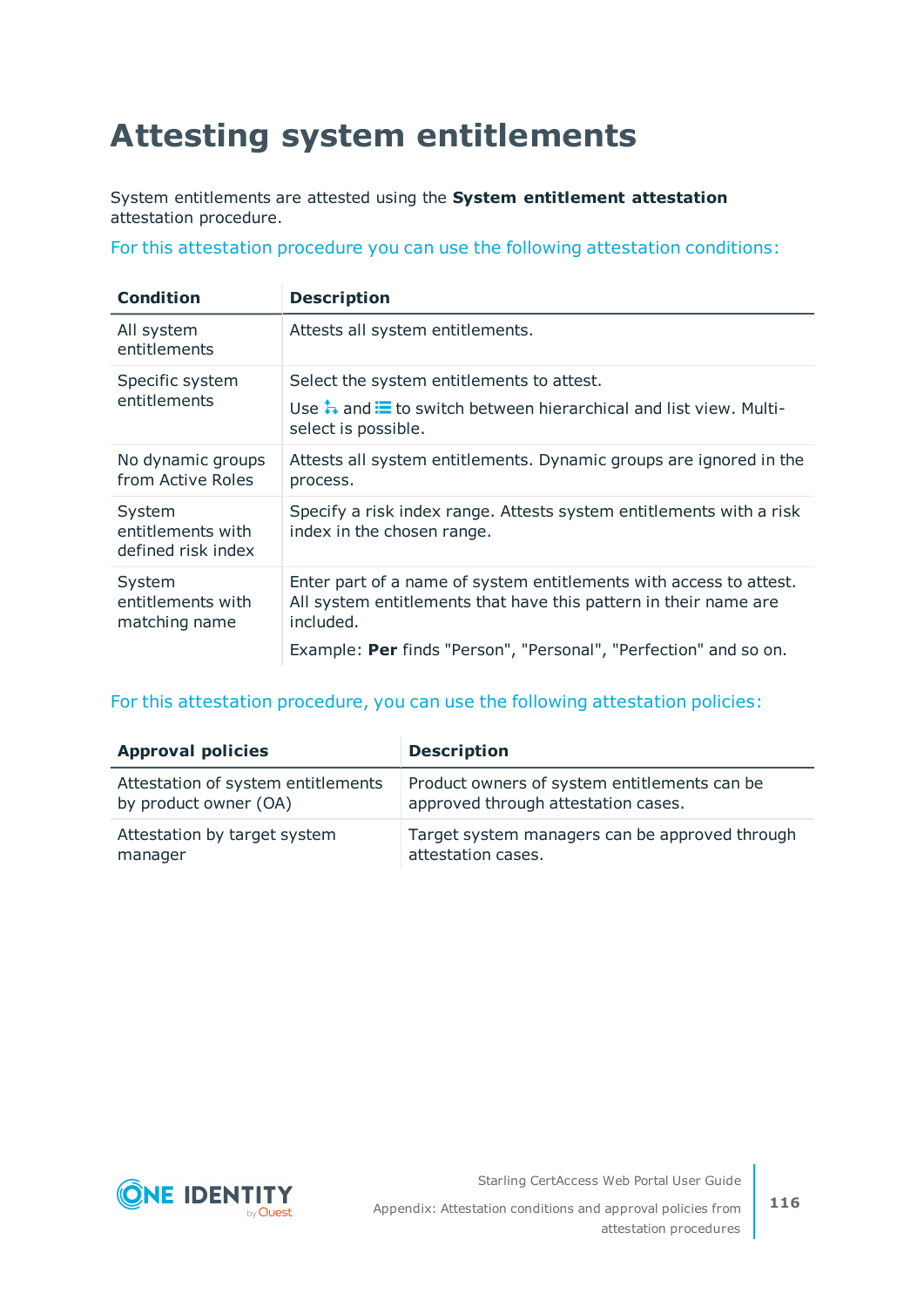One Identity solutions eliminate the complexities and time-consuming processes often required to govern identities, manage privileged accounts and control access. Our solutions enhance business agility while addressing your IAM challenges with on-premises, cloud and hybrid environments.

# **Contacting us**

For sales and other inquiries, such as licensing, support, and renewals, visit <https://www.oneidentity.com/company/contact-us.aspx>.

# **Technical support resources**

Technical support is available to One Identity customers with a valid maintenance contract and customers who have trial versions. You can access the Support Portal at [https://support.oneidentity.com/.](https://support.oneidentity.com/)

The Support Portal provides self-help tools you can use to solve problems quickly and independently, 24 hours a day, 365 days a year. The Support Portal enables you to:

- Submit and manage a Service Request
- View Knowledge Base articles
- Sign up for product notifications
- Download software and technical documentation
- View how-to videos at [www.YouTube.com/OneIdentity](http://www.youtube.com/OneIdentity)
- Engage in community discussions
- Chat with support engineers online
- View services to assist you with your product

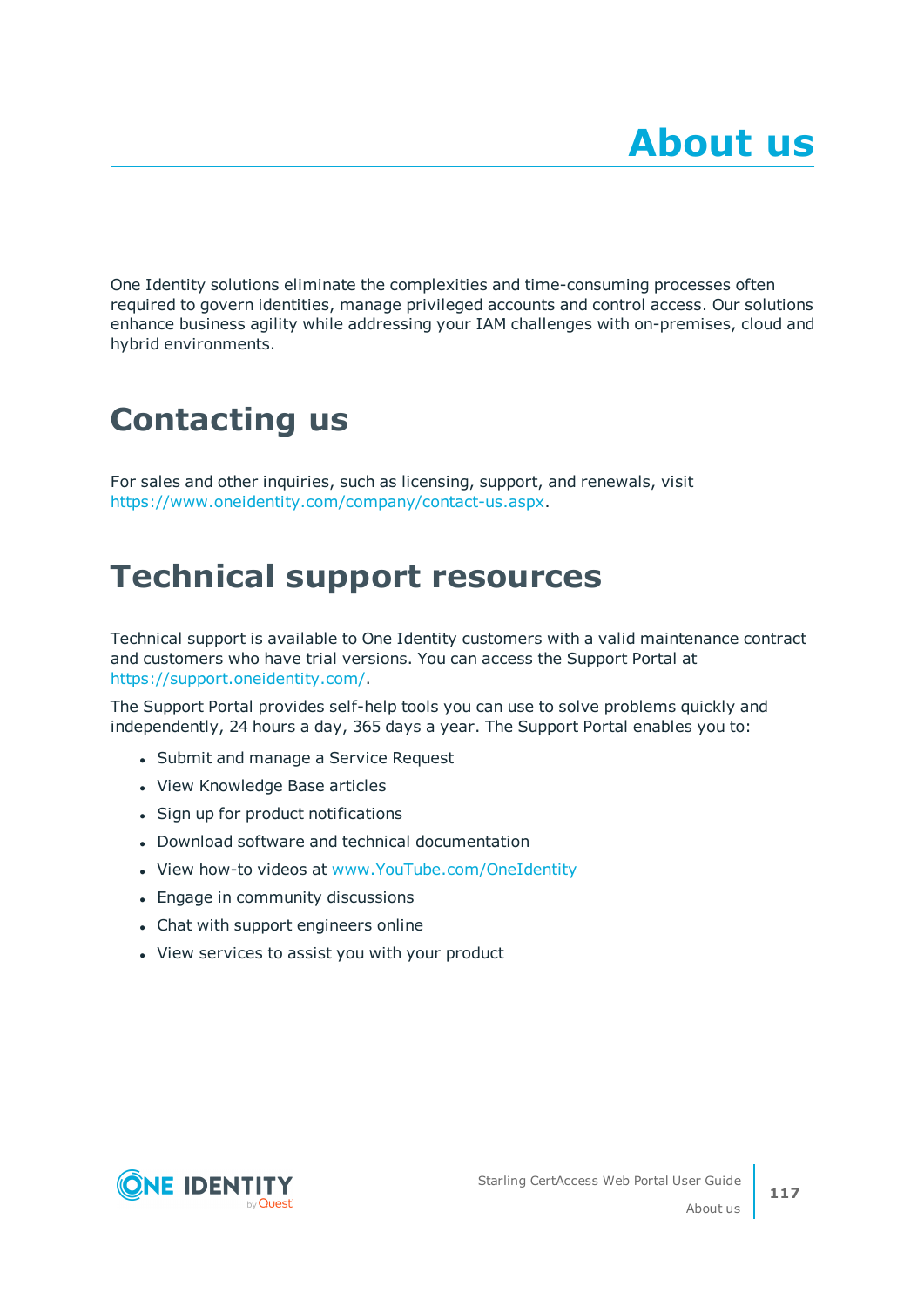## **A**

add

request shop member [100](#page-99-0)

add product to cart [20](#page-19-0)

add member [91](#page-90-0)

pending request [32](#page-31-0)

by peer group [66](#page-65-0)

managing attestation policies [54](#page-53-1) viewing completed attestations [53](#page-52-0)

carry out [54](#page-53-0)

language [13](#page-12-0)

report [88](#page-87-0)

shelf [97](#page-96-0)

request function [92](#page-91-0)

request shop [94](#page-93-0)

service category [104](#page-103-0)

administration [90](#page-89-0) application roles

assign [91](#page-90-0) display [90](#page-89-1) approval decision display [42](#page-41-0) approval history display [42](#page-41-0)

approve

**C**

change

configure

create

attestation

cross functional product [66](#page-65-0)

### **D**

data delete [87](#page-86-0) manage [73](#page-72-0) data issue [86](#page-85-0) date format [13](#page-12-0) delete data [87](#page-86-0) request shop [96](#page-95-0) service category [108](#page-107-0) shelf [99](#page-98-0) shopping cart [26](#page-25-0) deny pending request [32](#page-31-0) disable email notification [13](#page-12-1) display application roles [90](#page-89-1) approval decision [42](#page-41-0) approval history [42](#page-41-0) pending request [32](#page-31-1) request shop [94](#page-93-1) request shop member [100](#page-99-1) requestable system entitlements [101](#page-100-0) service category [104](#page-103-1) shelf [97](#page-96-1) shopping cart [22](#page-21-0)

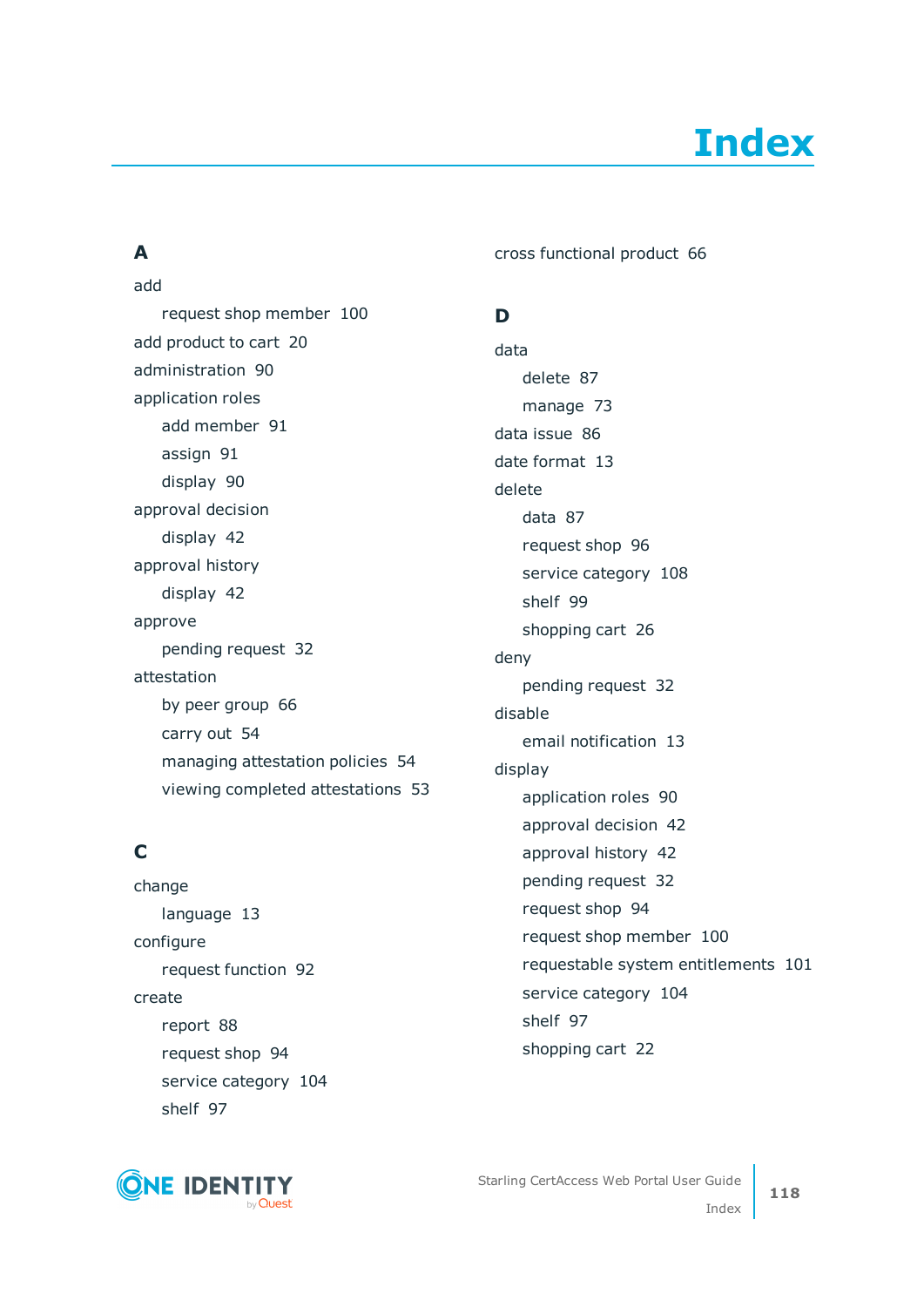## **E**

edit request shop [95](#page-94-0) request shop details [96](#page-95-1) requestable system entitlements [102](#page-101-0) service category [106](#page-105-0) shelf [98](#page-97-0) shelf details [98](#page-97-1) email notification disable [13](#page-12-1) enable [13](#page-12-1) enable email notification [13](#page-12-1)

## **F**

fix error [86](#page-85-0)

### **G**

give reason [24](#page-23-0) grant approval pending request [32](#page-31-0)

#### **H**

header [17](#page-16-0)

### **I**

identity add [68](#page-67-0) edit [68](#page-67-0) manage [73](#page-72-1) issue [86](#page-85-0)

#### **L**

language change [13](#page-12-0) log in [9](#page-8-0) log out [9](#page-8-0)

#### **M**

manage data [73](#page-72-0) identity [73](#page-72-1) request shop [93](#page-92-0) requestable system entitlements access [100](#page-99-2) service category [103](#page-102-0) shelf [97](#page-96-2) shopping cart [21](#page-20-0) subscription [14](#page-13-0) system entitlements [79](#page-78-0) user accounts [77](#page-76-0) menu bar [18](#page-17-0) My Responsibilities manage [68](#page-67-1)

### **N**

navigate [9](#page-8-1) number format [13](#page-12-0)

### **P**

peer group analysis for attestation [66](#page-65-0) pending request approve [32](#page-31-0) deny [32](#page-31-0)

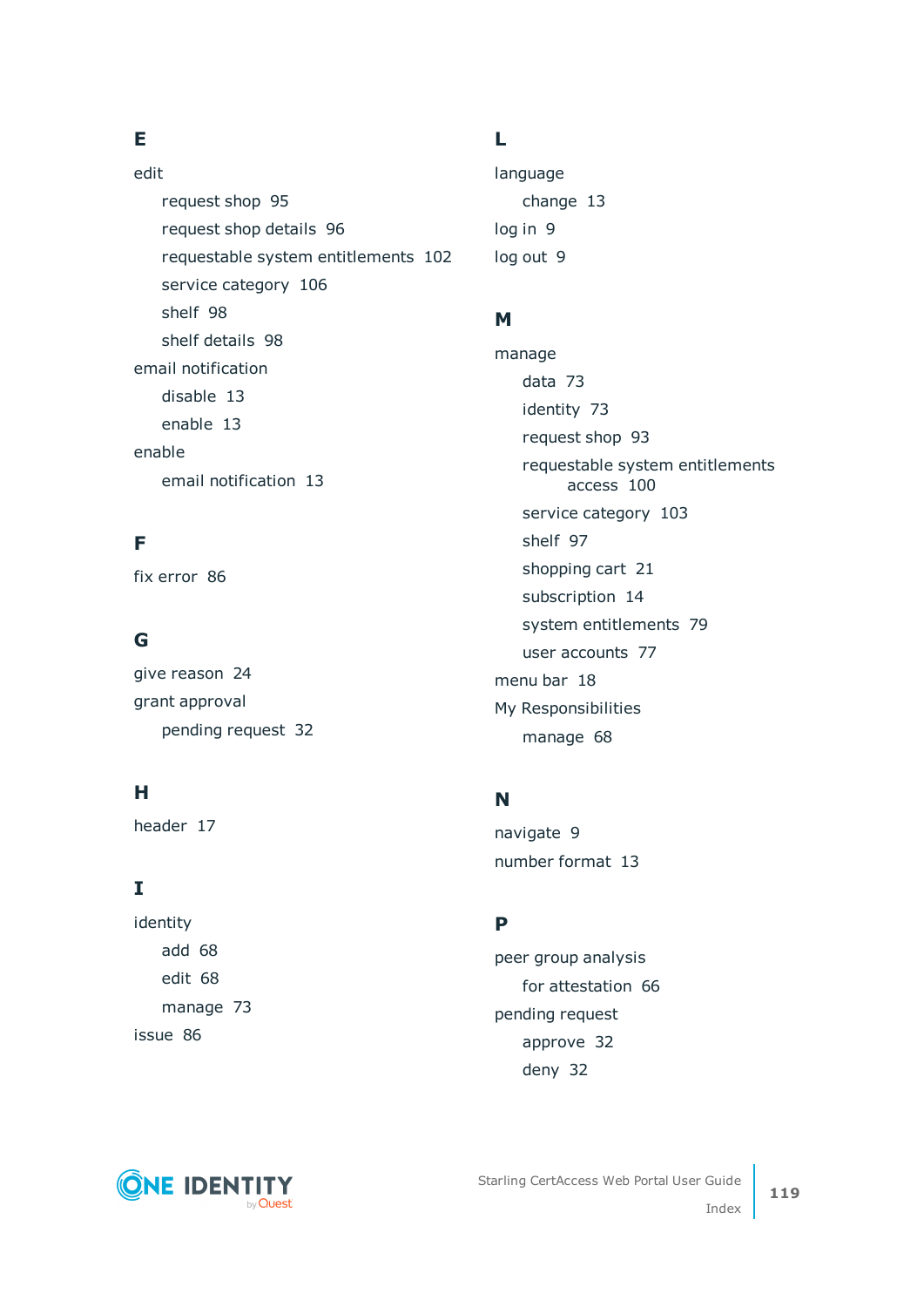display [32](#page-31-1) grant approval [32](#page-31-0) product cross functional [66](#page-65-0)

### **R**

remove request shop member [101](#page-100-1) report create [88](#page-87-0) request [20-21](#page-19-0), [27](#page-26-0) submit [27](#page-26-0) request for multiple identities [26](#page-25-1) request function configure [92](#page-91-0) set up [92](#page-91-0) request history display [38](#page-37-0) request product [20-21,](#page-19-0) [27](#page-26-0) request shop create [94](#page-93-0) delete [96](#page-95-0) display [94](#page-93-1) edit [95](#page-94-0) manage [93](#page-92-0) request shop details edit [96](#page-95-1) request shop member add [100](#page-99-0) display [100](#page-99-1) remove [101](#page-100-1) requestable system entitlements display [101](#page-100-0) edit [102](#page-101-0)

requestable system entitlements access manage [100](#page-99-2) requests act [19](#page-18-0) for other recipient [27](#page-26-1) edit pending request [31](#page-30-0) extend [39](#page-38-0) failed [25](#page-24-0) invalid [25](#page-24-0) manage [19](#page-18-1) revoke [41](#page-40-0)

#### **S**

save for later [28](#page-27-0) saved for later [28-31](#page-27-1) serve [9](#page-8-1) service category create [104](#page-103-0) delete [108](#page-107-0) display [104](#page-103-1) edit [106](#page-105-0) manage [103](#page-102-0) set validity period [23](#page-22-0) setup request function [92](#page-91-0) shelf add system entitlements [102](#page-101-1) create [97](#page-96-0) delete [99](#page-98-0) display [97](#page-96-1) edit [98](#page-97-0) manage [97](#page-96-2) remove system entitlements [103](#page-102-1) shelf details edit [98](#page-97-1)